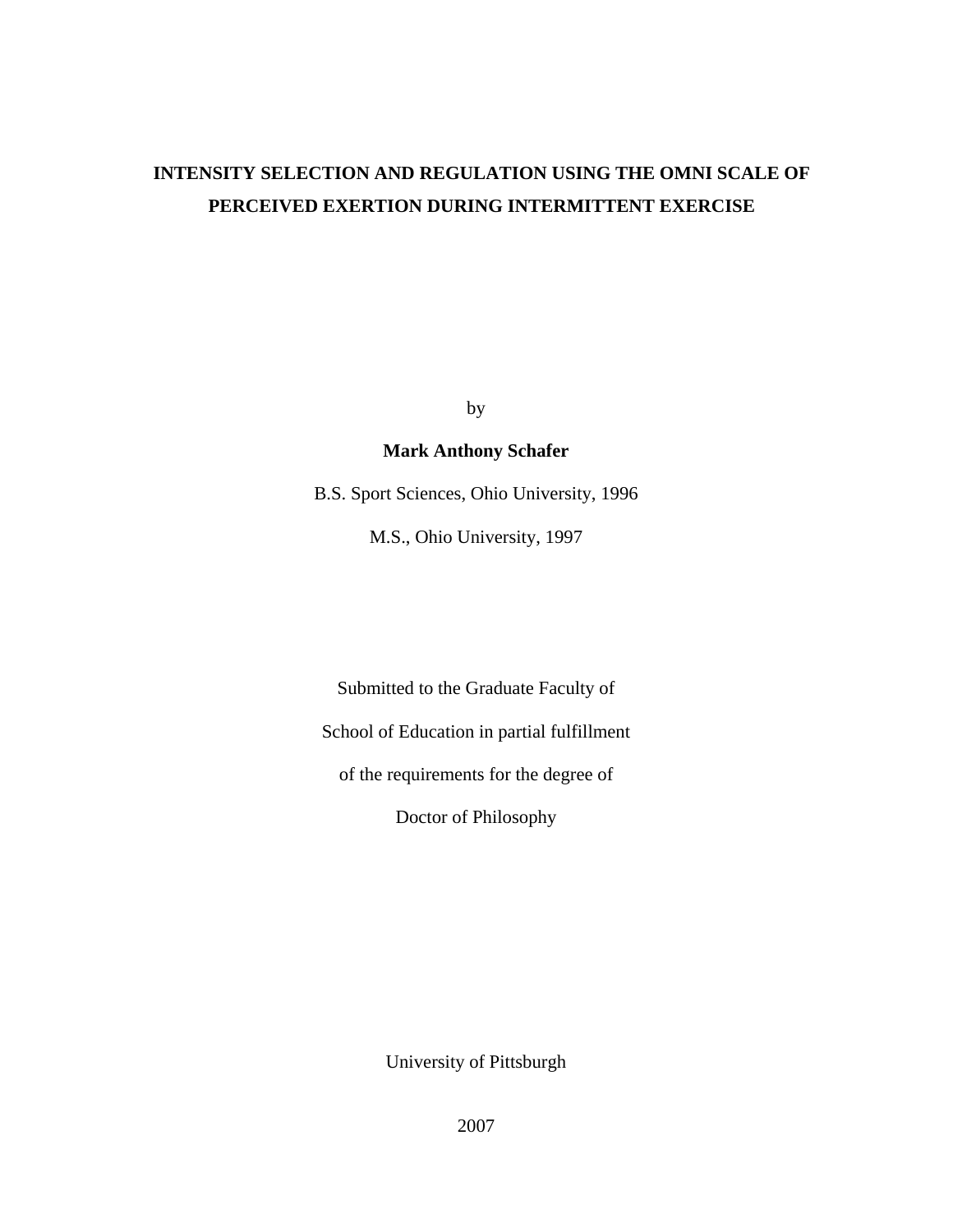## UNIVERSITY OF PITTSBURGH

## SCHOOL OF EDUCATION

This dissertation was presented

By Mark A. Schafer

It was defended on

May 23, 2007

and approved by

Fredric L. Goss, Associate Professor, School of Education

Robert J. Robertson, Professor, School of Education

Elizabeth Nagle-Stilly, Assistant Professor, School of Education

Kevin Kim, Assistant Professor, School of Education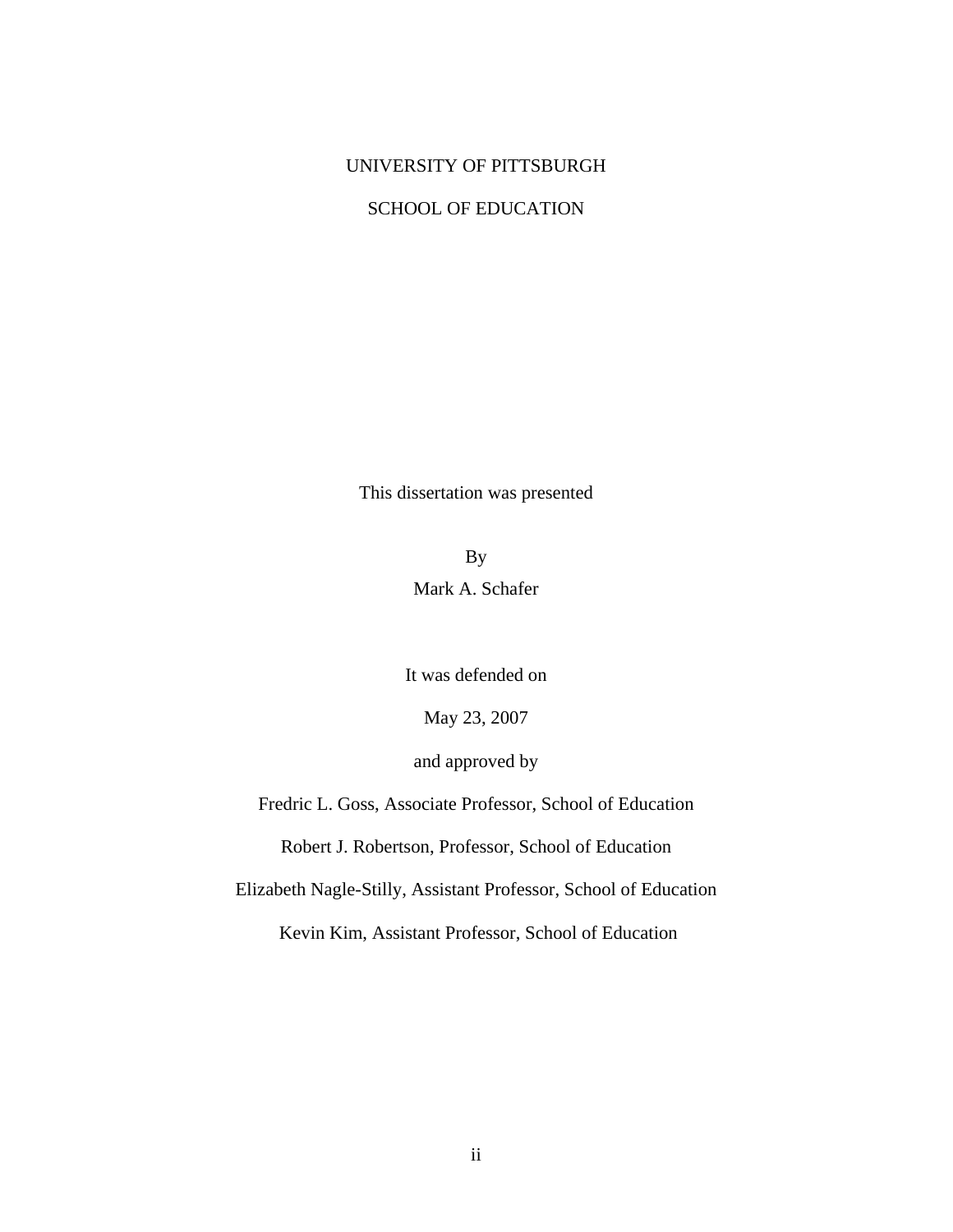Copyright © by [Mark A. Schafer]

[2007]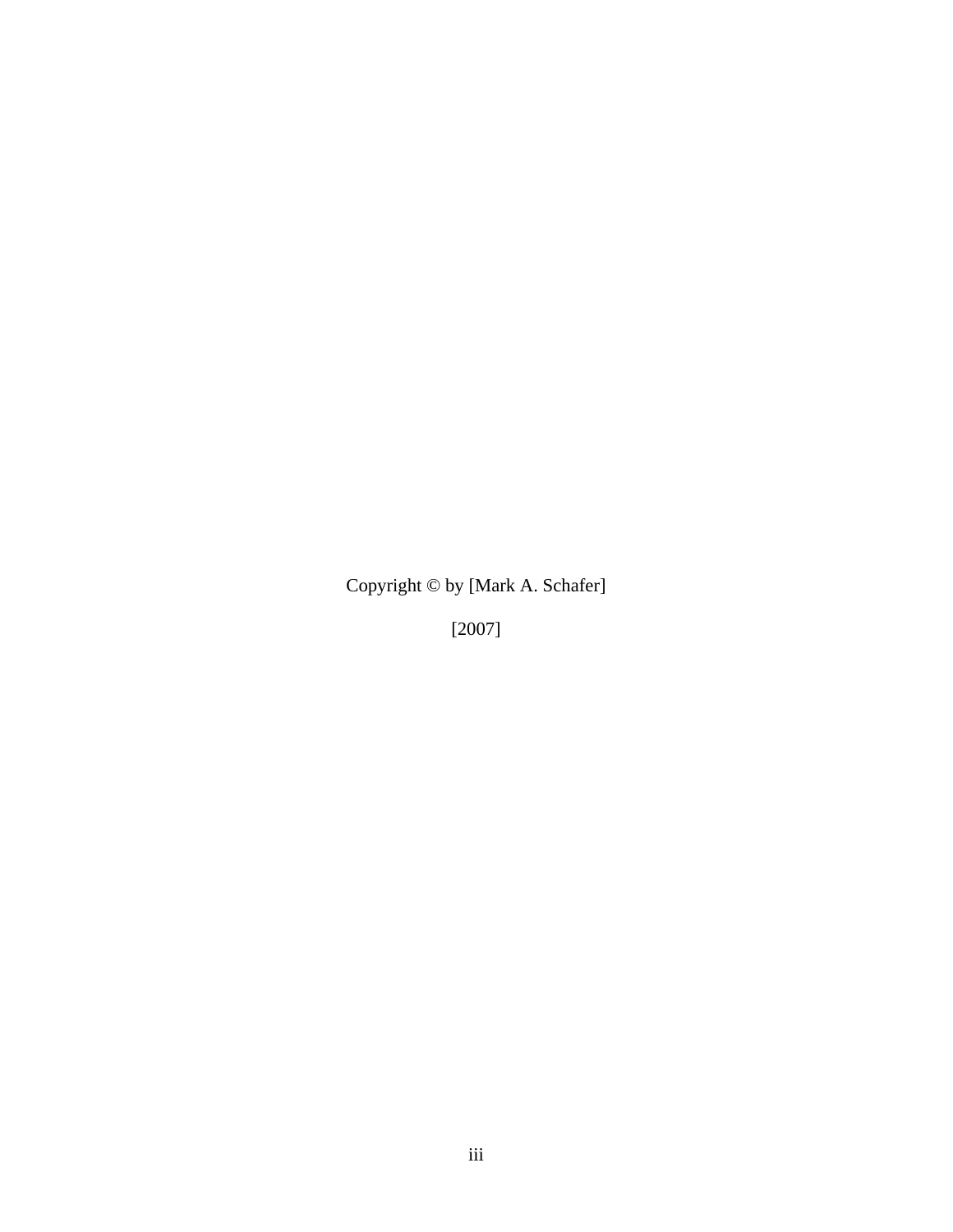# **INTENSITY SELECTION AND REGULATION USING THE OMNI SCALE OF PERCEIVED EXERTION DURING INTERMITTENT EXERCISE**

Mark Schafer, Ph.D.

University of Pittsburgh, 2007

 The primary purpose of this investigation was to determine if college age males and females (18 to 25 year old) can self-regulate exercise intensity during a 20 minute intermittent bout of aerobic exercise on the treadmill using the OMNI RPE scale. All subjects completed an estimation trial (EST) graded exercise test using the Bruce protocol to measure heart rate (HR), oxygen consumption  $(VO_2)$ , and rating of perceived exertion  $(RPE)$  every minute until exhaustion. Using data from the EST, target RPEs corresponding to 50% and 70% of  $VO<sub>2</sub>R$ were determined via regression analysis. A production trial (PROD) was then performed in which subjects titrated speed and grade on the treadmill to elicit the target RPEs corresponding to 50% and 70% of  $VO<sub>2</sub>R$  in counterbalance order. At an RPE corresponding to 50% of  $VO<sub>2</sub>R$ , HR and  $VO<sub>2</sub>$  were significantly higher in the PROD compared to the EST for counterbalance order I (70% - 50%) ( $p < .001$ ). However, there was no significant difference in HR and VO<sub>2</sub> between the EST and PROD for counterbalance order II (50% - 70%) ( $p > .05$ ). When subjects exercised at an RPE corresponding to 70% of  $VO<sub>2</sub>R$ , the HR was significantly higher in the PROD compared to the EST for counterbalance order I (70% - 50%),  $(p < .05)$ . However, there was no significant difference in HR between the EST and PROD trials for counterbalance order II (50% - 70%),  $(p > 0.05)$ . At an RPE corresponding to 70% of VO<sub>2</sub>R, there was no significant difference in the  $VO<sub>2</sub>$  between the EST and PROD trials ( $p > .05$ ). Subjects were also able to perceptually differentiate between the two target RPEs corresponding to 50% and 70% of VO2R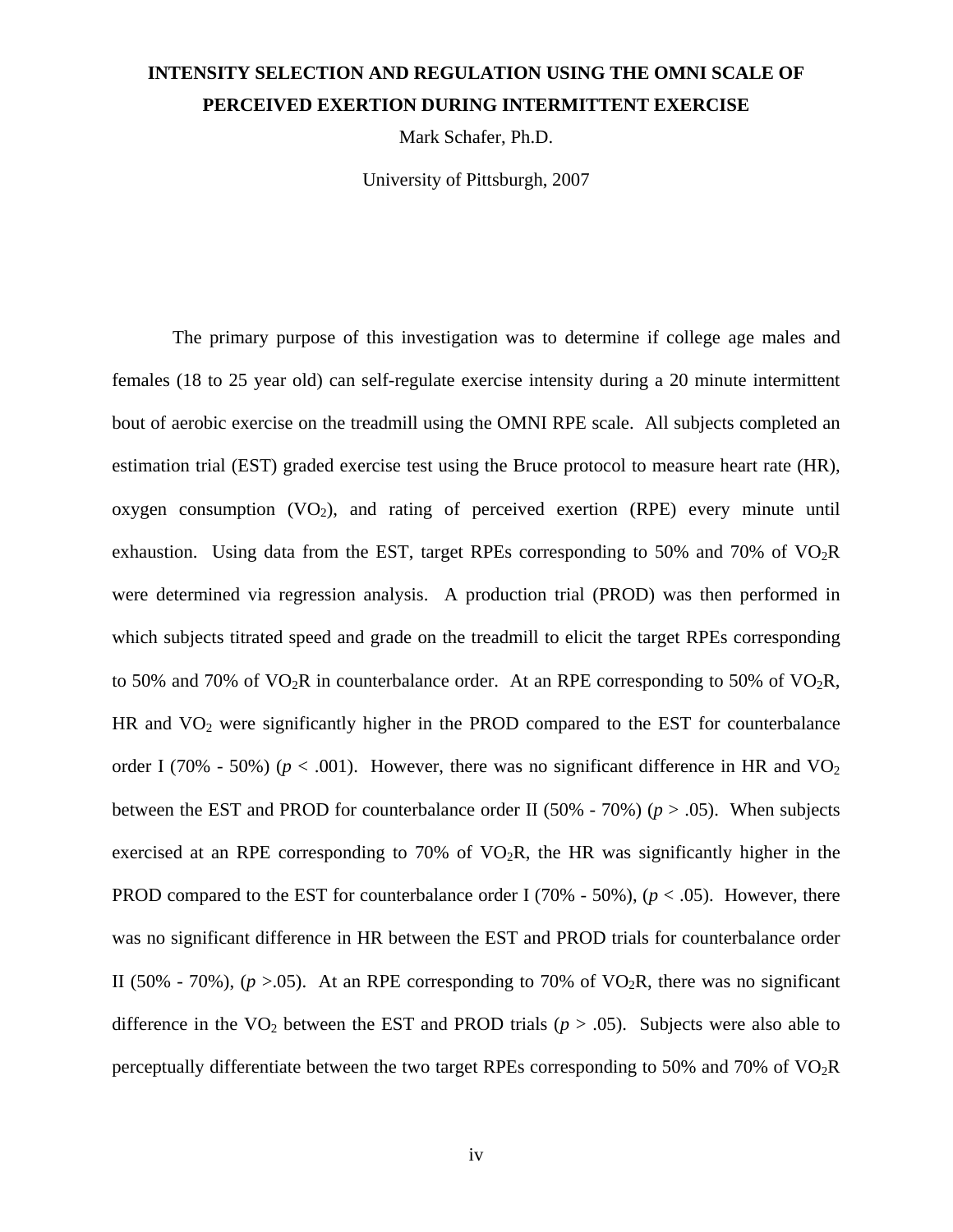as indicated by the significant difference in HR ( $p < .05$ ) and VO<sub>2</sub> ( $p < .05$ ) between the two prescribed PROD RPE intensities. The present investigation indicates that subjects were able to use RPE to self-regulate exercise intensity during 20 min of exercise at varying intensity when starting the exercise bout at the RPE corresponding to 50% of  $VO<sub>2</sub>R$ .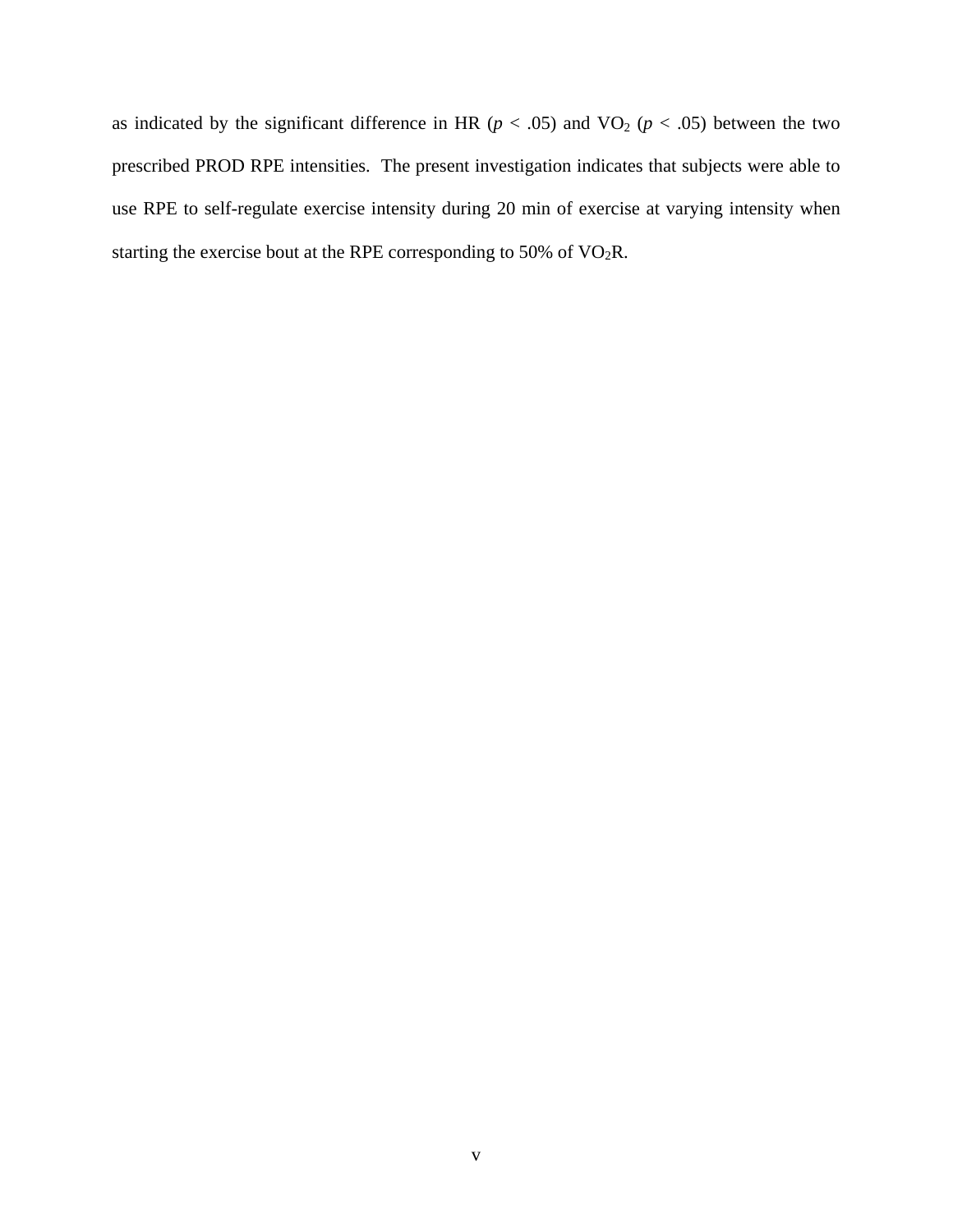# **TABLE OF CONTENTS**

| 1.0 |     |       |                                                        |  |
|-----|-----|-------|--------------------------------------------------------|--|
|     | 1.1 |       |                                                        |  |
|     | 1.2 |       |                                                        |  |
|     | 1.3 |       |                                                        |  |
|     | 1.4 |       |                                                        |  |
| 2.0 |     |       |                                                        |  |
|     | 2.1 |       |                                                        |  |
|     |     | 2.1.1 |                                                        |  |
|     |     | 2.1.2 |                                                        |  |
|     |     | 2.1.3 |                                                        |  |
|     |     | 2.1.4 |                                                        |  |
|     |     | 2.1.5 |                                                        |  |
|     | 2.2 |       |                                                        |  |
|     |     | 2.2.1 |                                                        |  |
|     | 2.3 |       | <b>ESTIMATION-PRODUCTION EXERCISE PRESCRIPTION  17</b> |  |
|     | 2.4 |       |                                                        |  |
|     | 2.5 |       |                                                        |  |
| 3.0 |     |       |                                                        |  |
|     | 3.1 |       |                                                        |  |
|     | 3.2 |       |                                                        |  |
|     |     | 3.2.1 |                                                        |  |
|     |     | 3.2.2 |                                                        |  |
|     |     | 3.2.3 |                                                        |  |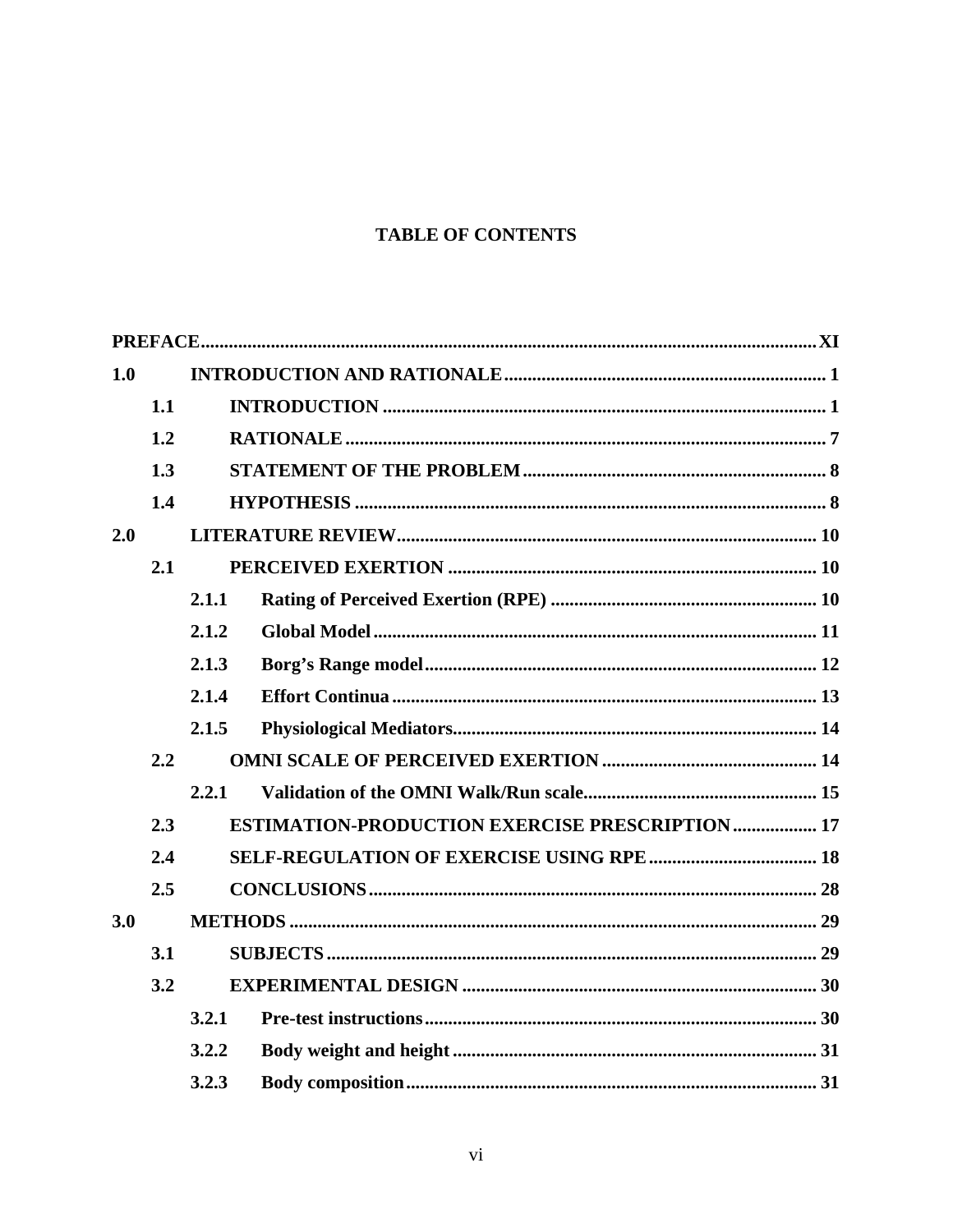|     |     | 3.2.4   |         |  |  |  |  |
|-----|-----|---------|---------|--|--|--|--|
|     |     | 3.2.4.1 |         |  |  |  |  |
|     |     |         | 3.2.4.2 |  |  |  |  |
|     |     | 3.2.4.3 |         |  |  |  |  |
|     |     | 3.2.5   |         |  |  |  |  |
|     | 3.3 |         |         |  |  |  |  |
|     |     | 3.3.1   |         |  |  |  |  |
|     |     | 3.3.2   |         |  |  |  |  |
|     | 3.4 |         |         |  |  |  |  |
| 4.0 |     |         |         |  |  |  |  |
|     | 4.1 |         |         |  |  |  |  |
|     | 4.2 |         |         |  |  |  |  |
|     |     | 4.2.1   |         |  |  |  |  |
|     |     | 4.2.2   |         |  |  |  |  |
|     |     | 4.2.3   |         |  |  |  |  |
|     |     | 4.2.4   |         |  |  |  |  |
|     | 4.3 |         |         |  |  |  |  |
|     |     | 4.3.1   |         |  |  |  |  |
|     |     | 4.3.2   |         |  |  |  |  |
|     | 4.4 |         |         |  |  |  |  |
|     |     | 4.4.1   |         |  |  |  |  |
|     |     | 4.4.2   |         |  |  |  |  |
|     |     | 4.4.3   |         |  |  |  |  |
|     |     | 4.4.4   |         |  |  |  |  |
| 5.0 |     |         |         |  |  |  |  |
|     | 5.1 |         |         |  |  |  |  |
|     |     | 5.1.1   |         |  |  |  |  |
|     |     | 5.1.2   |         |  |  |  |  |
|     |     | 5.1.3   |         |  |  |  |  |
|     | 5.2 |         |         |  |  |  |  |
|     | 5.3 |         |         |  |  |  |  |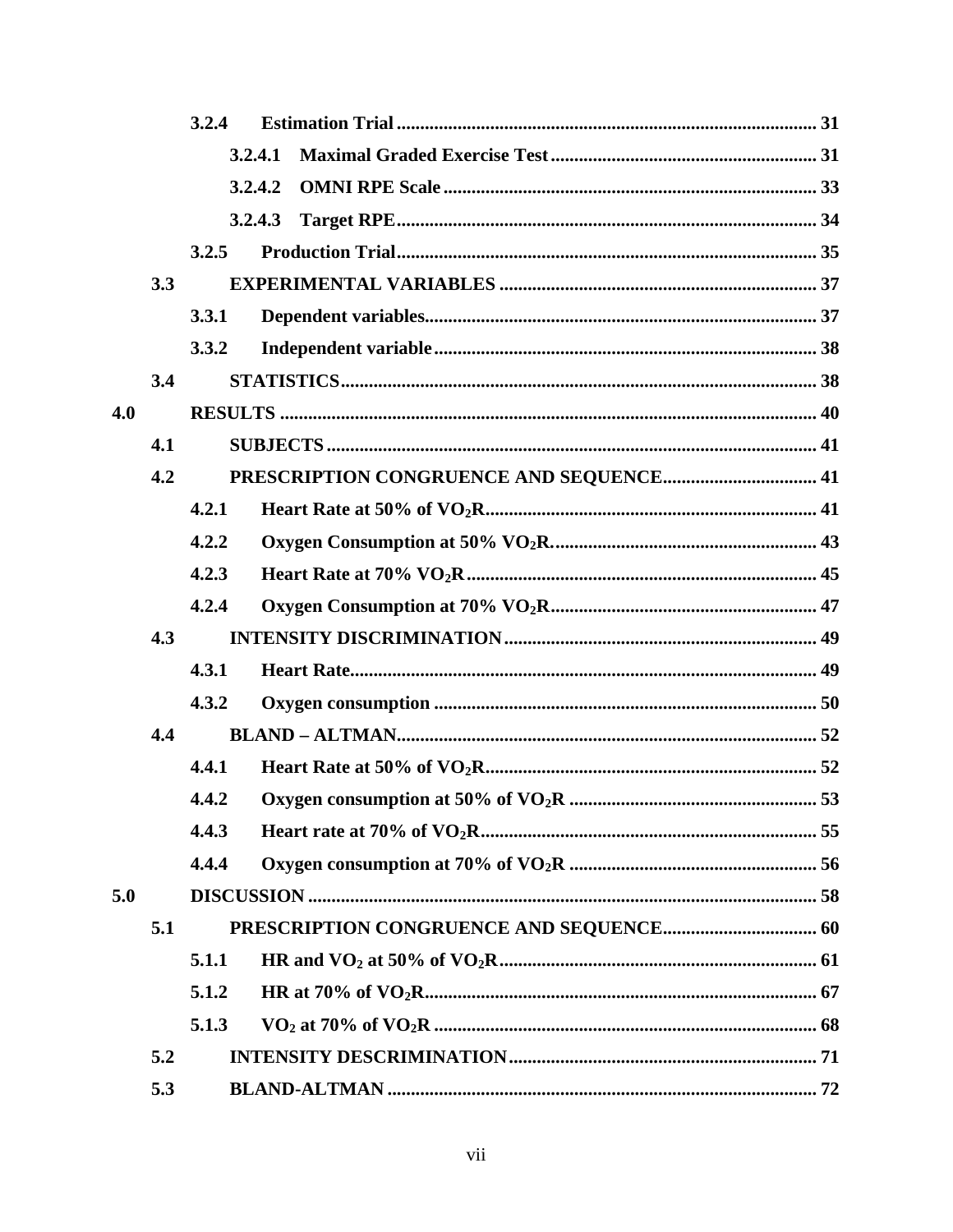| 5.4 |  |
|-----|--|
| 5.5 |  |
|     |  |
|     |  |
|     |  |
|     |  |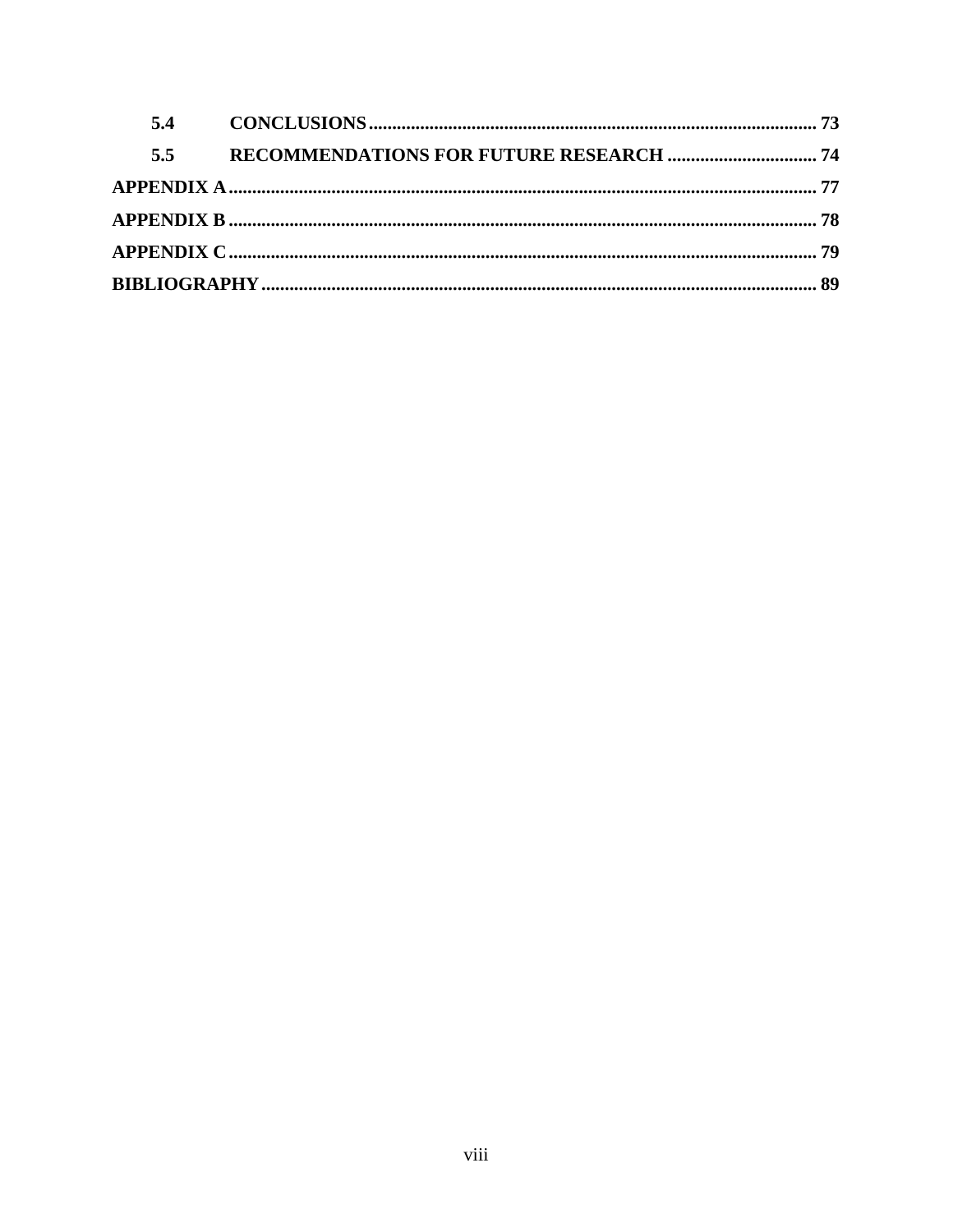# **LIST OF TABLES**

|--|--|--|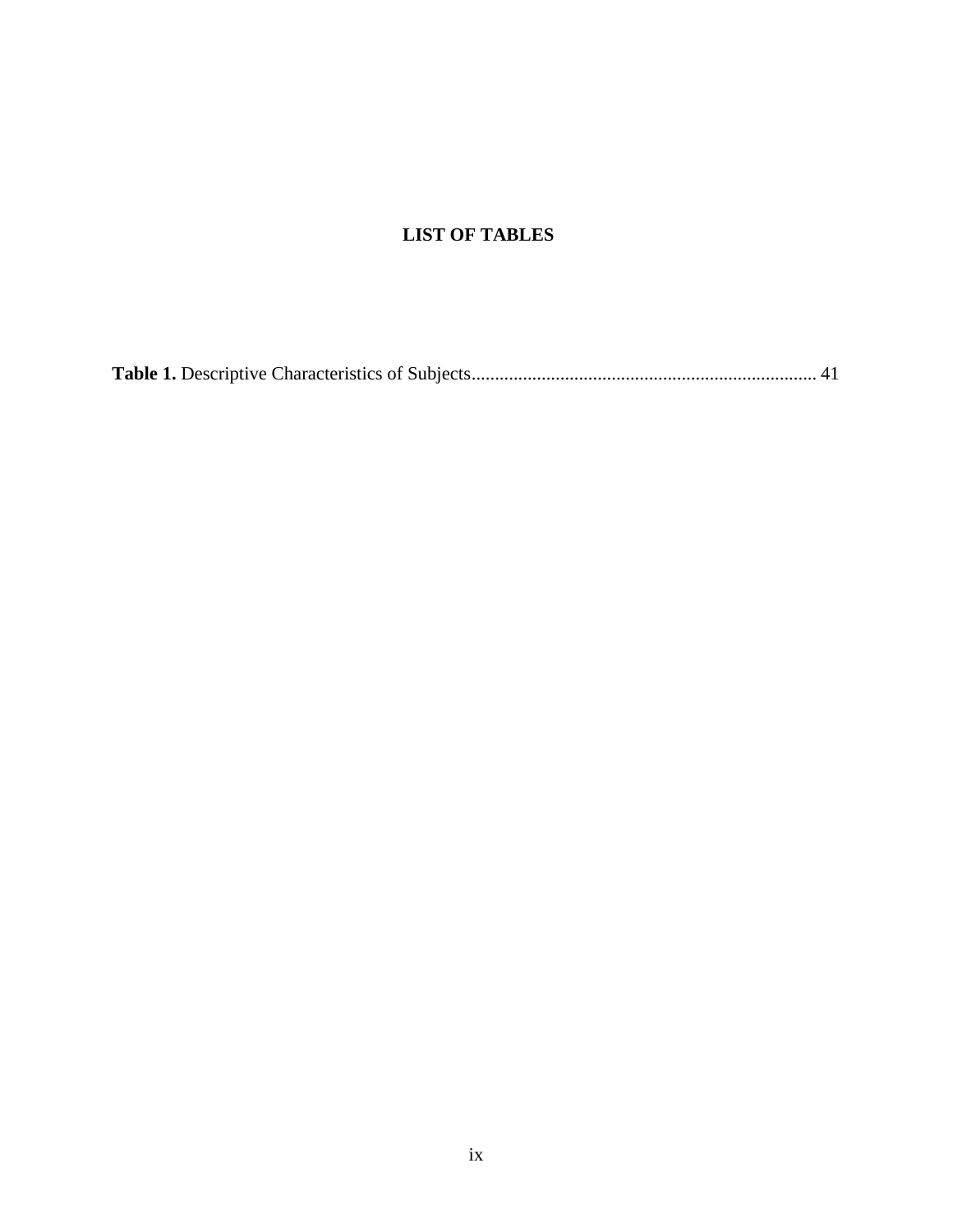# **LIST OF FIGURES**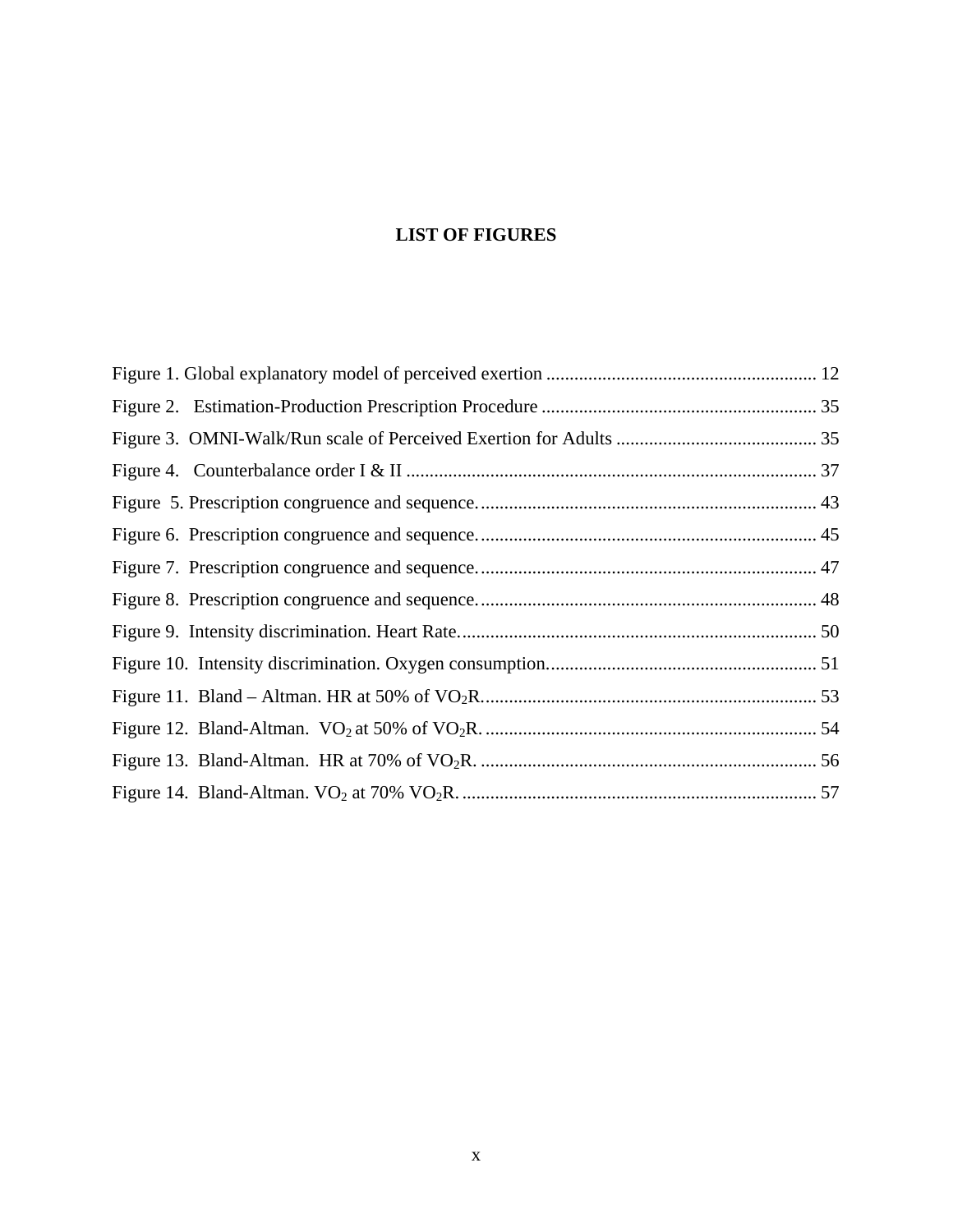# **PREFACE**

<span id="page-10-0"></span>The author would like to extend the most sincere appreciation to the following individuals:

- Fredric L. Goss, Ph.D., for his mentoring and support throughout the doctoral program and my dissertation.
- Robert J Robertson, Ph.D., Elizabeth Nagle-Stilly, Ph.D., and Kevin Kim, Ph.D. for their assistance with my dissertation.

## **DEDICATION**

I would like to make a special expression of gratitude to my wife, Minda Schafer. Thank you does not begin to articulate the sentiment being expressed. Minda is the reason why I have been able to accomplish my goal of obtaining my Ph.D. Her love and support throughout graduate school has been monumental in completing my degree. This degree is just as much hers, as it is mine. I would also like to express my love for my daughter Sumer. You have made life so very special and I look forward to all the things we will experience together. Finally, to Hannah, your arrival is much anticipated. There is a lot more love to give in this family and you will be a wonderful addition to the family.

I am and will be forever grateful to my parents Vic and Pat Schafer. Your love and support throughout my life has inspired me pursue all of my goals. Your strong work ethic has set the standard that I aspire to achieve. I aspire to pass the strong family values to future generations of the Schafer family.

In loving memory of "Coach" David Thomas. I will be forever grateful that you encouraged me to attend college. It turned out to be a pretty wonderful experience!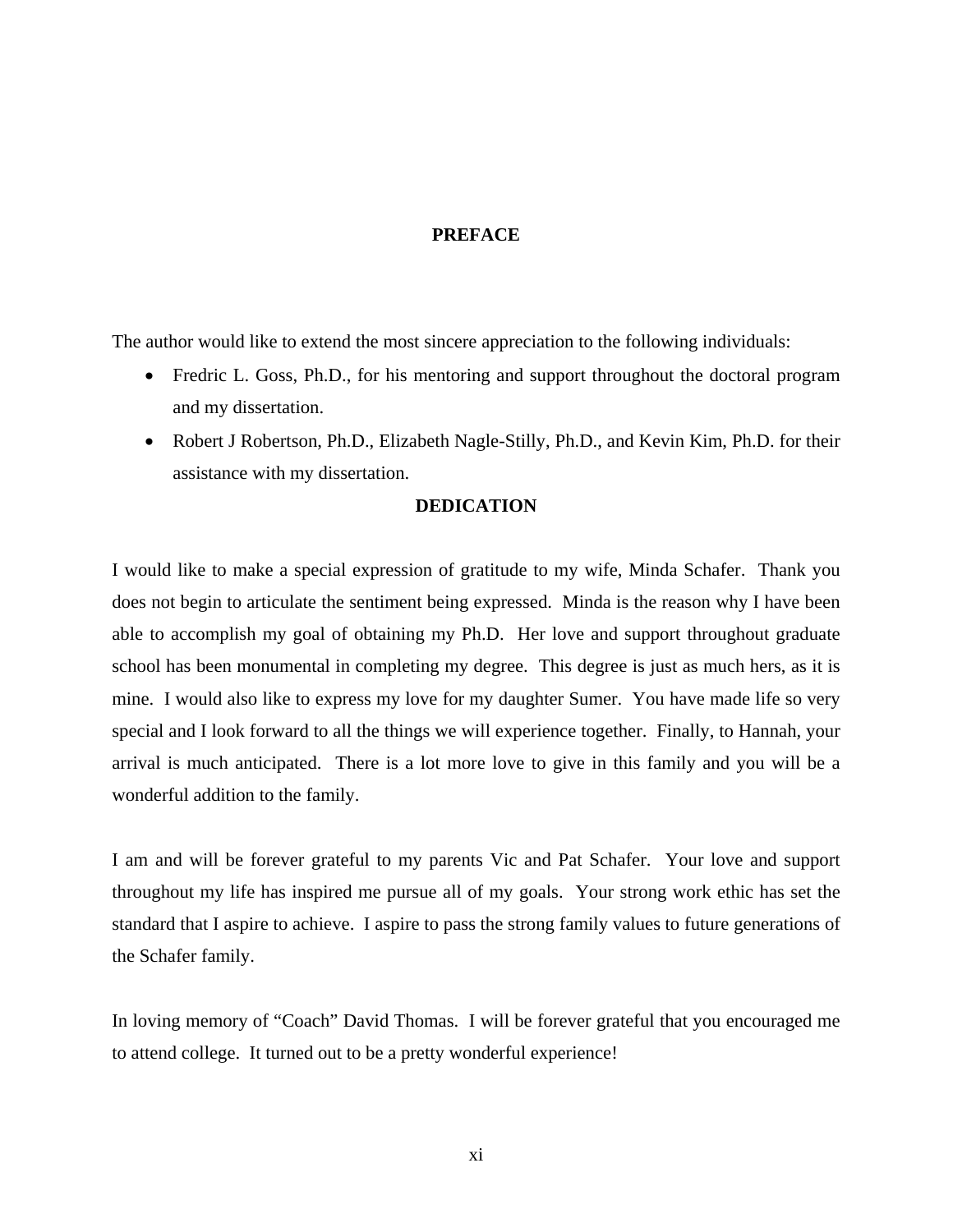#### <span id="page-11-0"></span>**1.0 INTRODUCTION AND RATIONALE**

#### **1.1 INTRODUCTION**

Ratings of perceived exertion (RPE) is commonly used as part of an individualized exercise prescription to define the cardiorespiratory training zone and to regulate exercise intensity (Noble et al., 1996). Previous investigations have indicated that RPE scales are valid tools for regulating exercise intensity during continuous aerobic exercise (Bayles et al., 1990; Ceci et al., 1991; Chow et al., 1984; Dunbar et al., 1992; Dunbar et al., 1994; Eston et al., 1987; Eston et al., 1988; Glass et al., 1992; Groslambert et al., 2005; Kang et al., 1998; Kang et al., 2003; Marriott et al., 1996; Robertson et al., 2002; Smutok et al., 1980). Exercise intensity is a fundamental component of the exercise prescription. The prescription of exercise intensity assumes that a predetermined level of total body oxygen uptake is achieved during the stimulus portion of each training session, producing a physiological overload that improves aerobic fitness (Robertson, 2001). Utilizing RPE to regulate exercise intensity during aerobic activities lessens the need to perform more cumbersome measures such as heart rate palpation or having to purchase costly heart rate monitors. Concerns also arise when prescribing exercise using heart rate to regulate intensity. When using the common procedure of age-predicted maximal heart rate to determine a target heart rate zone for prescriptive purposes there may be errors of up to 11 beats per minute above or below the intended stimulus zone (Dishman, 1994). Therefore, when prescribing exercise intensity using the age-predicted maximum heart rate there may be a wide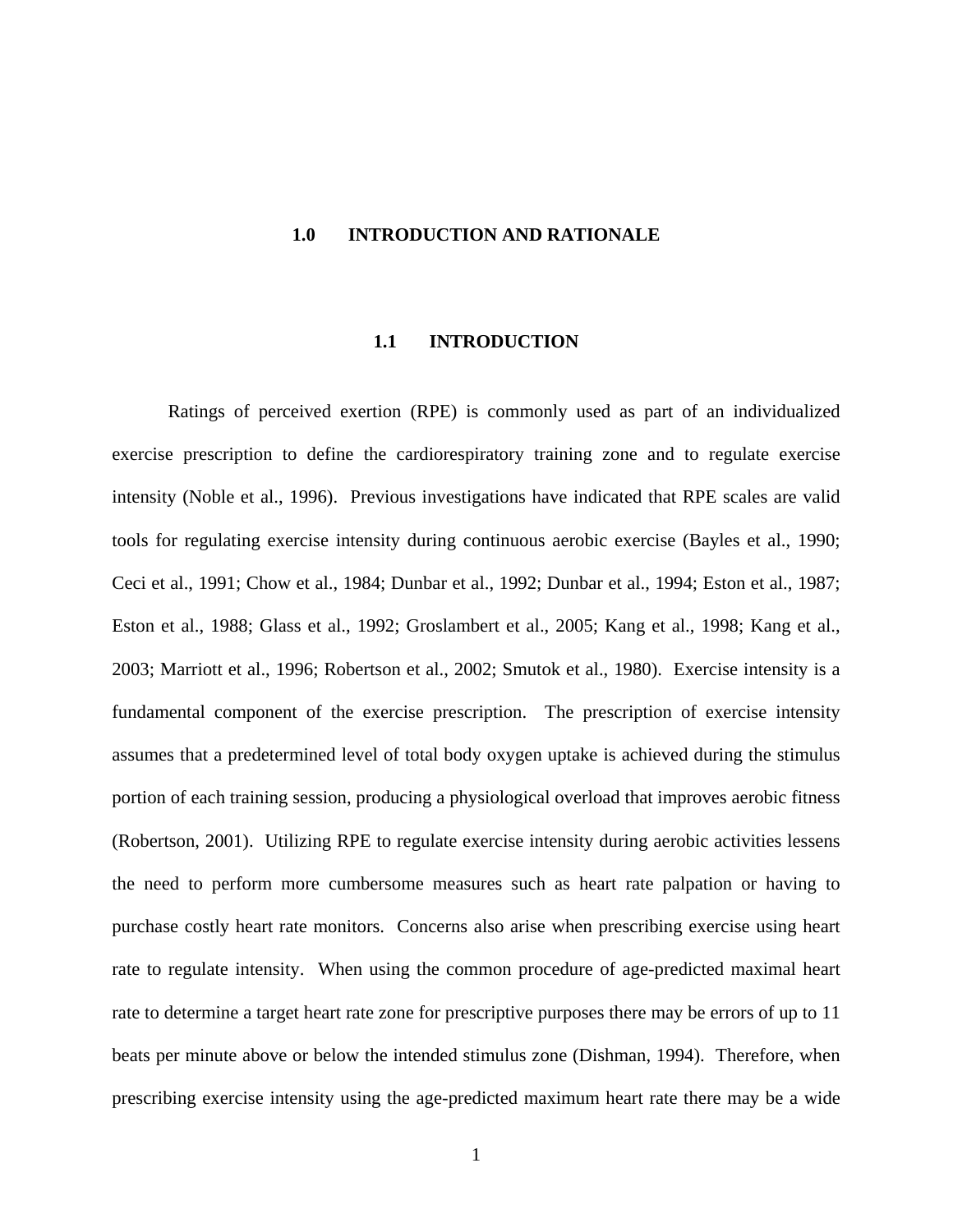range in the stimulus zone. Ambient air temperature, humidity, psychological stress, caffeine, medications, and clinical status may also contribute to variability in the heart rate response to exercise. However, RPE may be independent of these factors.

The Perceived Exertion knowledge base has undergone substantial development and refinement over the last four decades. The initial development of the concept of perceived exertion was undertaken by Borg in the 1960's. Since that time various scales have been developed and validated using the theoretical groundwork established by Borg. Extensive research has been completed on specific models that are responsible for the gestalt properties of the exertional milieu. Using the same scaling principles and the range model developed by Borg, perceptual exertion scales continue to be developed and validated for the use with various population cohorts performing a wide array of aerobic and resistance exercises.

An appropriate training intensity is necessary to ensure that exercise is safe and effective. Guidelines for exercise intensity developed by the American College of Sports Medicine (ACSM, 2006a, 2006b) state that an intensity range corresponding to 40 to 85% of maximal oxygen uptake reserve  $(VO_2R)$  is safe and provides an adequate cardiovascular training stimulus. Exercising at 40 to 50% of  $VO<sub>2</sub>R$  is the minimal training intensity stimulus for improvement in maximal oxygen uptake. Exercising below this minimal threshold intensity may not provide the stimulus necessary to achieve significant cardiorespiratory/health/fitness benefits. Conversely, performing aerobic activity at intensities greater than  $85\%$  of  $VO<sub>2</sub>R$  may increase the risk of injury, medical complications, and may adversely affect exercise adherence.

Historically target training zones were used to establish a constant intensity during a submaximal bout of aerobic exercise. However, intermittent or interval training formats are routinely used in clinical, recreational, and athletic settings. The terms "intermittent exercise"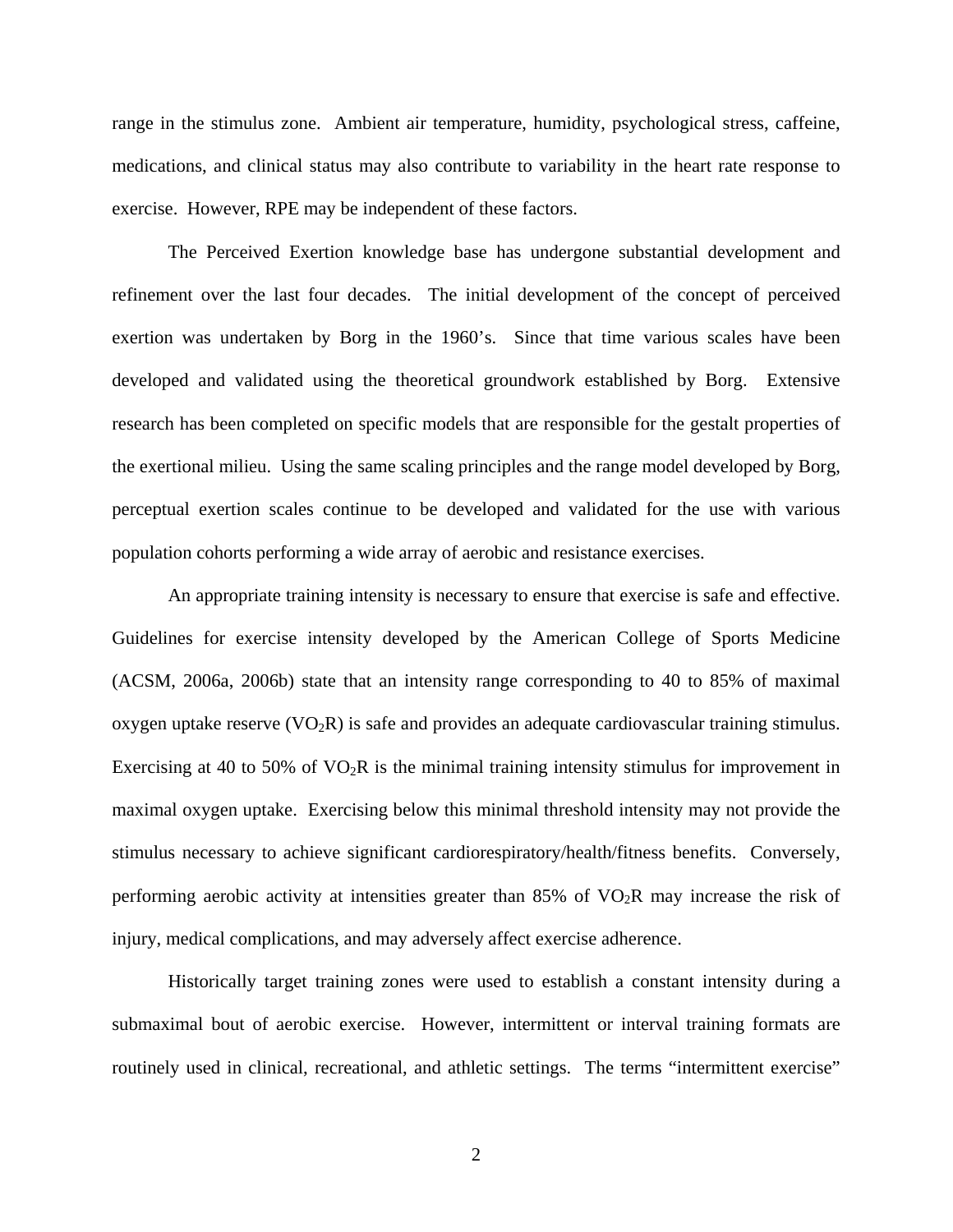and "interval training" exercise appear to be used interchangeably in the literature. However, there is lack of consensus within the scientific community on how the terms are defined. The nebulous nature of the terminology can cause confusion when prescribing exercise or conducting research. Therefore, it is critically important to operationally define these training techniques.

A number of investigations have used the term "intermittent exercise" to signify multiple short bouts of exercise separated by periods of rest. Often this exercise format has been used to compare the effects of short exercise intervals interspersed throughout the day with continuous aerobic exercise bouts, e.g. 10 minute bouts three times a day compared to 30 minutes of continuous exercise (Fulton et al., 2001; Jakicic et al., 1999; Peterson et al., 2004). Their investigations suggest that intermittent bouts throughout the day result in similar health benefits compared to a continuous exercise bout of similar total duration. In addition, intermittent exercise sessions may result in a higher rate of compliance when compared to traditional continuous exercise bout of aerobic exercise.

According to Noble et al. (1996), intermittent exercise intensity can be regulated by producing target RPE's that correspond to metabolic rates  $(\%VO_{2max})$  set alternately at low and high ends of the physiological training zone. In this context, Intermittent exercise can be defined as a continuous exercise bout that includes alternating intensities with no rest periods. By varying the exercise intensity during a continuous exercise bout a greater aerobic metabolic energy expenditure may be achieved compared to continuous constant low intensity training. When a training session includes intermittent exercise, it is helpful to use sliding target RPE's (Robertson, 2004). Using this strategy, a subject can exercise intermittently for 10 minutes at a target RPE of 4 and then at a target RPE of 7 for 5 minutes. The subject can slide up and down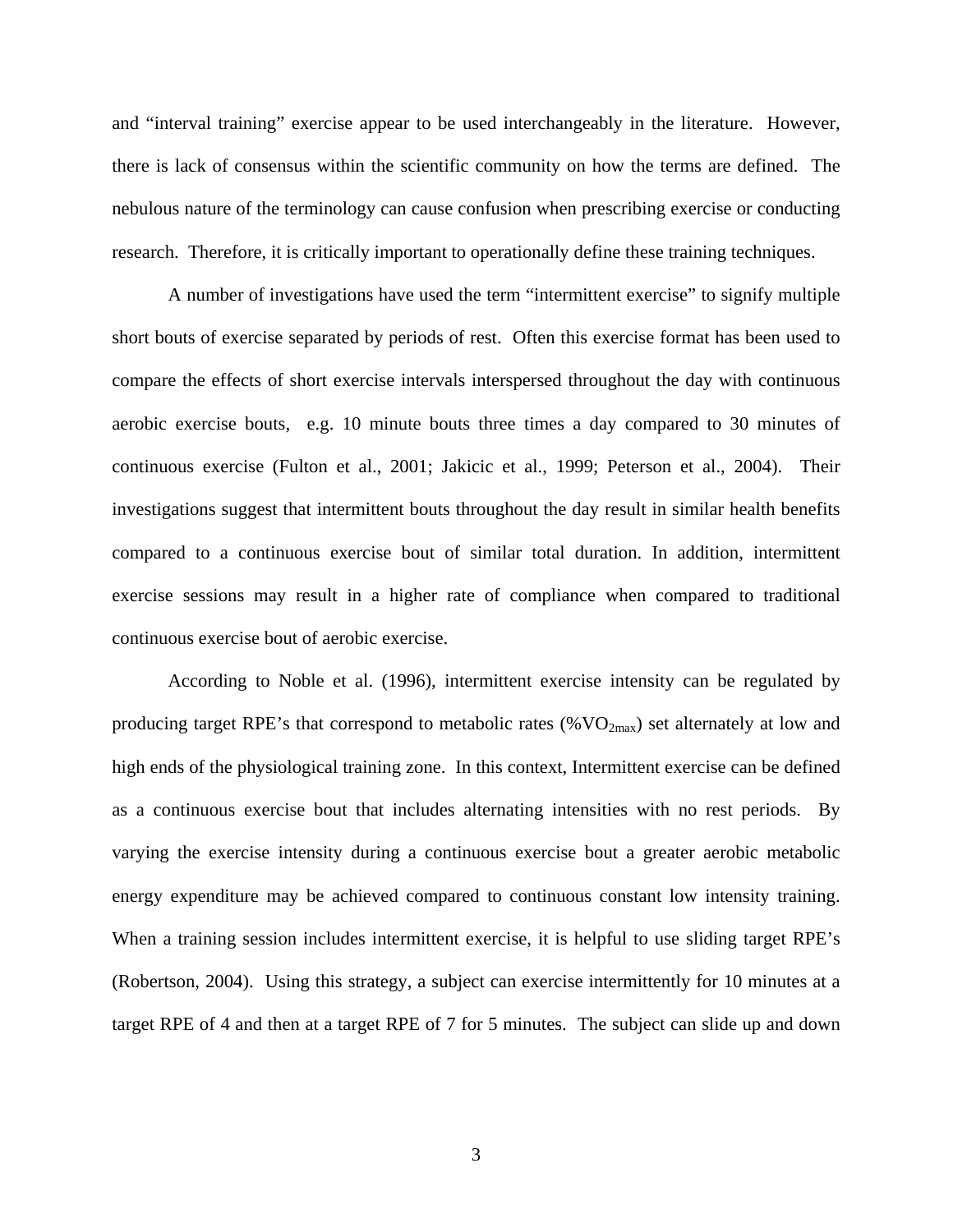the RPE scale between the low and high intensity range until the desired exercise duration is achieved.

Historically, "interval training" has been used as a form of high intensity training for the purposes of increasing  $VO_{2max}$ , speed, and/or explosiveness for sport specific performance (Laursen & Jenkins, 2002; Laursen, Shing et al., 2002). Interval training sessions mix short maximal or supra-maximal exercise intervals followed by periods of active recovery at a lower exercise intensity. Interval training is responsible for increasing the athlete's ability to perform during short bouts of high intensity exercise.

According to the ACSM (2006b), interval training is a form of cardiorespiratory training that combines segments of high intensity work with segments of light to moderate intensity work. The specific duration of the work and rest intervals can vary depending upon program goals. More recently, interval training has been used by recreational exercisers to vary the training intensity during step aerobics classes, walking, cycling, cardio kickboxing and cycle spinning classes.

Clearly there is a lack of consistency within the scientific literature in the use of terms "intermittent exercise" and "interval training". For the purpose of the present investigation the term "intermittent exercise" will be defined as "a continuous exercise bout of varying intensity". The subjects in the present investigation will perform a continuous bout of aerobic exercise and alternate the exercise intensity.

 The OMNI Scale of Perceived Exertion (RPE) is the most recent advancement in the discipline of perceived exertion research. The term OMNI is short for *omnibus*, which in this context means that the perceived exertion scale is applicable for a wide range of clients and physical activity settings. The OMNI scale employs pictures of an individual exercising at

4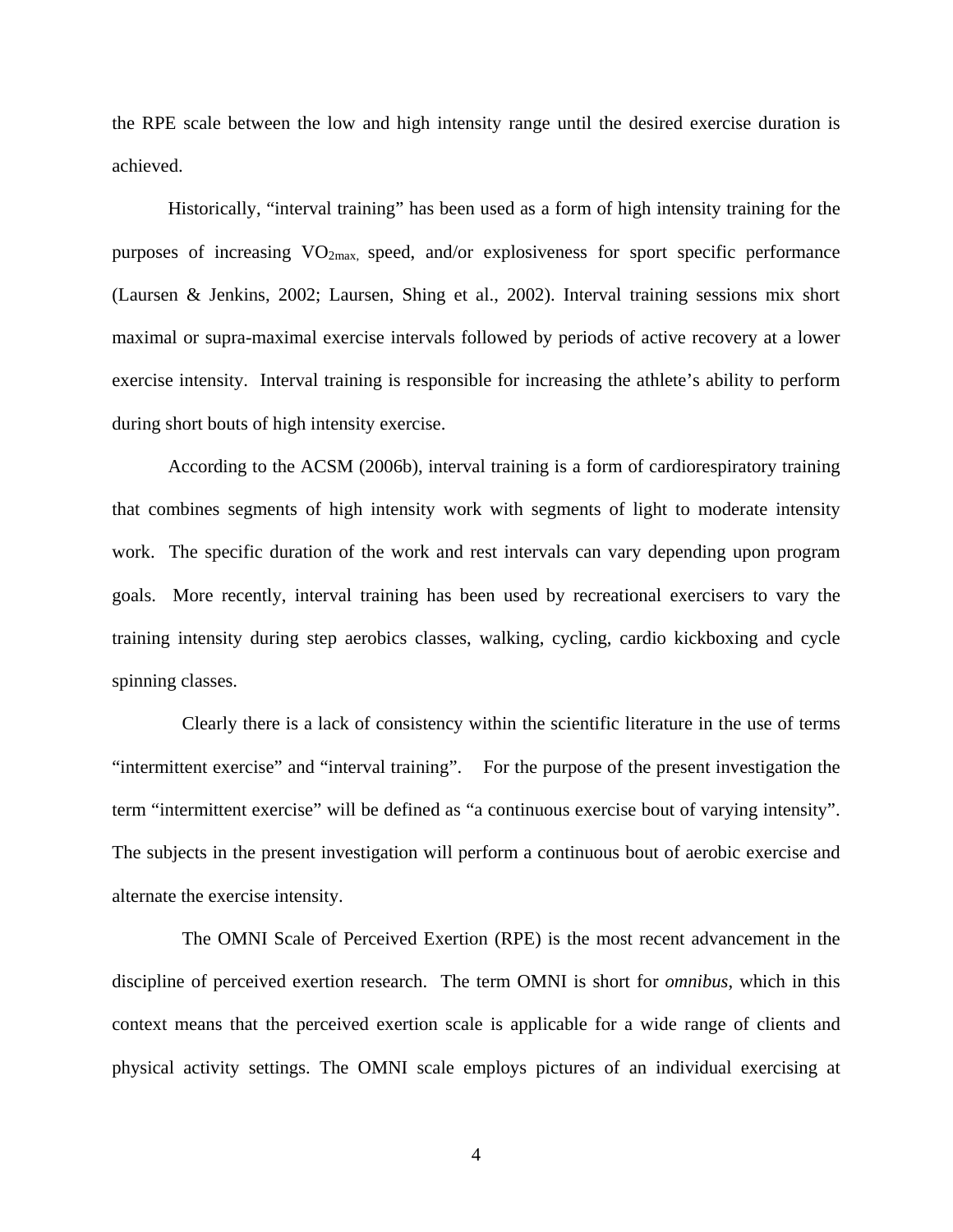different intensity levels. The pictures are combined with short verbal cues and arranged along a numerical scale ranging from  $0 - 10$  that depicts gradually increasing exercise intensity such as that encountered when going up a hill (Robertson, 2004). The initial validation of the OMNI RPE scale was performed on children using a cycle ergometer protocol (Robertson et al., 2000). Subsequent validation studies have been completed on adult male and females and for a range of exercise modalities (Gairola et al., 2006; Groslambert et al., 2005; Kang et al., 1998; Kang et al., 2003; Pfeiffer et al., 2002; Robertson, Goss, Andreacci, Dube, Rutkowski, Frazee et al., 2005; Robertson, Goss, Andreacci, Dube, Rutkowski, Snee et al., 2005; Robertson et al., 2002; Robertson et al., 2001; Robertson et al., 2000; Robertson et al., 2004; Robertson et al., 2003; Utter et al., 2006; Utter et al., 2004; Utter et al., 2002)

The OMNI rating of perceived exertion scale has demonstrated both concurrent and construct validity for weight bearing exercise for men and women during walking and running exercise (Utter et al., 2004). A concomitant increase in OMNI RPE and respiratory-metabolic measures provided the basis for concurrent validation. Construct validity was demonstrated by a strong positive correlation between the Borg 6-20 RPE scale and the OMNI RPE scale.

 An important practical application of the OMNI RPE scale is its use in regulating intensity during a bout of aerobic exercise. An investigation by Robertson et al., (2002), demonstrated that children were capable of regulating exercise intensity during an intermittent cycle ergometer protocol (i.e. start and stop) with each interval at 6 minutes in duration. Ceci et al., (1991) indicated that adult subjects were able to regulate intensity using the Borg 6-20 RPE scale during ten minutes of treadmill and field running. Kang et al., (1998) determined that subjects could use the OMNI RPE scales to regulate exercise intensity during an 8 minute bout of arm and leg ergometry. Dunbar et al., (1992) determined that subjects were able to use the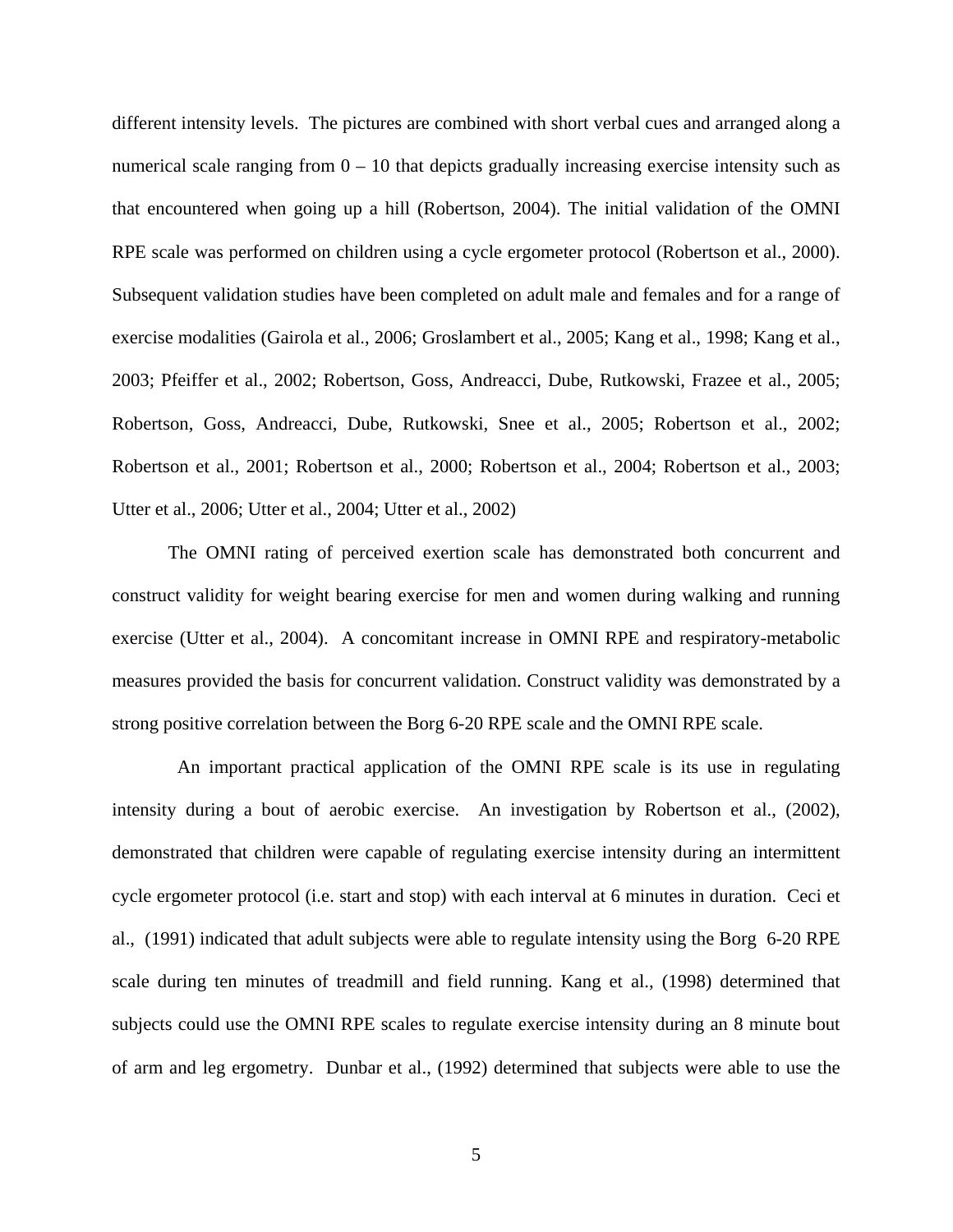Borg RPE scale to regulate exercise intensity for 5 minute exercise bouts on both the treadmill and cycle ergometer. These studies clearly demonstrate that children and adults can use perceptual scaling metrics to self regulate exercise intensity during various aerobic activities.

Typically, an exercise prescription developed to enhance cardiovascular fitness would have a minimum duration of 20 minutes. Dunbar et al. (1994) and Chow et al. (1984) investigated the use of RPE to regulate the intensity of a continuous exercise bout of 15 to 25 minutes. The results of the Chow et al. (1984) study indicated that RPE scaling metrics can be used to maintain a constant exercise intensity for durations of 15 to 20 minutes. In addition, the OMNI RPE scale has recently been established as a valid instrument for regulating exercise intensity during longer exercise bouts on both the cycle ergometer and the treadmill (Kang et al., 2003; Utter et al., 2006).

Perceptual regulation of exercise intensity is considered physiologically and clinically valid if HR, VO<sub>2</sub>, rate-pressure product, or ECG criteria do not differ when comparisons are made at similar levels of exertion between a GXT (estimation trial) and the individual training session (production trial) (Noble et al., 1996). Previous investigations that used the estimation production procedures include: (Ceci et al., 1991; Dunbar et al., 1992; Eston et al., 1987; Glass et al., 1992; Kang et al., 1998; Robertson et al., 2002; Smutok et al., 1980). These studies were able to use the estimation-production procedure to prescribe a target RPE from the results of the estimation trial GXT. Subjects then used the target RPE in the production trial to titrate the exercise intensity to elicit a physiological response, i.e.,  $HR$ ,  $VO<sub>2</sub>$ ,  $V<sub>E</sub>$ . The details of these studies will be discussed in detail in Chapter 2.

Traditionally, an aerobic exercise prescription is generated by first performing a symptom limited maximal GXT and then prescribing the intensity based on a percentage of the  $HR_{max}$ , HR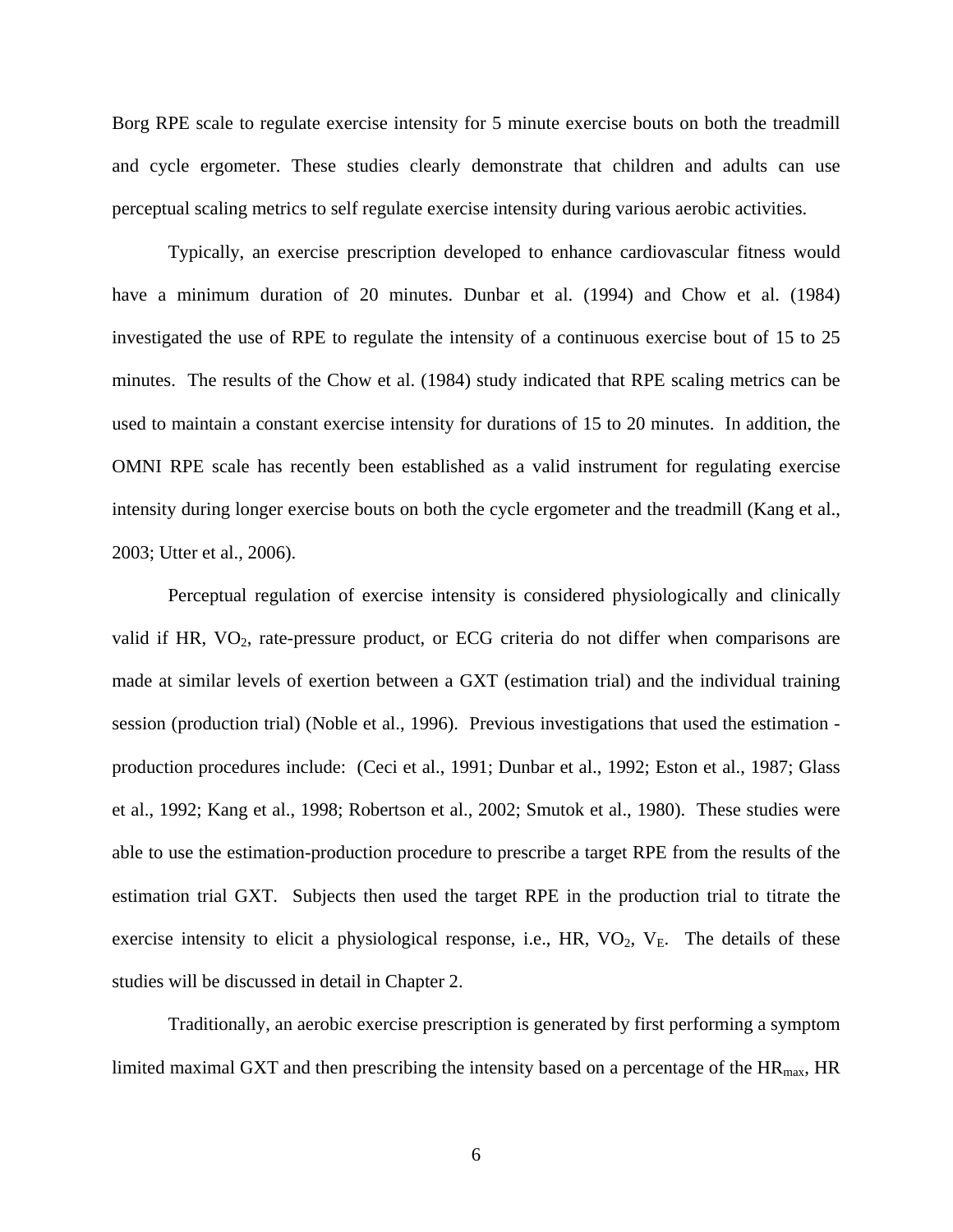<span id="page-17-0"></span>reserve,  $VO<sub>2</sub>R$ , or  $VO<sub>2max</sub>$ . However, perceptually-based exercise prescriptions can also be developed using an estimation-production procedure (Noble et al., 1996) (Robertson, 2004). This technique involves the development of a target RPE range that is based on the individual RPE, VO2, or HR relation determined during the estimation trial. Next, subjects can titrate the exercise intensity to "produce" the target RPE. Throughout this production trial the subject can adjust the workload by increasing or decreasing the speed and/or grade to obtain and maintain the prescribed RPE intensity. When the target RPE range is produced during an aerobic exercise session it will result in the stimulus necessary to provide health-fitness benefits. This estimationproduction procedure (Figure 2) will be described in greater detail in Chapter 3.

### **1.2 RATIONALE**

Various scaling metrics have been shown to be valid in establishing and maintaining exercise intensity during steady state aerobic exercise ranging from 8 - 25 minutes in duration (Dunbar et al., 1992; Dunbar et al., 1994; Kang et al., 2003). The next logical step is to examine if RPE can be used to regulate exercise intensity during an intermittent training bout. Intermittent exercise is often employed in athletic, clinical, and health-fitness settings as it allows for a greater amount of physiological work to be done in a given period of time when compared to continuous constant intensity training. However, it is unknown if individuals can use the OMNI RPE scale to self regulate exercise intensities that correspond to metabolic rates  $(\%VO<sub>2</sub>R)$  set alternately at the low and high end of the physiological training zone during intermittent exercise.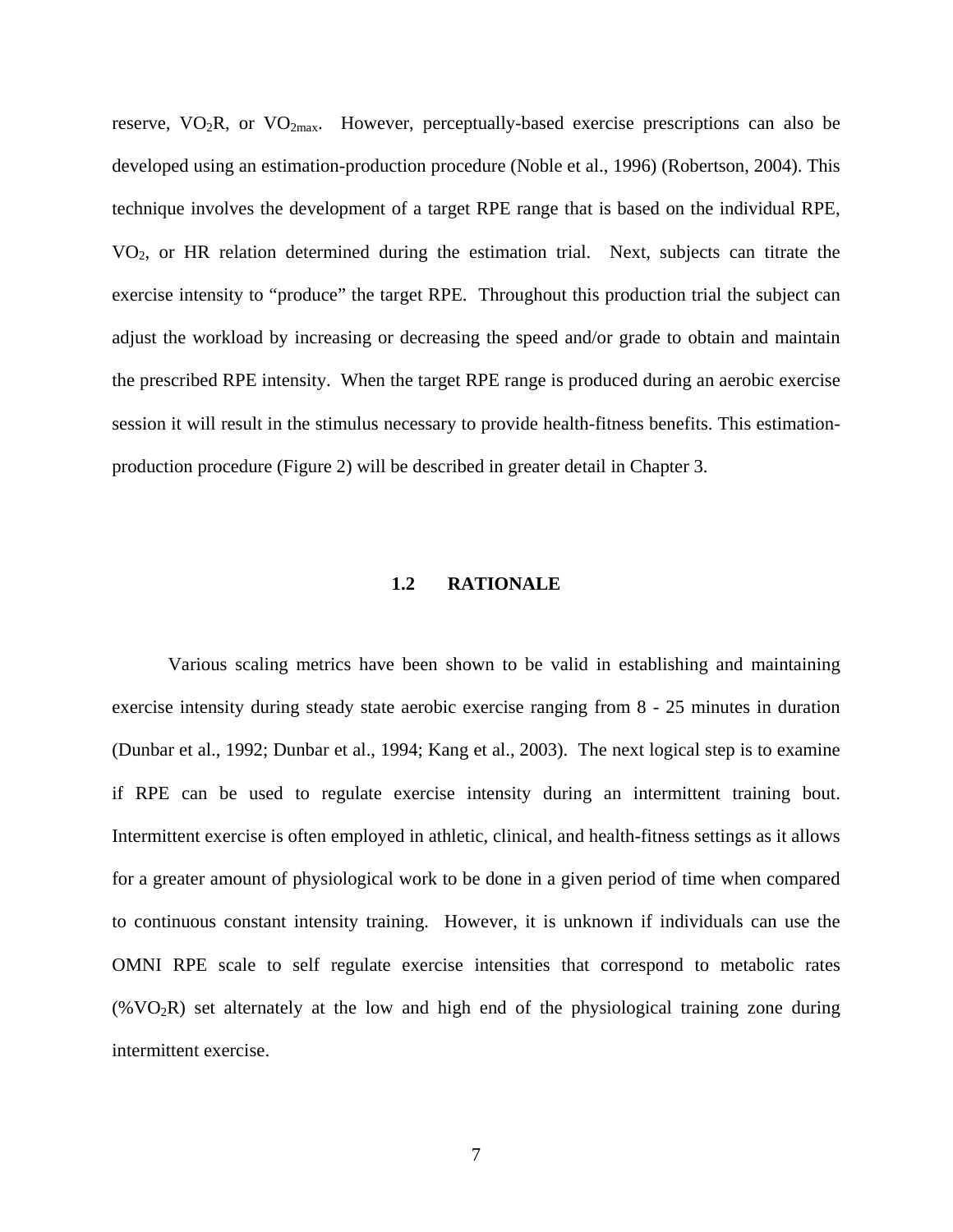### **1.3 STATEMENT OF THE PROBLEM**

<span id="page-18-0"></span>The goal of the present study is to determine if subjects can self-regulate exercise intensity during a 20 minute intermittent bout of aerobic exercise on the treadmill using the OMNI RPE scale.

### **1.4 HYPOTHESIS**

It is hypothesized that once target RPE's are established based upon the results of a maximal graded treadmill test (Estimation trial), subjects will be able to produce perceptual intensities corresponding to 50% and 70% of  $VO<sub>2</sub>R$  using the OMNI RPE scale during intermittent treadmill exercise (Production trial).

Sub-hypotheses

- 1. The HR from the estimation and production trials will not differ throughout the 20 minute exercise session at an RPE corresponding to 50% of  $VO<sub>2</sub>R$ . (Prescription congruence)
- 2. The HR from the estimation and production trials will not differ throughout the 20 minute exercise session at an RPE corresponding to 70% of  $VO<sub>2</sub>R$ . (Prescription congruence)
- 3. The  $VO<sub>2</sub>$  from the estimation and production trials will not differ throughout the 20 minute exercise session at an RPE corresponding to 50% of  $VO<sub>2</sub>R$ . (Prescription congruence)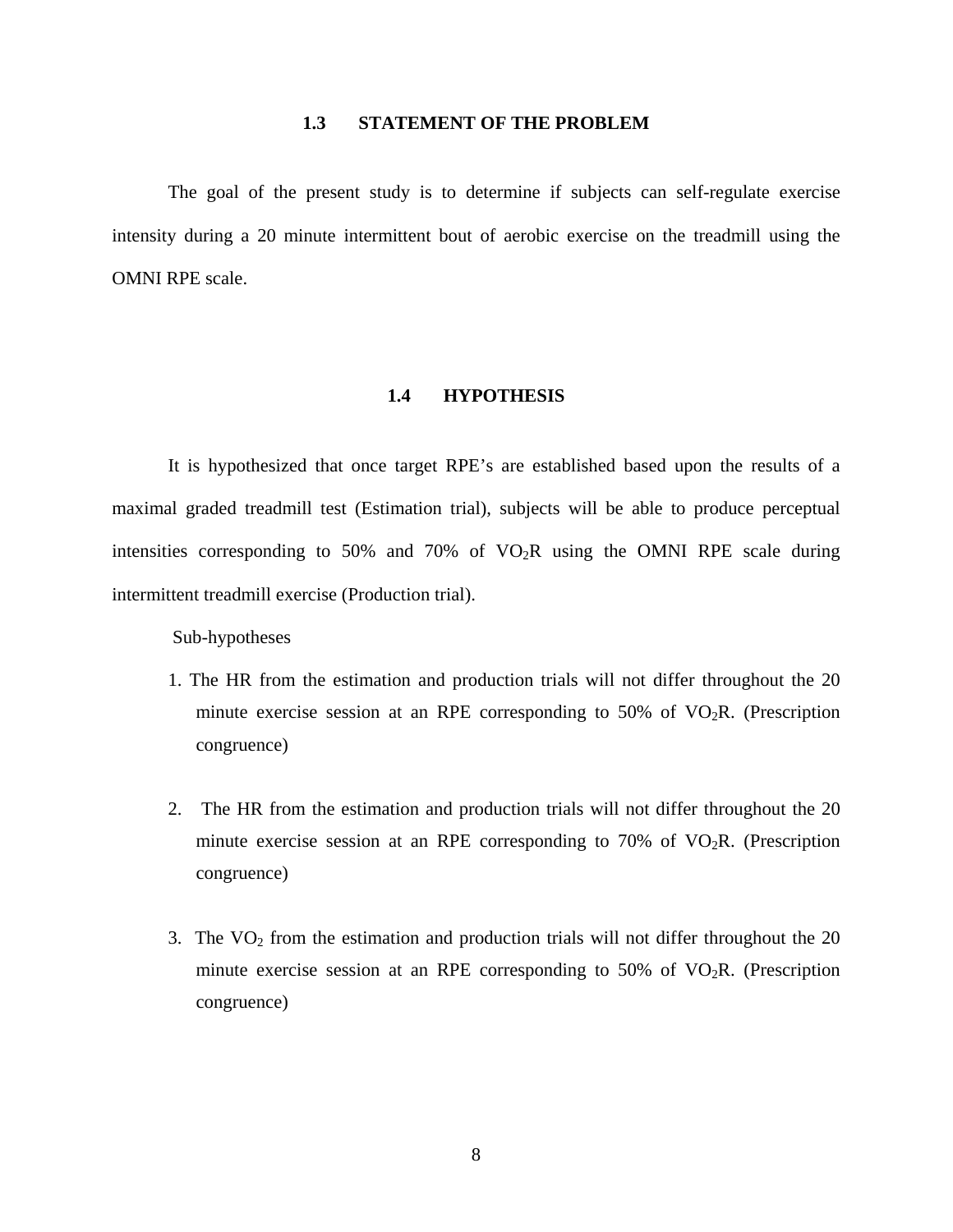- 4. The  $VO<sub>2</sub>$  from the estimation and production trials will not differ throughout the 20 minute exercise session at an RPE corresponding to 70% of  $VO<sub>2</sub>R$ . (Prescription congruence)
- 5. The HR will be greater for the RPE corresponding to 70% of  $VO<sub>2</sub>R$  compared to the RPE corresponding to 50% of  $VO<sub>2</sub>R$  during the production trial. (Intensity discrimination)
- 6. VO<sub>2</sub> will be greater for the RPE corresponding to 70% of VO<sub>2</sub> R compared to the RPE corresponding to 50% of  $VO<sub>2</sub>R$  during the production trial. (Intensity discrimination)
- 7. The production order (counterbalance order I & counterbalance order II) will not alter the subject's ability to self regulate intensity using the OMNI RPE scale at 50% of VO2R. (Sequence)
- 8. The production order (counterbalance order I & counterbalance order II) will not alter the subject's ability to self regulate intensity using the OMNI RPE scale at 70% of  $VO<sub>2</sub>R$ . (Sequence)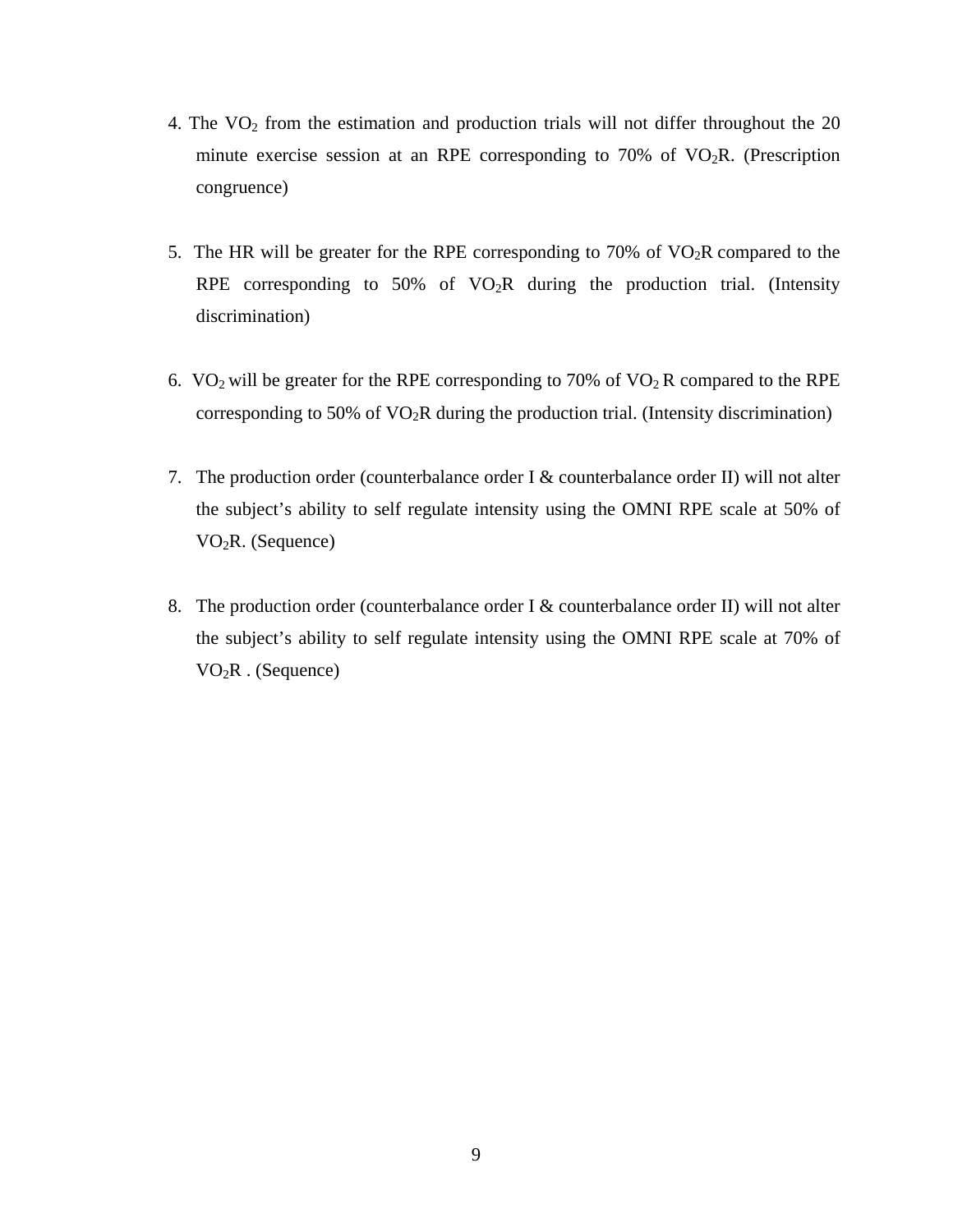#### <span id="page-20-0"></span>**2.0 LITERATURE REVIEW**

### **2.1 PERCEIVED EXERTION**

#### **2.1.1 Rating of Perceived Exertion (RPE)**

The first scale to measure perceived exertion was developed and validated in the 1960's by psychologist Gunnar Borg (Borg, 1961, 1962; Borg et al., 1960). The early work by Borg provided the impetus for further research in the domain of perceived exertion and provided the conceptual framework by which other scales were created and validated. One of the most widely used RPE scales by health care professionals, researchers, and personal trainers is the Fifteencategory (6-20) Borg Perceived Exertion Scale (Borg, 1982). Research focusing on ratings of perceived exertion has been extensive during the past four decades. Of particular interest has been the development of new scaling methodologies, defining physiological / psychological mediators of exertion, and application of scaling metrics in various athletic and health-fitness settings.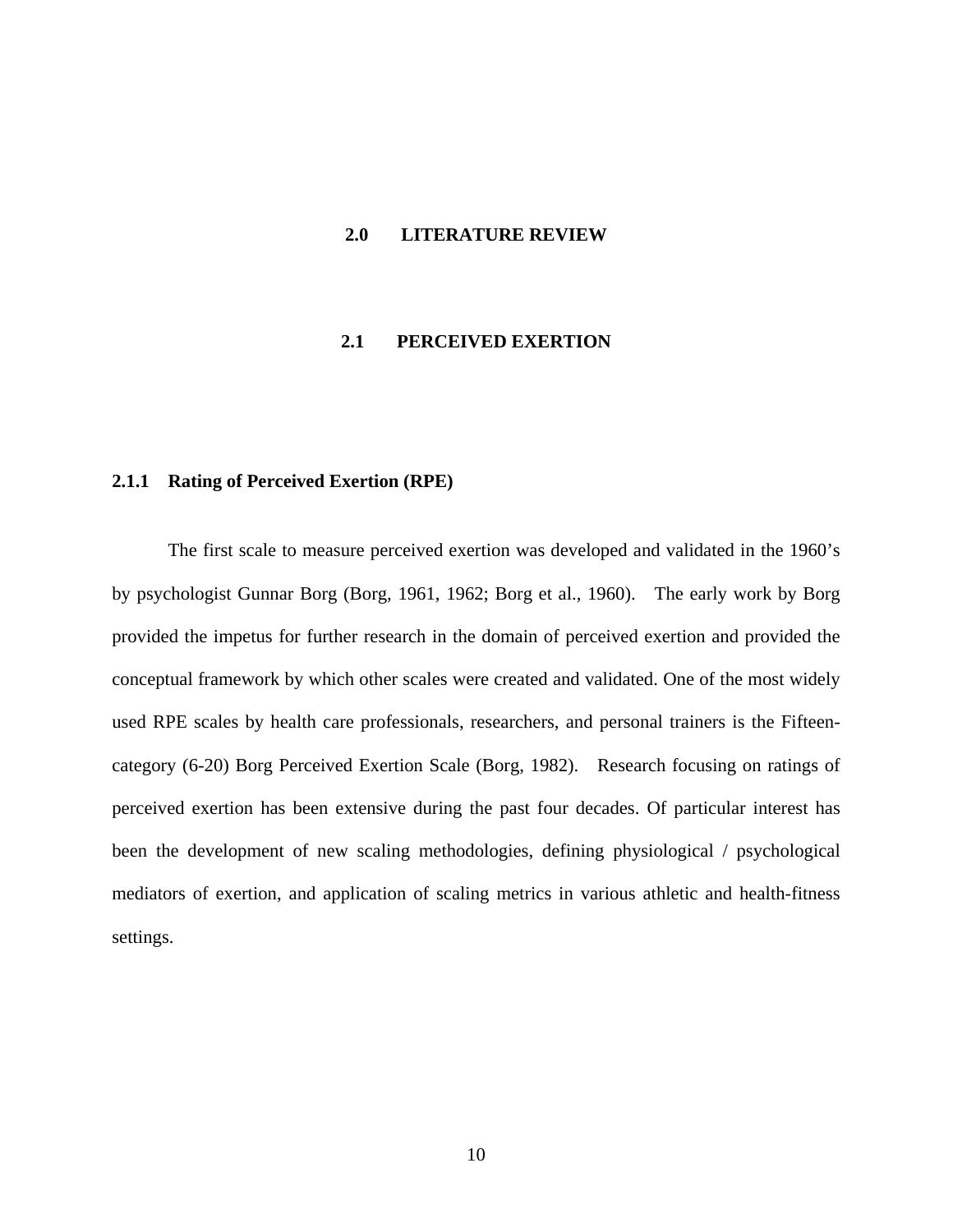#### <span id="page-21-0"></span>**2.1.2 Global Model**

There are several interrelated elements that produce a person's perception of exertion during dynamic exercise. A global explanatory model of perceived exertion discussed by Noble et al. (1996) attempts to explain the Gestalt properties of the exertional milieu. The model in (Figure 1) explains the perceptual responsiveness sequentially by interpreting the model from left to right. Physiological responses to an exercise stimulus serve as the initial mediators that shape the intensity of the perceptual signal. The effect of these signal mediators is to alter tensionproducing properties of the skeletal muscle. An increase in peripheral and/or respiratory muscle tension during exercise is brought about by a greater discharge of the central feed-forward commands arising from the motor cortex. Corollary pathways carrying a copy of these central commands terminate in the sensory cortex. These corollary discharges are subsequently interpreted as perceptual signals of exertion. The final mediating step in the exertional process occurs when the signal arising from the sensory cortex is matched with the contents of the perceptual cognitive reference filter. As the signal passes through the reference filter it is fine tuned, its intensity modulated according to the matrix of past and present events that reflect the individual's psychological characteristics and perceptual style (Robertson et al., 1997).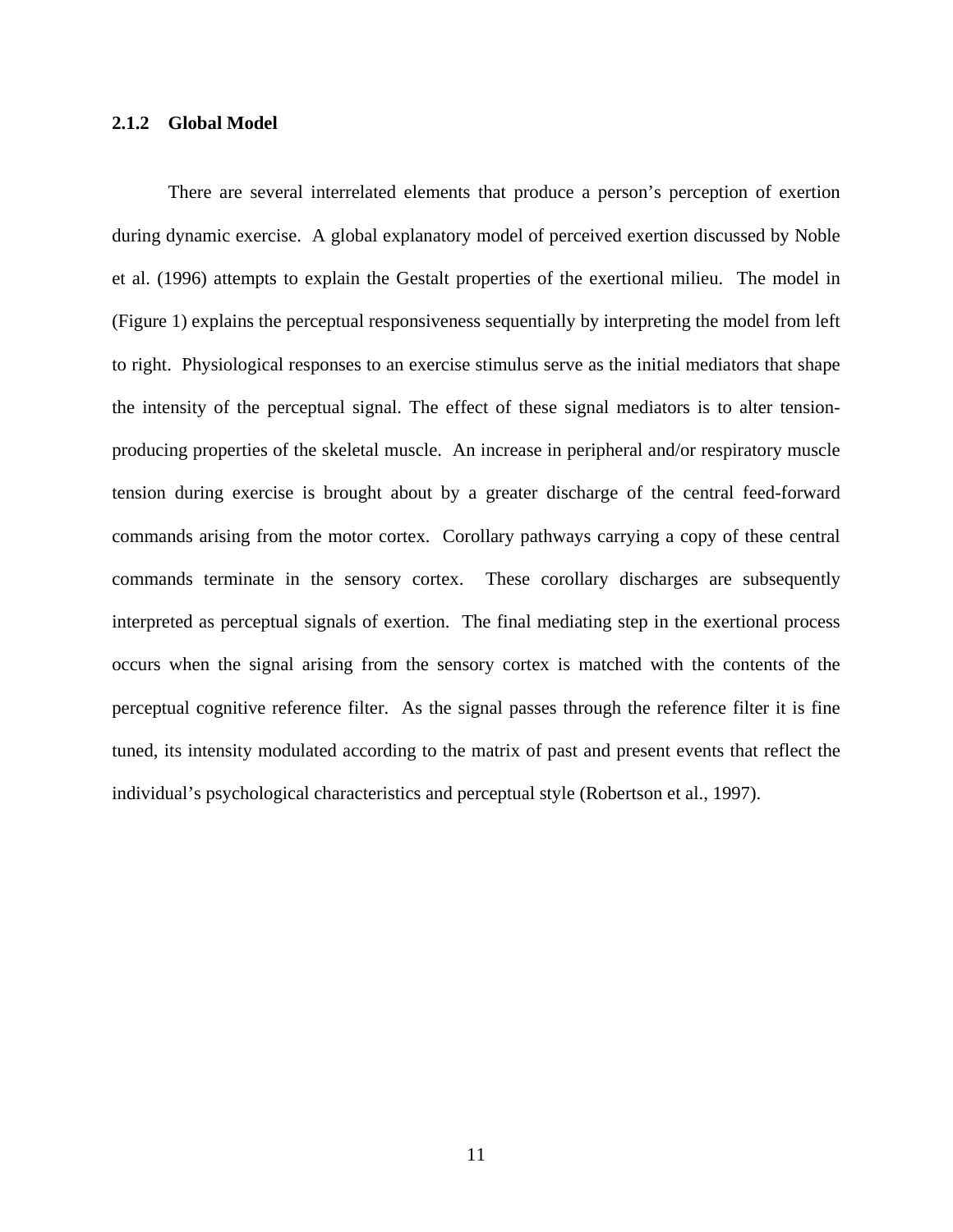<span id="page-22-0"></span>

**Figure 1.** Global explanatory model of perceived exertion (Noble and Robertson, 1996. Reprinted with permission)

### **2.1.3 Borg's Range model**

Borg's range model explains the validity of the RPE scale to measure interindividual differences in perception of physical exertion. To be valid the RPE scale must be capable of measuring perceptual responses across the entire physiological range during exercise. The principal assumptions that comprise the conceptual framework of the range model are as follows: (a) for any given stimulus range (rest-to-peak exercise intensity), there exists a corresponding and equal perceived-exertion range. (b) for all clinically normal individuals, both the perceptual range and the intensity of the perceptual signals at the low and high ends of the stimulus range are equal (Robertson et al., 1997). The practical application of such assumptions allows for comparisons of rating of perceived exertion responses of individuals with different levels of aerobic fitness.

The development of the range model for perceived exertion provided the theoretical foundation in which Borg's ratings of perceived exertion scales were validated. The range model served as the framework for the development and validation of the OMNI RPE scale.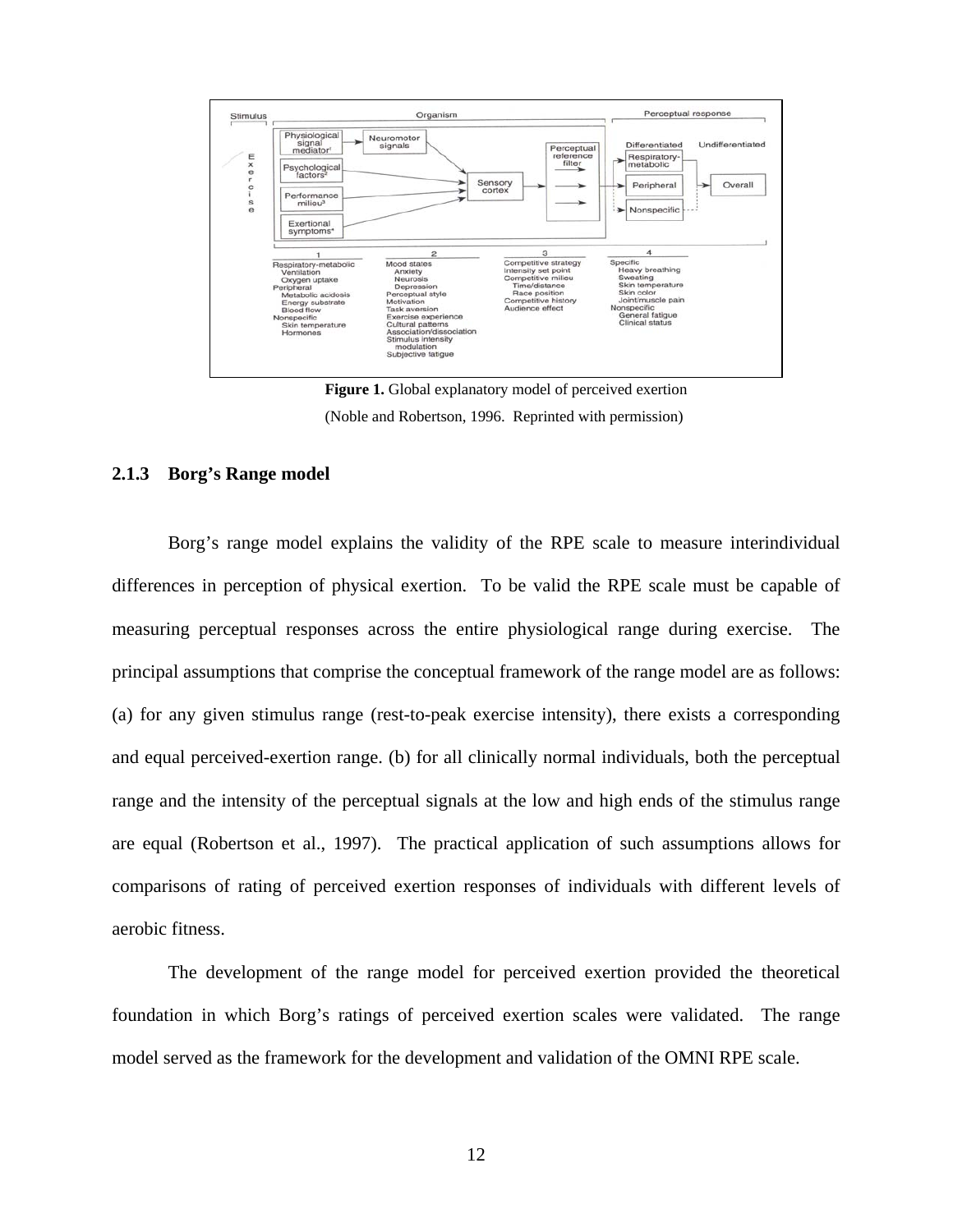<span id="page-23-0"></span>The range model allows for the high and low RPE anchors to be established for each individual. The perceptual anchoring procedures allow each person to cognitively establish a subjective correspondence between the exercise intensity and high and low exertional perceptions. When RPE anchors are established using the appropriate scaling instructions and anchoring procedures, the range model subjectively equates the lowest and highest intensity between individuals who differ in physiological, psychological, or health-fitness characteristics.

### **2.1.4 Effort Continua**

The perception of physical exertion involves the feelings of effort, strain, discomfort, and fatigue that a person experiences during exercise (Noble et al., 1996). As one begins to exercise, there are interrelated physiological, psychological, and symptomatic mediators that are integrated to create the sensation of effort, strain, discomfort, or fatigue throughout the effort continua. Borg's effort continua states that the subjective response to an exercise stimulus involves three main effort continua that can be characterized as: physiological, perceptual, and performance (Borg, 1982). The Borg effort continuum indicates that as exercise performance increases along an intensity dependent continuum there are corresponding and interdependent increases in response intensity along perceptual (RPE) and physiological (VO<sub>2</sub>, HR,  $V_E$ ) continua, demonstrating a positive relation. The functional link between the three effort continua indicates that perceptual responses provide much of the same information about exercise performance as do selected physiological variables (Robertson et al., 1997).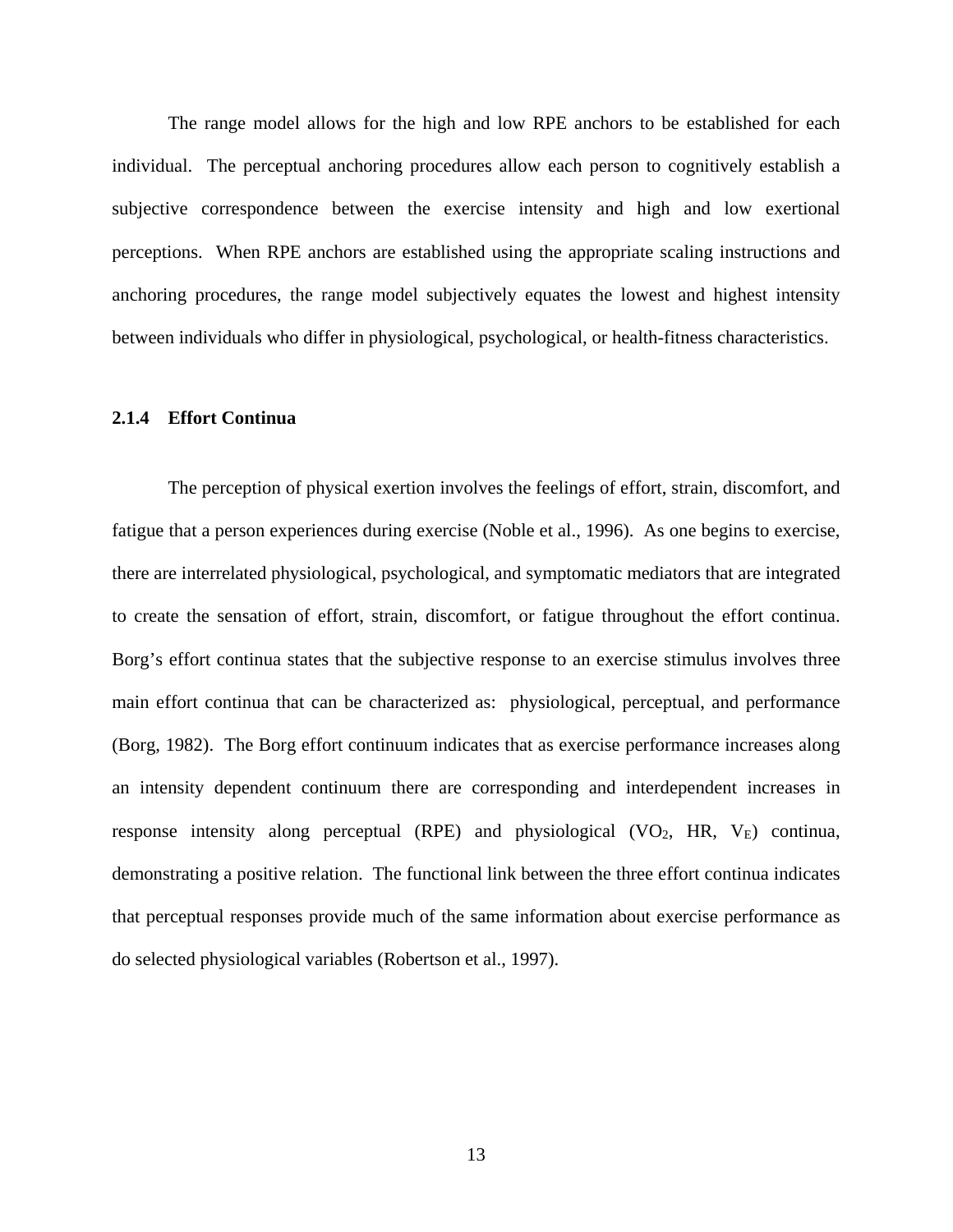#### <span id="page-24-0"></span>**2.1.5 Physiological Mediators**

The physiological mediators that influence perceived exertion are classified as peripheral, respiratory-metabolic, and nonspecific (Robertson, 2004). Blood pH, lactic acid, blood glucose, muscle blood flow, muscle fiber type, free fatty acids, and muscle glycogen mediate the perception of exertion in the trunk and the limbs of the body. Pulmonary ventilation  $(V_E)$ , Oxygen uptake  $(VO_2)$ , carbon dioxide production, heart rate  $(HR)$ , and blood pressure  $(BP)$ influence the respiratory-metabolic drive during dynamic exercise. The nonspecific mediators are considered to be more general and consist of changes in catecholamines, body temperature, pain, cortisol, serotonin, and cerebral blood flow.

Not much is known of the direct impact of the psychosocial mediators on the rating of perceived exertion during exercise. Many researchers agree that certain psychological and sociological factors systematically influence self-assessment of effort (Morgan, 1994; Noble et al., 1996). The interindividual differences in the psychosocial mediators of RPE are complex and variable. As such it is difficult to determine the impact of these variables on perceived exertion. For example, a possible mediator such as anxiety could increase the perceptual rating in one subject and decrease the rating in another.

## **2.2 OMNI SCALE OF PERCEIVED EXERTION**

The development of the OMNI rating of perceived exertion scale is the most recent advancement in the discipline of perceived exertion. The OMNI Scale of perceived exertion has undergone validation paradigms for resistance training for children (Robertson, Goss, Andreacci, Dube, Rutkowski, Frazee et al., 2005), stepping exercise for children (Robertson, Goss,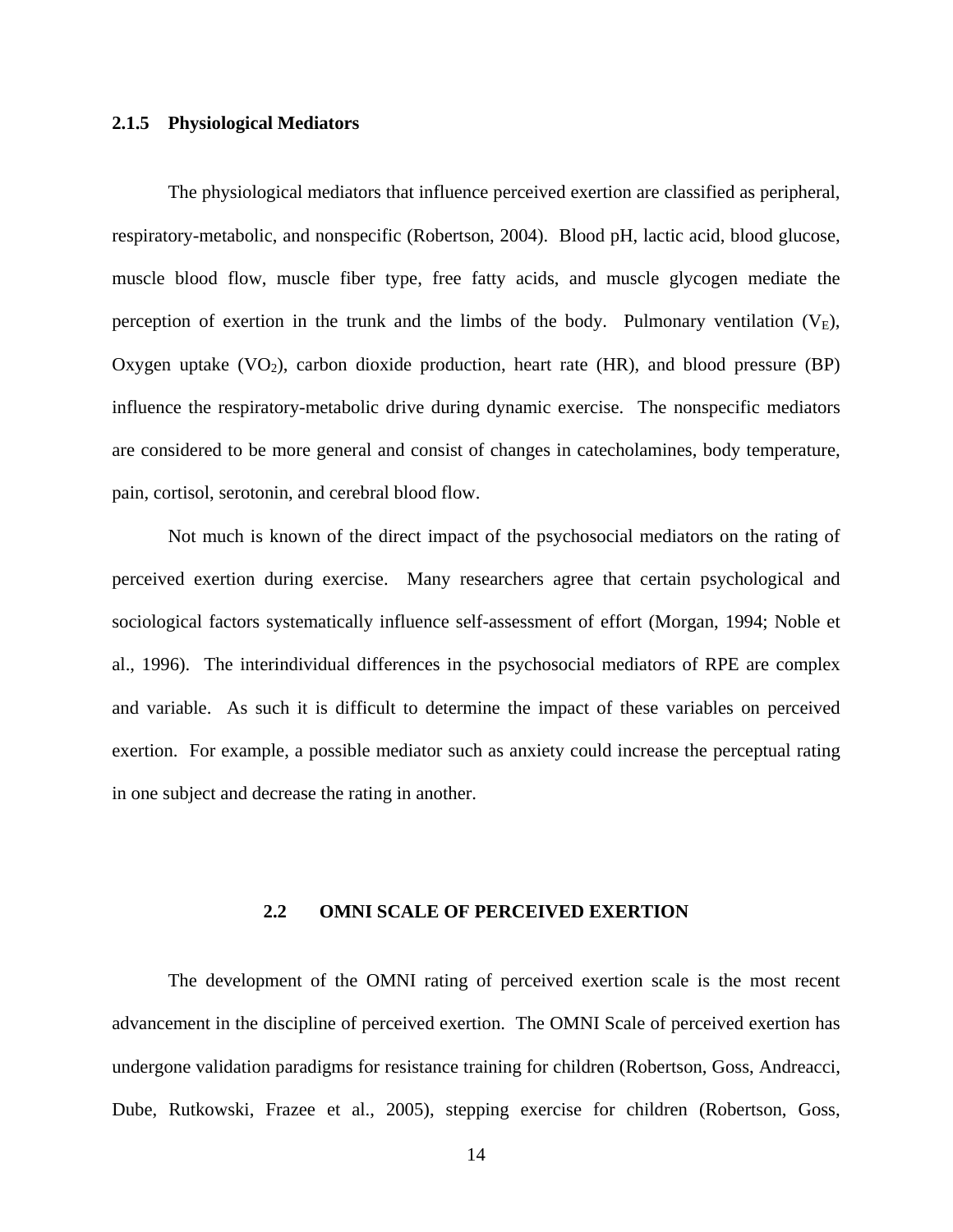<span id="page-25-0"></span>Andreacci, Dube, Rutkowski, Snee et al., 2005), cycling for children (Robertson et al., 2002), cycling for young adults (Robertson et al., 2004), resistance training in young adults (Robertson et al., 2003), and walking and running exercise for adults (Utter et al., 2004), prolonged cycling in young healthy adults (Utter et al., 2006), and intermittent running for children (Groslambert et al., 2005). The OMNI RPE scale has expanded the use of RPE in public health settings, exercise prescriptions, clinical exercise testing, and research.

According to Robertson (2004) the OMNI scale has several distinct advantages over other perceived exertion scales that make it easier for health-fitness and clinical exercise practitioners to use. Foremost is that the OMNI scale employs a single set of verbal cues for all of the interchangeable sets of picture cues. The interchangeable sets of picture cues allows the scale to be used for exercise assessment and program prescription for clients of various ages, fitness levels, clinical status, and physical activity preferences. Another plus of the OMNI scale is its comparatively narrow numerical rating range of 0 to10. Because the range of 0 to 10 is commonly used to evaluate many aspects of daily living, most people easily understand the scale. Finally, users report that the upper picture cue of the OMNI scale helps to sharpen their memory of maximal exertion, which often eliminates the need to engage in expensive and uncomfortable maximal exercise testing to establish the high perceptual anchor.

## **2.2.1 Validation of the OMNI Walk/Run scale**

An investigation by Utter et al. (2004) examined the validity of the OMNI Walk/Run perceived exertion scale for adults. The investigation utilized clinically healthy male and female subjects 18 to 36 years old. Subjects performed a perceptual estimation paradigm during a single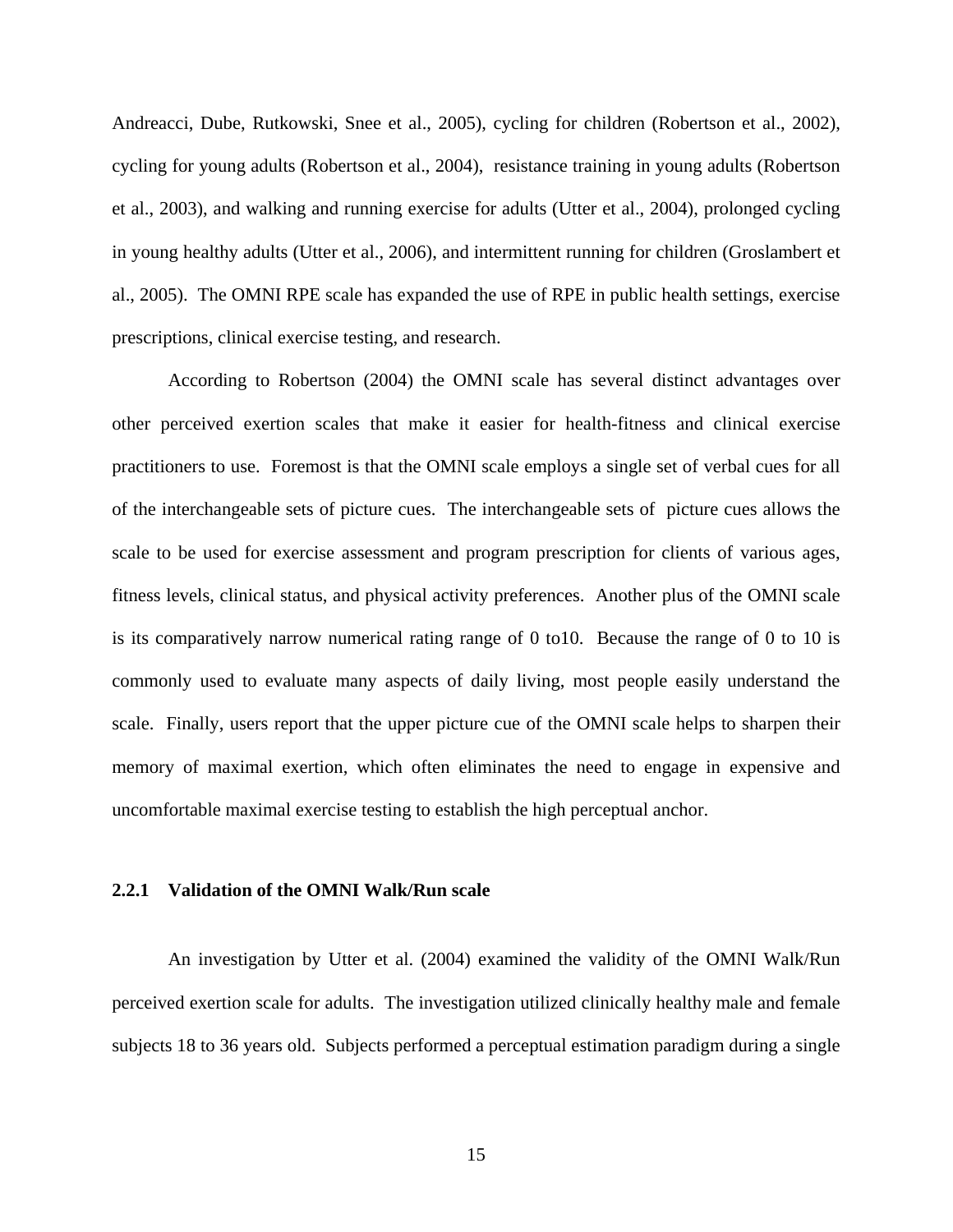graded exercise test (GXT). Concurrent and construct validity paradigms were implemented to determine the response validity of the OMNI RPE scale.

Concurrent validity was investigated by examining the relationship of RPE with submaximal oxygen uptake (VO<sub>2</sub>), relative maximal oxygen uptake (%VO<sub>2max</sub>), pulmonary ventilation  $(V_E)$ , respiratory rate (RR), respiratory exchange ratio (RER) and heart rate (HR). Concurrent validity is demonstrated when there are increases in the concurrent and criterion variables with an increase in exercise intensity. Regression analysis determined that the criterion variables  $(VO<sub>2</sub>, HR, etc.)$  and concurrent variable  $(RPE)$  distributed in a positive linear fashion. Validity was established by the high correlation coefficients ranging from  $r = 0.67$  to 0.88 for both males and females for the respiratory-metabolic measures. According to Utter et al. (2004) the RPE response linearity as an applied validation criterion is consistent with the basic tenants of Borg's Effort Continua Model. The positive linear relation observed in the investigation between the OMNI-Walk/Run scale RPE responses and selected physiological variables is consistent with the application outcomes underlying the Borg Effort Continua Model. Construct validity was established by using the previously validated Borg 6-20 RPE scale (Borg, 1982) as the criterion metric and the OMNI RPE scale as the conditional metric. Validity is demonstrated when there is a positive correlation between the criterion and conditional metrics. The investigation demonstrated that the OMNI RPE scale was positively correlated  $(r = 0.96)$  to the Borg 6-20 scale for walking and running exercise for both males and females. The comparatively high level of construct validity observed by Utter et al. (2004) indicates that the OMNI – Walk/Run Scale measures the same exertional properties as does the Borg (6-20) Scale.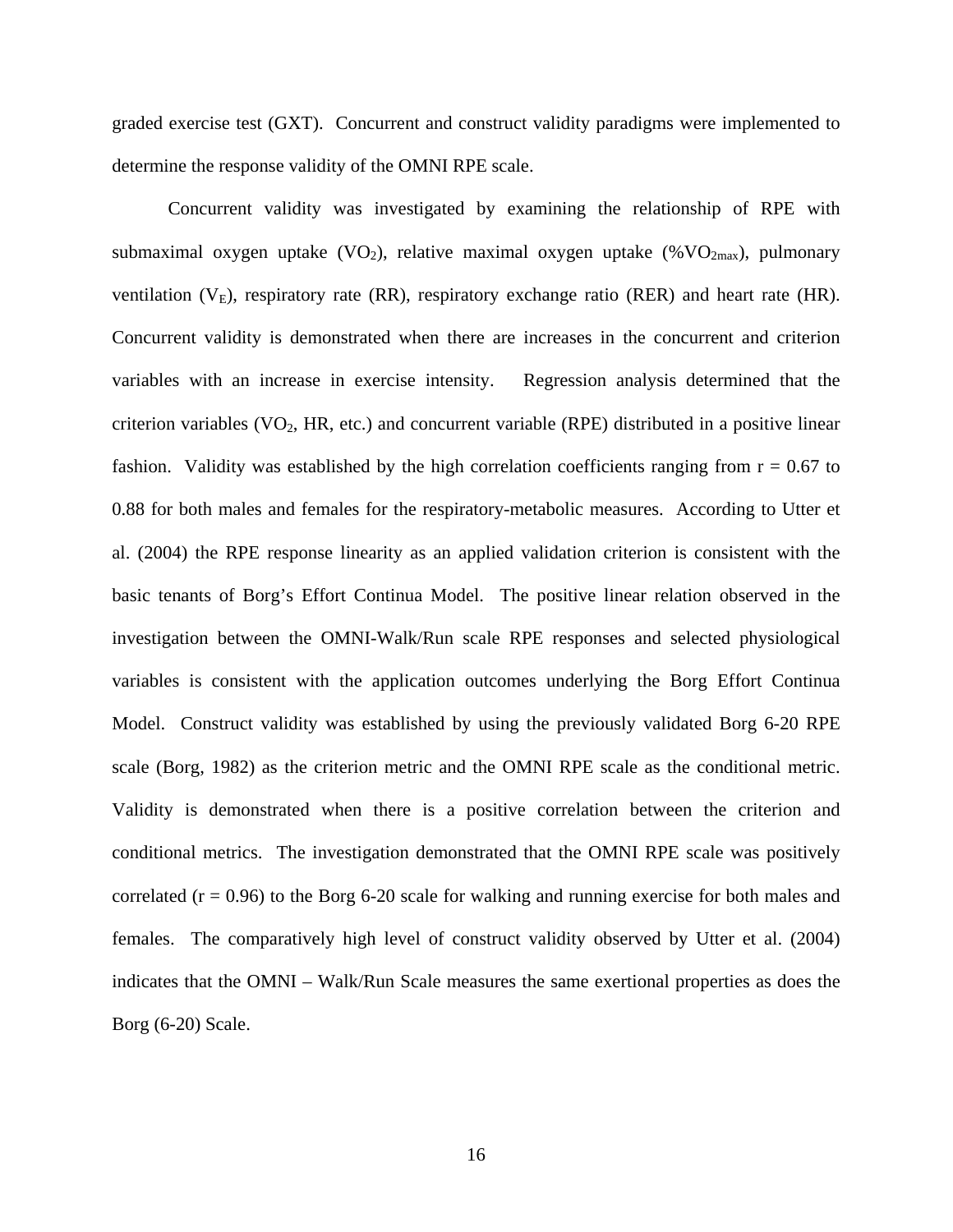#### **2.3 ESTIMATION-PRODUCTION EXERCISE PRESCRIPTION**

<span id="page-27-0"></span>A typical exercise prescription is based on data obtained (i.e.  $HR$ ,  $VO<sub>2</sub>$ ) during a maximal graded exercise test or a submaximal test. An individual prescription can be based on heart rate, VO2R, or a metabolic equivalents (MET). The Target Heart Rate (THR) can be developed from the maximal heart rate  $(HR<sub>max</sub>)$  obtained during the maximal graded exercise test or it can be estimated from equations such as  $(220 - age)$ . Once the HR<sub>max</sub> is determined, a calculation can be made to determine a training intensity zone. Another method of prescribing a THR is called the heart rate reserve (HRR). The HRR method is closely associated with the  $VO<sub>2</sub>R$  and thus provides the appropriate intensity in relation to the  $VO<sub>2</sub>R$  (Swain et al., 1997). The American College of Sports Medicine (ACSM 2006a) recommends a THR between 55/65% to 90% of HRmax and 40/50% to 85% of the HRR. A graded exercise test measuring oxygen uptake will determine the  $VO<sub>2max</sub>$  or  $VO<sub>2peak</sub>$  depending on the modality used. According to the ACSM (2006a), exercise intensity should be prescribed from  $40/50\%$  - 85% of VO<sub>2</sub>R.

 Using RPE to regulate exercise intensity is not as common as using a target HR or VO2. However many studies have shown that using RPE to regulate exercise intensity is safe and effective. The perceptually based exercise prescription is derived by plotting the RPE that has been estimated during the graded exercise test against the corresponding  $VO<sub>2</sub>$  responses (Noble et al., 1996). The exercise intensity prescription is then based on a predetermined percentage of  $VO<sub>2</sub>R$ . For example, the RPE's corresponding to 50% and 70% of  $VO<sub>2</sub> R$  can be identified (Figure 2). Next, the subject selects the exercise intensity (e.g. workload) that results in the target RPE. Once the prescribed RPE is produced during exercise an individual will attain the prescribed physiological load that will provide a safe and effective training stimulus.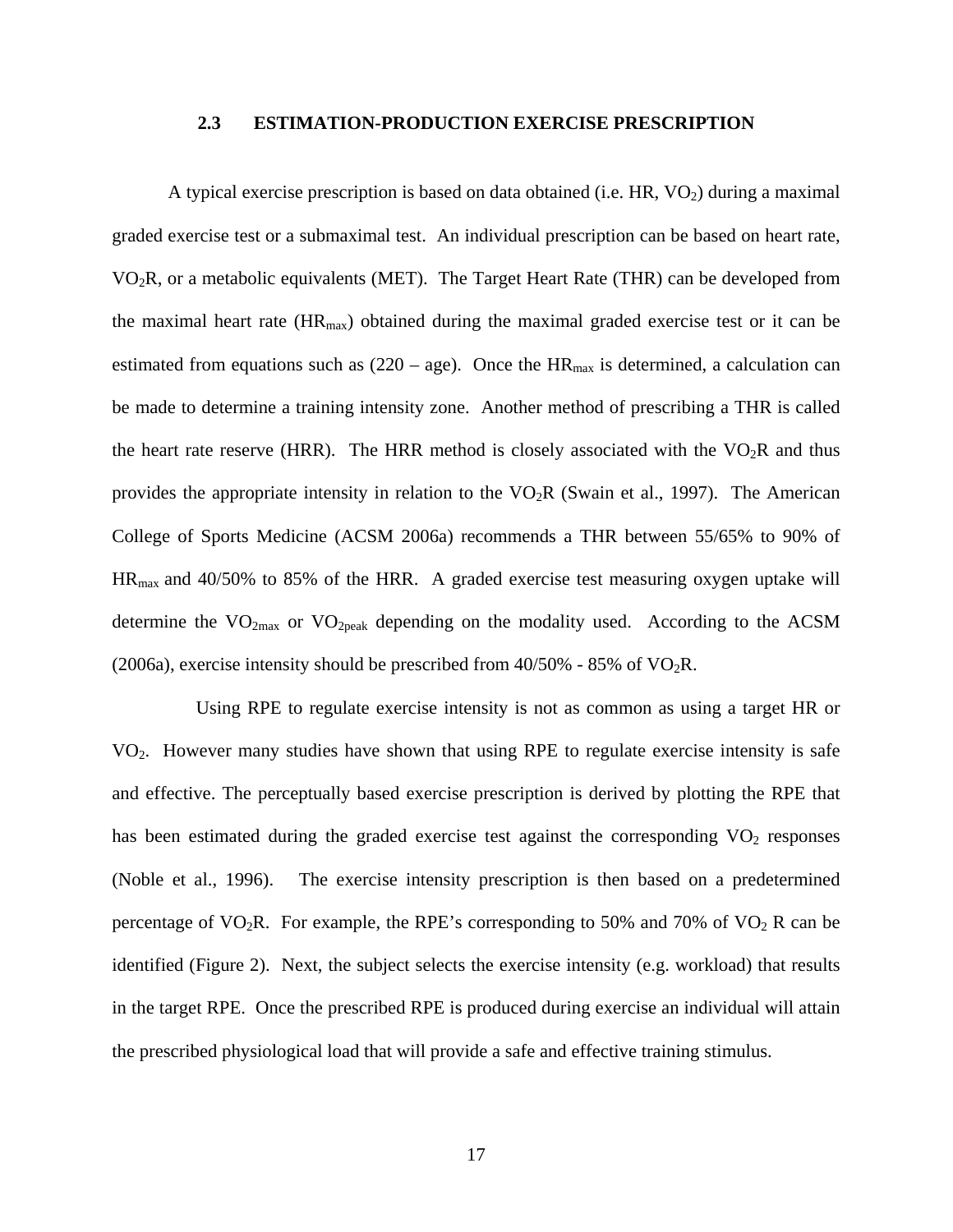### **2.4 SELF-REGULATION OF EXERCISE USING RPE**

<span id="page-28-0"></span> Using heart rate to regulate exercise intensity is commonly used technique in healthfitness facilities. However, the use of RPE to regulate exercise intensity has been investigated using various exercise modalities, durations, intensities and populations. Several investigations have established the validity of regulating exercise intensity using rating of perceived exertion scales. The ability to self regulate exercise intensity using RPE lessens the need for the palpation of heart rate to determine exercise intensity.

Sumtok et al. (1980) conducted one of the initial investigations that examined the validity of intensity self regulation using RPE. Healthy young male subjects performed an initial exercise trial at predetermined speeds on the treadmill while measuring perceptual, metabolic and cardiopulmonary data. For the second exercise trial subjects were instructed to produce the RPEs that were estimated during the first exercise trial. The results indicated that there were mean errors in HR responses of 1.8% to 5.5% during running exercise in the 78% to 92% maximum HR range (RPE 12.5 to 14.6) when subjects regulated exercise intensity by RPE alone. Higher mean errors of 22.3% and 34.7% were reported for walking exercise in the 49% to 73% HRmax range (RPE 7.9 to 10.3) when regulating exercise using RPE. The authors indicated that running exercise on the treadmill mediated by RPE is reliable at HR responses above 150 beats per minute (80%  $HR_{max}$ ).

Eston et al. (1987) determined the capability of young male and female subjects to regulate exercise intensity using RPE during treadmill exercise. Initially, a GXT was administered to determine perceptual and aerobic-metabolic responses. During a subsequent effort production test subjects were requested to run at constant exercise intensity at RPEs of 9, 13, and 17 on the Borg 6 – 20 scale. The results indicated that subjects produced relative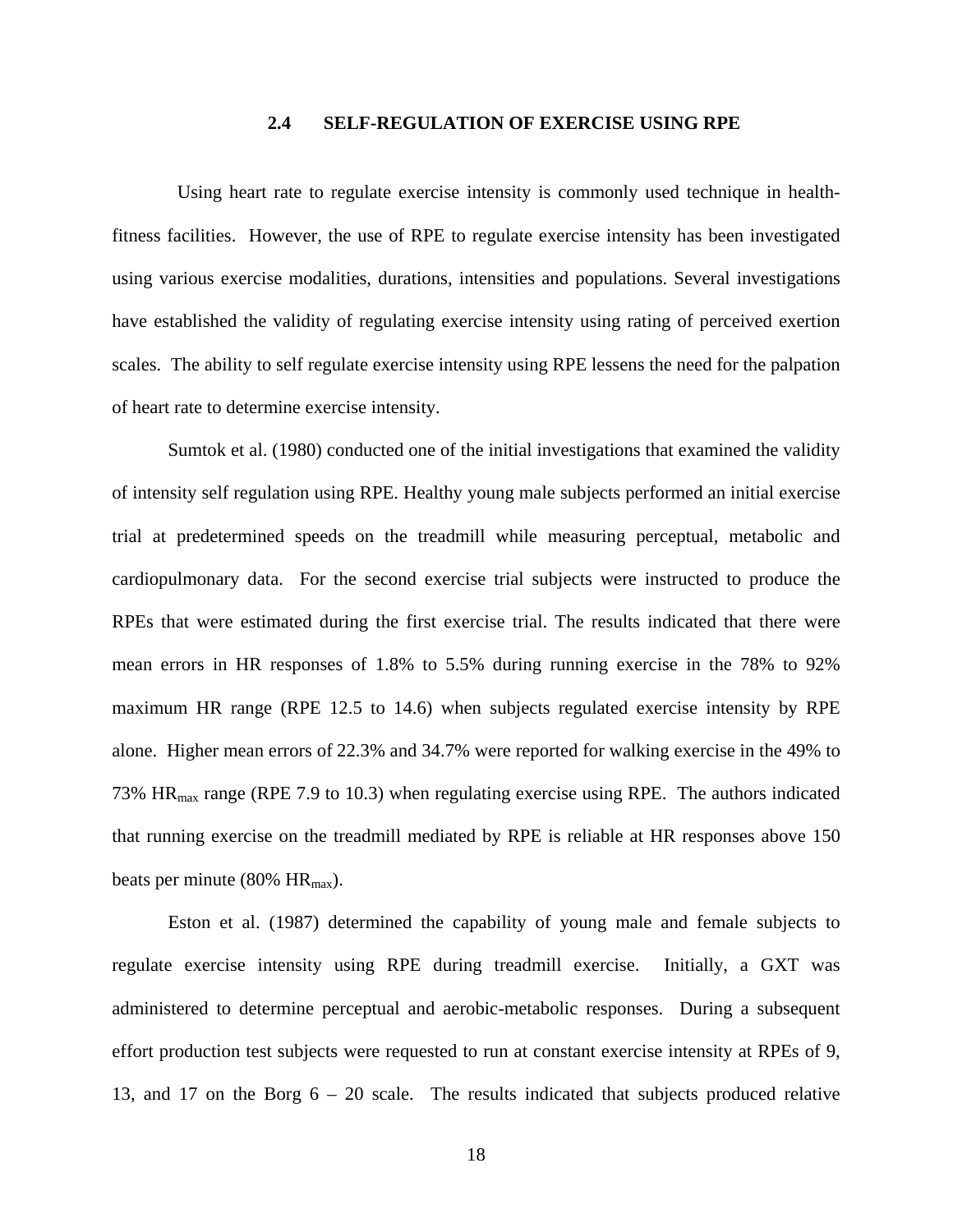exercise intensities ( $\%$ VO<sub>2max</sub>) at each of the prescribed RPEs during treadmill running that were similar to those observed during the estimation trial. The greatest accuracy for self-regulation was noted at the higher exercise intensities (RPE 13 and 17). This finding is consistent with the results from Smutok et al. (1980).

 Easton et al. (1988) examined the reliability of RPE for the regulation of cycle ergometer exercise. Initially, healthy young men performed a GXT on a cycle ergometer to measure perceptual, aerobic-metabolic and cardiovascular responses. During three subsequent production sessions subjects were requested to cycle at intensities that resulted in RPE's of 9, 13, and17 in that order. The subjects demonstrated a greater capacity for self regulation using RPE at the higher intensities (RPE 12 or greater) and with more experience (third trial). Despite the initial greater accuracy at higher intensities, the subjects were able to use RPE to self regulate at the lower intensities during the later production trials. This study suggests that RPE is a reliable frame of reference for the production of a wide range of exercise intensities on the cycle ergometer.

An investigation by Chow et al. (1984) examined the ability of subjects to monitor and maintain an exercise prescription based on RPE. Adult male subjects were randomly assigned to one of three different exercise prescription groups. One group used a target heart rate (THR) to monitor exercise intensity. The exercise prescription for the second group was based on RPE. The final group served as the control and was instructed to exercise as they normally would with no formal feedback. Subjects completed four 15 minute exercise trials on the treadmill in which they exercised at the prescribed target HR or RPE. The results demonstrated that the subjects with no method of monitoring their exercise intensity were not able to maintain the appropriate exercise intensity. The THR method provided the best results out of the three groups. Subjects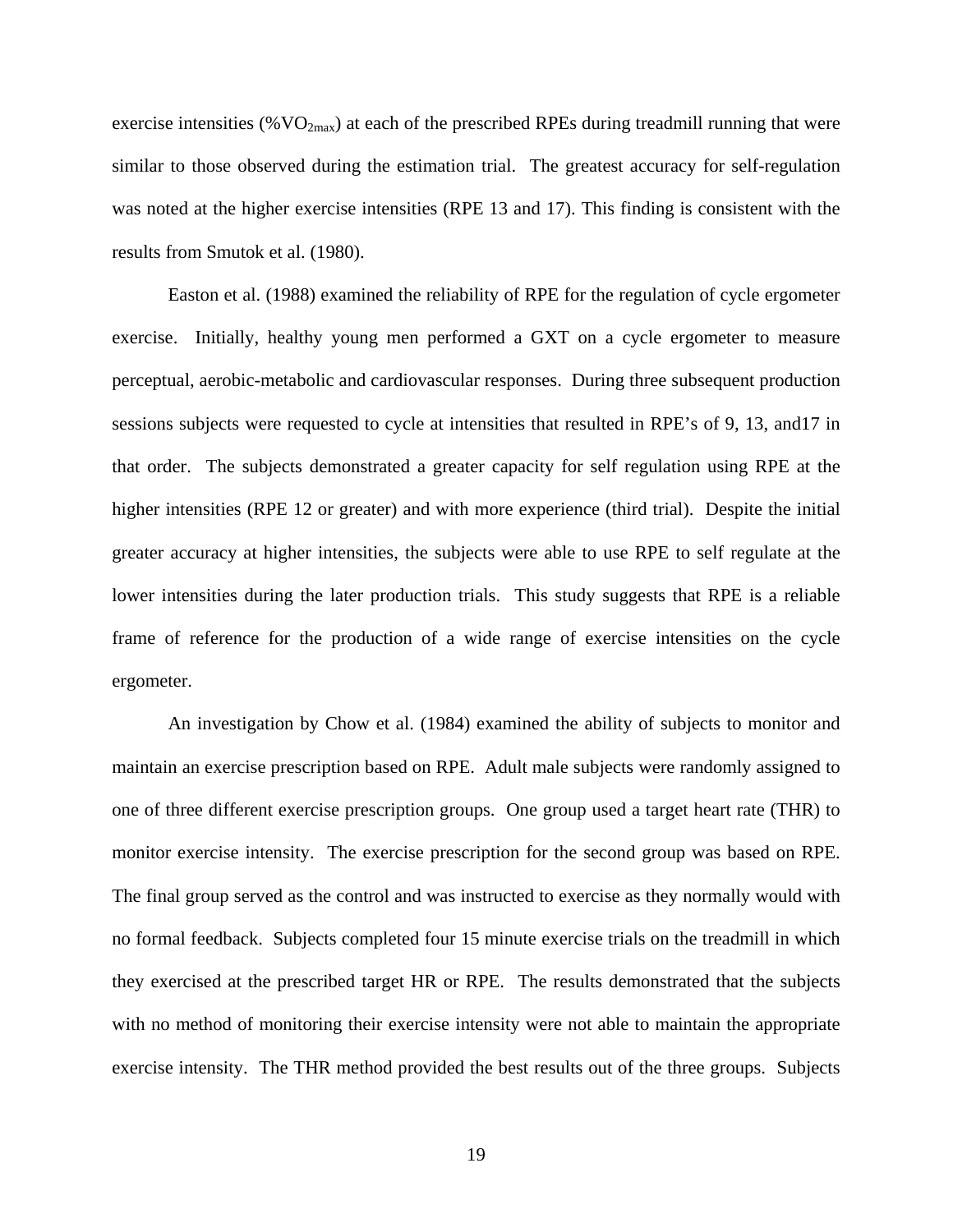were able to meet their prescriptive heart rate range 55.3% of the time. However, the accuracy of the RPE method provided similar accuracy compared to the THR where subjects were able to meet their prescriptive range 48.5% of the time. The authors indicate that the RPE is a method that can be used separately or in conjunction with the THR method. The RPE method for monitoring and controlling exercise intensity provided a means to control the exercise intensity with no interruption and minimal training.

A study by Dunbar et al. (1992) utilized estimation and production trials to determine the validity of the Borg RPE scale for the intra- and intermodal regulation of exercise intensity. The estimation trial consisted of a progressively incremented graded exercise test (GXT) that was administered to male subjects on both a treadmill and a cycle ergometer. Utilizing the data from the GXT's an RPE corresponding to 50% of  $VO_{2max}$  and 70% of  $VO_{2max}$  was calculated for both modes. Subjects underwent four production trials using the prescriptive RPE's on both the treadmill and cycle ergometer. Intramodal production accuracy for the treadmill was tested by performing both the estimation and production trials on the treadmill. Intermodal production accuracy was tested by using the perceptual and physiologic data from the cycle ergometer estimation trial and the treadmill for the production. The same strategy was used for the intraand intermodal production accuracy using the cycle ergometer. The investigation indicated that RPE was accurate for regulating exercise intensity. This accuracy held up in both the intra- and intermodal production trials and at both of the prescribed exercise intensities. An interesting finding of this study is that there was only an average of 2% difference between the target  $VO<sub>2</sub>$ and the production  $VO<sub>2</sub>$  when using RPE to regulate intensity. The traditional method of using a target heart rate yields a greater percent error  $(8\%)$  when used to produce a given  $VO<sub>2</sub>$  (McArdle et al., 1986).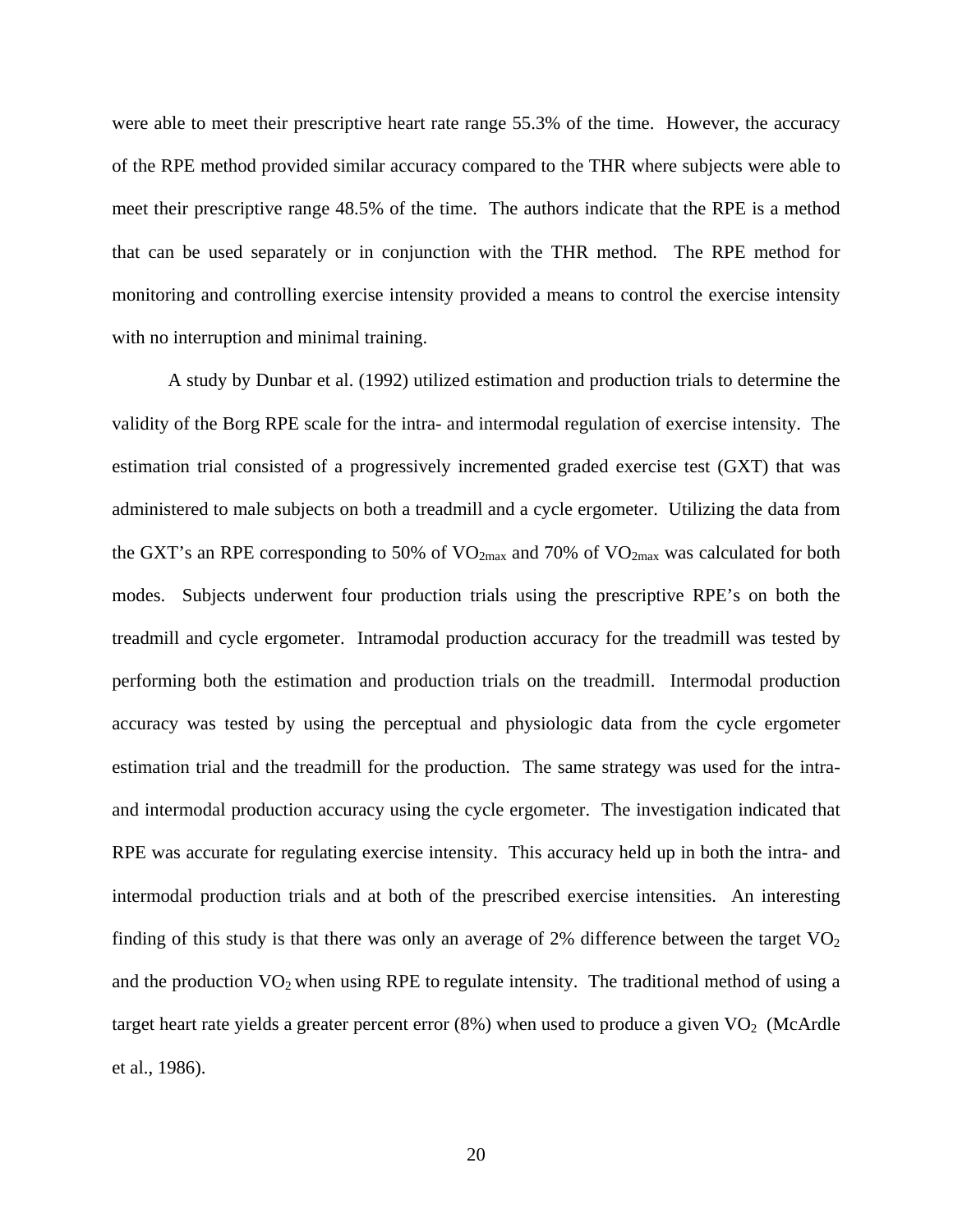In a similar study Dunbar et al. (1994) addressed the question of whether the RPE method for prescribing exercise is physiologically valid (in terms of maintaining a given % of  $VO_{2max}$ ) for a duration of aerobic exercise that is typically recommended to improve cardiovascular fitness. Using the same estimation - production trial employed by Dunbar et al. (1992) the RPE corresponding to 60% of  $VO_{2max}$  was determined. The estimation trial was performed on a cycle ergometer and the production trials were performed on both the treadmill and cycle ergometer. The production trials consisted of a continuous 25 minute exercise session. The results demonstrated that subjects were capable of regulating the intensity of exercise on the treadmill and cycle ergometer using the prescribed RPE. Subjects were able to titrate the exercise intensity using RPE during exercise and the  $VO<sub>2</sub>$  and HR did not differ between the estimation and production trials. This provided evidence of the validity of perceptual self regulation of exercise intensity. In addition, the authors indicate that the accuracy of RPE to regulate intensity did not change over the 25 minute of exercise. The results of this investigation are applicable to the clinical and health-fitness setting because both the duration and intensity used in the study are more representative of those typically recommended (ACSM, 2006a; NIH, 1996).

Kang et al. (2003) used an estimation production paradigm to evaluate the regulation of exercise intensity utilizing RPE zones to regulate exercise intensity during 20 minute aerobic exercise bouts on a treadmill and cycle ergometer. The estimation trials were performed on both the treadmill (TM) and cycle ergometer (C). The production trials were then performed using the same estimation and production exercise modality (Intramodal, TM/TM, C/C) or the estimation production trials alternated the exercise modalities (Intermodal, TM/C, C/TM). A best-fit linear regression in which HR and RPE were plotted as a function of  $VO<sub>2</sub>$  were calculated to provide the target RPE which the subjects would produce during the exercise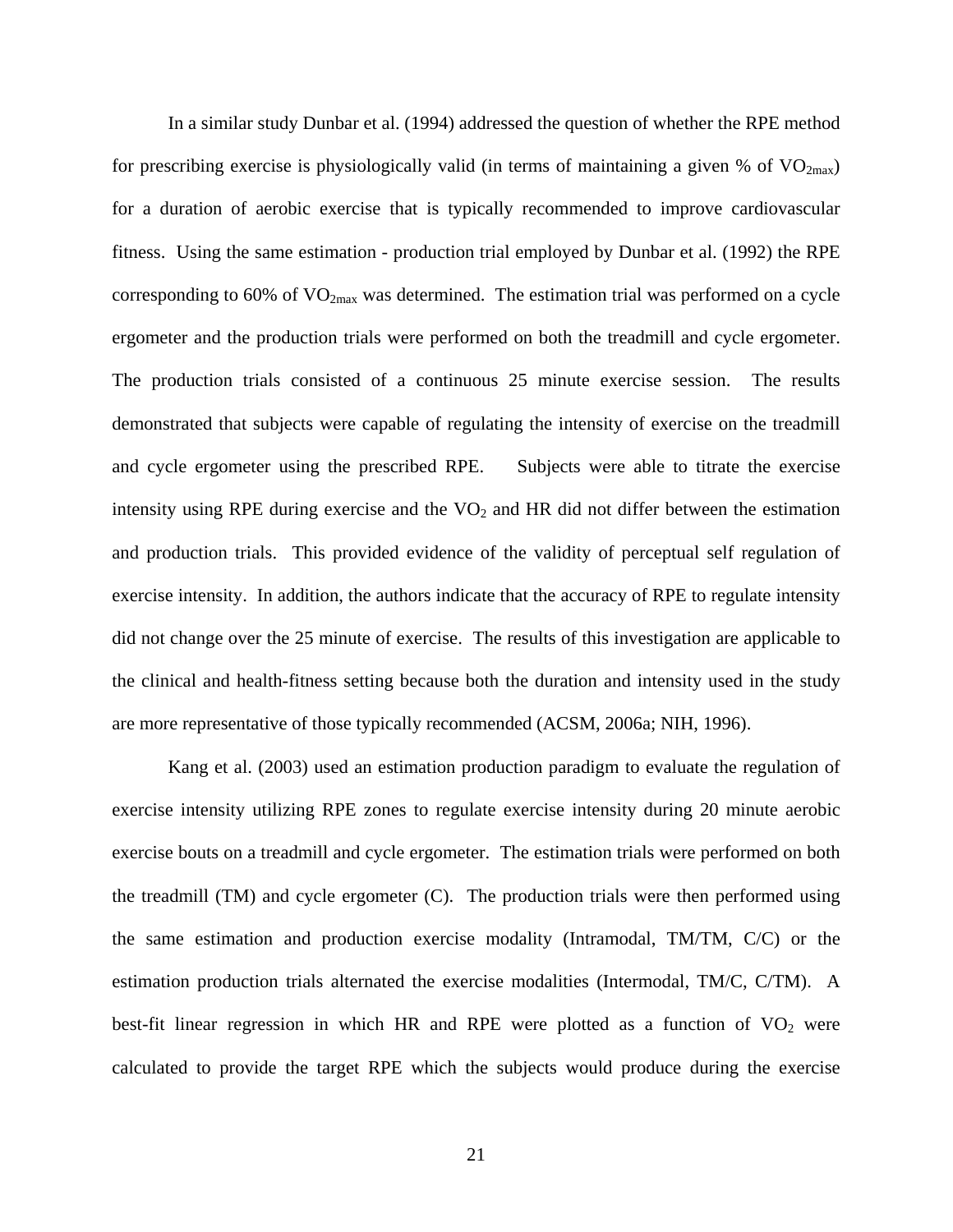session. The prescriptive RPE's for the exercise session corresponded to 50 and 70% of the  $VO<sub>2max</sub>$ . The study found that there were no differences in  $VO<sub>2</sub>$  between the intramodal (TM/TM and C/C) estimation and production trials throughout the 20 minute exercise bout at both 50 and 70% of  $VO<sub>2max</sub>$ . The results indicate that a prescriptive RPE from a GXT can be used to accurately regulate and maintain an exercise intensity (i.e., intra modal congruence). However, the results for the study were not as favorable for the intermodal comparisons (TM/C & C/TM). VO2 was higher for the C/TM and lower for the TM/C for both exercise intensities and the differences were constant throughout the 20 minute exercise session. These findings do not agree with the results from the intramodal comparisons as well as previous investigations (Dunbar et al.,, 1994; Dunbar et al., 1992). The authors explain the differences in the  $VO<sub>2</sub>$  for the intermodal comparisons by explaining the results in relative (ml/kg/min) as opposed to absolute ( $l/min$ ) metabolic units. Once the  $VO<sub>2</sub>$  for the intermodal comparisons were expressed in relative metabolic units the values were similar. The investigators concluded that the OMNI RPE scale is effective in establishing the target intensity at the onset of exercise and maintaining the intensity throughout a 20 minute exercise session.

Investigators using the same estimation-production protocol as (Kang et al., 2003) examined the ability of male and female subjects to use RPE to regulate arm and leg ergometry during five minutes of exercise (Kang et al., 1998). The study performed only intramodal comparisons. Subjects were prescribed RPEs that correspond to 50% and 70% of the mode specific production trial  $VO<sub>2peak</sub>$ . The subjects then completed a 5 minute training session using RPE to select and maintain the exercise intensity. The results indicated that there was no difference in heart rate,  $VO<sub>2</sub>$ , and power output between the estimation and production trials at 50% and 70% of  $VO<sub>2peak</sub>$  for the cycle ergometer exercise. However, for the leg ergometer at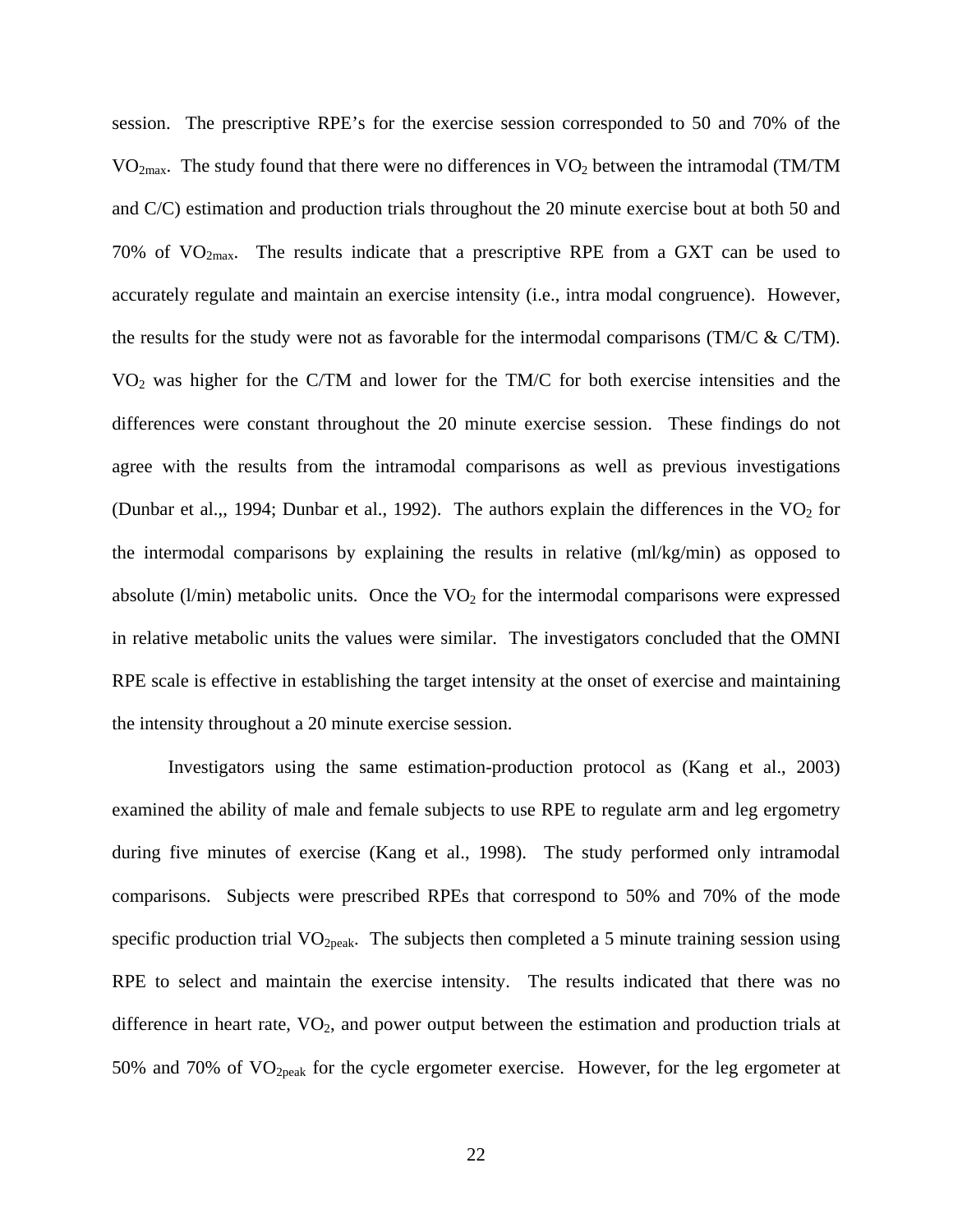70% of  $VO_{2peak}$ , the  $VO_2$  and power output were significantly lower during the production trial than the estimation trial. The authors recommend using RPE in conjunction with periodic heart rate monitoring when leg cycling at moderate to high intensities.

Marriott et al. (1996) investigated the ability of subjects to perceptually regulate intensity while exercising on a rowing ergometer. Competitive male rowers first performed an estimation trial on a rowing ergometer. For the subsequent productions trials, subjects were asked to titrate exercise intensity to produce RPEs for 3 minutes in the irregular order of: 15, 11, 17, 13, 19. The HR and power outputs were compared between the estimation and production trials. The results indicated that the subjects were capable of accurately regulating the exercise intensity using RPE at the higher intensities (RPE  $> 15$ ). The greatest inaccuracy in regulating exercise was demonstrated during the production trial at an intensity of RPE 13. The HR was significantly higher (17 bpm) in the production trial. These findings generally agree with previous investigations (Eston et al., 1987; Smutok et al., 1980) where the highest levels of accuracy for self-regulation were demonstrated during the higher levels of exercise intensity.

A study by Bayles et al. (1990) determined the effect of a perceptual reinforcement program on the accuracy of an exercise prescription based on target levels of perceived exertion. The male subjects were divided into practice with feedback, practice without feedback, and a control group. The perceptual reinforcement program consisted of audio tapes that described the type of sensory information that must be monitored in order to achieve a target training RPE and were played during the learning periods between the exercise sessions. All the subjects completed four exercise trials. The results indicate that the presentation of a standard reinforcement in combination with the RPE scale improved the accuracy of the self-regulation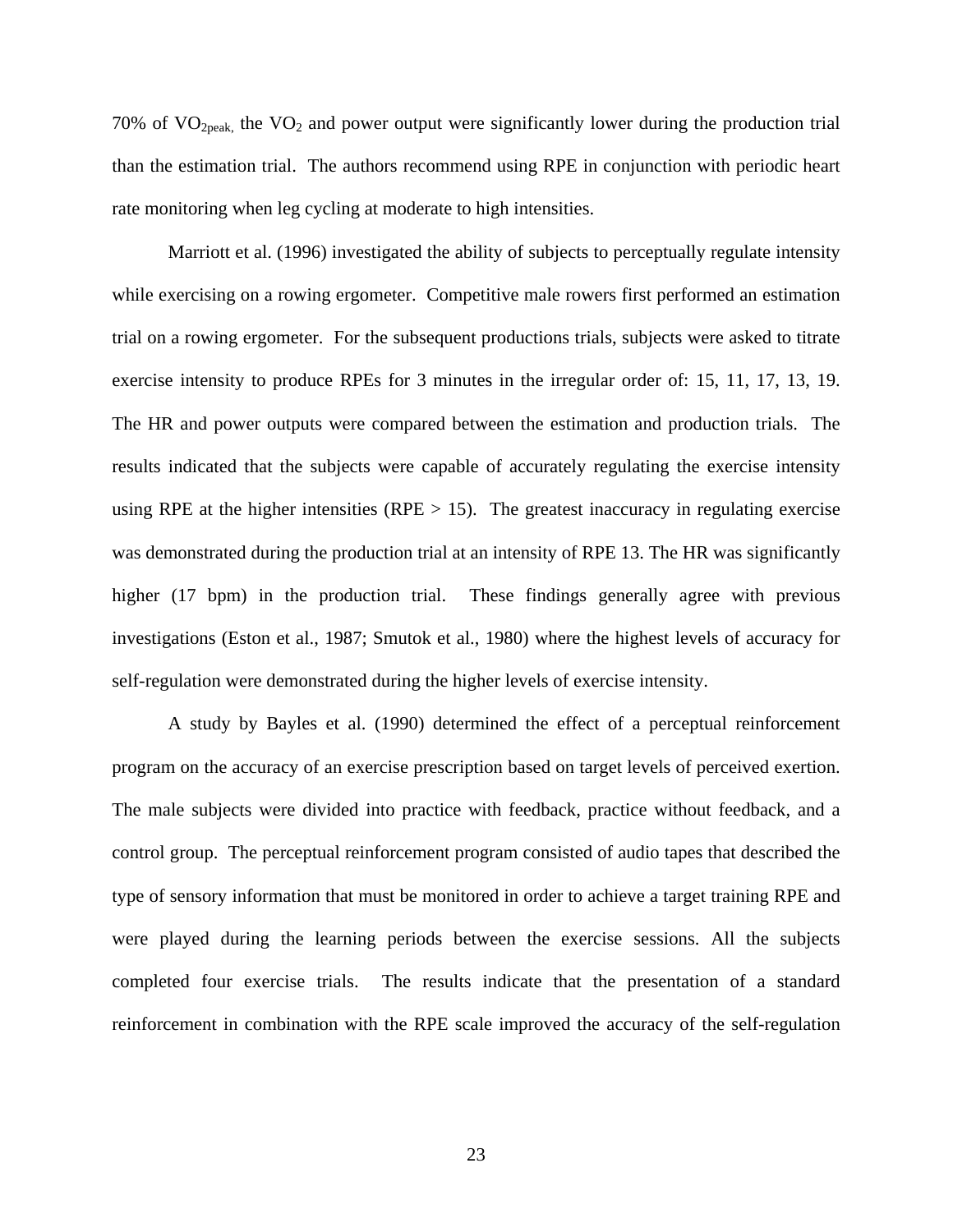during exercise. The greatest accuracy was found at moderate to high intensities (60-80% VO2max) which is in agreement with previous findings (Eston et al., 1987; Smutok et al., 1980).

Glass et al. (1992) investigated the accuracy of using RPE values from a GXT to prescribe steady state treadmill exercise. Subjects performed a maximal GXT and RPE responses were recorded during each minute of exercise. The "target RPE" was identified by examining the GXT data to determine the RPE at 75% of HRR. The target RPE was then produced during treadmill exercise by making speed and grade adjustments during the 10 minute trial. The results indicate that the subjects were able to titrate the exercise intensity on the treadmill to produce the target RPE intensity as indicated by no significant difference in  $VO<sub>2</sub>$  and  $V<sub>E</sub>$  between the GXT and the exercise production trial. However, the HR was 12 beats per minute lower than the target until the target steady state was reached at minute six. Despite the lower HR response the authors indicate that the HR's were within four beats per minute of the target heart rate by the sixth minute of exercise. The investigators attribute the lower initial HR to an insufficient warm-up prior to starting the exercise trial. The authors indicate that RPE obtained from a GXT can accurately serve as a method for prescribing exercise intensity during treadmill running.

Ceci et al. (1991) investigated the use of the RPE scale at 3 specific intensity levels (RPE 11, 13, and 15). The aim of the study was to determine the subjects' ability to produce an RPE response during indoor and outdoor running. Heart rate, Blood lactate concentration (Hla) (mmol  $\cdot$  l<sup>-1</sup>) and running velocity (m  $\cdot$  s<sup>-1</sup>) were compared between the indoor and outdoor trials at each exercise intensity. Subjects were asked to produce a RPE on the treadmill and outdoor track for continuous intervals ranging from  $3 - 11$  minutes. A 1-2 minute rest periods separated the prescribed exercise intensities. The treadmill and outdoor track sessions were conducted on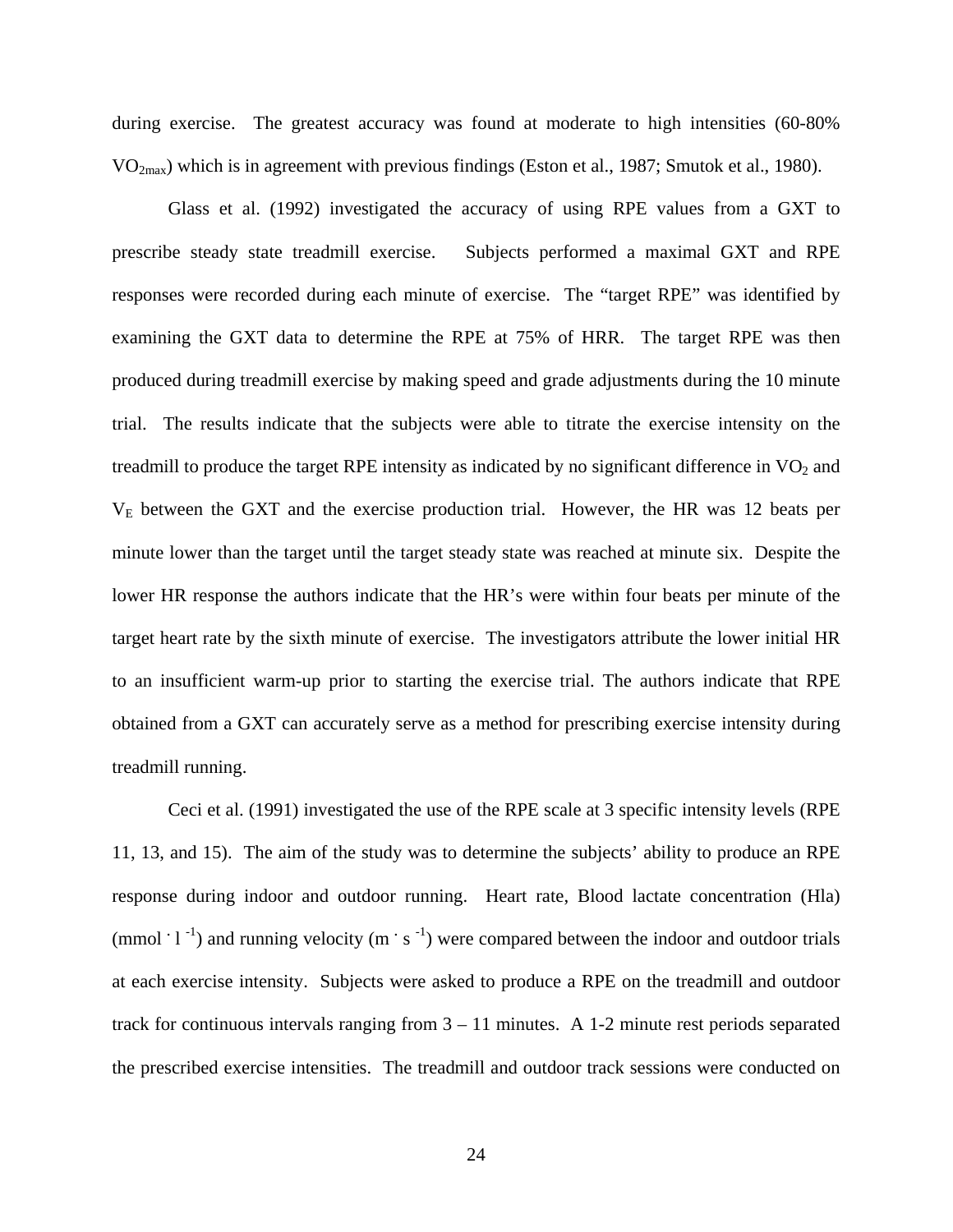the same day and separated by a 20 minute rest period. The exercise bouts continued until all RPE's were completed. The results indicate that subjects were able to produce the prescribed RPE's during exercise. However, the HR, Hla, and velocity were higher during the outdoor run on the track. The authors suggest that RPE is an accurate method for regulating indoor exercise, but caution the use of RPE in outdoor settings.

Robertson et al. (2002) studied the ability of children to self-regulate exercise intensity on the cycle ergometer using the OMNI Scale of Perceived Exertion. The investigation examined the subject's ability to self-regulate exercise intensity (prescription congruence) and to perceptually discriminate (intensity discrimination) between exercise intensities. Using an estimation – production procedure, subjects initially performed a peak exercise tolerance test on the cycle ergometer. For the subsequent production trial subjects were asked to produce exertional perceptions equal to 2 (a little tired) and 6 (getting more tired). The three minute exercise trials at each RPE were produced in an intermittent fashion with a 90 second rest between each of the trials. The results demonstrated the subject's ability to self-regulate exercise intensity at each of the target RPEs as determined by the similar  $VO<sub>2</sub>$  and HR between the estimation and production trials. Subject's were also able to discriminate between each of the prescribed RPEs as determined by the significantly higher  $VO<sub>2</sub>$  and HR for the RPE of 6 compared to the RPE of 2. This investigation supports the use of RPE to self-regulate exercise intensity in young children 8 – 12 years old.

An investigation by Groslambert, et al. (2005) evaluated the ability of children to selfregulate running intermittent intensity using the OMNI scale of perceived exertion. During an estimation trial the subjects performed a 20 m shuttle run and HR was recorded. The production trials were performed on an indoor track by performing 3 separate intermittent bouts of running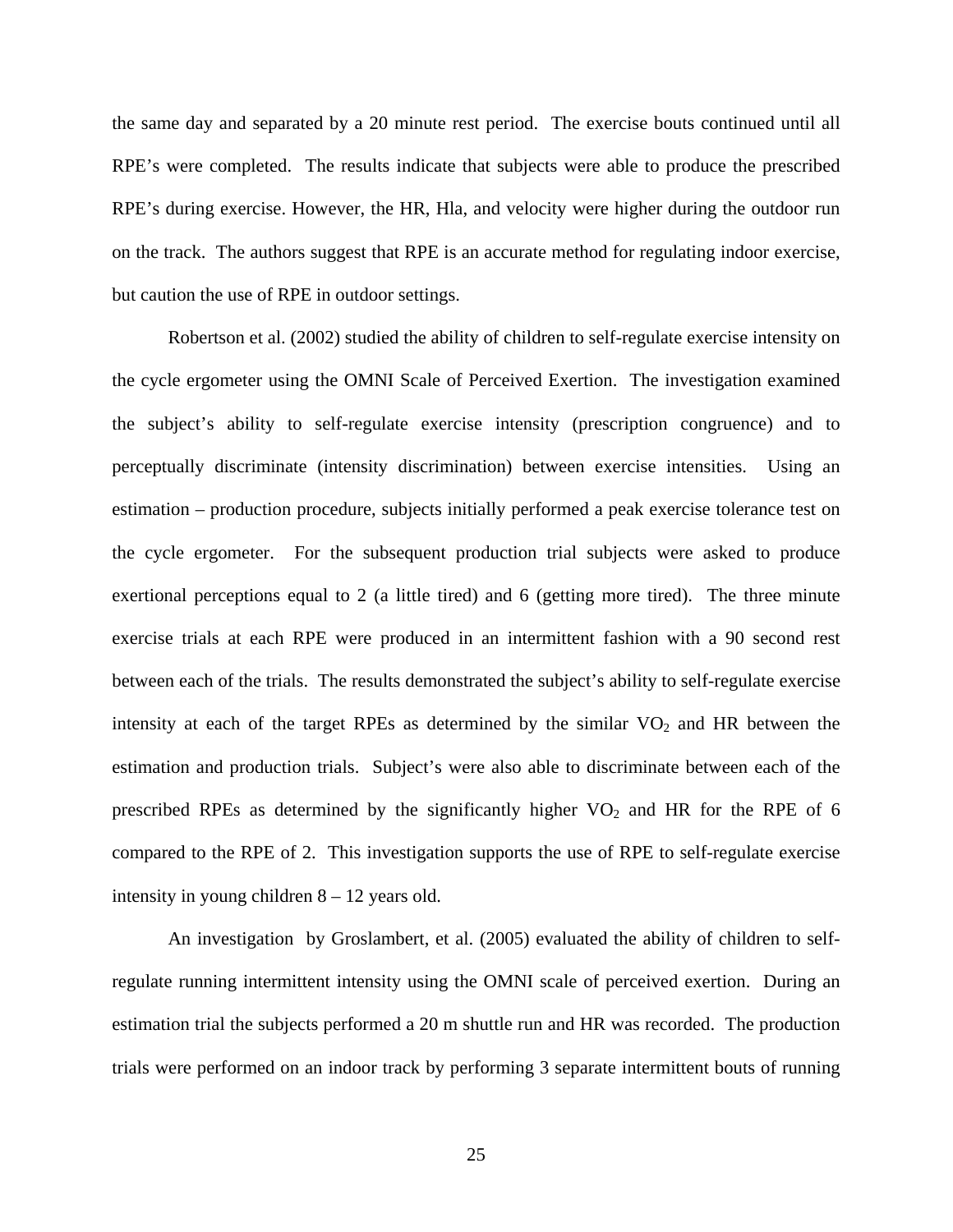at RPEs of 2, 6, and 10. Subjects were asked to produce each of the RPEs in three intermittent bouts of running exercise. Results of the study indicated that the HR did not differ between the estimation and production trials which established prescription congruence. The HR responses were significantly different between each of the prescribed RPEs indicating the subject's ability to perceptually discriminate between each of the intensities. The investigation demonstrated the ability of young male and female subjects to self-regulate exercise intensity while running on a track.

There are numerous investigations that support the use of RPE to regulate exercise intensity during dynamic exercise. However, some investigations have not come to the same conclusions. One such investigation by Whaley et al. (1990) attempted to determine the value of HR, RPE, or HR + RPE intensity feedback on the ability to self-regulate exercise intensity in a field setting. Subjects' performed four 800 meter exercise trials while regulating exercise intensity using HR, RPE, RPE  $+$  HR, or free exercise with no feedback. The results indicated that the group that used HR and  $HR + RPE$  were able to accurately self - regulate exercise intensity during the four training sessions. The authors indicated that the combined feedback of HR + RPE was no more effective in maintaining exercise intensity than HR alone. The use of RPE alone was not effective in regulating exercise intensity during any of the four trials. The RPE group exceeded the target heart rate for each of the exercise trials. In fact, the authors point out that the RPE group was no more accurate than the control group in maintaining exercise at the target intensity.

Potteiger et al. (1995) investigated the ability of subjects to self-regulate outdoor running intensity using HR and RPE. Subjects performed a GXT and the THR and RPE were determined. The subsequent 5000 m field runs were performed on an outdoor track and subjects

26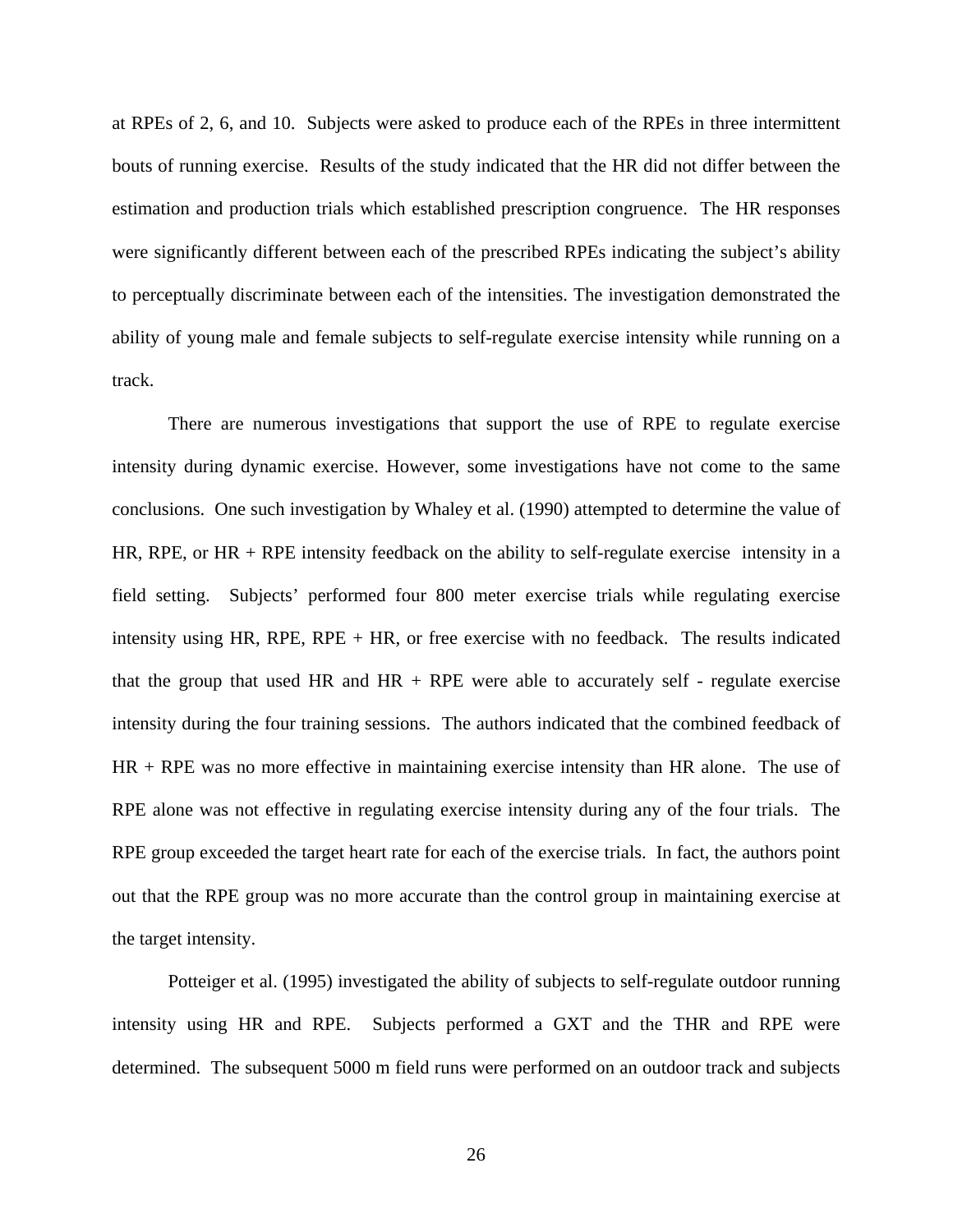were prescribed a THR or target RPE and asked to maintain the prescribed intensity. The findings indicated that the HR obtained from the GXT was superior to the target RPE for reproducing similar blood lactate levels and metabolic intensity during the outdoor steady state running. The authors indicated that RPE underestimated the metabolic intensity for each of the field runs. The authors concluded that RPE may not be as accurate as HR for regulating exercise intensity during outdoor running.

Thompson et al. (1998) compared the blood lactate values and HR responses of male subjects performing both indoor treadmill running and outdoor running on a track. Subjects were prescribed an exercise intensity (RPE) that would elicit a given blood lactate concentration. Using RPE to titrate the exercise intensity, subjects performed a thirty minute run on the track. The results indicated that the HR and blood lactate were significantly higher during the outdoor run compared to those observed during the indoor treadmill run when using RPE to regulate exercise intensity. These results are in agreement with Ceci et al. (1991) that found the same higher HR responses for the outdoor run compared to the indoor run.

Joo et al. (2004) investigated the physiologic demand (%  $VO<sub>2</sub>R$ ) of phase 2 cardiac rehabilitation patients during an exercise session. The authors wanted to determine the safety and efficacy of the common methods of intensity regulation such as rest  $+20$  or an RPE range of 11-13. The results indicated that subjects were in the target metabolic range (40-60%  $VO_2R$ ) when using rest  $+20$  to gauge exercise intensity. However, using the RPE produced a higher metabolic rate during the exercise bout with several subjects exceeding  $60\%$  of  $VO<sub>2</sub>R$  and two subjects exceeding  $85\%$  VO<sub>2</sub>R. The authors emphasize that each of the methods for regulating exercise intensity had a significant intersubject variability with the observed %  $VO<sub>2</sub>R$ . Caution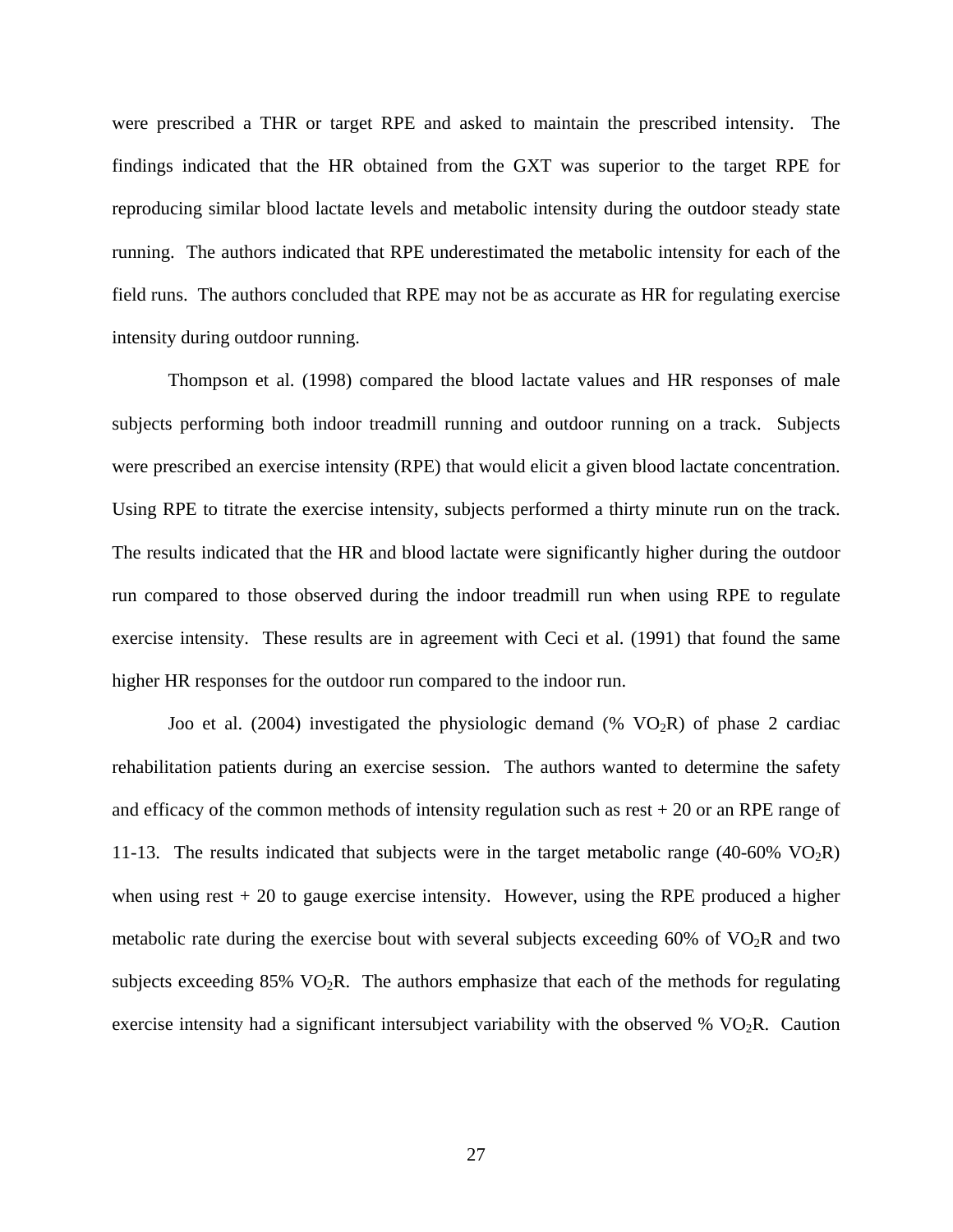is suggested when using either method for intensity regulation in phase 2 cardiac rehabilitation patients.

Hartshorn et al. (2004) investigated the reproducibility of perceptually regulated exercise responses during short term cycle ergometry. Subjects completed four cycle ergometer trials producing RPE's in the following order 13, 15, 9, 17. The results question the test-retest reproducibility of the use of RPE for the regulation of exercise intensity. Subjects were not able to use RPE to reproduce exercise power outputs over four repeated bouts of cycle ergometry. The authors also point out that the subjects demonstrated no improvement over the repeated trials. This is in agreement with Lamb et al. (1999) who reported a low test–retest reproducibility for subjects using the treadmill to produce target RPEs.

# **2.5 CONCLUSIONS**

There is considerable evidence in the scientific literature to support the use of RPE to regulate exercise at different intensities using various modalities. Much of the evidence supports the use of RPE for self-regulation for short term aerobic activities that are continuous in nature. However, many of the activities that the athletic, health-fitness, clinical and the general population participates in are intermittent (continuous exercise at varying intensity) in nature. No previous investigation has examined if individuals can use the OMNI RPE Scale to self regulate exercise intensities that correspond to metabolic rates  $(\%VO_2R)$  set alternately at the low and high end of the physiological training zone. This gap in the perceived exertion literature was the conceptual basis for the present investigation.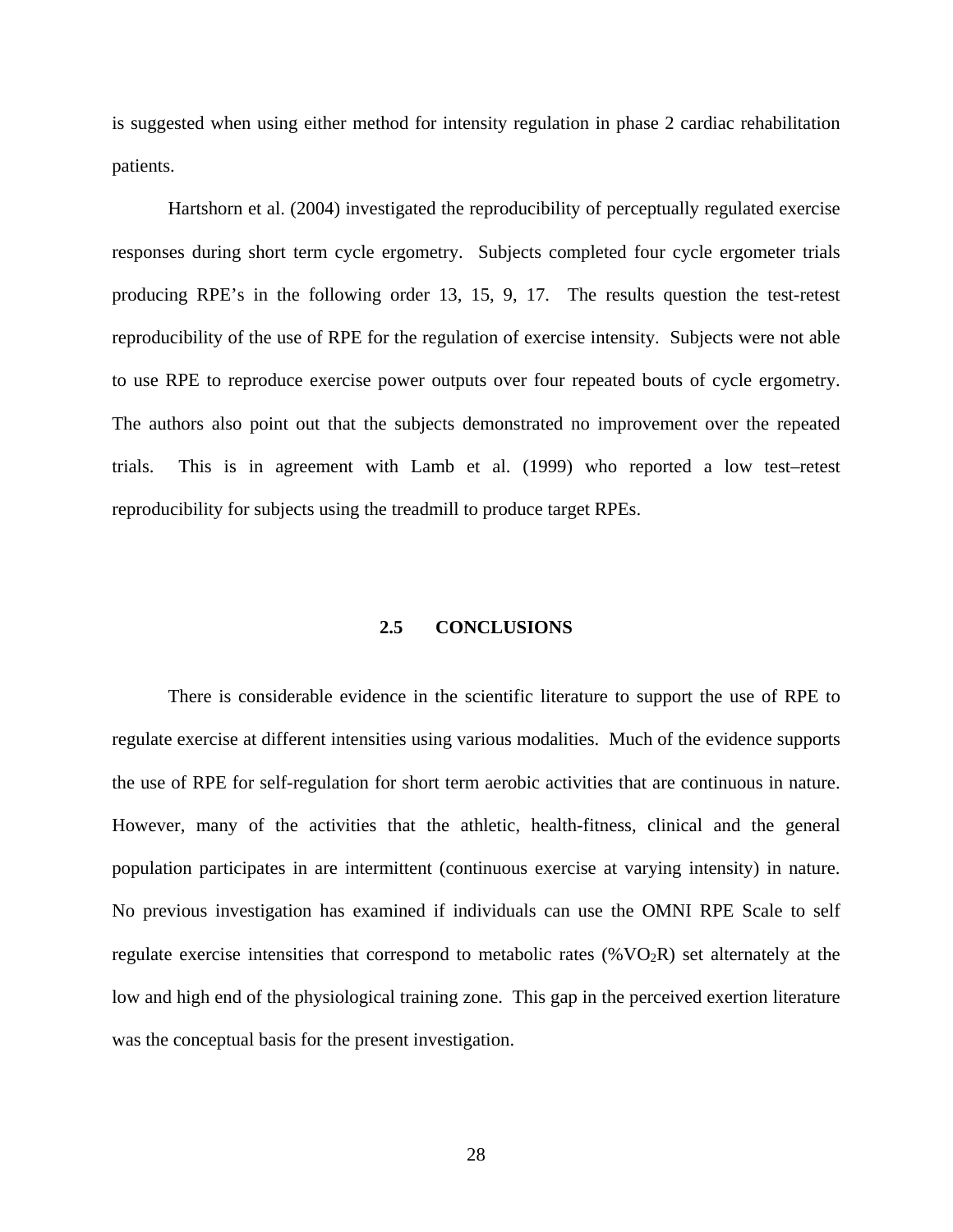#### **3.0 METHODS**

# **3.1 SUBJECTS**

Thirty one, male ( $N=16$ ) and female ( $N=15$ ), volunteers 18-34 years of age participated in this study. Subjects were free of musculoskeletal limitations and of diagnosed cardiovascular or metabolic disease. Each subject completed the Physical Activity Readiness Questionnaire (PAR-Q), Medical History, and sign an informed consent prior to participation. The PAR-Q, Medical History form, and the informed consent can be found in appendix A, appendix B, and appendix C, respectively. All experimental procedures was approved by the University of Pittsburgh's Institutional Review Board for human subject experimentation. Subjects were recreationally active. For the purposes of this investigation recreationally active is defined as: "aerobic or weight training 1 -3 times per week for 30 to 60 minute sessions and not participating in collegiate athletics". Subjects were excluded from the study based on the following criteria:

- 1. Answering yes to one or more of the questions on the PAR-Q without obtaining clearance from their physician.
- 2. Currently pregnant.
- 3. Subject's with implantable devices such as Pacemakers or Automatic Implantable Cardioverter Defibrillators (AICD).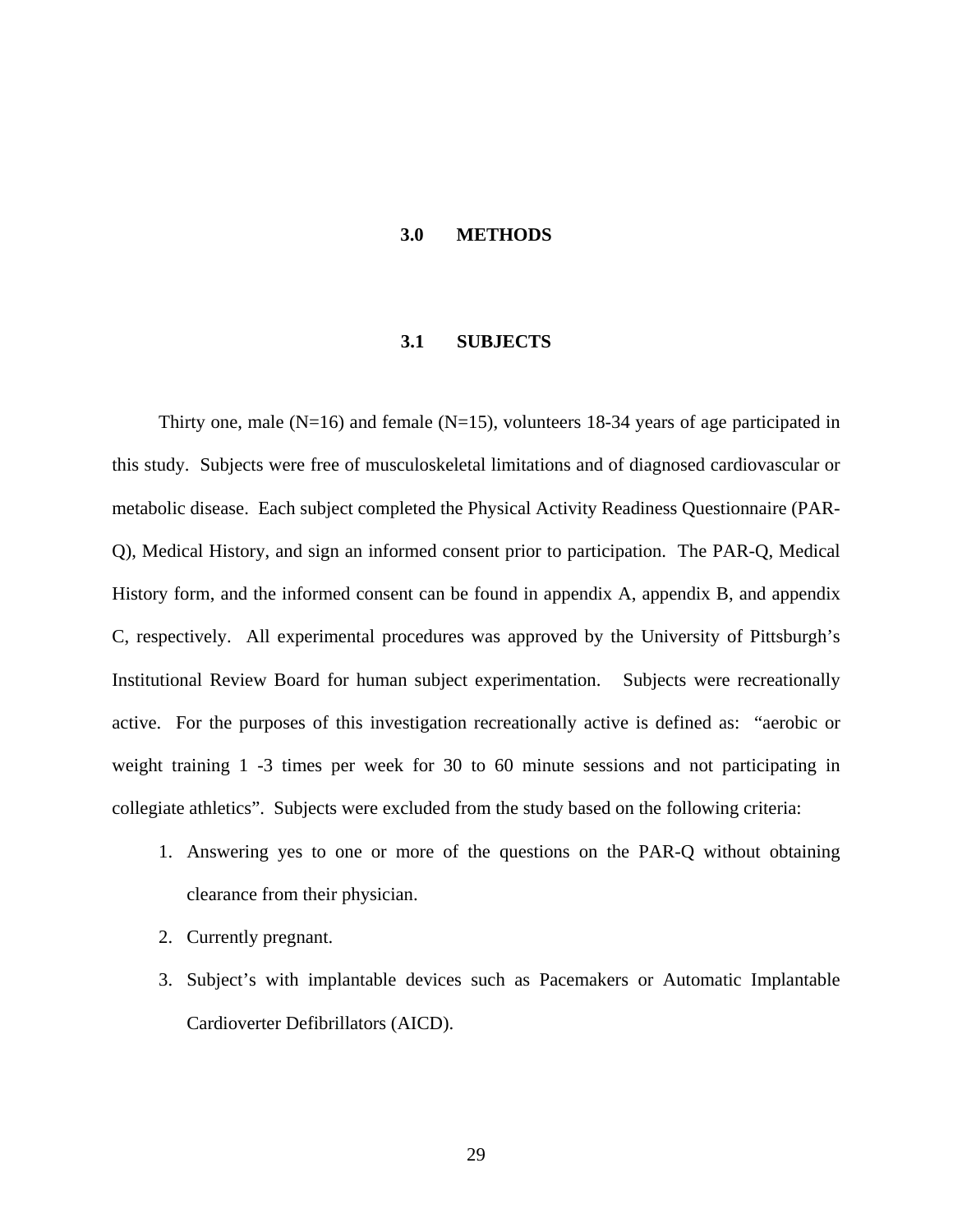- 4. Orthopedic (Acute or chronic musculoskeletal injury), cardiovascular (coronary artery disease), respiratory (Chronic Obstructive Pulmonary Disease or Asthma), and/or metabolic conditions (Diabetes).
- 5. Current smoker

 Subjects were recruited from the University of Pittsburgh's Oakland campus. Subjects were recruited using flyers posted throughout campus and via flyers distributed to basic instruction classes (PEDC: soccer, volleyball, swimming, personal fitness, Aerobics, Yoga and weight training). Interested subjects were asked to respond via phone or e-mail and will be scheduled for an appointment at the Human Energy Research Lab (HERL) to fill out the informed consent, medical history, and PAR-Q. Subjects agreeing to participate in the study and meeting all of the study criteria underwent the anthropometric measurements and the maximal treadmill test (estimation trial) the same day.

### **3.2 EXPERIMENTAL DESIGN**

#### **3.2.1 Pre-test instructions**

Subjects were instructed to wear loose fitting clothing (i.e. shorts and t-shirt) and to report to HERL euhydrated and in a 2 hour post-prandial state. Subjects were instructed not to consume caffeine, alcohol, or smoke cigarettes during the day of the exercise trials. In addition, subjects were asked to abstain from their regular exercise routine the day of the experimental trials. The maximal treadmill test (estimation trial) and the intermittent exercise session (production trial) were conducted at the same time of day. The experimental trials were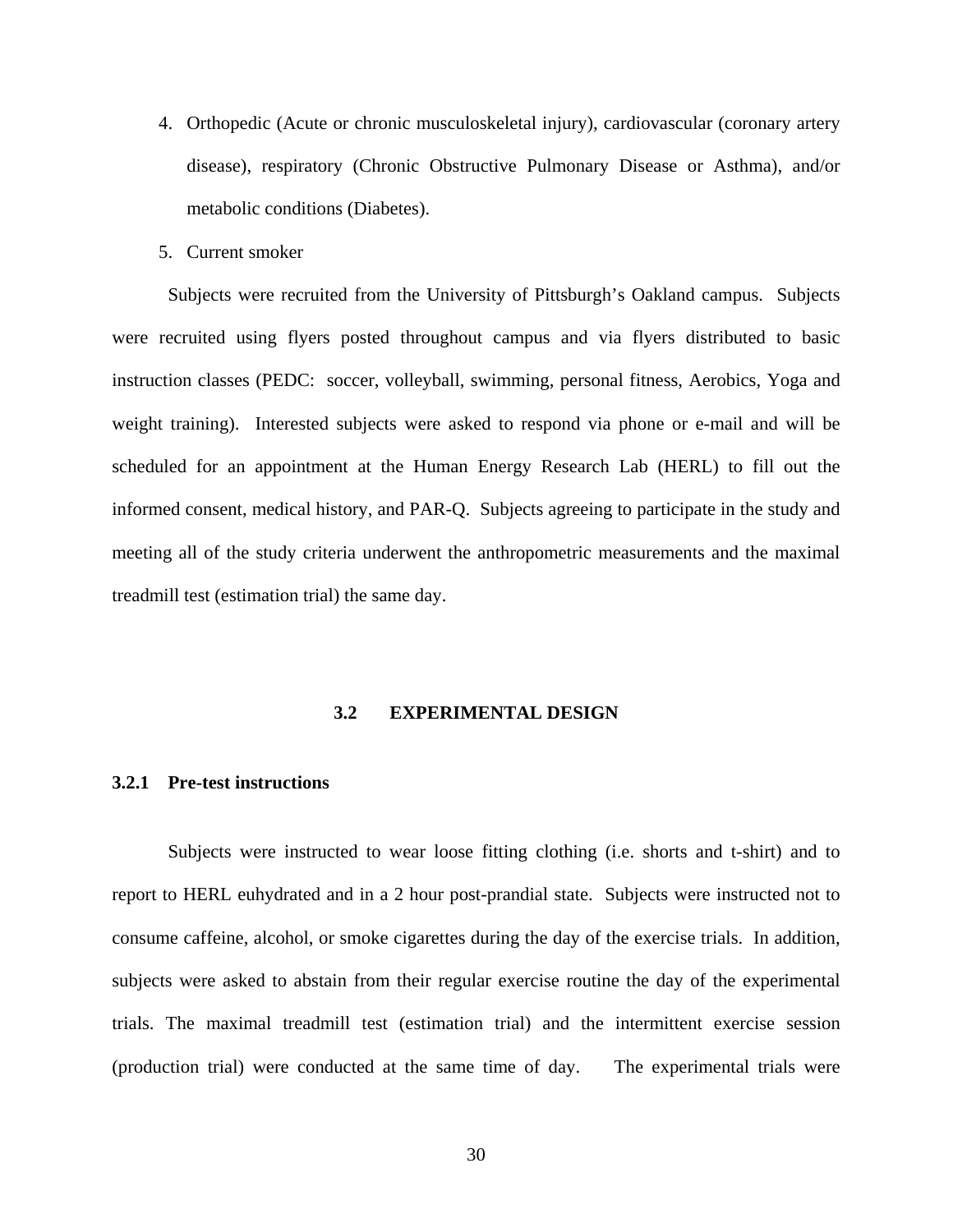conducted in the HERL where ambient temperature will range from  $70^0$  F to  $74^0$  F ( $21^0$  to  $23^0$  C) and percent humidity will be less than 60%.

# **3.2.2 Body weight and height**

Body weight (kg) and height (cm) were determined using a Detect-Medic Scale and attached standiometer (Detecto Scales Inc., New York). Subjects were asked to remove their shoes and were wearing a t - shirt and shorts.

### **3.2.3 Body composition**

Percent body fat was determined using a Tanita body fat analyzer (Tanita Corporation of America, Inc. Skokie, IL.). Subjects were instructed to remove their shoes and socks and to stand on the Tanita sensors with their bare feet until a body fat reading is determined. The subject's height, age, and gender were entered into the Tanitia analyzer. The "standard" mode for calculating body fat was used for all subjects.

# **3.2.4 Estimation Trial**

# **3.2.4.1 Maximal Graded Exercise Test**

The estimation trial consisted of a maximal graded treadmill test (GXT) using the Bruce protocol. The Bruce protocol is the standard protocol employed for the population in the present study. The GXT was performed on a Trackmaster motor driven treadmill (JAS Fitness System, Newton, KS). Open circuit respiratory-metabolic system (Parvo Medics, Salt Lake City, Utah) was used to measure:  $VO_2$ , ml/kg/min (STPD),  $V_E$  L/min (STPD), and RER in fifteen second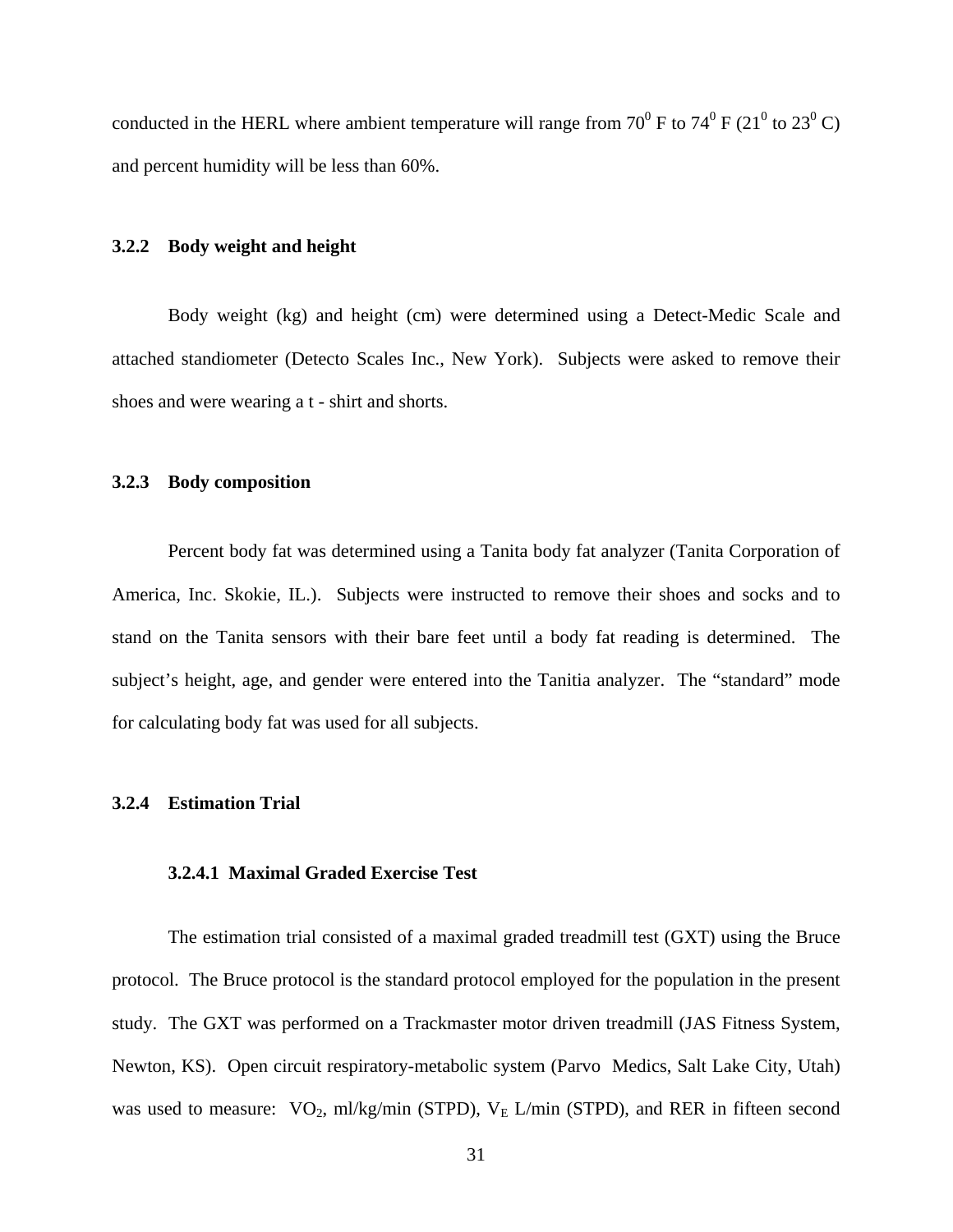intervals. A standard respiratory valve (Rudolph, Model 2700, Kansas City MO) with an adult mouthpiece was used for all respiratory metabolic measurements. The respiratory-metabolic system was calibrated before each estimation and production trial. Heart rate (HR) was measured every minute throughout the estimation and production trials using a wireless Polar Monitoring System (Woodbury, NJ). A Polar transmitter belt was fitted to the subject's chest, just below the pectoralis major. A polar wristwatch was attached to the treadmill and will provide the HR readings.

The Bruce protocol consists of 3-minute stages as follows: Stage  $1 - 45.6$  m·min<sup>-1</sup> at a 10.0% grade; Stage  $2 - 67$  m·min<sup>-1</sup> at a 12% grade; Stage 3 - 91 m·min<sup>-1</sup> at a 14% grade, Stage 4  $-112.5$  m·min<sup>-1</sup> at a 16% grade; Stage 5-147.4 m·min<sup>-1</sup> at a 18% grade. To ensure a true  $VO<sub>2max</sub>$  has been obtained, two of the following criteria must be met: (a) a change in  $VO<sub>2</sub>$  of  $\langle 2.1 \text{ ml/kg/min}$  with increasing exercise intensity; (b) a Respiratory Exchange Ratio (RER) of greater than or equal to 1.10 (c) heart rate plus or minus 5 beats per minute of the age predicted maximum at the end of the exercise test, (d) volitional termination due to exhaustion.

Prior to the GXT, the subjects received standard instructions on RPE scaling procedures. These procedures include: definition of RPE, scale instructions, setting high and low anchor points (Utter et al., 2004) and (Robertson, 2004).

Subjects were oriented to the OMNI Scale through the following anchoring procedures. The investigator read the following definition of RPE: "*The perception of physical exertion is defined as the subjective intensity of effort, strain, discomfort, and/or fatigue that you feel during exercise".* 

The investigator then read the following script to each subject prior to the *estimation* and *production* trials.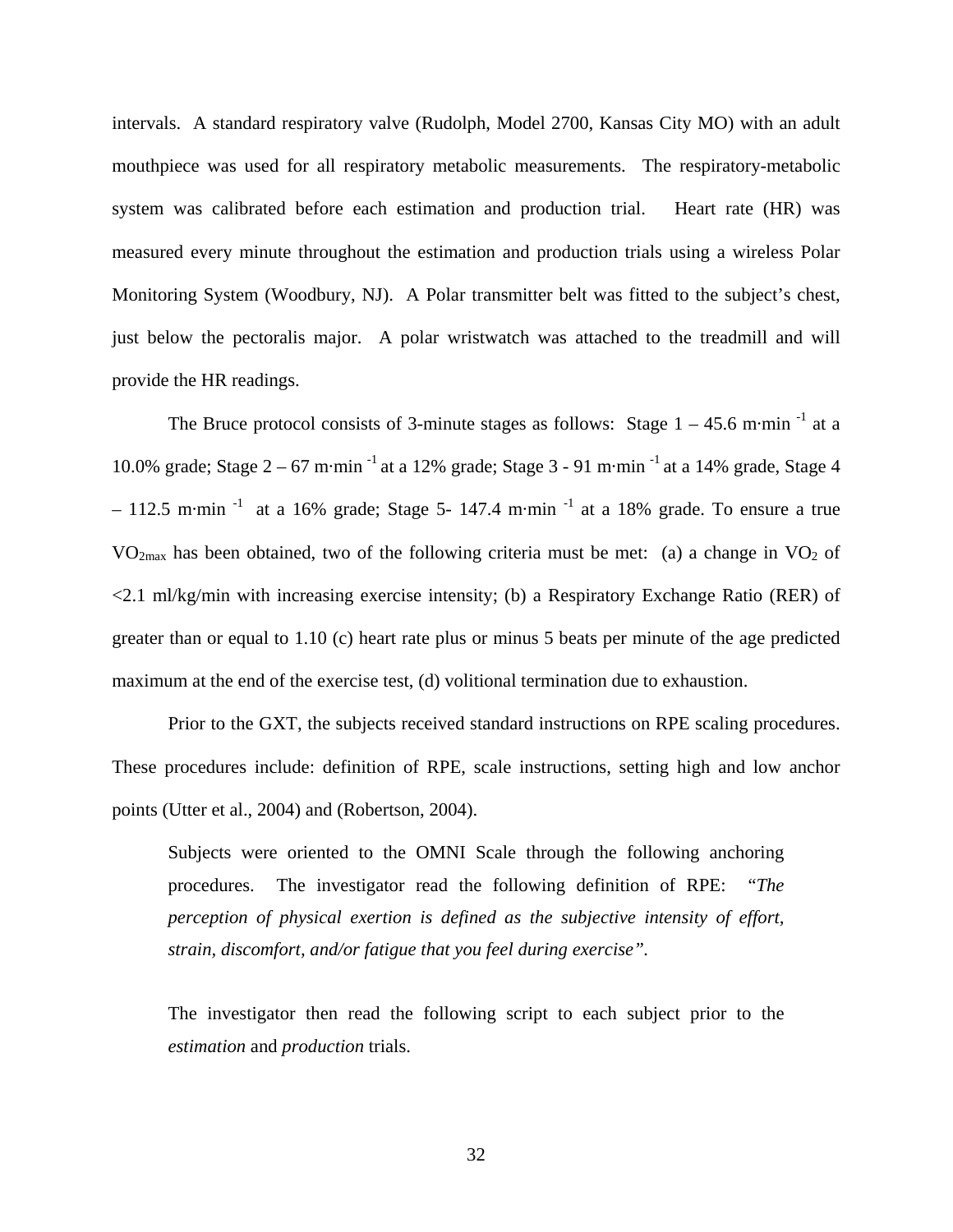"We would like you to walk and then run on a treadmill. Please use the numbers on this scale to tell us how your body feels when walking or running. Look at the person at the bottom of the hill who is just starting to walk. If you feel like this person when you are walking, the exertion will be Extremely Easy. In this case, your rating should be a number zero. Now look at the person who is exhausted at the top of the hill. If you feel like this person when walking/running, the exertion will be Extremely Hard. In this case, your rating should be a number 10. If you feel somewhere between Extremely Easy (0) and Extremely Hard (10) then give a number between 0 and 10. We will ask you to point to a number that tells how your whole body feels including your legs and chest/breathing. Remember, there are no right or wrong numbers. Use both the pictures and words to help you select a number. Use any of the numbers to tell us how you feel when walking or running".

# **3.2.4.2 OMNI RPE Scale**

An undifferentiated RPE were estimated for the overall body using the walk/run format of the adult OMNI Perceived Exertion Scale (Utter et al., 2004) (Figure 3) every minute throughout the GXT. The investigator asked each subject their RPE starting at :50 of each minute. The OMNI RPE scale was in the subject's view at all times throughout the GXT. Since subjects will not be able to speak clearly due to the mouthpiece, the subjects pointed to the OMNI RPE scale to indicate their level of exertion. To insure accuracy the investigator confirmed the RPE once the subject has indicated their intensity level.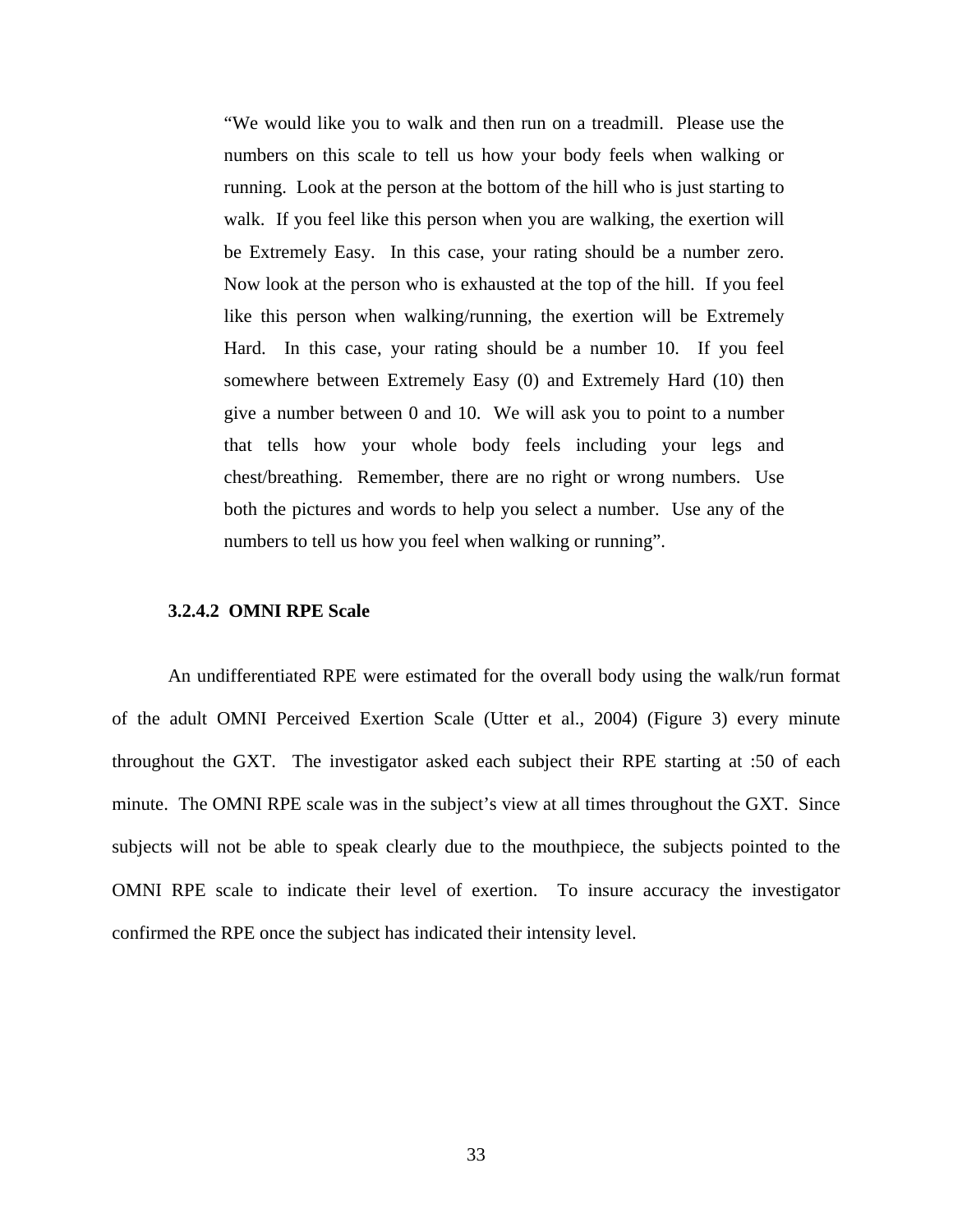# **3.2.4.3 Target RPE**

The target RPE's used in the production trial were calculated using regression analysis. The best fit linear regression in which RPE is plotted as a function of  $VO<sub>2</sub>$  were calculated for each subject. The RPE's corresponding to 50% and 70% of  $VO<sub>2</sub>R$  were used for prescribing exercise for each subject in the production trials. An example of the prescription procedure can be seen in Figure 2.

# **RPE Estimation-Production Procedure** (Robertson, 2004)

- 1). Measure RPE and  $VO<sub>2</sub>$  during each stage of the estimation GXT
- 2). Plot the RPE for each exercise stage against its corresponding  $VO<sub>2</sub>$
- 3). Generate via regression analysis a reference line representing the best fit through the data points
- 4). Determine  $VO_{2max}$  from load incremented estimation trial
- 5). Calculate 50% and 70% of  $VO<sub>2</sub>$  R

 $[VO<sub>2max</sub> - Rest VO<sub>2</sub> (3.5 ml/kg/min)] x .5 + 3.5 ml/kg/min$ 

 $[VO<sub>2max</sub> - Rest VO<sub>2</sub> (3.5 ml/kg/min)] x .7 + 3.5 ml/kg/min$ 

- 6). Draw vertical lines from the points on the x-axis corresponding to 50% and 70% of  $VO<sub>2</sub>R$  intersecting the regression line.
- 7). Draw horizontal lines from the points of intersection of the regression line to the y-axis
- 8). The intersection points on the y-axis mark the low and high target RPEs to be used in the production trial for each subject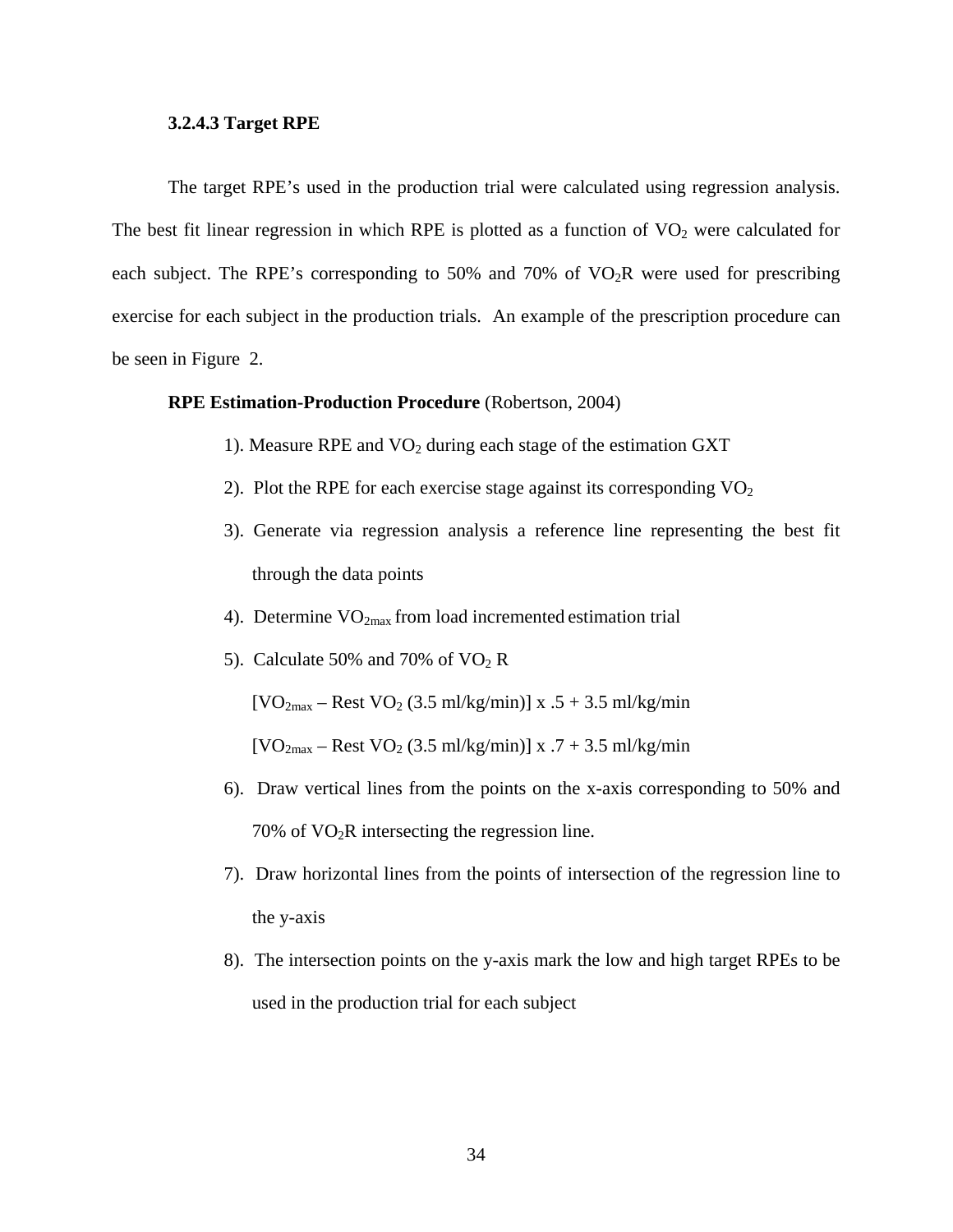

**Figure 2.** Estimation-Production Prescription Procedure

(R. Robertson, 2004. Reprinted with permission)



**Figure 3.** OMNI-Walk/Run scale of Perceived Exertion for Adults (R. Robertson, 2004. Reprinted with permission)

## **3.2.5 Production Trial**

Each subject returned to the HERL between 48 and 72 hours following the Estimation trial to perform the intermittent bouts (production trial) of treadmill exercise. The 20 minute exercise session consisted of four, five minute intervals with target RPE's alternating between 50 % and 70% of VO<sub>2</sub>R. Subjects were randomly assigned to counterbalance I or counterbalance II (Figure 4). Prior to the production trial, subjects again received the standard instructions on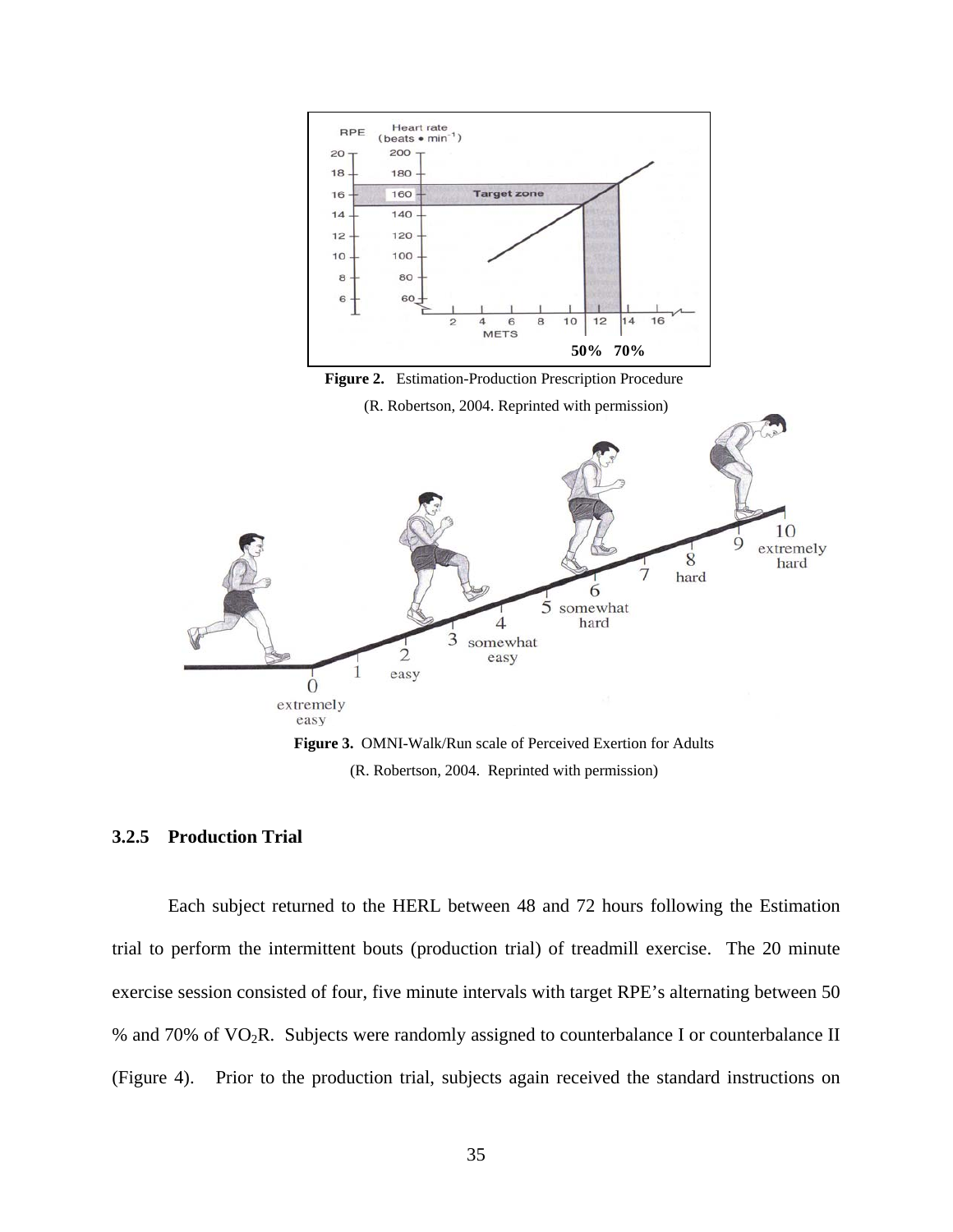RPE scaling procedures (see pages 32-33). Next, each subject was given the target RPE's that corresponds to 50% and 70% of  $VO<sub>2</sub>R$  from the estimation trial.

During the production trial the subjects were responsible for producing an RPE that corresponds to both 50% and 70% of  $VO<sub>2</sub>R$  while exercising on the treadmill. Preceding each interval (i.e. 50% VO<sub>2</sub>R and 70% VO<sub>2</sub>R): the investigator pointed to and verbally announced the prescribed RPE they are responsible for producing during the exercise interval. During each exercise interval the investigator read instructions from a script at minutes 1:00, 2:00, 3:00 and 3:30 during the titration phase. The investigator read the following instructions to the subjects at the designated time intervals: *"Your target RPE is \_\_\_\_\_ make sure the effort/strain/discomfort and/or fatigue you are experiencing represents your target RPE of \_\_\_\_\_. If necessary, make adjustments in speed or grade that will bring you to your target RPE."* 

There was a 3 min low intensity warm-up at 1.5 mph at 0% grade prior the production trial. For each exercise interval (i.e.,  $50\%$  and  $70\%$  VO<sub>2</sub>R) the subject had 4 minutes to titrate the speed and grade to establish the target RPE intensity. The OMNI RPE scale will be in sight of the subjects at all times throughout the exercise session. The subjects had full access to the treadmill control panel only to make adjustments in speed and grade. The control panel will be concealed and as such, the subjects will be blinded to the actual speed and grade of the treadmill. At the end of the 4 minute titration period subjects were informed not to make any additional speed or grade adjustments and the  $VO<sub>2</sub>$  and HR will be measured for one minute.  $VO<sub>2</sub>$  was measured in 15 second intervals and HR will be measured from: 50 to 1:00 of the one minute measurement phase. The average of the  $15$  second  $VO<sub>2</sub>$  measurements during the one minute measurement phase was used in the data analysis. At the end of the one minute measurement phase the subjects were asked to rate their RPE to ensure they attained the target RPE prescribed.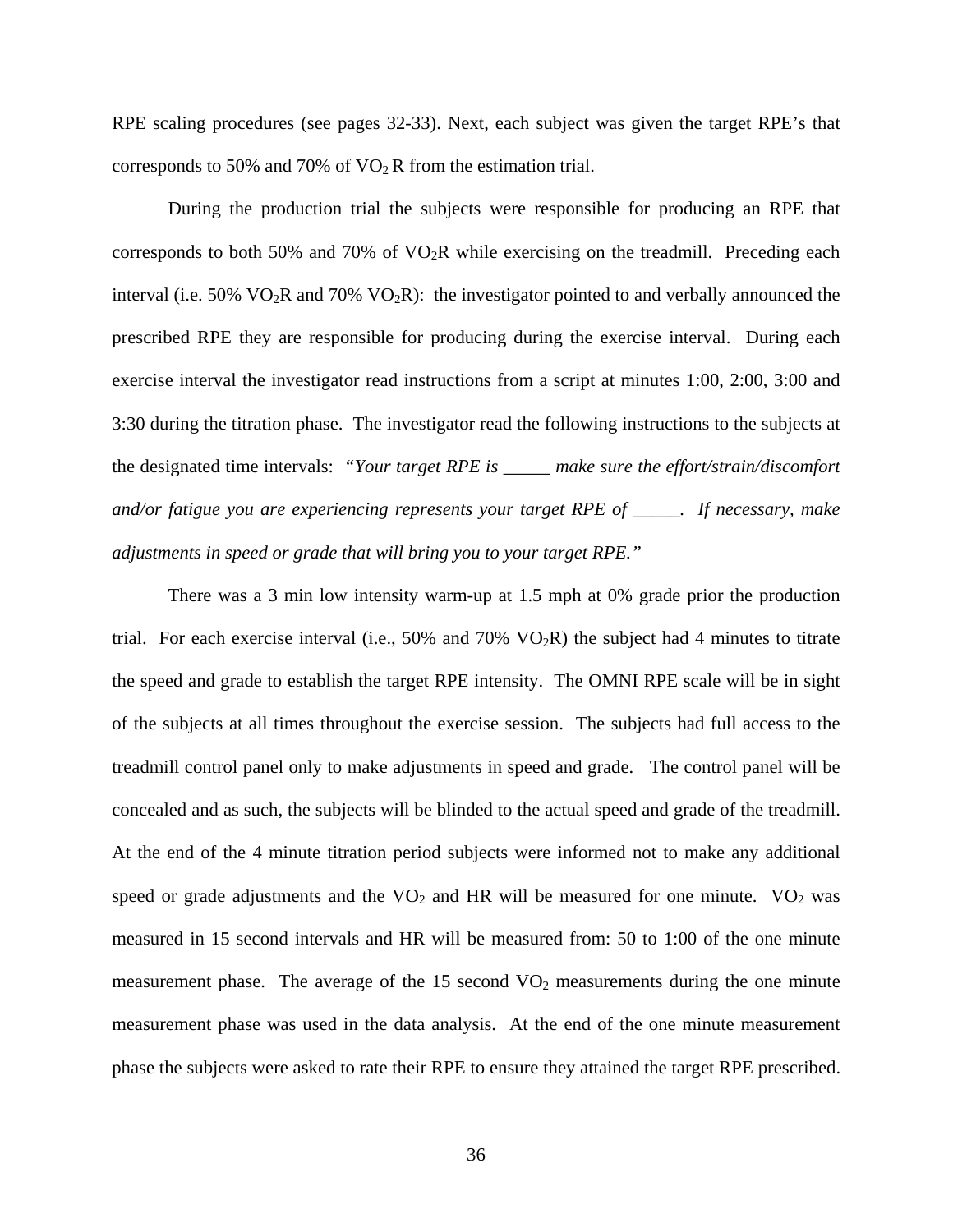At the start of the next prescribed exercise intensity, the subject was given a written and verbal reminder of the next target RPE. The subject then had four minutes to adjust the speed and grade for the next prescribed RPE. The  $VO<sub>2</sub>$  and HR were measured during the last minute of exercise. This procedure was repeated for the next two exercise intervals according to the corresponding counterbalanced order. Counterbalance protocols are presented in figure 4.

| Order #I                                         | % VO2 R | Order $#$ II                                     | $\%$ VO2 R |
|--------------------------------------------------|---------|--------------------------------------------------|------------|
| Warm-up (3min)                                   |         | Warm-up (3min)                                   |            |
| Titration (4min)<br>HR, $VO2 measurement (1min)$ | 70%     | Titration (4min)<br>HR, $VO2 measurement (1min)$ | 50%        |
| Titration (4min)<br>HR, $VO2 measurement (1min)$ | 50%     | Titration (4min)<br>HR, $VO2 measurement (1min)$ | 70%        |
| Titration (4min)<br>HR, $VO2 measurement (1min)$ | 70%     | Titration (4min)<br>HR, $VO2 measurement (1min)$ | 50%        |
| Titration (4min)<br>HR, $VO2 measurement (1min)$ | 50%     | Titration (4min)<br>HR, $VO2 measurement (1min)$ | 70%        |
| 20 minutes total                                 |         | 20 minutes total                                 |            |

**Figure 4.** Counterbalance order I & II

# **3.3 EXPERIMENTAL VARIABLES**

## **3.3.1 Dependent variables**

The following dependent variables were measured during the last 60 seconds of each five minute interval throughout the 20 minute exercise session.  $VO<sub>2</sub>$  and HR were compared between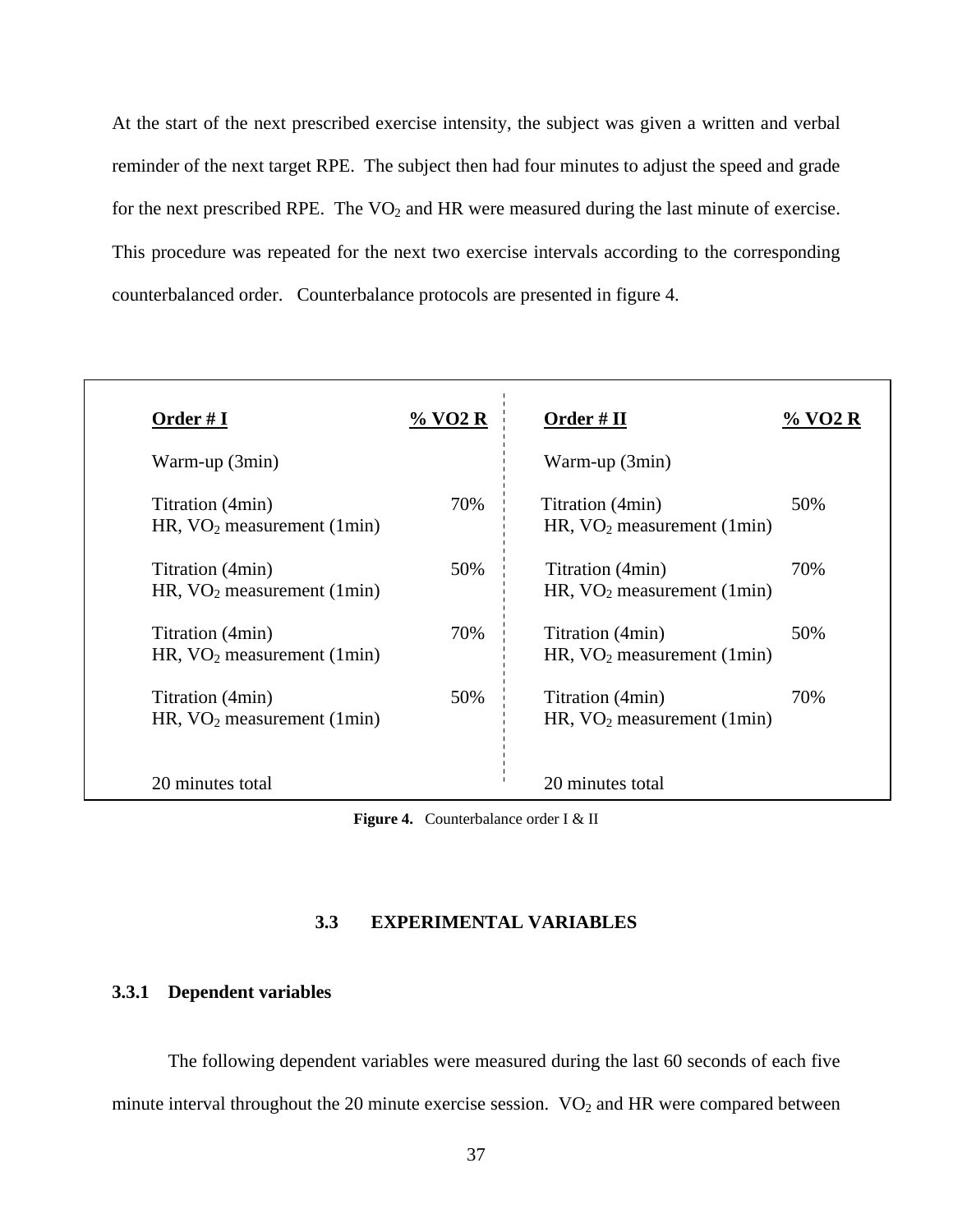the estimation and production trials. Since the purpose of the study is to determine if RPE can be used to regulate intensity during intermittent exercise the  $VO<sub>2</sub>$  and HR from both trials should not differ at the same prescribed RPE.

- 1.  $VO<sub>2</sub> (ml/kg/min)$
- 2. HR (beats/min)

# **3.3.2 Independent variable**

OMNI RPE: The RPE that corresponds to each subject's 50% and 70% of  $VO<sub>2</sub>$  R were determined from the estimation trial GXT. These RPE's were used to regulate exercise intensity throughout the intermittent exercise bout and as such, served as the independent variables.

# **3.4 STATISTICS**

Descriptive data for anthropometric and physiological variables were be calculated as mean  $\pm$  standard deviation (SD). All analyses were performed using the Statistical Package for the Social Sciences (SPSS, version 13.0, Chicago, Ill., USA). Statistical significance were set at an alpha  $< 0.05$  level for all analysis.

Sample size is based upon the statistical power required to demonstrate an interaction effect within the repeated measures comparisons of  $VO<sub>2</sub>$  and HR. This power requirement effect is the most stringent among any of the statistical models employed and as such required the greatest number of subjects for each contrast cell (Tran, 1997). Using a power of 0.80, alpha of 0.05 and an effect size of 0.50, it was determined that a minimum of 16 males and 16 females were required to test both the main and interaction effects within the factorial analysis. The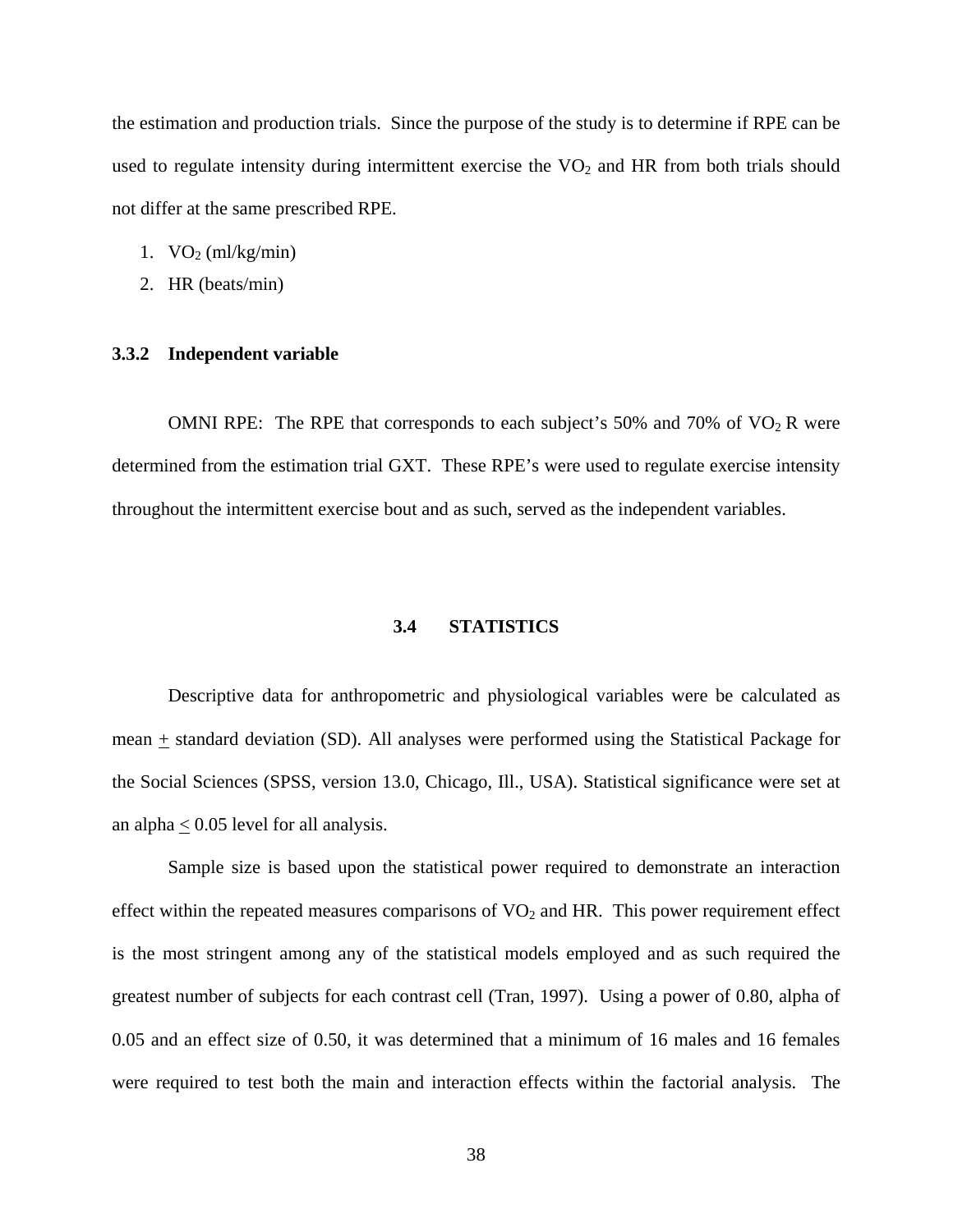within subject factor in the power calculation assumed an intra-class correlation of 0.70 across repeated measures.

*Prescription congruence* and *sequence* was examined using a 2 x 2 (trial x sequence) mixed analysis of variance (ANOVA) with repeated measures on the first factor. A significant interaction effect was followed by a post-hoc analysis using paired–samples t test. The statistical analysis was run separately for both HR and  $VO<sub>2</sub>$  at each of the exercise intensities (i.e. 50%)  $VO<sub>2</sub>R$  and  $70\%VO<sub>2</sub>R$ ).

*Intensity discrimination* for  $VO_2$  and HR derived from the production trials at 50%  $VO_2R$ and  $70\%$  VO<sub>2</sub>R was examined with a 2 x 2 (production trial x sequence) ANOVA with repeated measures on the first factor. The analysis was run for both  $VO<sub>2</sub>$  and HR. An a priori main effect for production  $VO<sub>2</sub>$  and HR was analyzed.

Bland and Altman's limits of agreements plots Bland et al. (1986) was used to assess the level of agreement in the HR and  $VO<sub>2</sub>$  between the estimation and production trials.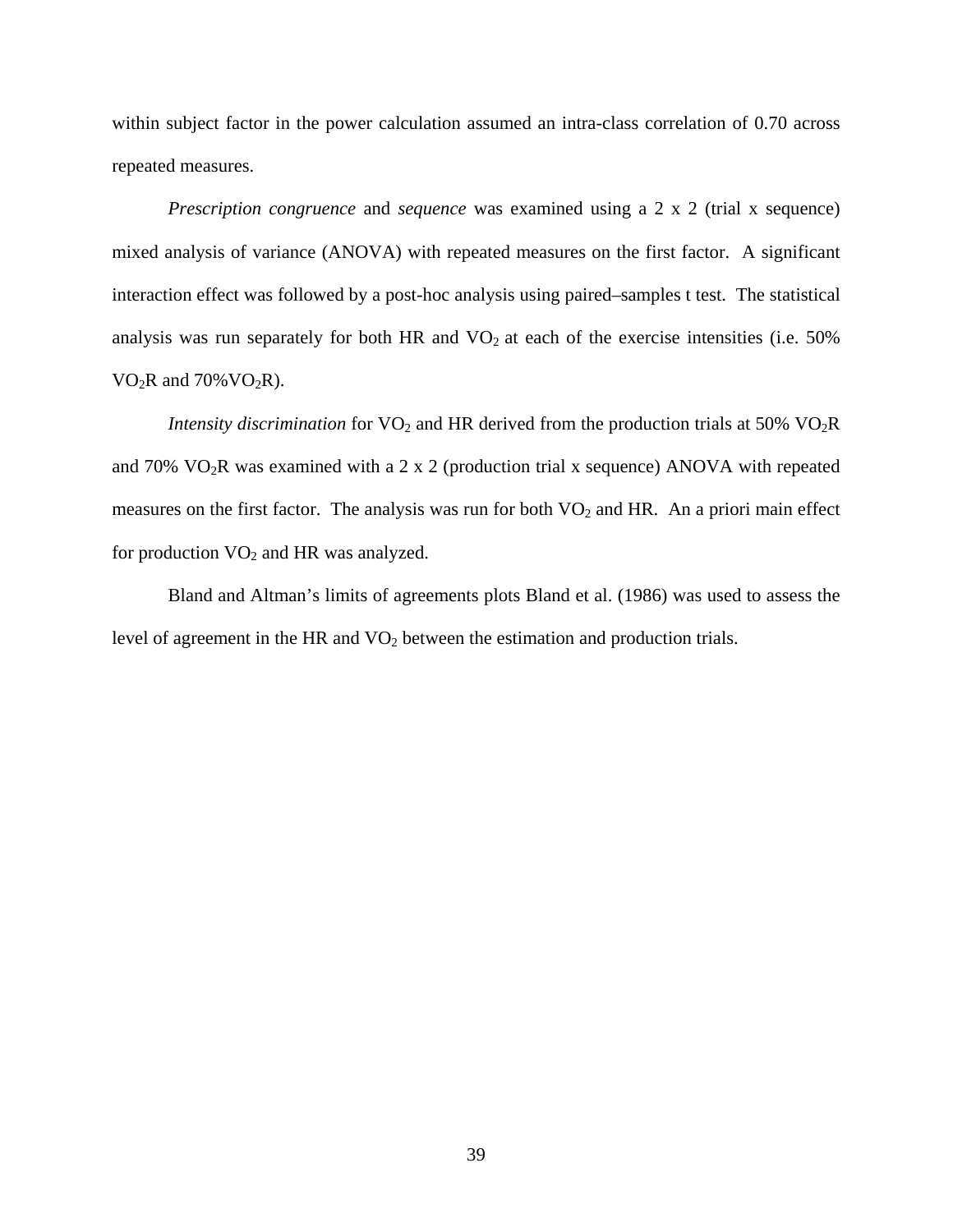## **4.0 RESULTS**

The purpose of the present study was to examine if subjects can self-regulate exercise intensity during a 20 minute intermittent bout of aerobic exercise on the treadmill using the OMNI RPE scale. During the *estimation trial* the subjects underwent a maximal graded exercise test to determine oxygen uptake, heart rate, and RPE every minute until maximal oxygen uptake was determined. Using the data from the estimation trial, the target RPE's corresponding to 50% and  $70\%$  of  $VO<sub>2</sub>R$  were determined using an estimation-production procedure (Figure 2). During the *production trial*, the subjects titrated the speed and grade on the treadmill to attain the target RPE's corresponding to 50% and 70% of  $VO<sub>2</sub>R$ . To represent the metabolic cost of each exercise intensity, the dependent variables (HR and  $VO<sub>2</sub>$ ) for both five minute intervals were averaged. The HR and the  $VO<sub>2</sub>$  from the estimation trial and the production trial were then compared.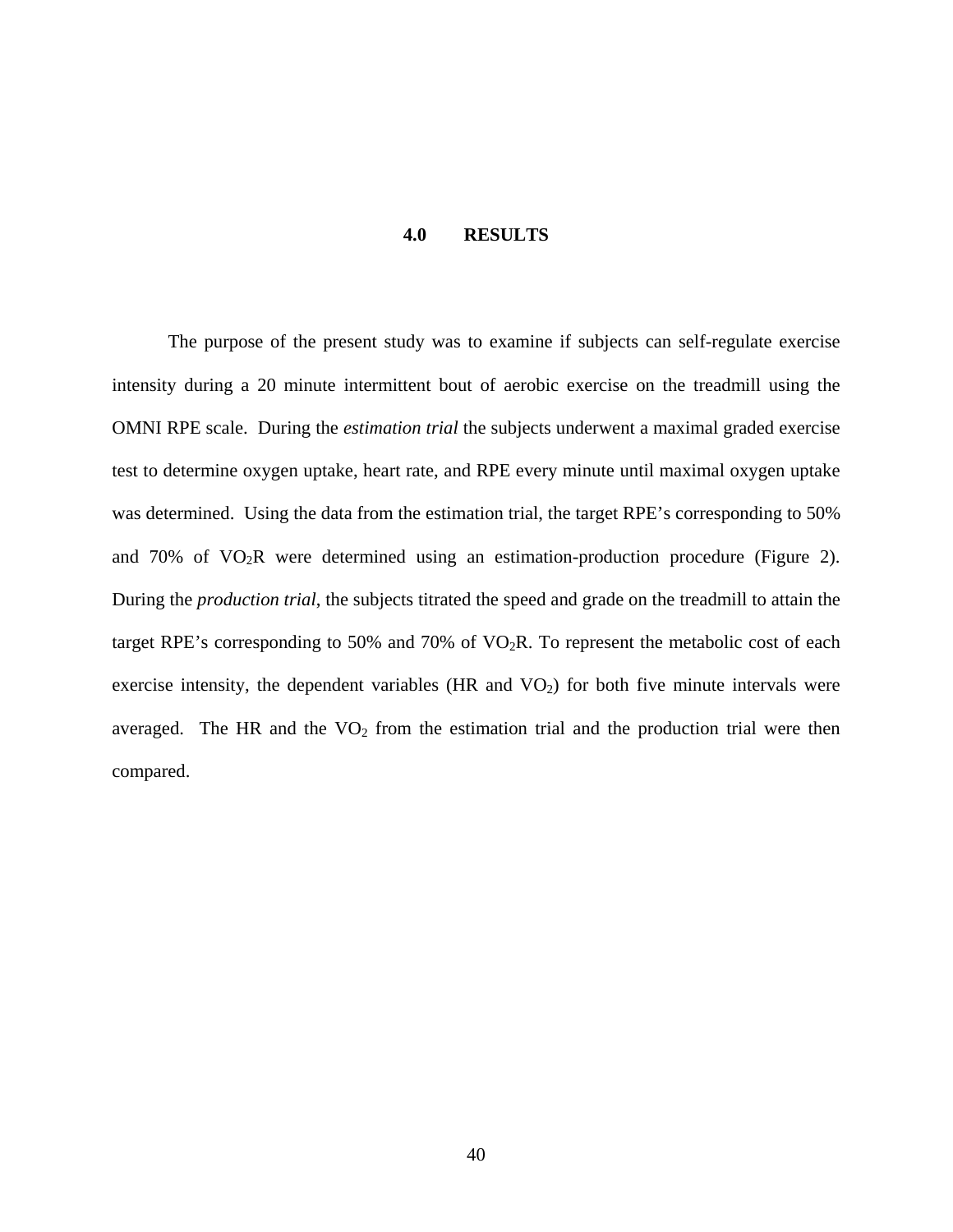# **4.1 SUBJECTS**

Subjects for this investigation included male  $(n = 16)$  and female  $(n = 15)$  college-age individuals. Subject descriptive data are presented in Table 1.

|                         | Male          | Female        |
|-------------------------|---------------|---------------|
| Age $(yr)$              | $20.6 + 2.1$  | $20.8 + 1.2$  |
| Height (cm)             | $178.1 + 6.6$ | $170.2 + 6.2$ |
| Weight (kg)             | $75.6 + 10.0$ | $57.9 + 6.7$  |
| Body Fat $(\% )$        | $14.6 + 5.4$  | $23.1 + 6.1$  |
| $VO_{2max}$ (ml/kg/min) | $54.4 + 6.4$  | $42.3 + 4.4$  |

**Table 1**. Descriptive Characteristics of Subjects

Values are means  $\pm$  SD. VO<sub>2</sub>max = Maximal Oxygen Consumption.

# **4.2 PRESCRIPTION CONGRUENCE AND SEQUENCE**

#### **4.2.1 Heart Rate at 50% of VO2R**

The RPE corresponding to 50% of  $VO<sub>2</sub>R$  determined during the estimation trial was used by the subjects to regulate their exercise intensity during the production trial. The mean HR from the intermittent production intervals corresponding to 50% of  $VO<sub>2</sub>R$  was compared to the HR from the estimation trial at the same RPE. Sub-hypothesis states that the HR from the estimation and production trials will not differ throughout the 20 minute exercise session at an RPE corresponding to 50% of  $VO<sub>2</sub>R$  (Prescription congruence). In addition, the production order (counterbalance order I vs. counterbalance order II) will not influence the subject's ability to self regulate exercise intensity using the OMNI RPE scale at 50% of  $VO<sub>2</sub>R$  (Sequence).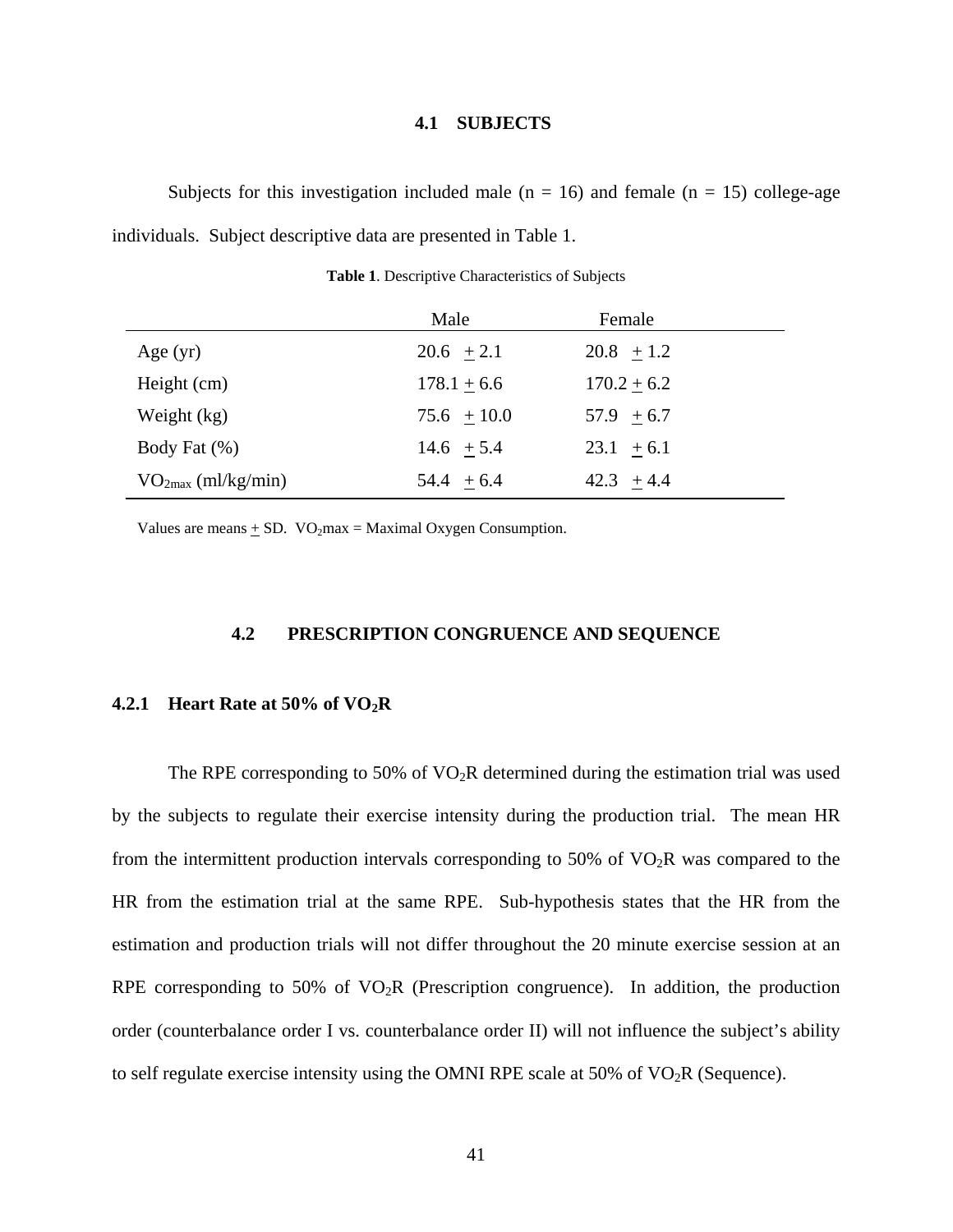A 2 x 2 (trial x sequence) mixed analysis of variance (ANOVA) with repeated measures on the first factor was used to compare HR from the estimation and production trials. A significant main effect was found for trial  $F(1,29 = 11.779, p < .05)$ . In addition, a significant interaction (trial x sequence) was found  $F(1,29 = 20.298, p < .001)$ . The between-subject main effect for counterbalance order was significant  $F(1,29 = 9.928, p < .05)$ . Simple main effect procedure was used to decompose the interaction effect. Results are summarized in Figure 5. The trial x sequence interaction indicated that the HR was significantly higher in the production trial (165.7  $\pm$  19.9 beats/min) compared to the estimation trial (139.3  $\pm$  15.3 beats/min) for counterbalance order number I (70% - 50%),  $(t(15) = -5.229, p < .001)$ . There was no significant difference in HR between the estimation (138.2  $\pm$  9.2 beats/min) and production trials (134.6  $\pm$ 20.7 beats/min) for counterbalance order II (50% - 70%), (*t*(14) = .837, *p* >.05).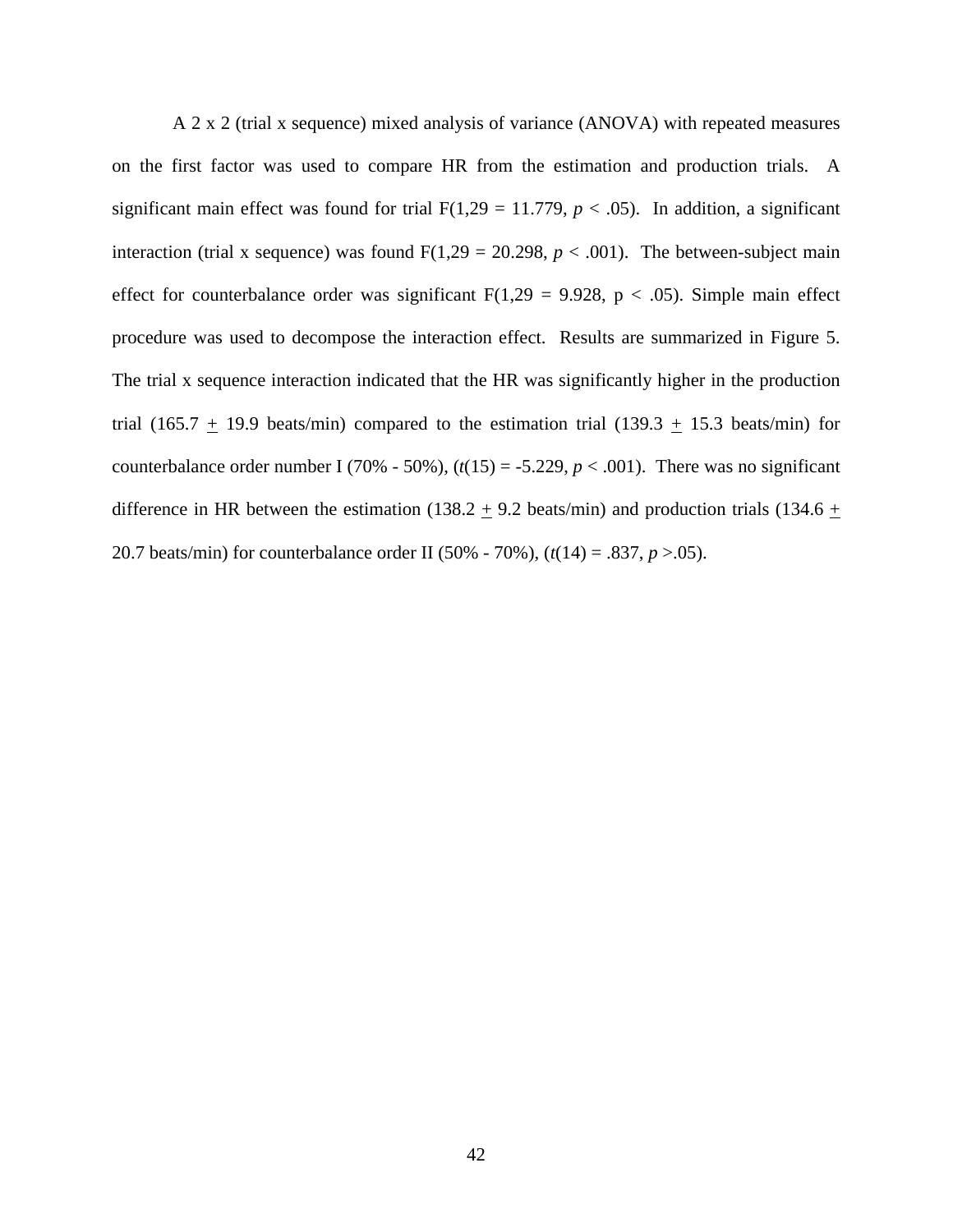



Heart Rate at 50% of VO<sub>2</sub>R. Heart Rate responses for the Estimation (E) and Production (P) trials at the RPE corresponding to 50% of VO2R for each counterbalance order. Counterbalance order I (70% - 50%) (CB I). Counterbalance order II (50% - 70%) (CB II). Data are mean  $\pm$  SE. (\*) signifies significantly greater HR response during production trial for CB I ( $p < 0.05$ ).

### **4.2.2 Oxygen Consumption at 50% VO2R.**

The RPE corresponding to 50% of  $VO<sub>2</sub>R$  determined during the estimation trial was used by the subjects to regulate their exercise intensity during the production trial. The mean  $VO<sub>2</sub>$ from the intermittent production intervals corresponding to 50% of  $VO<sub>2</sub>R$  was compared to the  $VO<sub>2</sub>$  from the estimation trial. Sub-hypothesis states that the  $VO<sub>2</sub>$  from the estimation and production trials will not differ throughout the 20 minute exercise session at an RPE corresponding to 50% of  $VO<sub>2</sub>R$  (Prescription congruence). In addition, the production order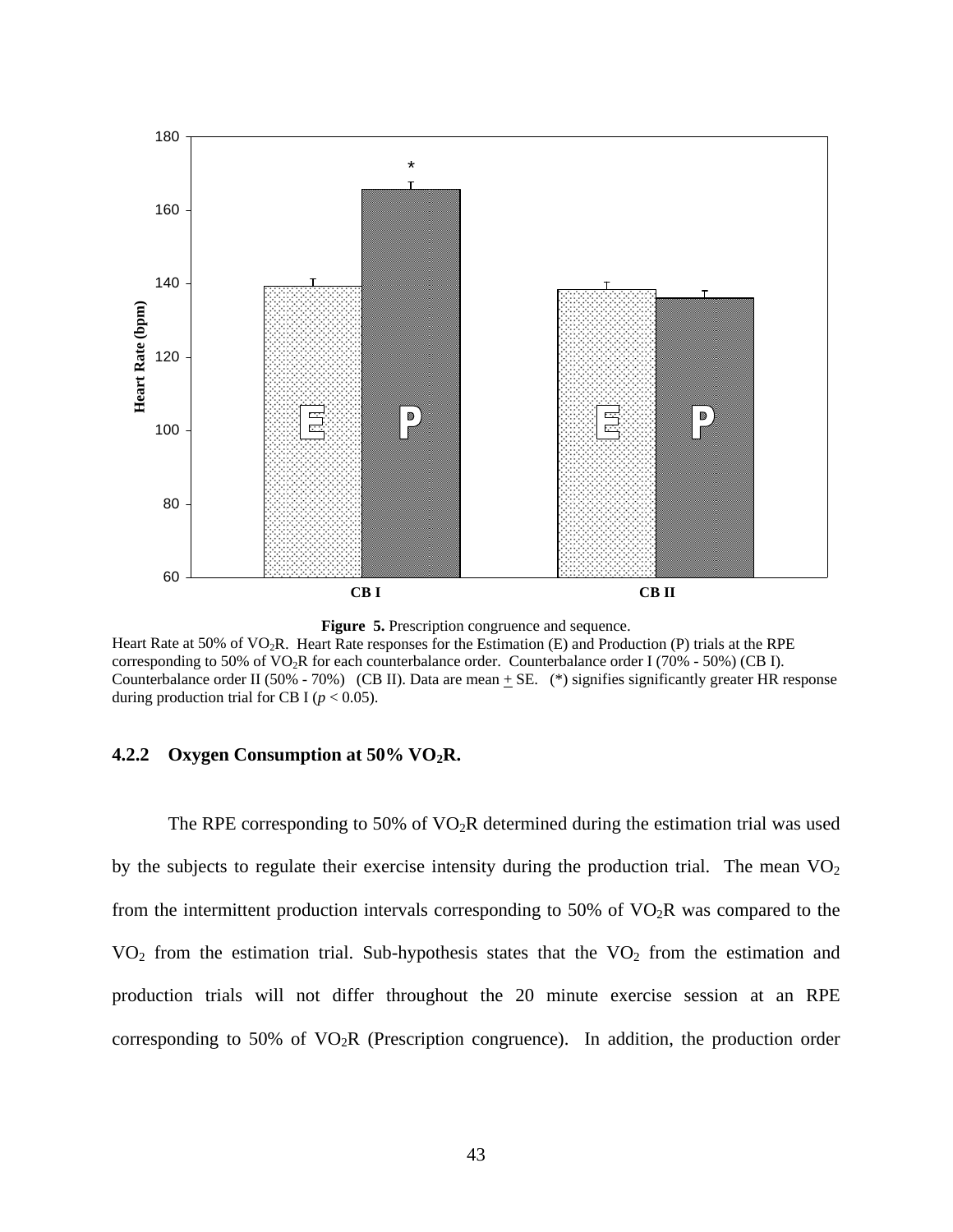(counterbalance order I vs. counterbalance order II) will not influence the subject's ability to self regulate intensity using the OMNI RPE scale at 50% of  $VO<sub>2</sub>R$  (Sequence).

 A 2 x 2 (trial x sequence) mixed analysis of variance (ANOVA) with repeated measures on the first factor was used to compare  $VO<sub>2</sub>$  from the estimation and production trials. A significant main effect was found for trial  $F(1,29 = 4.269, p < .05)$ . In addition, a significant interaction (trial x sequence) was found  $F(1,29 = 12.8, p < .05)$ . The between-subject main effect for counterbalance order was not significant  $F(1,29 = 3.687, p > .05)$ . Simple main effect procedure was used to decompose the interaction effects. Results are summarized in Figure 6. The trial x sequence interaction indicated that the  $VO<sub>2</sub>$  was significantly higher in the production trial (32.5  $\pm$  9.8 ml/kg/min) compared to the estimation trial (25.9  $\pm$  4.0 ml/kg/min) for counterbalance order number I (70% - 50%),  $(t(15) = -3.370, p < .05)$ . There was no significant difference in VO<sub>2</sub> between the estimation (26.0  $\pm$  4.1 ml/kg/min) and production trials (24.2  $\pm$ 7.3 ml/kg/min) for counterbalance order II (50% - 70%), (*t*(14) = 1.46, *p* > .05).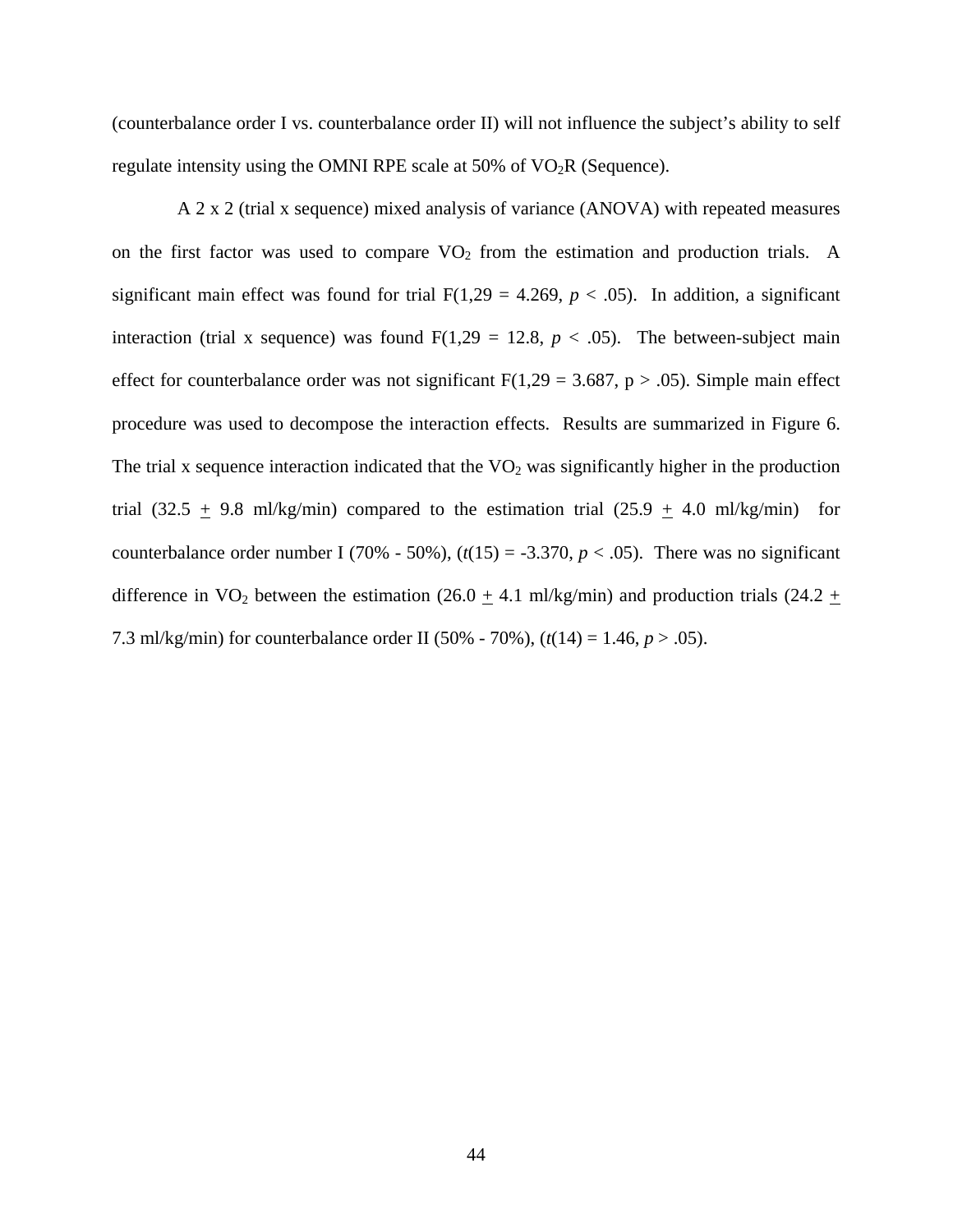



Oxygen consumption at 50% of  $VO<sub>2</sub>R$ . Oxygen consumption  $(VO<sub>2</sub>)$  responses for the Estimation (E) and Production (P) trials at the RPE corresponding to 50% of VO<sub>2</sub>R for each counterbalance order. Counterbalance order I (70% - 50%) (CB I). Counterbalance order II (50% - 70%) (CB II). Data are mean  $\pm$  SE. (\*) signifies significantly greater  $VO_2$  response during production trial for CB I ( $p < 0.05$ ).

### **4.2.3 Heart Rate at 70% VO2R**

The RPE corresponding to 70% of  $VO<sub>2</sub>R$  determined during the estimation trial was used by the subjects to regulate their exercise intensity during the production trial. The mean HR from the intermittent production intervals corresponding to 70% of  $VO<sub>2</sub>R$  was compared to the HR from the estimation trial. Sub-hypothesis states that the HR from the estimation and production trials will not differ throughout the 20 minute exercise session at an RPE corresponding to 70% of  $VO<sub>2</sub>R$  (Prescription congruence). In addition, the production order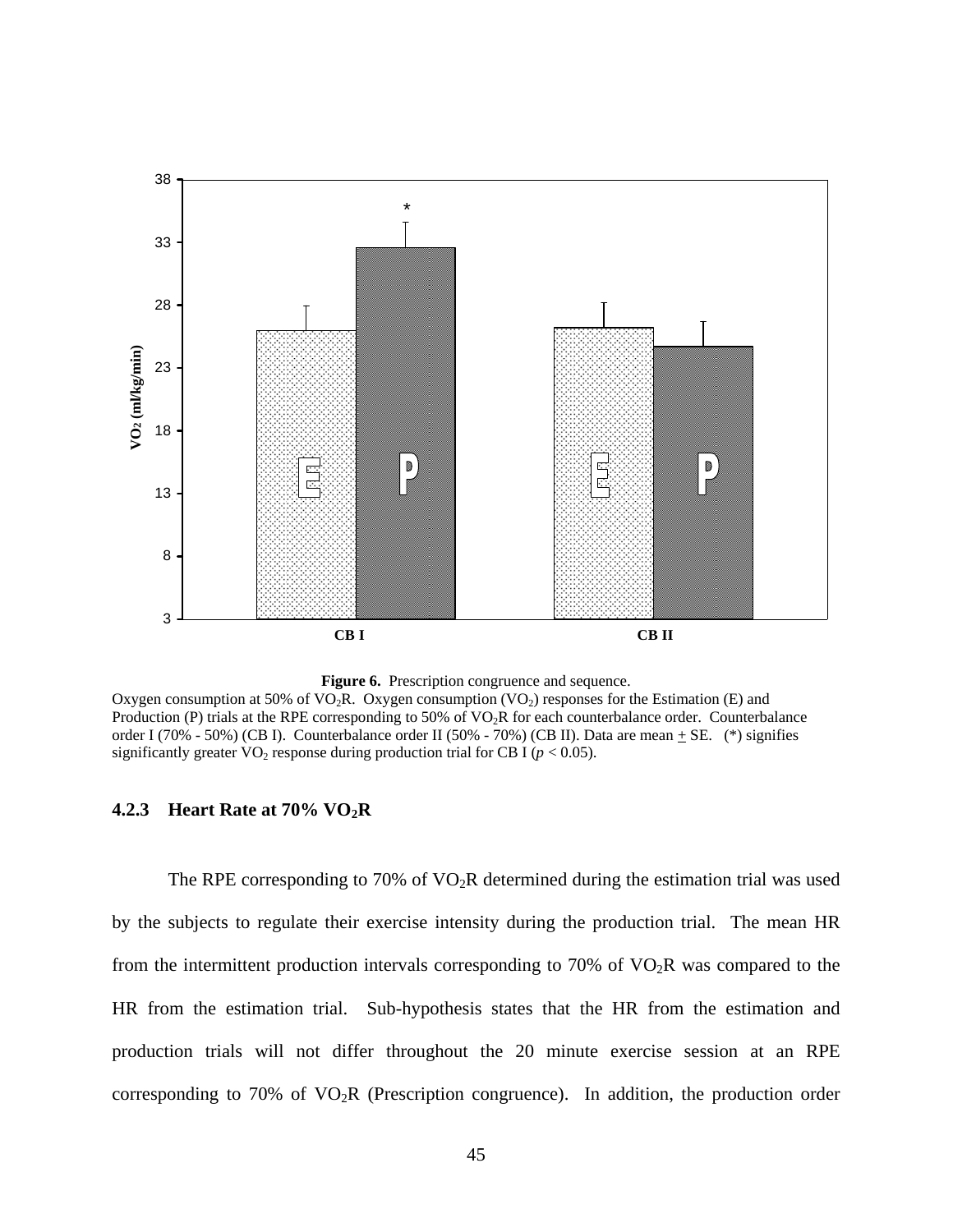(counterbalance order I vs. counterbalance order II) will not influence the subject's ability to self regulate intensity using the OMNI RPE scale at  $70\%$  of  $VO<sub>2</sub>R$  (Sequence).

 A 2 x 2 (trial x sequence) mixed analysis of variance (ANOVA) with repeated measures on the first factor was used to compare HR from the estimation and production trials. A significant main effect for trial  $F(1,29 = 7.737, p < .05)$  was found. In addition, a significant interaction (trial x sequence) was found  $F(1,29 = 4.21, p < .05)$ . The between-subject main effect for counterbalance order was not significant  $F(1,29 = 2.991, p > .05)$ . Simple main effect procedure was used to decompose the interaction effects. Results are summarized in Figure 7. The trial x sequence interaction indicated that the HR was significantly higher in the production trial (176.8  $\pm$  17.8 beats/min) compared to the estimation trial (163.1  $\pm$  13.3 beats/min) for counterbalance order number I (70% - 50%),  $(t(15) = -3.634, p < .05)$ . There was no significant difference in HR between the estimation (160.5  $\pm$  8.11 beats/min) and production trials (162.5  $\pm$ 20.7 beats/min) for counterbalance order II (50% - 70%), (*t*(14) = -.486, *p* >.05).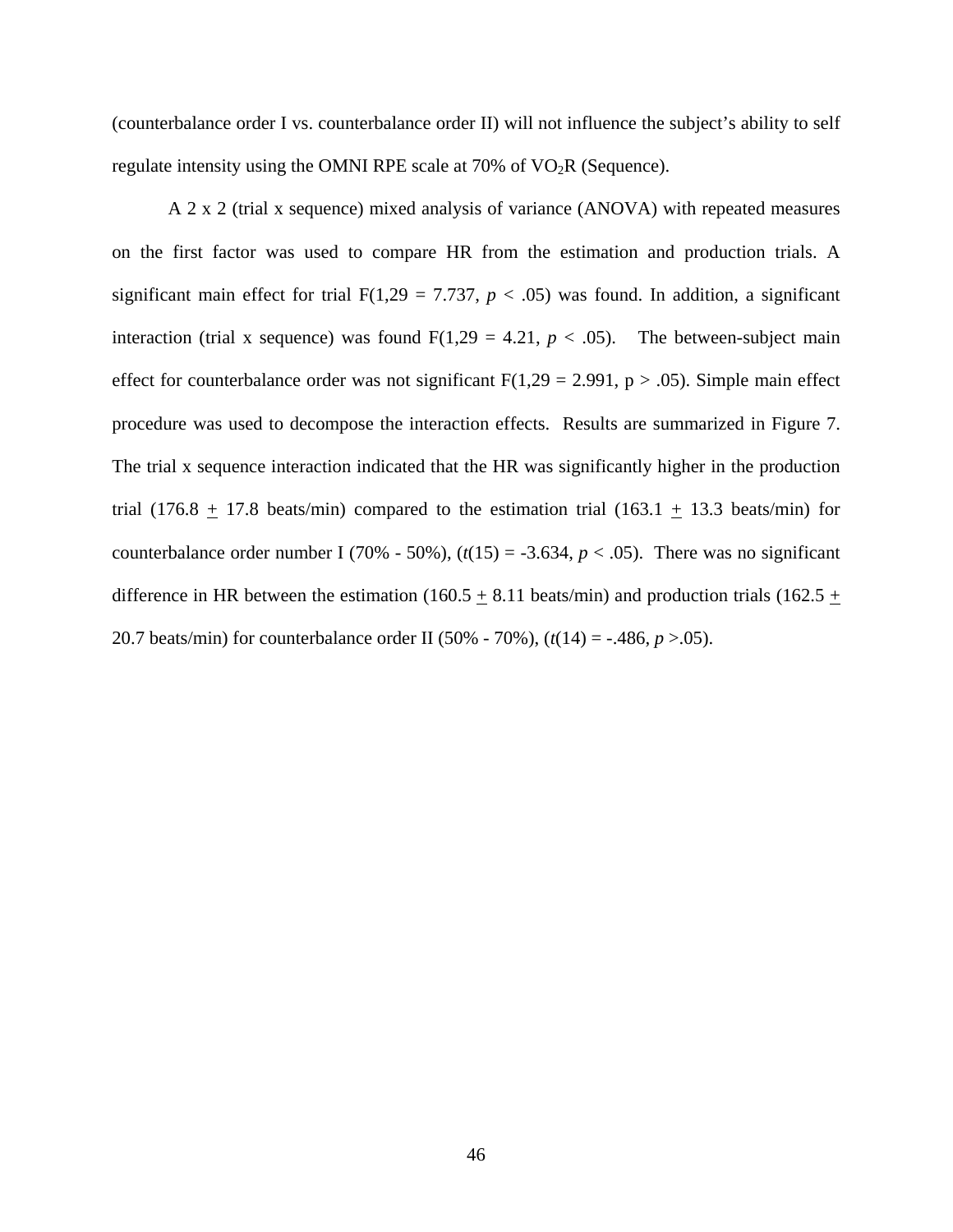



Heart Rate at 70% of VO<sub>2</sub>R. Heart Rate responses for the Estimation (E) and Production (P) trials at the RPE corresponding to 70% of VO2R for each counterbalance order. Counterbalance order I (70% - 50%) (CB I). Counterbalance order II (50% - 70%) (CB II). Data are mean  $\pm$  SE. (\*) signifies significantly greater HR response during production trial for CB I ( $p < 0.05$ ).

## **4.2.4 Oxygen Consumption at 70% VO2R**

The RPE corresponding to 70% of  $VO<sub>2</sub>R$  determined during the estimation trial was used by the subjects to regulate their exercise intensity during the production trial. The mean  $VO<sub>2</sub>$ from the intermittent production intervals corresponding to 70% of  $VO<sub>2</sub>R$  was compared to the  $VO<sub>2</sub>$  from the estimation trial. Sub-hypothesis states that the  $VO<sub>2</sub>$  from the estimation and production trials will not differ throughout the 20 minute exercise session at an RPE corresponding to 70% of  $VO<sub>2</sub>R$  (Prescription congruence). In addition, the production order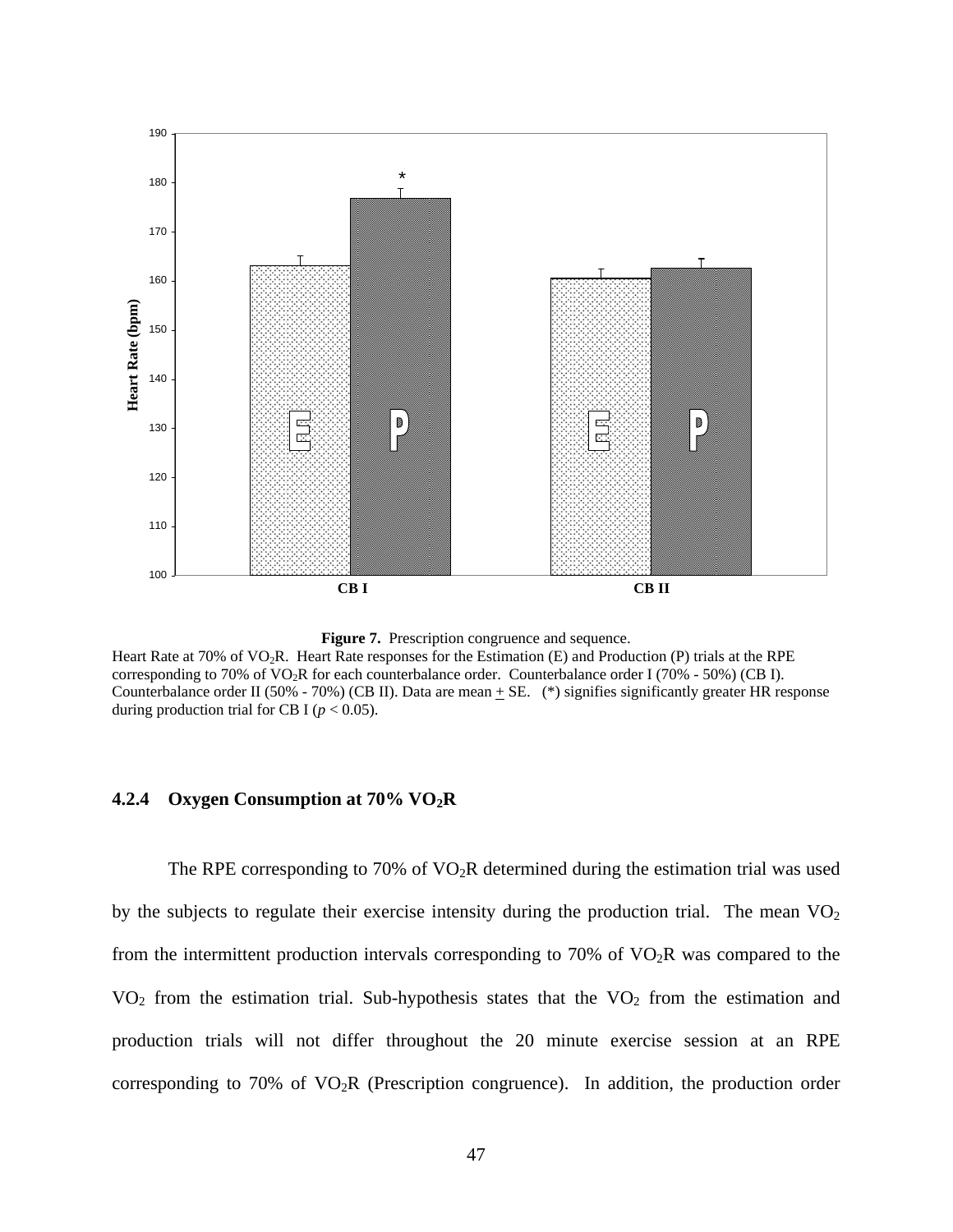(counterbalance order I vs. counterbalance order II) will not influence the subject's ability to self regulate intensity using the OMNI RPE scale at  $70\%$  of  $VO<sub>2</sub>R$  (Sequence).

 A 2 x 2 (trial x sequence) mixed analysis of variance (ANOVA) with repeated measures on the first factor was used to compare  $VO<sub>2</sub>$  from the estimation and production trials. No significant main effect was found for trial  $F(1,29 = 1.141, p > .05)$ . In addition, no significant interaction (trial x sequence) was found  $F(1,29 = 3.124, p > .05)$ . The between-subject main effect for counterbalance order was not significant  $F(1,29 = .818, p > .05)$ . Results are summarized in Figure 8.



**Figure 8.** Prescription congruence and sequence.

Oxygen consumption at 70% of VO2R**.** Heart Rate responses for the Estimation (E) and Production (P) trials. Data are mean  $\pm$  SE. No significant difference in VO<sub>2</sub> between the estimation and production trials ( $p > 0.05$ ).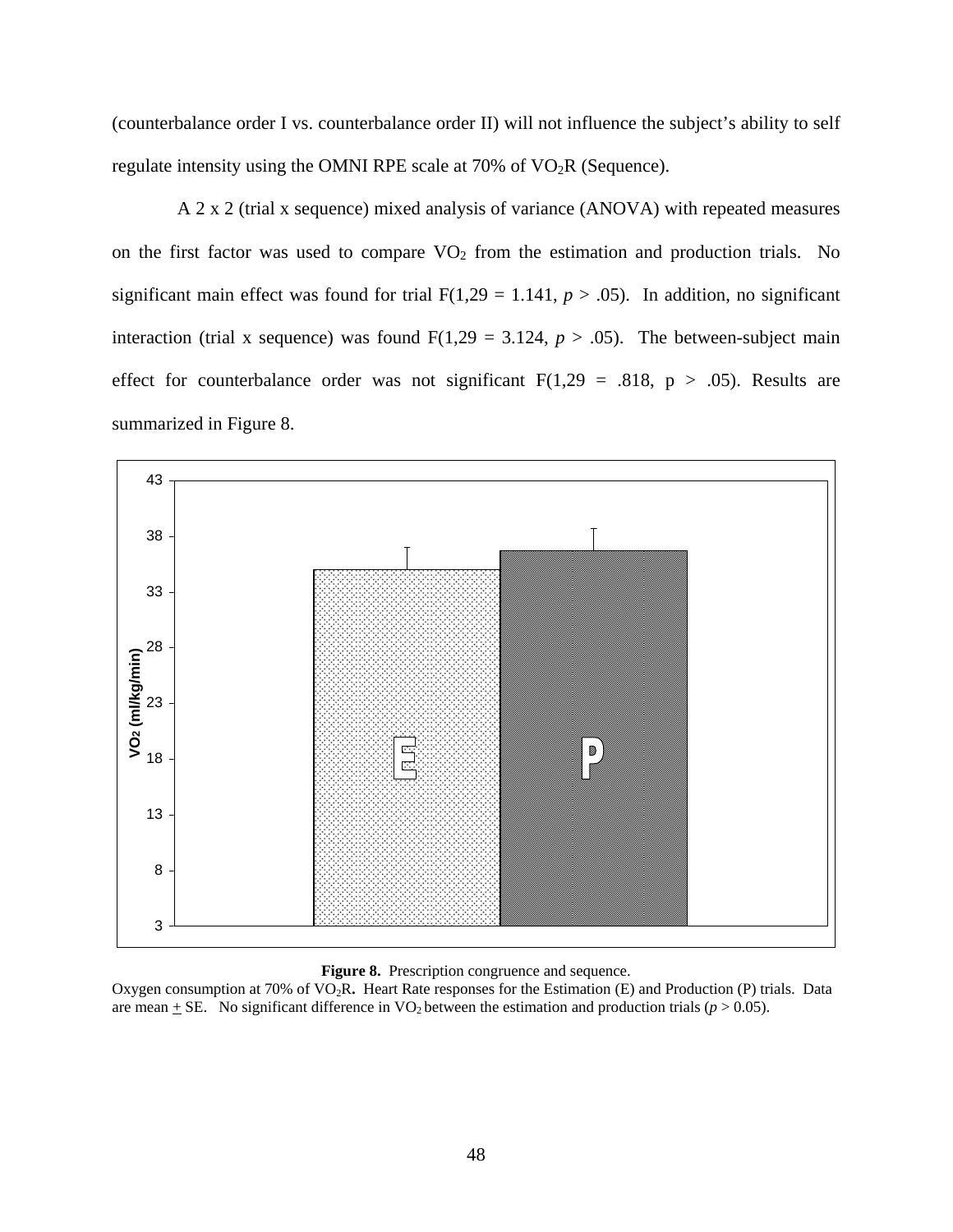# **4.3 INTENSITY DISCRIMINATION**

# **4.3.1 Heart Rate**

During the production trial the subjects regulated their exercise intensity at a RPE corresponding to 50% and 70% of  $VO<sub>2</sub>R$ . Intensity discrimination is demonstrated when the HR at the RPE corresponding to 70% of  $VO<sub>2</sub>R$  is greater than the HR at the RPE corresponding to 50% of  $VO<sub>2</sub>R$  during the production trials.

 A 2 x 2 (intensity x sequence) mixed analysis of variance (ANOVA) with repeated measures on the first factor was used to compare HR from the production trials. The *a priori* comparison of interest (i.e. intensity main effect for HR) was analyzed. A significant production trial intensity main effect was found  $F(1,29 = 66.49, p < .001)$  indicating the HR was significantly higher at the RPE corresponding to 70% of VO<sub>2</sub>R (169.9  $\pm$  20.3 beats/min) compared to the HR at an RPE corresponding to 50% of VO<sub>2</sub>R (150.7  $\pm$  25.4 beats/min). In addition, a significant interaction (trial x sequence) was found  $F(1,29 = 12.286, p < .05)$ . The between-subject main effect for counterbalance order was significant  $F(1,29 = 11.464, p < .05)$ . Results are summarized in Figure 9.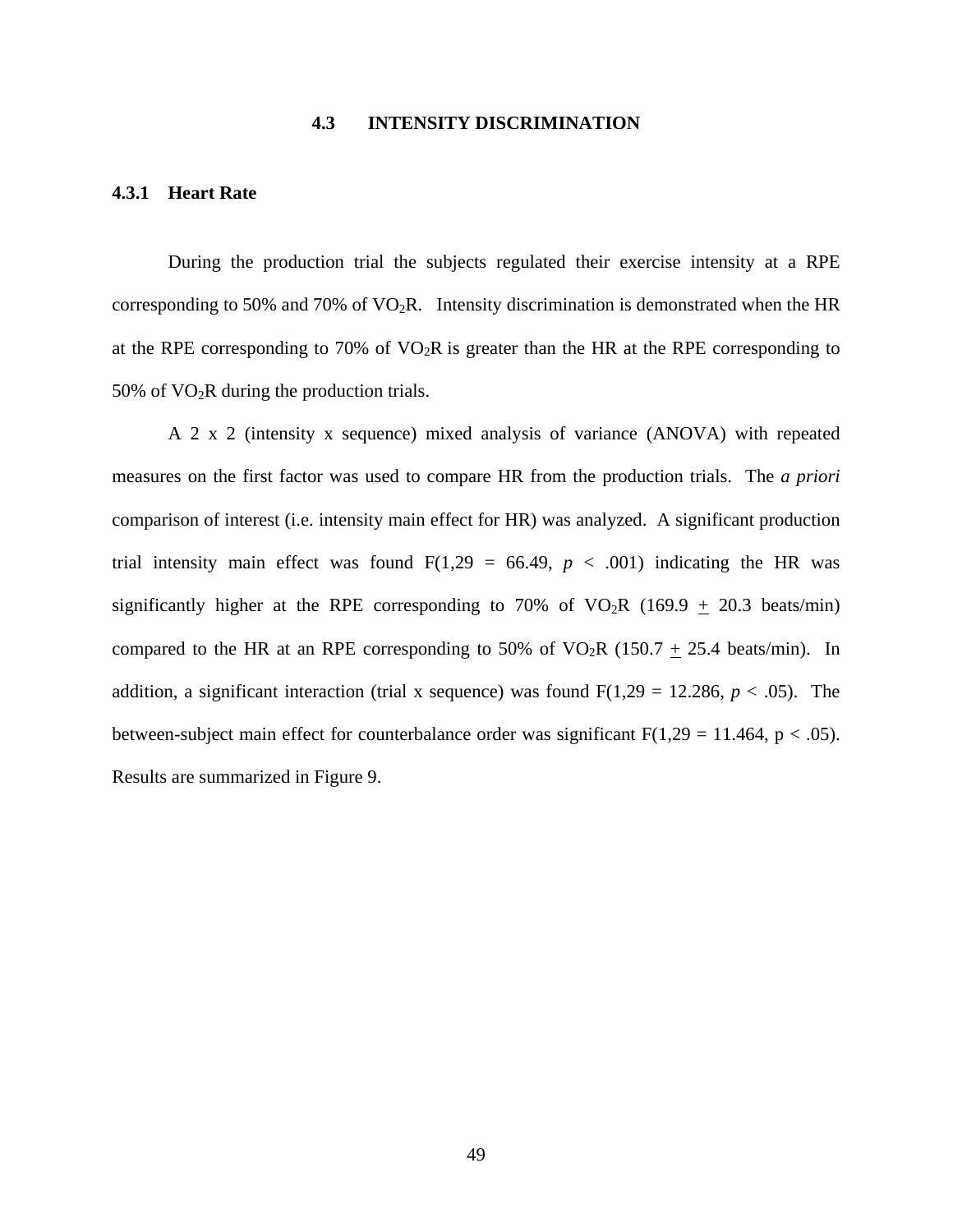



Heart Rate (HR) responses for the Production (P) trials at the RPE corresponding to 50% and 70 % of VO<sub>2</sub>R. Data are mean  $\pm$  SE. (\*) signifies significantly greater HR response for the RPE corresponding to 70 % of VO<sub>2</sub>R compared to 50% VO<sub>2</sub>R for the production trials ( $p < 0.05$ ).

# **4.3.2 Oxygen consumption**

 During the production trial the subjects regulated their exercise intensity at a RPE corresponding to 50% and 70%  $VO<sub>2</sub>R$ . Intensity discrimination is demonstrated when the  $VO<sub>2</sub>$ at the RPE corresponding to 70% of  $VO<sub>2</sub>R$  is greater than the  $VO<sub>2</sub>$  at the RPE corresponding to 50% of  $VO<sub>2</sub>R$  during the production trials.

 A 2 x 2 (intensity x sequence) mixed analysis of variance (ANOVA) with repeated measures on the first factor was used to compare  $VO<sub>2</sub>$  from the production trials per counterbalance order. The *a priori* comparison of interest (i.e. intensity main effect for VO<sub>2</sub>) was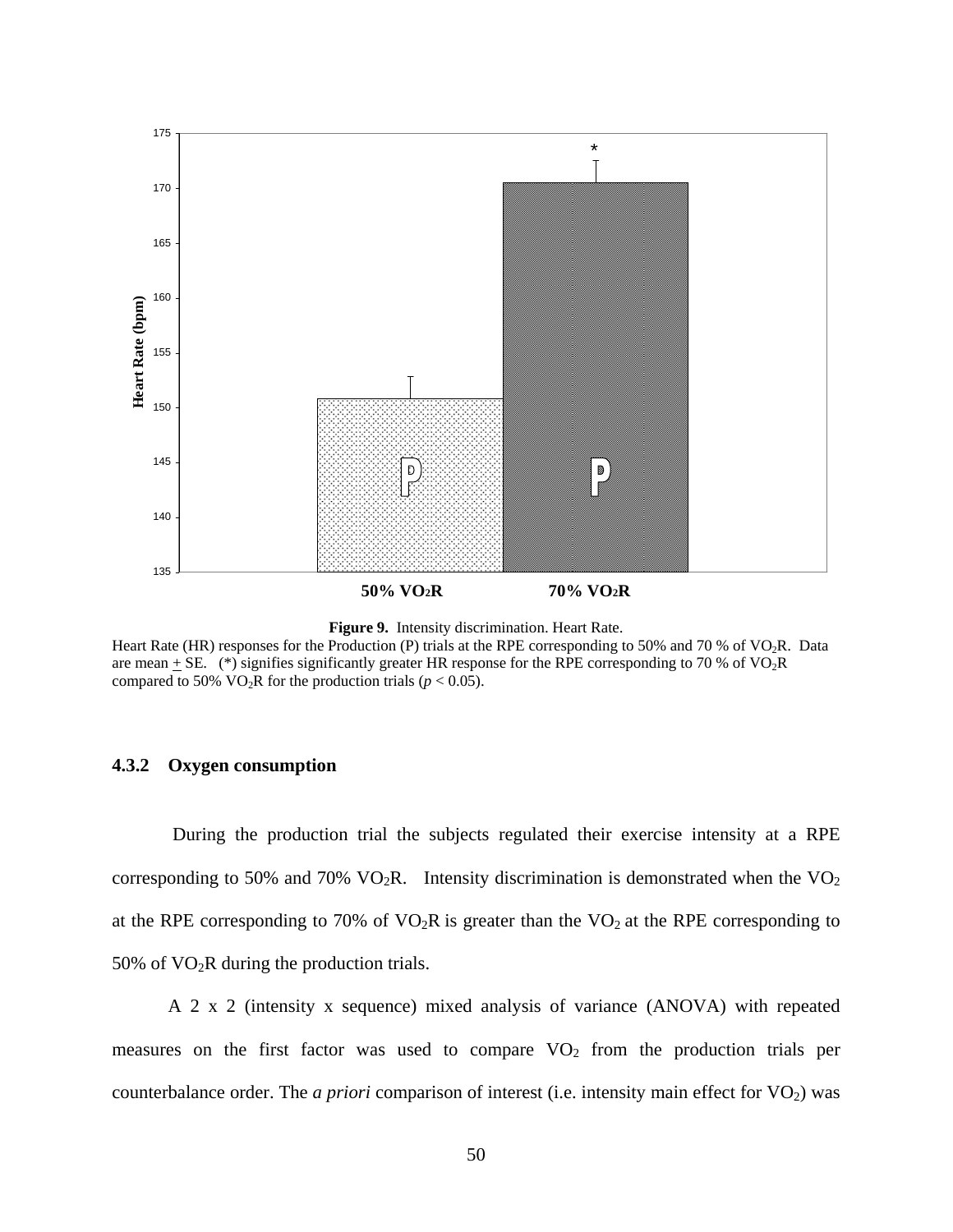analyzed. A significant production trial intensity main effect was found  $F(1,29 = 67.1, p < .001)$ indicating the VO<sub>2</sub> was significantly higher at the RPE corresponding to 70% of VO<sub>2</sub>R (36.4  $\pm$ 9.0 ml/kg/min) compared to the VO<sub>2</sub> at an RPE corresponding to 50% of VO<sub>2</sub>R (28.5  $\pm$  9.5 ml/kg/min). In addition, a significant interaction (trial x sequence) was found  $F(1,29 = 4.206, p <$ .05). The between-subject main effect for counterbalance order was significant  $F(1,29 = 4.460)$ , p < .05). Results are summarized in Figure 10.





Oxygen consumption  $(VO_2)$  responses for the Production (P) trials at the RPE corresponding to 50% and 70 % of VO<sub>2</sub>R. Data are mean  $\pm$  SE. (\*) signifies significantly greater VO<sub>2</sub> for the RPE corresponding to 70 % of VO<sub>2</sub>R compared to 50% VO<sub>2</sub>R for the production trials ( $p < 0.05$ ).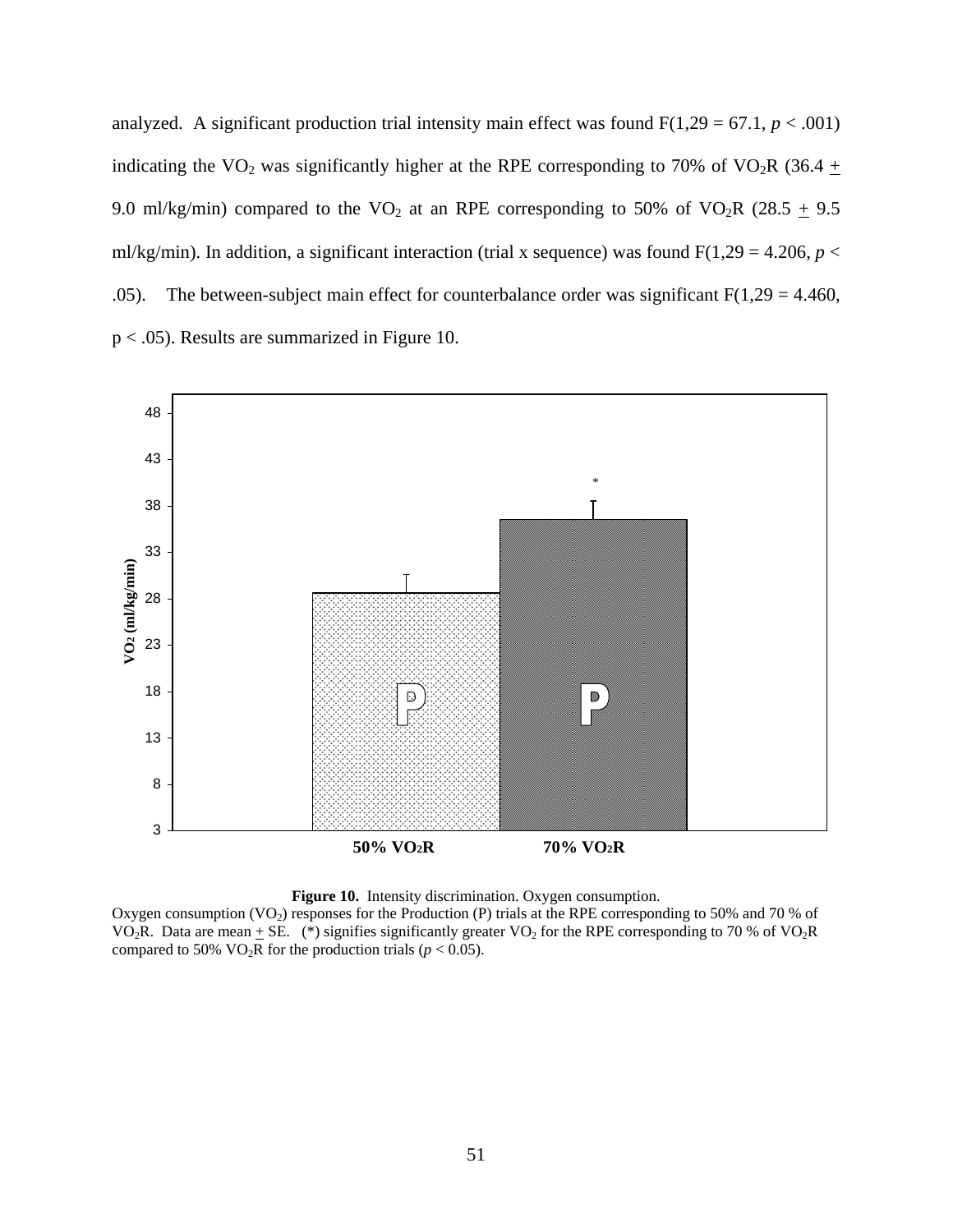# **4.4 BLAND – ALTMAN**

### **4.4.1 Heart Rate at 50% of VO2R**

Bland – Altman plots (Bland et al., (1986) were used to assess the level of agreement in the HR between the estimation and production trials at the RPE corresponding to 50% of  $VO<sub>2</sub>R$ (Figure 11). Bland-Altman plots (Figures 11) displays the individual subject differences between the estimation and production RPE against the mean of the estimation and production RPE for HR at RPEs corresponding to 50% of  $VO<sub>2</sub>R$ . Included in the figure is the mean difference and the 95% confidence interval  $(± 2 SD)$ . Additionally, the range displayed on the yaxis represents the maximum possible difference between the estimation and production trials. The 95% CI around the mean difference between the estimation and the production trials for HR at an RPE corresponding to 50% of  $VO<sub>2</sub>R$  was 40 to -60 bpm.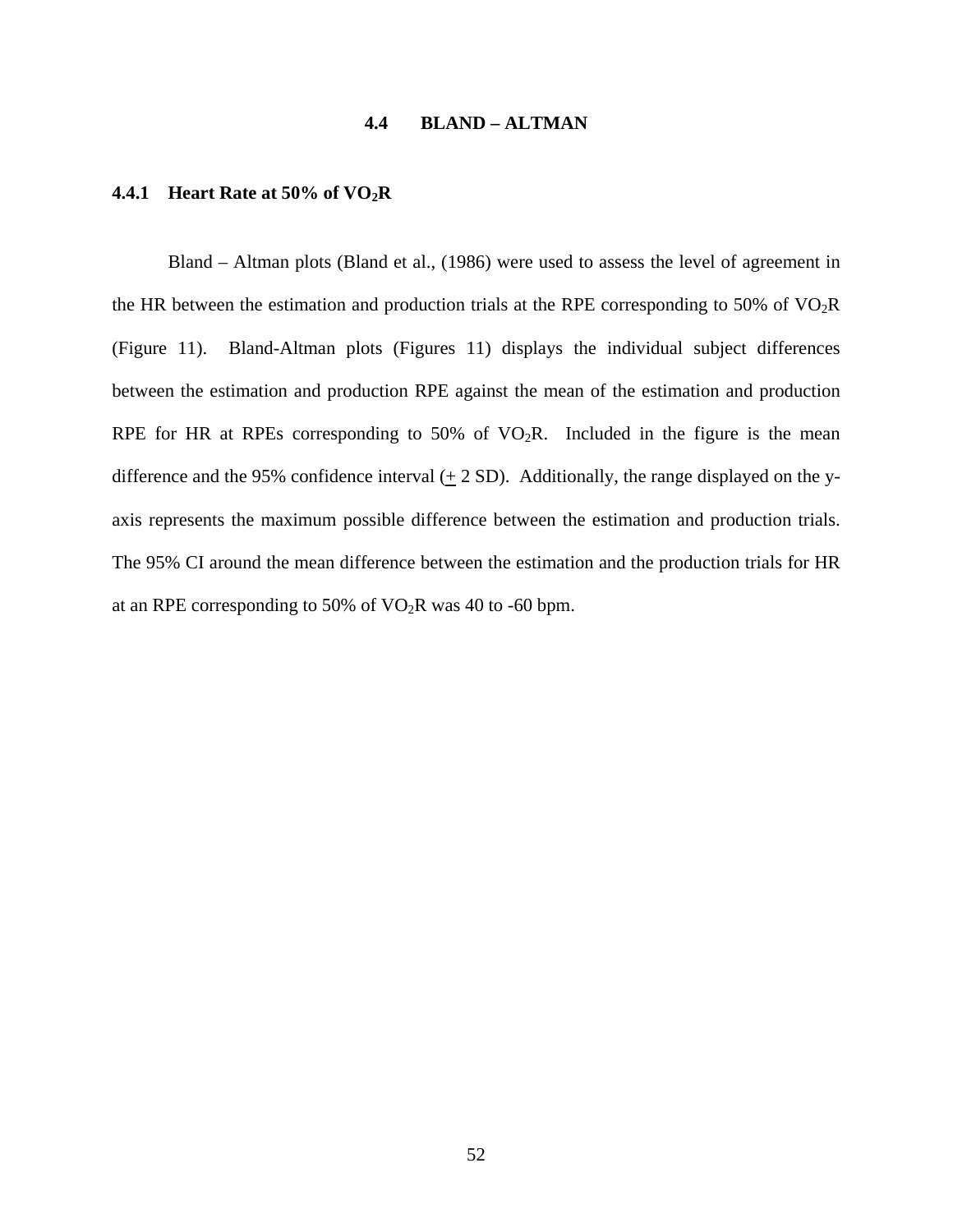

**Figure 11.** Bland – Altman. HR at 50% of  $VO<sub>2</sub>R$ . Bland-Altman plot for Estimation (EST) and Production (PROD) HR at the RPE corresponding to 50% VO<sub>2</sub>R. ( $\rightarrow$ ) signifies mean difference and (---) 95% limits of agreement (mean  $+$  2 SD).

# **4.4.2 Oxygen consumption at 50% of VO2R**

Bland – Altman plots (Bland et al., (1986) were used to assess the level of agreement in the  $VO<sub>2</sub>$  between the estimation and production trials at the RPE corresponding to 50% of  $VO<sub>2</sub>R$ (Figure 12). Bland-Altman plot (Figures 12) displays the individual subject differences between the estimation and production RPE against the mean of the estimation and production RPE for the  $VO<sub>2</sub>$  at RPEs corresponding to 50% of  $VO<sub>2</sub>R$ . Included in the figure is the mean difference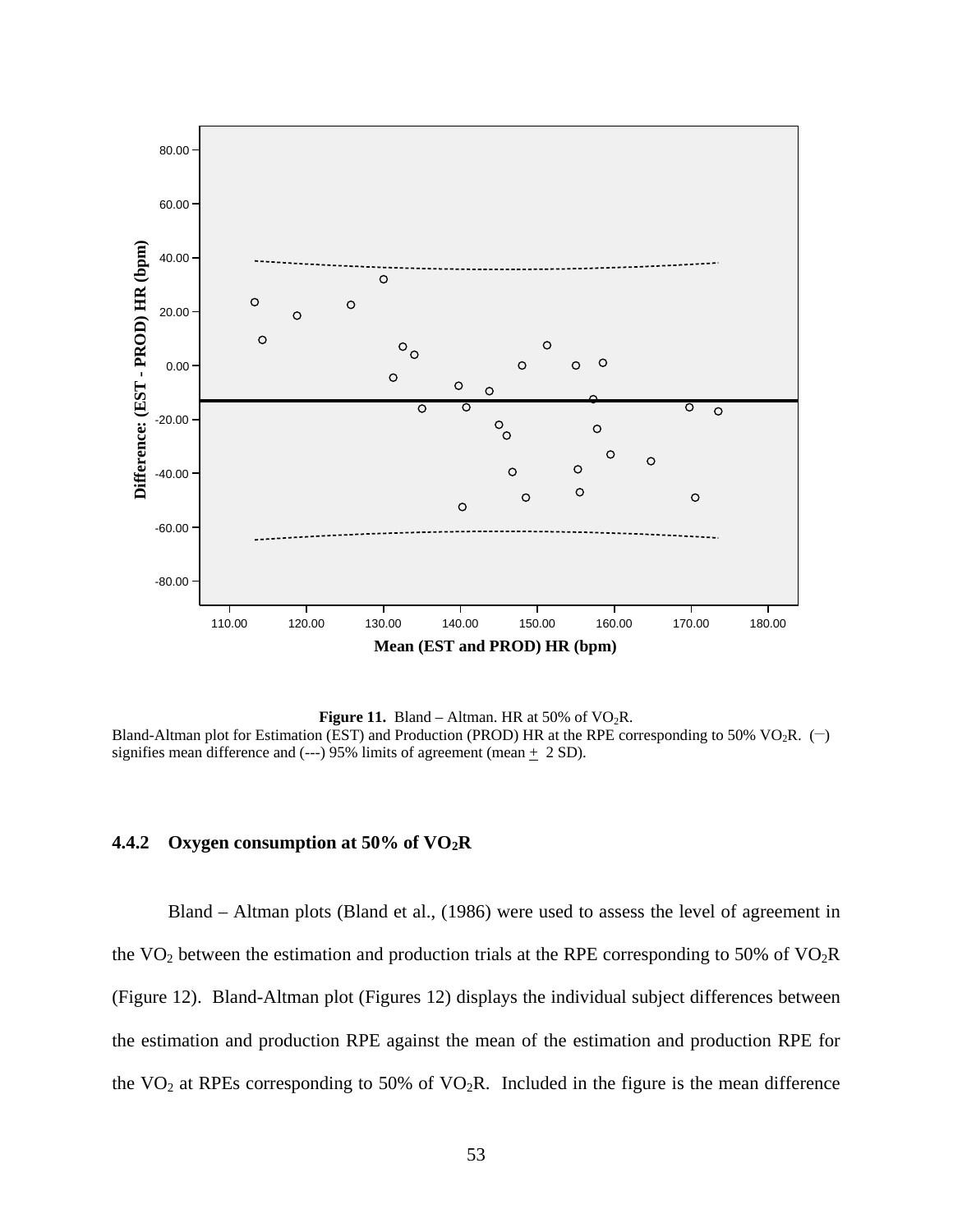and the 95% confidence interval  $(± 2 SD)$ . Additionally, the range displayed on the y-axis represents the maximum possible difference between the estimation and production trials. The 95% CI around the mean difference between the estimation and the production trials for  $VO<sub>2</sub>$  at an RPE corresponding to 50% of  $VO<sub>2</sub>R$  was 13 to -19 ml/kg/min.



**Figure 12.** Bland-Altman.  $VO<sub>2</sub>$  at 50% of  $VO<sub>2</sub>R$ . Bland-Altman plot for Estimation (EST) and Production (PROD)  $VO<sub>2</sub>$  at the RPE corresponding to 50%  $VO<sub>2</sub>R$ .  $\left(\rightarrow\right)$  signifies mean difference and  $\left(\rightarrow\right)$  95% limits of agreement (mean  $\pm$  2 SD).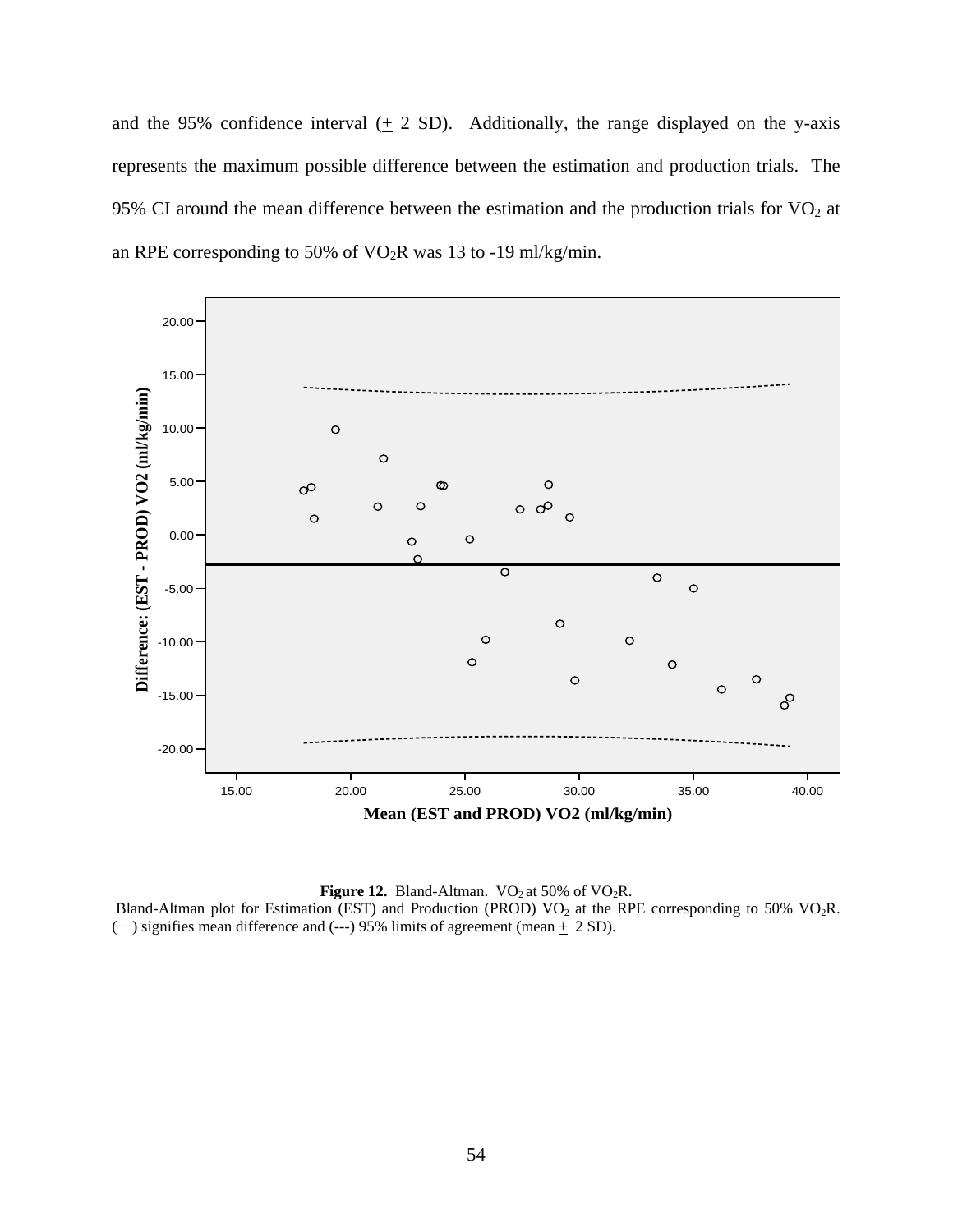### **4.4.3 Heart rate at 70% of VO2R**

Bland – Altman plots (Bland et al., 1986) were used to assess the level of agreement in HR between the estimation and production trials at the RPE corresponding to 70%  $VO<sub>2</sub>R$ (Figure 13). Bland-Altman plot (Figures 13) displays the individual subject differences between the estimation and production RPE against the mean of the estimation and production RPE for the HR at an RPE corresponding to 70% of  $VO<sub>2</sub>R$ . Included in the figure is the mean difference and the 95% confidence interval  $(± 2 SD)$ . Additionally, the range displayed on the y-axis represents the maximum possible difference between the estimation and production trials. The 95% CI around the mean difference between the estimation and the production trials for HR at an RPE corresponding to 70% of  $VO<sub>2</sub>R$  were 25 to -43 bpm.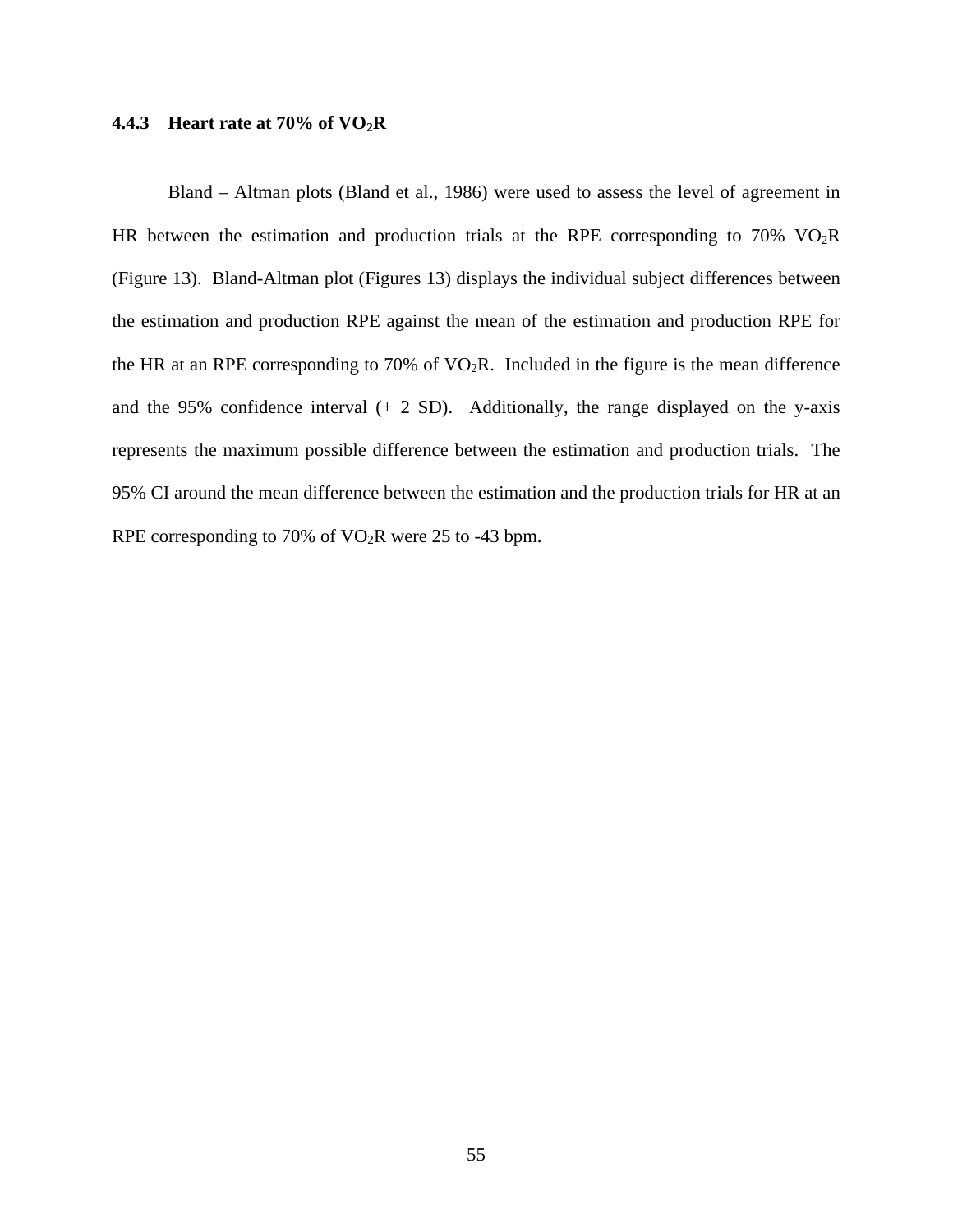

Figure 13. Bland-Altman. HR at 70% of VO<sub>2</sub>R. Bland-Altman plot for Estimation (EST) and Production (PROD) HR at the RPE corresponding to 70% VO<sub>2</sub>R.  $(-)$ signifies mean difference and (---) 95% limits of agreement (mean  $+$  2 SD).

# **4.4.4 Oxygen consumption at 70% of VO2R**

Bland – Altman plots (Bland et al., 1986)(1986) were used to assess the level of agreement in VO<sub>2</sub> between the estimation and production trials at the RPE corresponding to 70% VO2R (Figure 14). Bland-Altman plot (Figures 14) displays the individual subject differences between the estimation and production RPE against the mean of the estimation and production RPE for the  $VO<sub>2</sub>$  at an RPE corresponding to 70% of  $VO<sub>2</sub>R$ . Included in the figure is the mean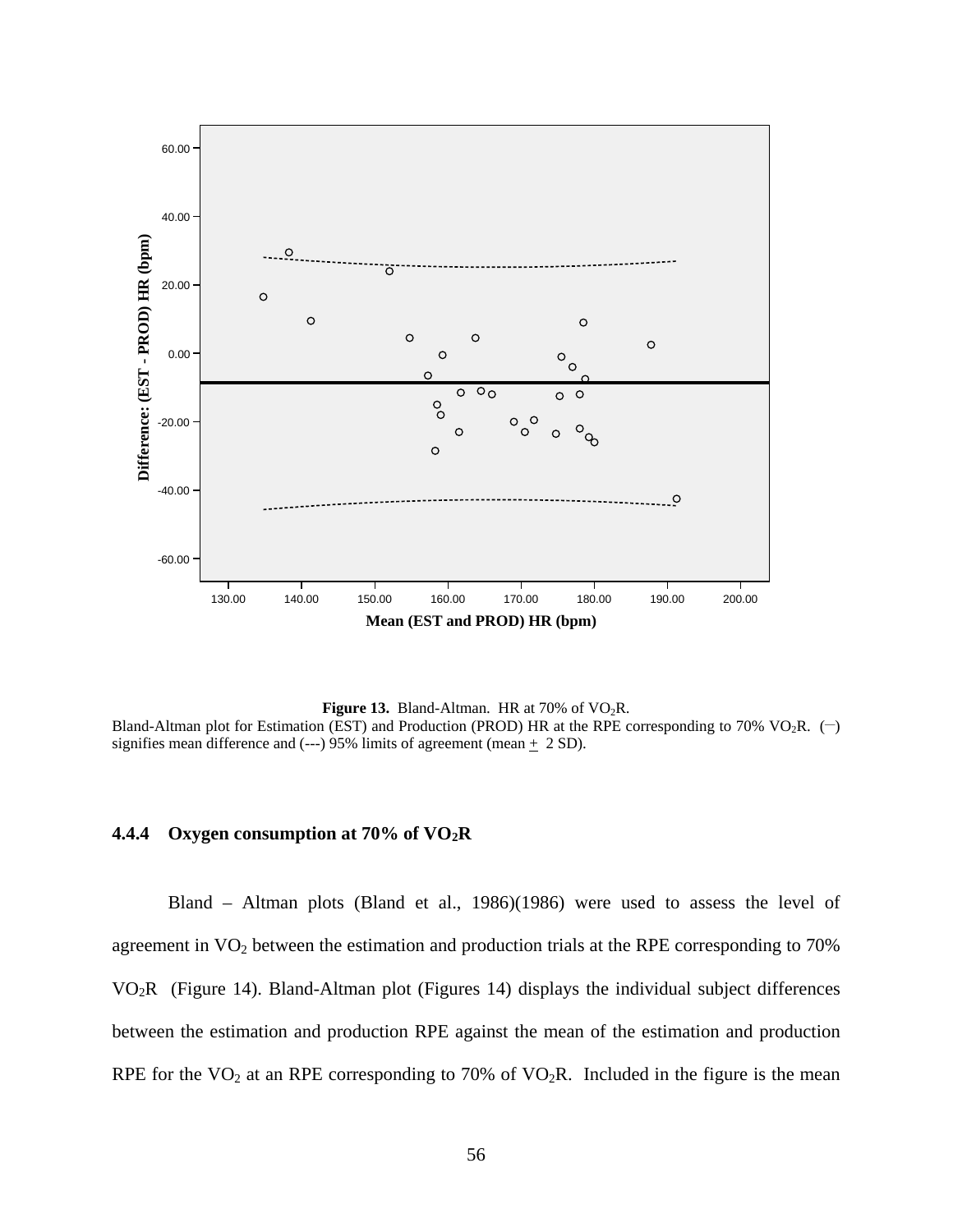difference and the 95% confidence interval  $(± 2 SD)$ . Additionally, the range displayed on the yaxis represents the maximum possible difference between the estimation and production trials. The 95% CI around the mean difference between the estimation and the production trials for VO2 at an RPE corresponding to 70% of VO2R were 13 to -16 ml/kg/min.



**Figure 14.** Bland-Altman.  $VO<sub>2</sub>$  at 70%  $VO<sub>2</sub>R$ . Bland-Altman plot for Estimation (EST) and Production (PROD)  $VO_2$  at the RPE corresponding to 70%  $VO_2R$ .  $($  - $)$  signifies mean difference and (---) 95% limits of agreement (mean  $+$  2 SD).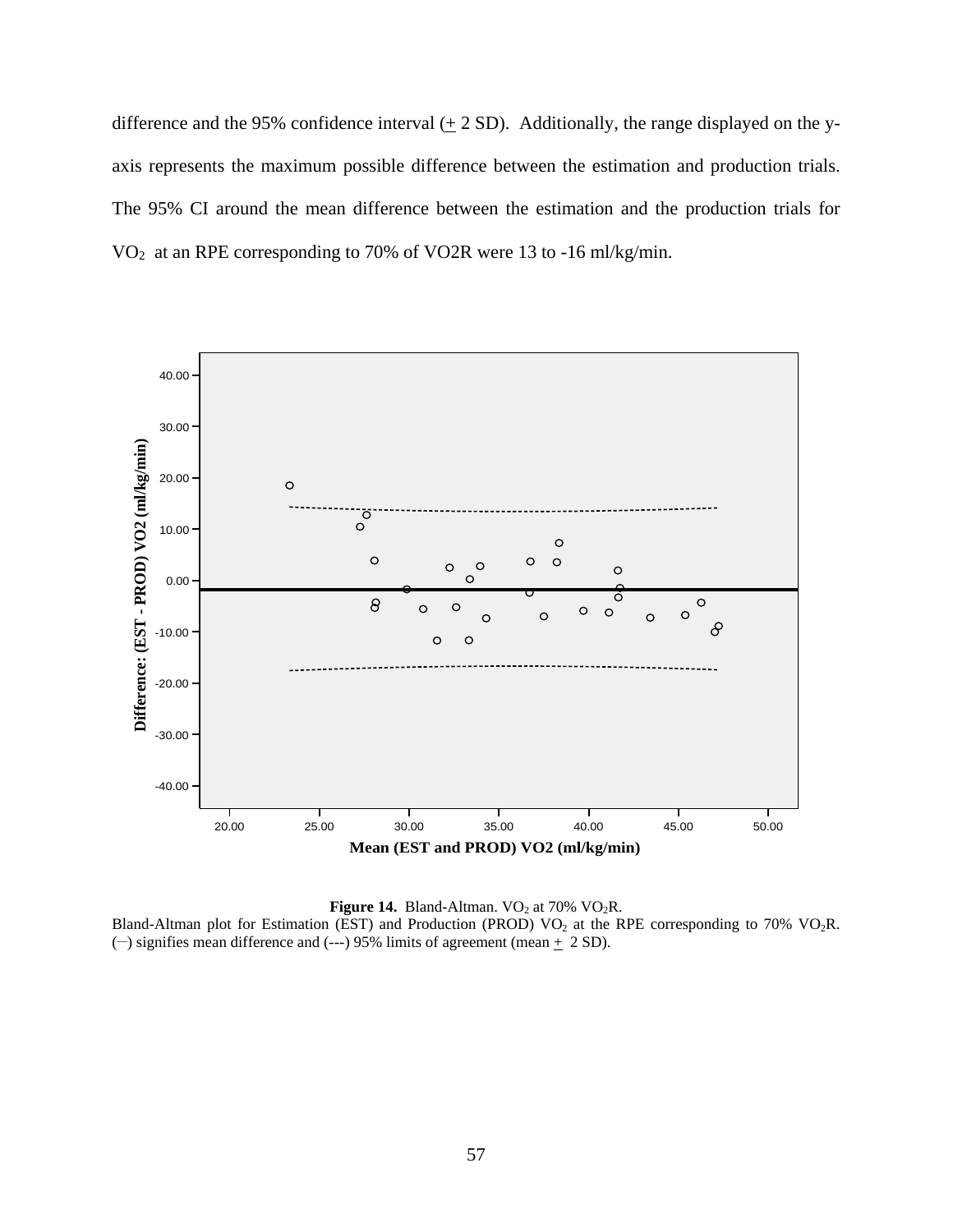#### **5.0 DISCUSSION**

The primary purpose of this investigation was to determine if college age males and females (18 to 25 year old) can self-regulate exercise intensity during a 20 minute intermittent bout of aerobic exercise on the treadmill using the OMNI RPE scale. It was hypothesized that once target ratings of perceived exertion were established based upon the results of a maximal graded treadmill test (Estimation trial), subjects would be able to produce intensities corresponding to 50% and 70% of  $VO<sub>2</sub>R$  using the OMNI RPE scale during intermittent treadmill exercise (Production trial). No previous investigation has examined if individuals can use the OMNI RPE Scale to self regulate exercise intensities that correspond to metabolic rates  $(\%VO<sub>2</sub>R)$  set alternately at the low and high end of the physiological training zone. This gap in the perceived exertion literature was the conceptual basis for the present investigation.

The following research hypotheses were tested:

- 1. The HR from the estimation and production trials will not differ throughout the 20 minute exercise session at an RPE corresponding to 50% of VO2R. *(Prescription congruence).* Additionally, the production order (counterbalance order I & counterbalance order II) will not alter the subject's ability to self regulate intensity using the OMNI RPE scale at 50% of VO<sub>2</sub>R. *(Sequence)*.
- 2. The HR from the estimation and production trials will not differ throughout the 20 minute exercise session at an RPE corresponding to 70% of VO2R. *(Prescription congruence).* Additionally, the production order (counterbalance order I &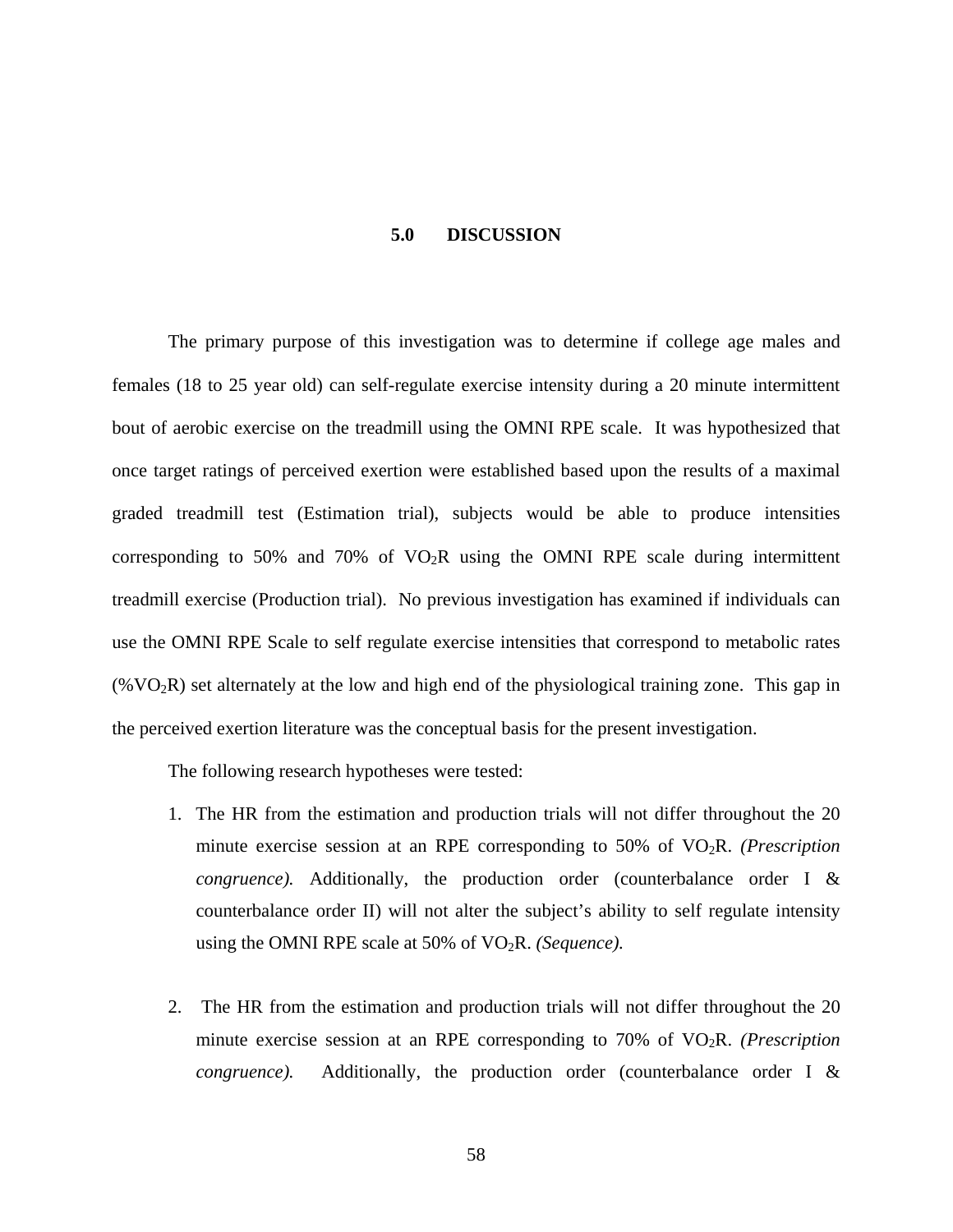counterbalance order II) will not alter the subject's ability to self regulate intensity using the OMNI RPE scale at 70% of VO2R . *(Sequence)*.

- 3. The  $VO<sub>2</sub>$  from the estimation and production trials will not differ throughout the 20 minute exercise session at an RPE corresponding to 50% of VO2R. *(Prescription congruence).* Additionally, the production order (counterbalance order I & counterbalance order II) will not alter the subject's ability to self regulate intensity using the OMNI RPE scale at 50% of VO2R. *(Sequence).*
- 4. The  $VO<sub>2</sub>$  from the estimation and production trials will not differ throughout the 20 minute exercise session at an RPE corresponding to 70% of VO2R. *(Prescription congruence).* Additionally, the production order (counterbalance order I & counterbalance order II) will not alter the subject's ability to self regulate intensity using the OMNI RPE scale at 70% of VO2R . *(Sequence).*
- 5. The HR will be greater for the RPE corresponding to 70% of  $VO<sub>2</sub>R$  compared to the RPE corresponding to 50% of VO2R during the production trial. *(Intensity discrimination)*
- 6. VO<sub>2</sub> will be greater for the RPE corresponding to 70% of VO<sub>2</sub> R compared to the RPE corresponding to 50% of VO2R during the production trial. *(Intensity discrimination)*

The primary findings of this investigation were that subjects demonstrated the ability to self-regulate exercise intensity on the treadmill as indicated by the similar HR and  $VO<sub>2</sub>$  between estimation and production trials when beginning an exercise session with the lower of the two prescribed exercise intensities. The present investigation is the first to examine that ability of subjects to self – regulate exercise intensity using the OMNI – Walk/Run scale during a 20 minute intermittent treadmill exercise session. Previous investigations have used various scaling metrics to establish the validity of regulating exercise intensity during steady state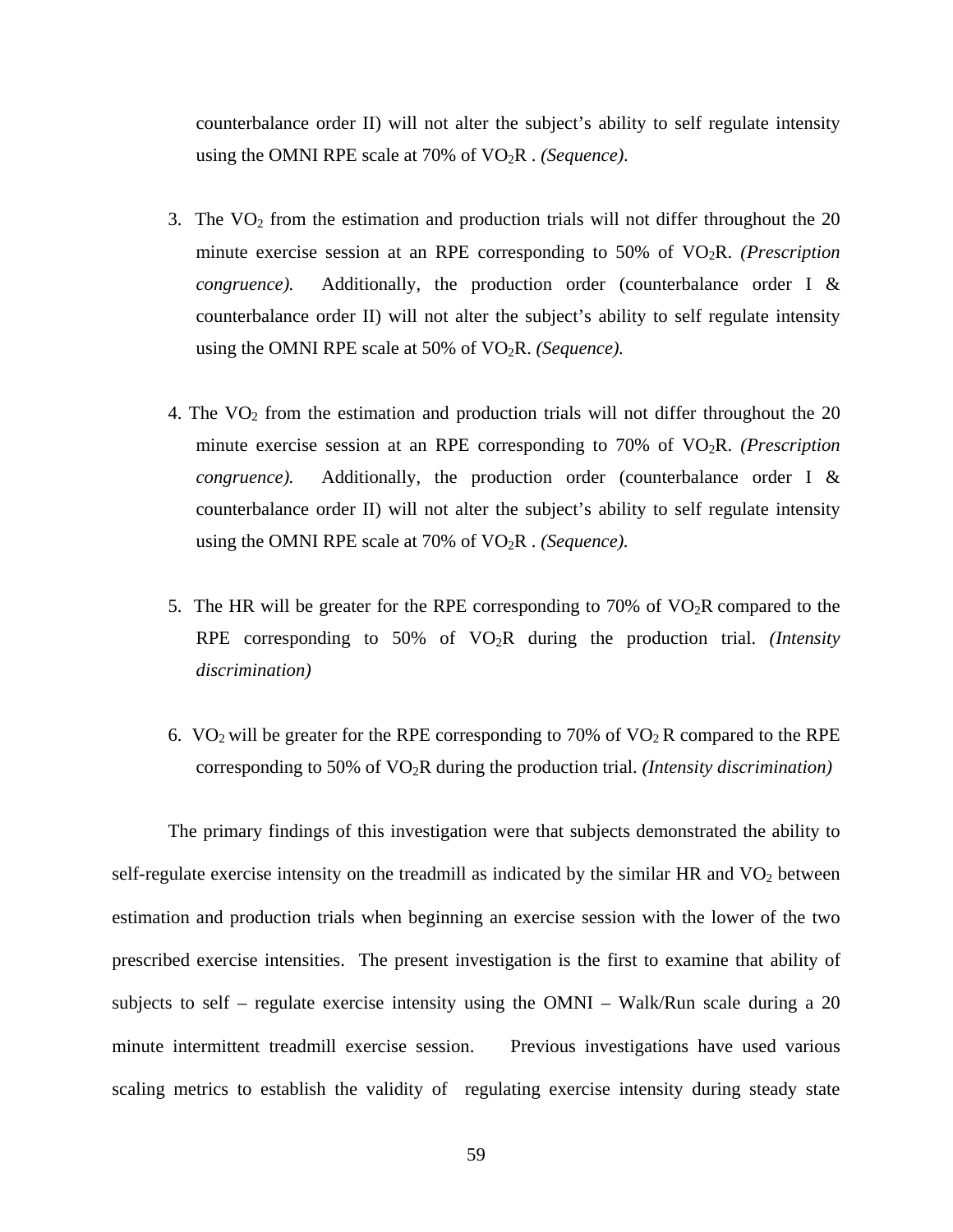aerobic exercise ranging from 8 - 25 minutes in duration (Dunbar et al., 1992; Dunbar et al., 1994; Kang et al., 2003).

This investigation broadens the findings of (Kang et al., 2003) by having subjects perform continuous exercise at two different intensities. Using an estimation – production protocol, Kang et al., 2003 determined that subjects could self-regulate their exercise intensity on the treadmill using the OMNI RPE scale for a continuous 20 minute exercise bout. Kang et al., 2003 indicated that validity was established at both 50% and 70% of  $VO<sub>2max</sub>$  which was indicated by the similar HR and  $VO<sub>2</sub>$  responses between the estimation and production trials throughout the 20 minute exercise session.

### **5.1 PRESCRIPTION CONGRUENCE AND SEQUENCE**

Prescription congruence was examined using a perceptual estimation and production paradigm. Subjects were instructed to self-regulate exercise intensity by adjusting the speed and grade of the treadmill to attain a target RPE corresponding to 50% and 70% of  $VO<sub>2</sub>R$  during the production trial. Supporting the present research hypothesis, the dependent variables  $(VO<sub>2</sub>$  and HR) did not differ between the estimation and production trials when beginning the exercise session at the lower of the two prescribed exercise intensities.

The influence of sequence was determined by administering the 20 minute production bout at RPE intensities in ascending or descending order. In the present investigation subjects were randomly assigned to a counterbalanced production order. The results of the present investigation indicated a significant impact of sequence on the ability to self-regulate exercise intensity. This finding will be discussed in detail in subsequent sections. Only two previous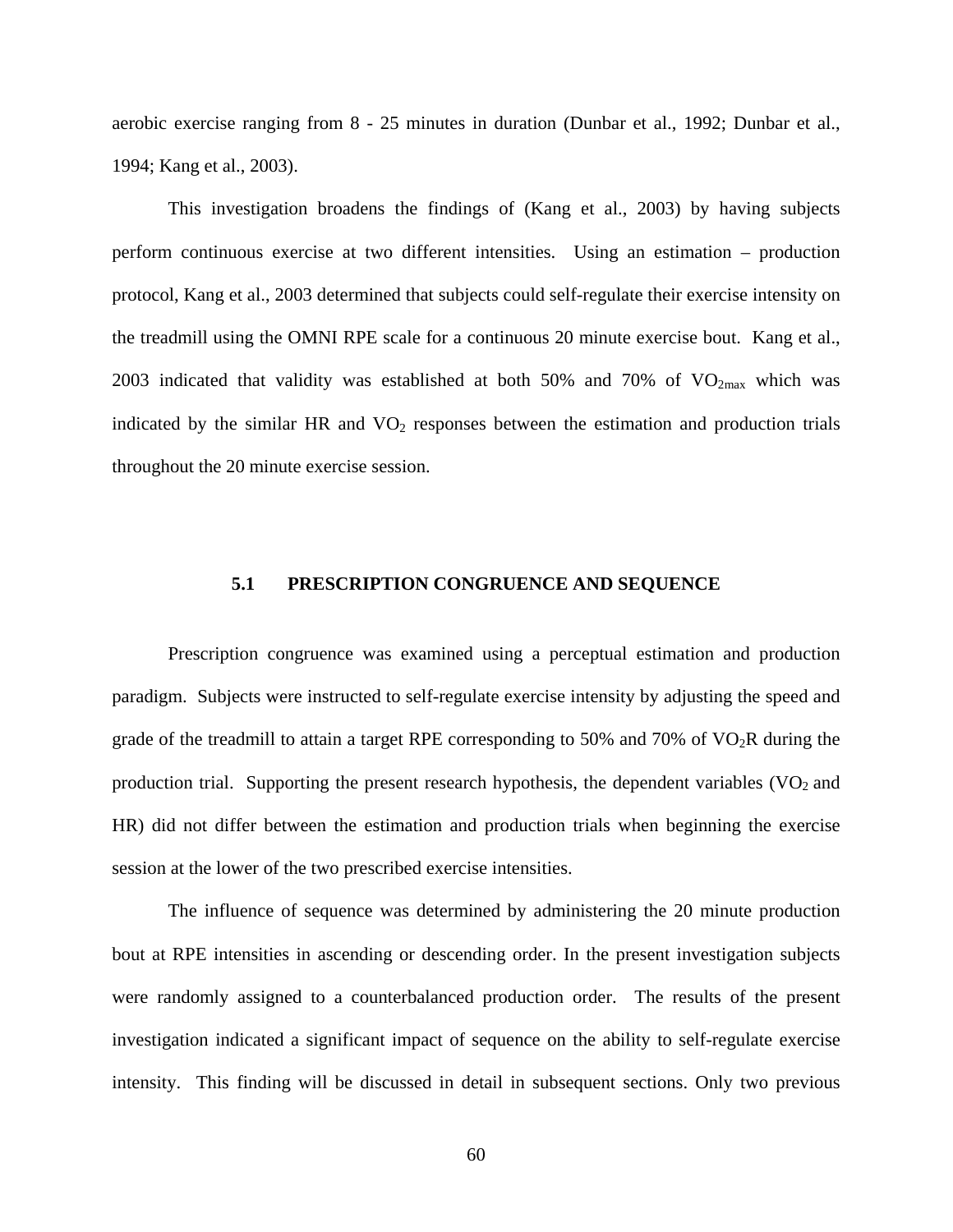investigations using an estimation – production paradigm studied the effect of sequence on the ability to use perceptual scaling metrics to self-regulate exercise intensity (Eston et al., 1994; Robertson et al., 2002). However, these two investigations were conducted on healthy male and female children ranging in age from 9 to 12 years using a cycle ergometer.

Prescription congruence and sequence will be addressed together in the following sections for each dependent variable (HR and  $VO<sub>2</sub>$ ) and for each of the exercise intensities (50%) and 70% of  $VO<sub>2</sub>R$ ).

## **5.1.1 HR and VO2 at 50% of VO2R**

Prescription congruence i.e., similar HR and  $VO<sub>2</sub>$  responses between the estimation and production trial was demonstrated only for counterbalance order II. When subjects began the production exercise session using counterbalance order II (50% - 70%), there was no significant difference in HR or  $VO<sub>2</sub>$  between the estimation and production trials. However, when subjects began the exercise session using counterbalance order I (70% - 50%), there was a significant difference in HR (26.4 bpm) and  $VO<sub>2</sub>$  (6.6 ml/kg/min) between the estimation and production trials.

Sequence played an integral role in the ability of subjects to self-regulate exercise intensity on the treadmill when using the OMNI RPE scale at a target intensity corresponding to  $50\%$  of VO<sub>2</sub>R. Specifically, when subjects were instructed to titrate their exercise intensity to achieve the target RPE corresponding to 70% of  $VO<sub>2</sub>R$  during the first five minute interval of the production trial, both the HR (Figure 5) and  $VO<sub>2</sub>$  (Figure 6) where higher compared to the estimation trial. Conversely, when subjects started the production trial with the target RPE corresponding to 50% of  $VO<sub>2</sub>R$  they were able to accurately titrate exercise intensity. This was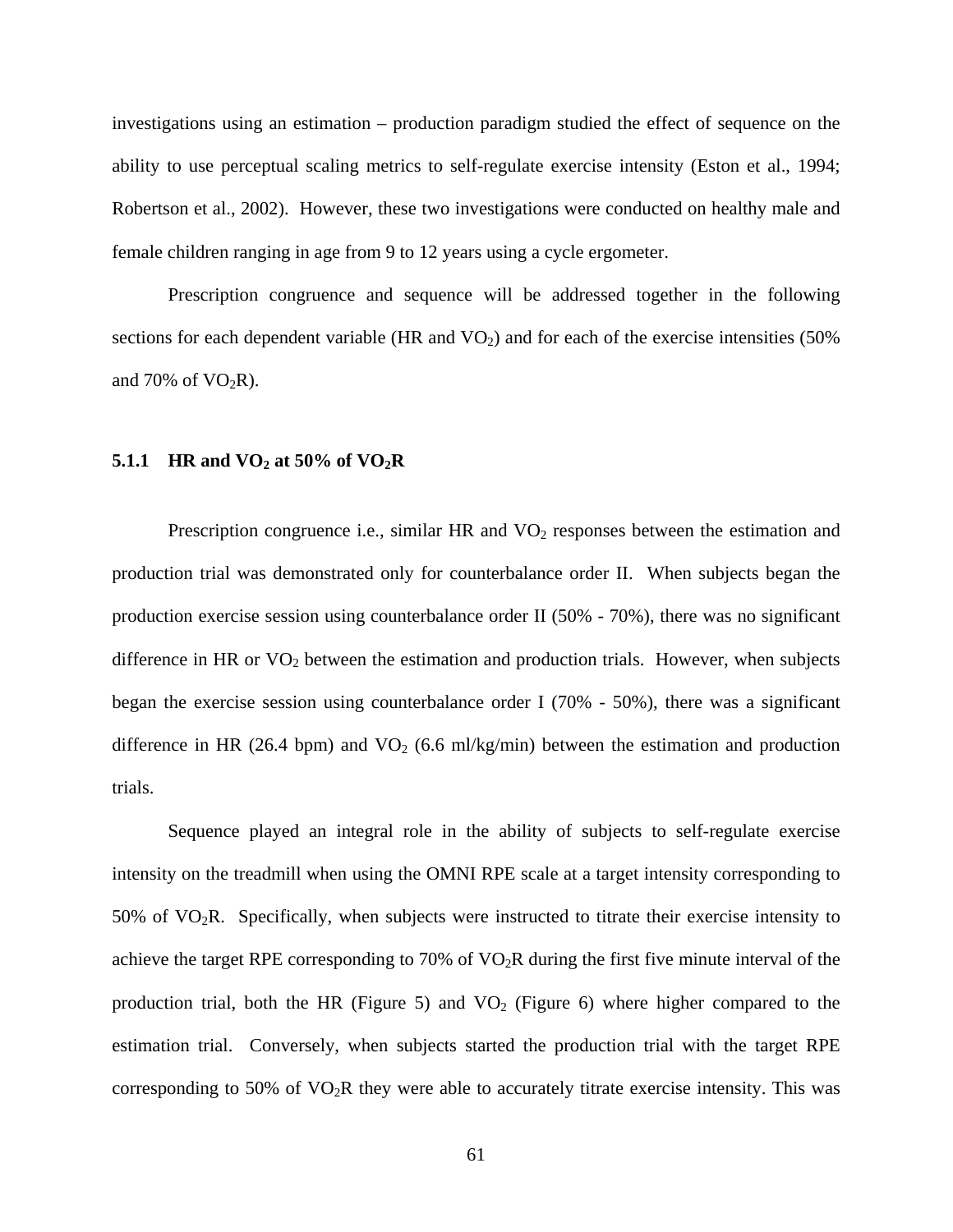demonstrated by the similar HR (Figure 5) and  $VO<sub>2</sub>$  (Figure 6) responses between the estimation and production trials indicating prescription congruence.

Subjects had a tendency to set the initial exercise intensity above the target (i.e. 70% of  $VO<sub>2</sub>R$ ) and then adjusted the intensity level down in an attempt to achieve the target during the titration phase. This seemed to impact the ability of some subjects to produce the target exercise intensity at both of the exercise intervals. The HR and  $VO<sub>2</sub>$  responses of these subjects remained elevated throughout the entire exercise sessions. Anticipation bias is a possible explanation for the overestimation when starting the session at the RPE corresponding to 70% of  $VO<sub>2</sub>R$ . It is possible that the pre-exercise cognitive set point lead subjects to titrate the initial exercise intensity above the target (i.e  $70\%$  of  $VO<sub>2</sub>R$ ) which resulted in an overestimation during the first 5 minute interval and disrupted the ability to perceptually regulate intensity when required to self-regulate at the lower intensity (i.e.  $50\%$  VO<sub>2</sub>R). Limited published data are available in regard to anticipation bias, however the few studies that are available indicate that anticipation bias does not impact the ability to self-regulate exercise intensity (Swank et al. 2005; Fonzi et al. 2007).

In contrast, subjects starting the exercise session with the lower prescribed intensities (i.e.  $50\%$  VO<sub>2</sub>R) made more gradual adjustments in the exercise intensity and were able to accurately produce the lower target intensity. When subjects were given the opportunity to begin the exercise session at the lower target RPE intensity, they were able to successfully titrate exercise intensity alternating RPE intensities throughout the exercise session. Perhaps starting at the lower intensity (i.e.  $50\%$  VO<sub>2</sub>R) provided subjects with a warm-up before increasing to the higher prescribed intensity (i.e.  $70\%$  VO<sub>2</sub>R). The results of the current investigation are in agreement with the findings of Weiser et al. (2007). Weiser and colleagues determined that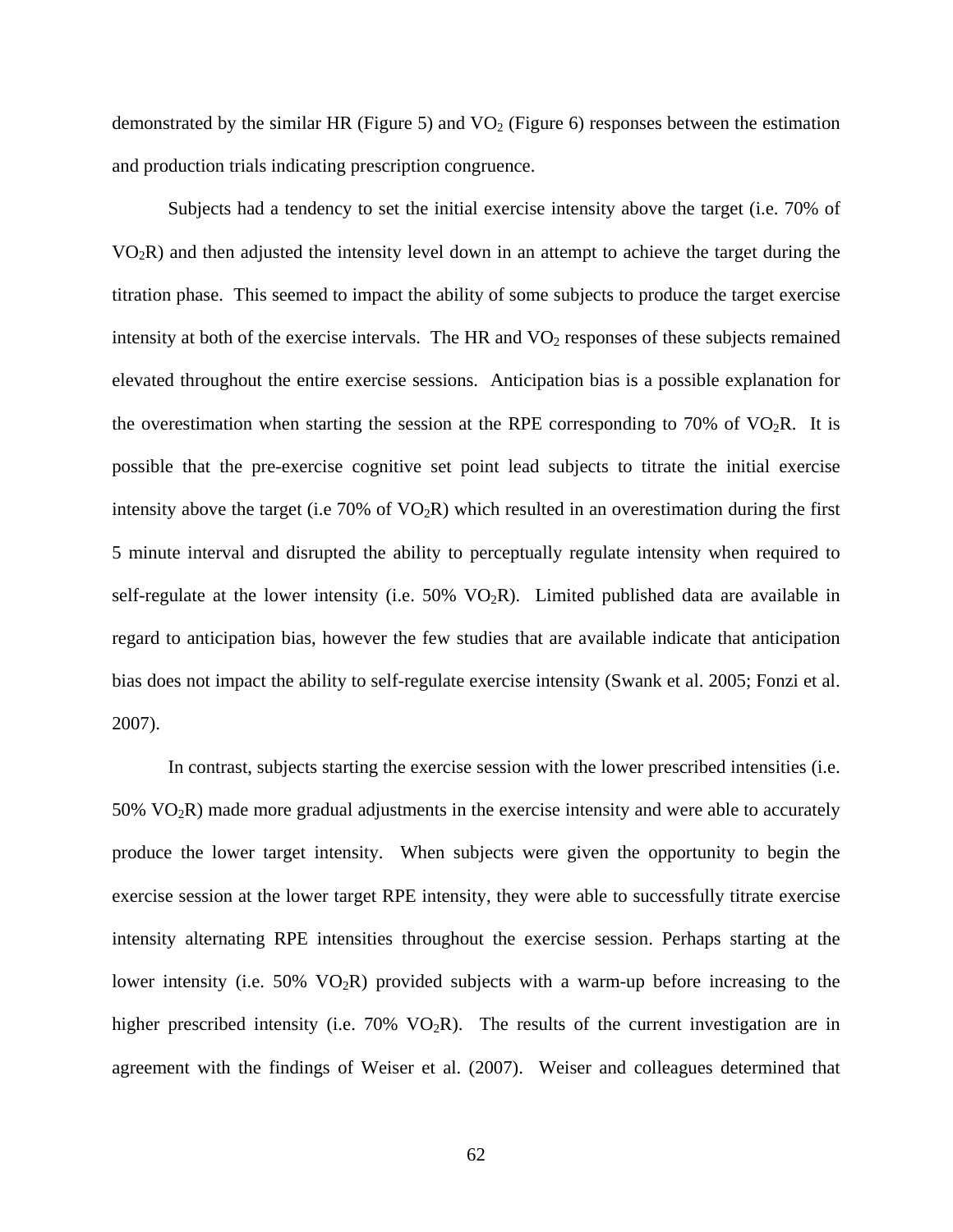subjects were able to more accurately self-regulate exercise intensity on a cycle ergometer when the bout began at the lower of the two prescribed intensities.

In the present investigation, subjects were blinded to the actual speed and grade of the treadmill during both estimation and production trials. During the estimation trial subjects had access to the control panel to make adjustments in speed and grade to achieve the target RPE intensity. Subjects utilized both the speed and grade to increase and decrease the exercise intensity. However, the treadmill grade was used much more than expected to regulate the exercise intensity. This could have been due to the subjects trying to match the speed and grade components of the estimation trial graded exercise test. All subjects in this investigation performed running or jogging when exercising at the RPE corresponding to 70% of  $VO<sub>2</sub>R$ . However, only half of the subjects performed running or jogging during the RPE corresponding to 50% of VO2R with the remaining subjects fast walking with an increased percent grade.

An investigation by Robertson et al., (2002) determined that sequence (i.e. production order) did not have an impact on the ability of children to self-regulate exercise intensity on a cycle ergometer. Subjects were able to self- regulate exercise intensity using the Child OMNI RPE scale during intermittent exercise when starting the production trial at either the high (RPE 6) or low (RPE 2) target RPE. According to Robertson et. al., (2002) the ability of the children to self-regulate a mixed order of intermittent exercise intensities has important applications for free-form patterns of children's play where initial intensities can be either low or moderate, depending on the play scheme of the moment. However, for adults an exercise session typically should begin with the lower of the two prescribed exercise intensities. This would allow for a warm-up period to gradually increase the metabolic rate and the cardiovascular response prior to increasing the intensity. Beginning exercise at a lower intensity and then increasing the intensity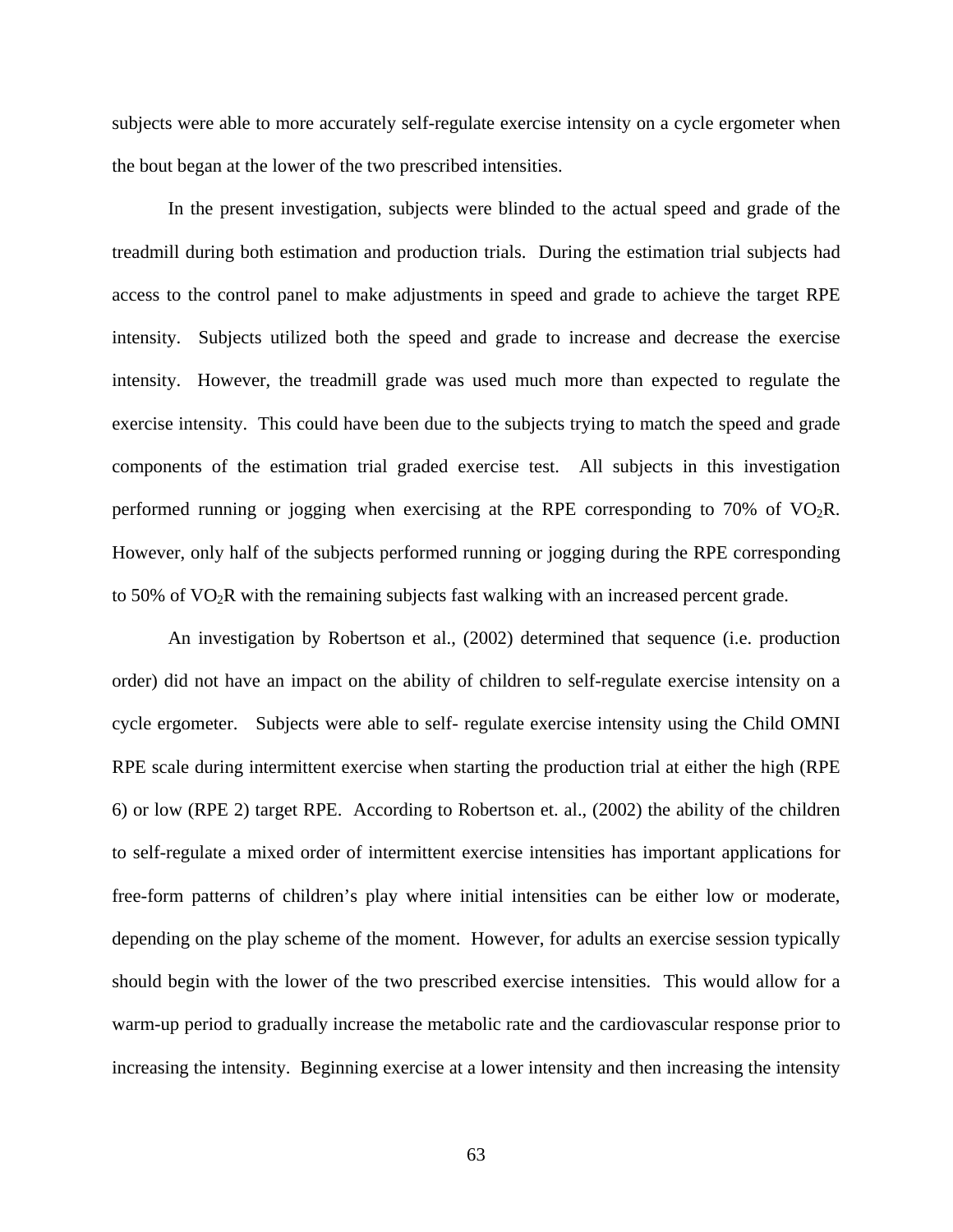during an acute bout of aerobic exercise is consistent with the current recommendations (ACSM 2006a). Prescription congruence during intermittent exercise was observed only when beginning the exercise session at the lower (i.e.  $50\%$  VO<sub>2</sub>R) of the two prescribed target RPEs.

 Previous investigations using perceptual estimation-production paradigms validated the self-regulation of exercise intensity using relatively short durations (i.e.  $3 - 10$  minutes) (Dunbar et al., 1992; Eston et al., 1988; Glass et al., 1992; Kang et al., 1998; Marriott et al., 1996; Smutok et al., 1980). In addition, these prior investigations employed continuous exercise modalities (i.e. cycling, treadmill) and a different perceived exertion scale (i.e. Borg 6-20) therefore it is difficult to directly compare these investigations with the present study. The current investigation is the first to examine perceptual self-regulation during an extended duration (i.e.  $\geq$ 20 minutes) at two different intensities using the OMNI RPE scale. However, the current investigation did utilize five minute intervals in which the subjects had four minutes to titrate the exercise intensity before the measurement period. The duration of the intermittent exercise intervals from the current investigation are similar to those employed in previous investigations.

The current investigation determined that subjects were able to self-regulate exercise intensity at an RPE corresponding to 50% of  $VO<sub>2</sub>R$  when starting the exercise session at the lower of the two target RPE's. Previous investigations indicated that using RPE to self-regulate exercise intensity was more accurate at higher intensities. Smutok et al., (1980) determined that healthy college-age male subjects had a high rate of error when using a Borg's 15 category scale to regulate exercise intensity during a six minute exercise session at a  $HR < 150$  bpm on the treadmill. The mean HR For the present investigation for the RPE corresponding to 50%  $VO<sub>2</sub>R$ during the production trial was  $(134.6 \pm 20.7 \text{ beats/min})$  which is somewhat lower than the HR reported by Sumtok et al., (1980) which reported the greatest error in intensity self-regulation at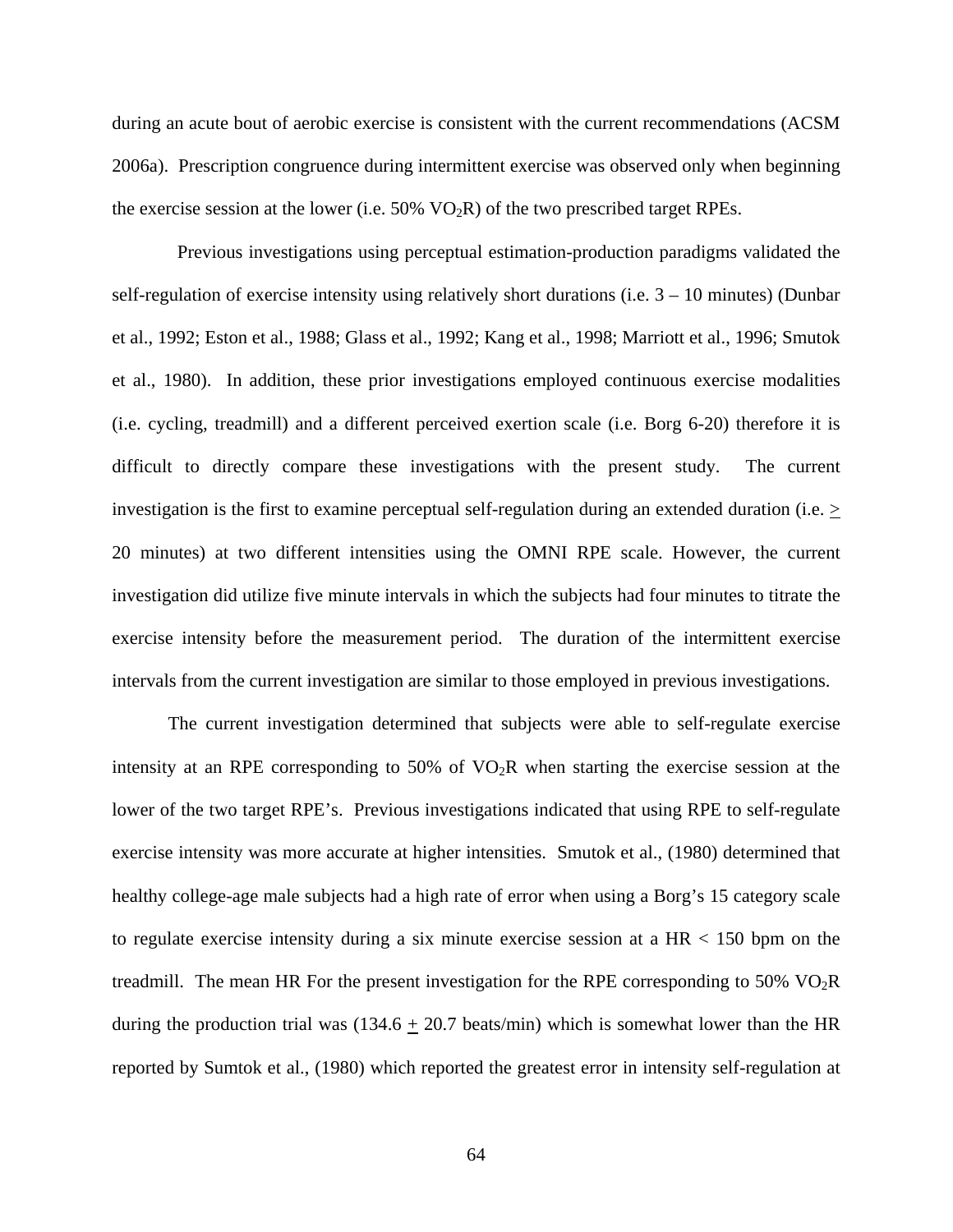heart rates less than 150 bpm. Eston et al., (1987) also reported that perceptual self-regulation was most accurate at higher intensities corresponding to RPEs of 13 and 17 on the Borg fifteen category scale for healthy male and female college-age subjects. Bayles et al., (1990) found the greatest accuracy for perceptual self-regulation during a 10 minute exercise session for adult male subjects at moderate to high intensities i.e.  $60 - 80\%$  of VO<sub>2max</sub>.

The current findings are supported by an investigation by Dunbar et al., (1992). Using a perceptual estimation-production paradigm, college-age male subjects demonstrated the ability to self–regulate exercise intensity using the Borg fifteen category scale on the treadmill. The methods used in the investigation by Dunbar et al., (1992) are very similar to the present investigation. Subjects regulated exercise intensity using a target RPE determined from a graded treadmill exercise test (i.e. estimation trial). During the production trials subjects titrated the exercise intensity during the first three minutes, then the exercise intensity was maintained for a five minute steady-state exercise bout. Validity was established at 50% of  $VO<sub>2max</sub>$  as indicated by the similar  $VO<sub>2</sub>$  responses between the estimation and production trials.

The findings from the current investigation bolsters the existing perceptual regulation literature by determining that subjects can self-regulate exercise intensity using the OMNI RPE scale at lower intensities i.e.  $50\%$  of  $VO<sub>2</sub>R$ . In the present investigation, prescription congruence was demonstrated at each of the 5 minute intervals in which subjects accurately titrated their exercise intensity at an RPE corresponding to 50% of  $VO<sub>2</sub>R$  when starting the exercise session with the lower (i.e.  $50\%$  of  $VO<sub>2</sub>R$ ) of the two prescribed RPE intensities. However, prescription congruence was not observed at each of the 5 minute intervals at an RPE corresponding to 50% of VO<sub>2</sub>R when starting the exercise session with the higher (i.e. 70% of VO<sub>2</sub>R) of the two prescribed RPE intensities.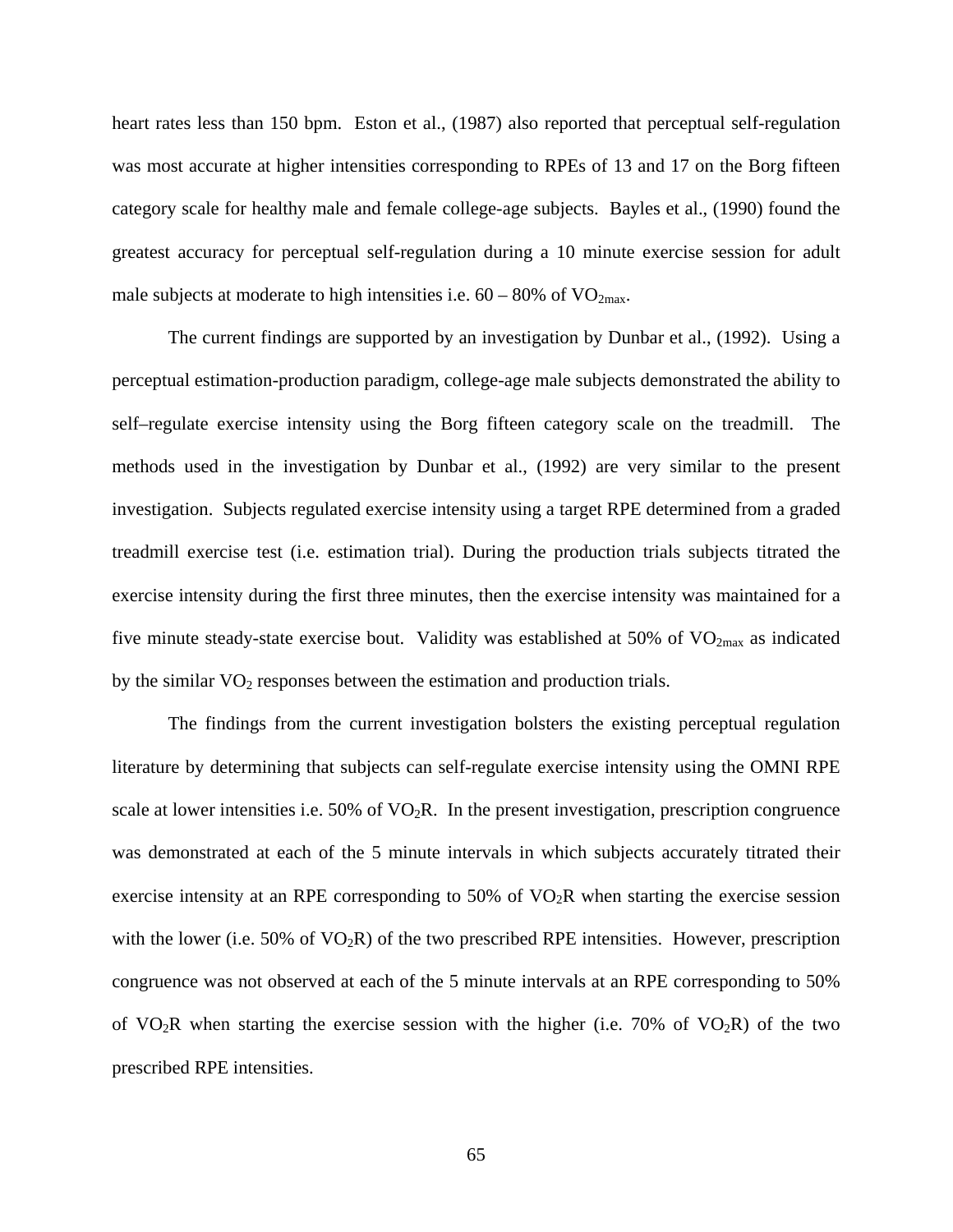The inability of subjects to self-regulate exercise intensity at an RPE corresponding to 50% of  $VO<sub>2</sub>R$  when starting the exercise session at the higher (i.e. 70%  $VO<sub>2</sub>R$ ) of the two prescribed intensities could be due to a few factors. In the present investigation, none of the subjects had experience with using the OMNI RPE scale. All subjects were given standard OMNI RPE scale instructions (pg. 33) and high and low perceptual anchors were established. Perhaps the inexperience of the subjects contributed to the overproduction during the first higher intensity (i.e. 70% VO2R) interval where subjects increased the speed and grade above the target level. This overproduction impacted the subsequent intervals at the lower (i.e. 50% of  $VO<sub>2</sub>R$ ) prescribed RPE intensity. At the start of the  $70\%$  of  $\rm VO_2R$  exercise session, the subjects tended to increase the intensity (i.e. speed and grade) much more quickly in the first few minutes and spent the remainder of the titration period decreasing the intensity to try to produce the target RPE. Clearly, the overproduction during the first interval impacted the ability of subjects to titrate the intensity back down to the lower (i.e.  $50\%$  of  $VO<sub>2</sub>R$ ) target RPE for the next five minute interval.

Fatigue is another potential factor that could have impacted the ability of subjects to selfregulate exercise intensity during intermittent exercise. Fatigue can be defined as the inability to maintain a given exercise intensity during an acute bout of exercise. It is characterized by a lowering of the exercise workload or exercise intensity. Fatigue is a multi factorial process that potentially involves metabolic depletion (i.e. ATP, CP), metabolite accumulation (i.e. lactic acidosis) as well as central and neuromuscular fatigue. According to Brooks et al., (2005) fatigue occurs sooner in an untrained person exercising at  $75\%$  of  $VO<sub>2max</sub>$  than in endurancetrained individuals exercising at the same work rate, or at a higher work rate that elicits 70% of the trained individual's  $VO<sub>2max</sub>$ . In the present investigation, the exact mechanism for the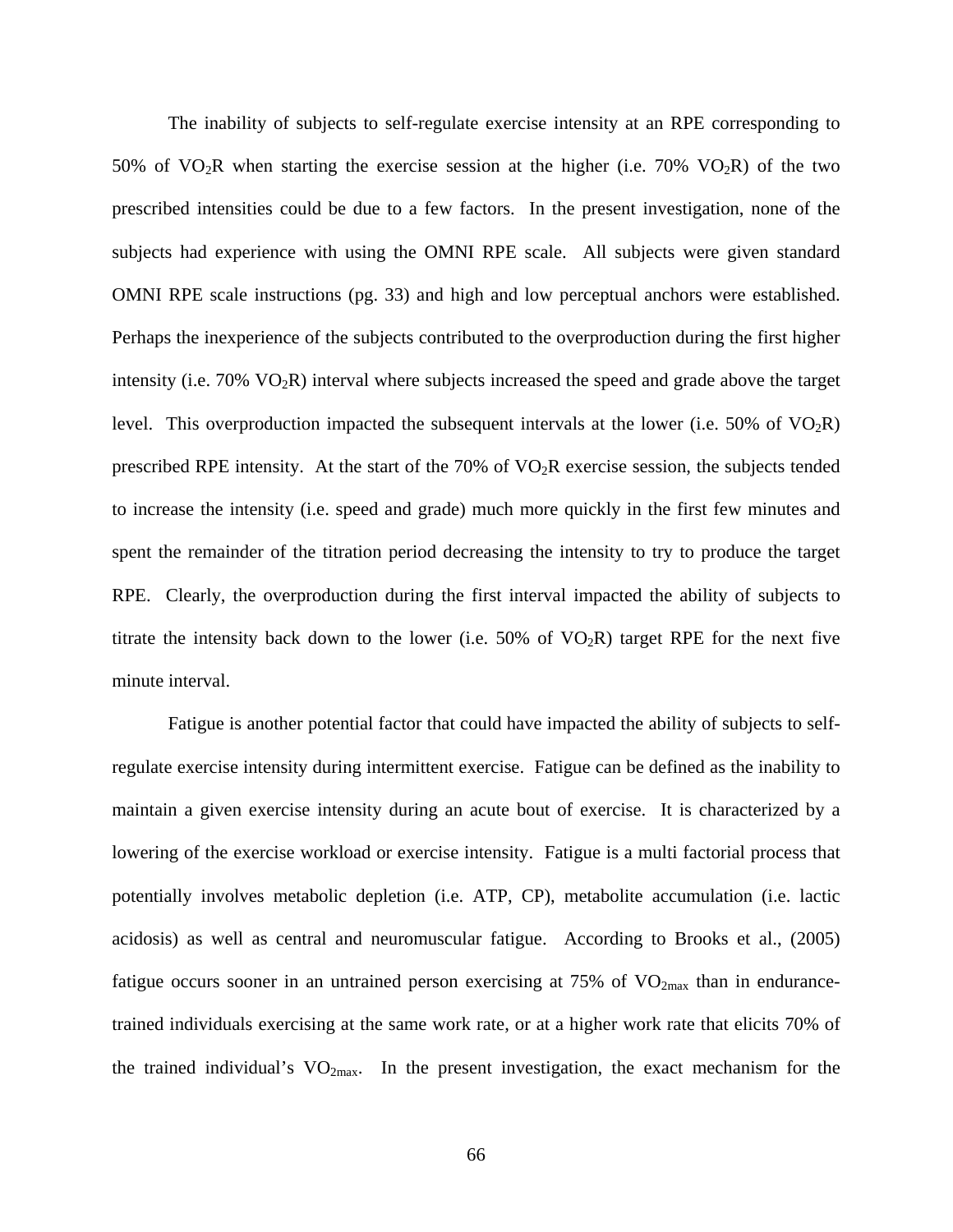differences in estimation and production trial HR and  $VO<sub>2</sub>$  is unclear. It is possible that as exercise intensity increases, factors other than cardiorespiratory and metabolic strain, such as increased metabolic acidosis and elevated body temperature, may become more important physiological mediators for exertional perceptions (Kang et.al., 1998). Perhaps fatigue disrupted the ability of subjects to self regulate exercise intensity due to abrupt increases in  $VO<sub>2</sub>$  and HR during the initial interval at an RPE corresponding to 70% of  $VO<sub>2</sub>R$ . As such, subjects may not have recovered during the subsequent interval corresponding to 50% of  $VO<sub>2</sub>R$ . Given that the population cohort for this investigation was comparatively unfit, they may have experienced fatigue that could delay recovery.

#### **5.1.2 HR at 70% of VO2R**

Prescription congruence was demonstrated by the similar HR response between the estimation and production trial for counterbalance order II. Sequence influenced the subjects' ability to accurately produce exercise intensity at an RPE corresponding to 70% of  $VO<sub>2</sub>R$ . When subjects began the exercise session using counterbalance order II (50% - 70%), there was no significant difference in HR between the estimation and production trials at an RPE corresponding to 70% of  $VO<sub>2</sub>R$ . However, when subjects began the exercise session using counterbalance order I (70% - 50%), there was a significant difference in HR (13.7 bpm) between the estimation and production trials.

Unlike the impact of sequence at the RPE corresponding to 50% of  $VO<sub>2</sub>R$  which impacted both the HR and  $VO<sub>2</sub>$  responses, sequence at a target RPE intensity of 70% of  $VO<sub>2</sub>R$ only influenced the HR response. In the current investigation, the ability of the subjects to selfregulate exercise intensity was influenced by the initial target intensity. When subjects began the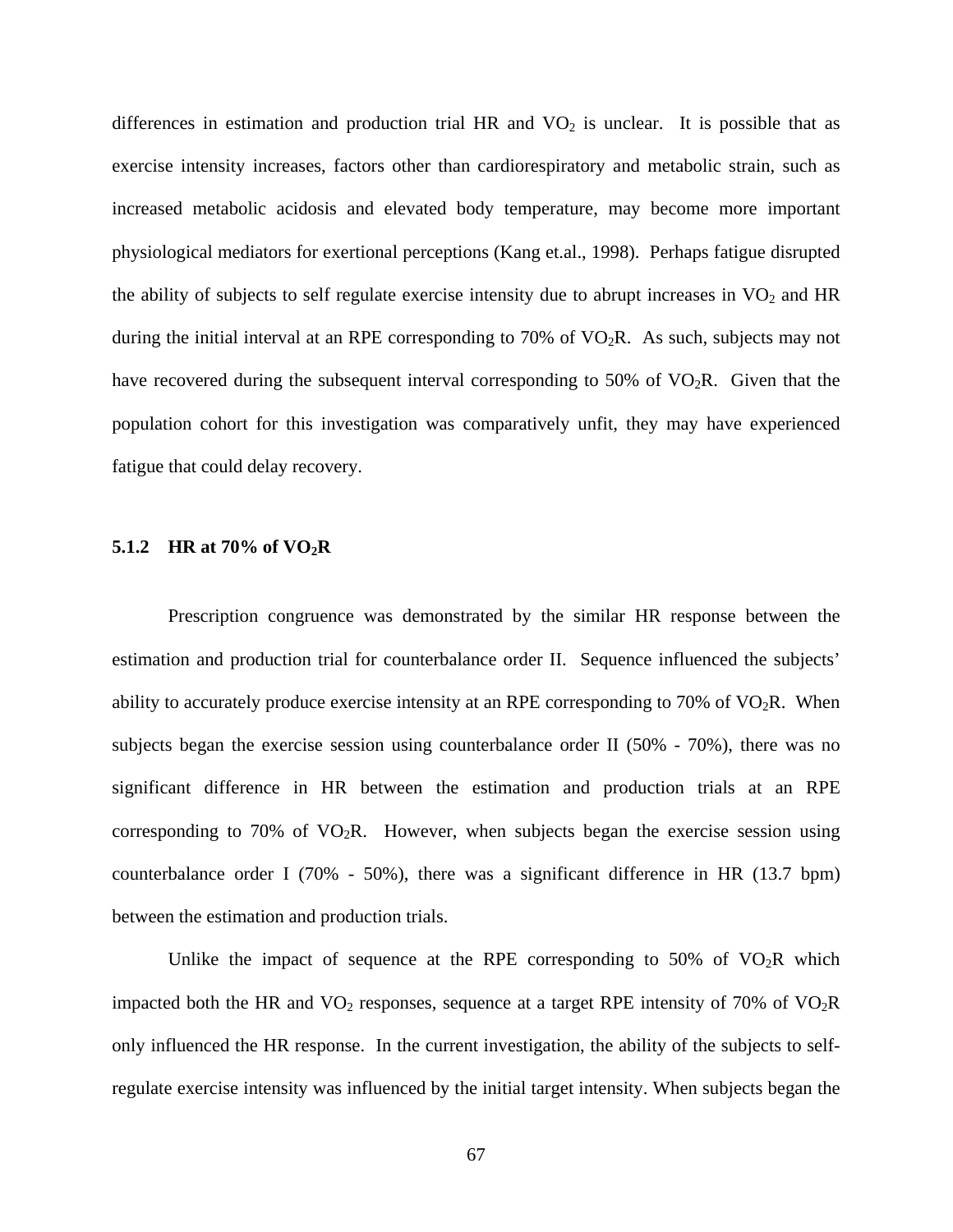production session with the higher (i.e.  $70\%$  VO<sub>2</sub>R) of the two target RPE intensities the HR (figure 7) was higher in the production trial compared to the estimation trial. Conversely, when the subjects started the exercise session with the lower (i.e.  $50\%$  of VO<sub>2</sub>R) of the two target RPE intensities, HR was similar (Figure 7) between the estimation and production trials.

In the present investigation, only the subjects who began the exercise session at the higher (i.e.  $70\%$  of  $VO<sub>2</sub>R$ ) of the two target RPE intensities had difficulty self-regulating exercise intensity at an RPE corresponding to  $70\%$  of  $VO<sub>2</sub>R$ . Perhaps the subjects starting off with the lower intensity had more of an opportunity to warm-up and gradually increase the HR before the subsequent higher intensity interval. Despite the statistically significant difference in HR, the difference was only 13 bpm between the estimation and production trials. This error of producing a target RPE in the present investigation is less than the potential error when using a target heart rate to prescribe exercise intensity (Dishman 1994). The impact of sequence notwithstanding, subjects were able to accurately titrate their exercise intensity using the OMNI RPE scale.

#### 5.1.3 **VO<sub>2</sub>** at 70% of  $VO_2R$

Subjects demonstrated the greatest level of accuracy in self-regulation at the RPE corresponding to 70% of  $VO<sub>2</sub>R$  as determined by similar metabolic rates during the estimation and production trials. Subjects were able to self-regulate their exercise intensity with no influence from sequence. The metabolic rate is preferred over the heart rate response when studying a subject's ability to self-regulate exercise intensity using RPE (Kang et al. 2003). Kang et.al., (2003), indicated that the metabolic demand may be one of the most important factors upon which the assessment of physical exertion is made throughout dynamic steady –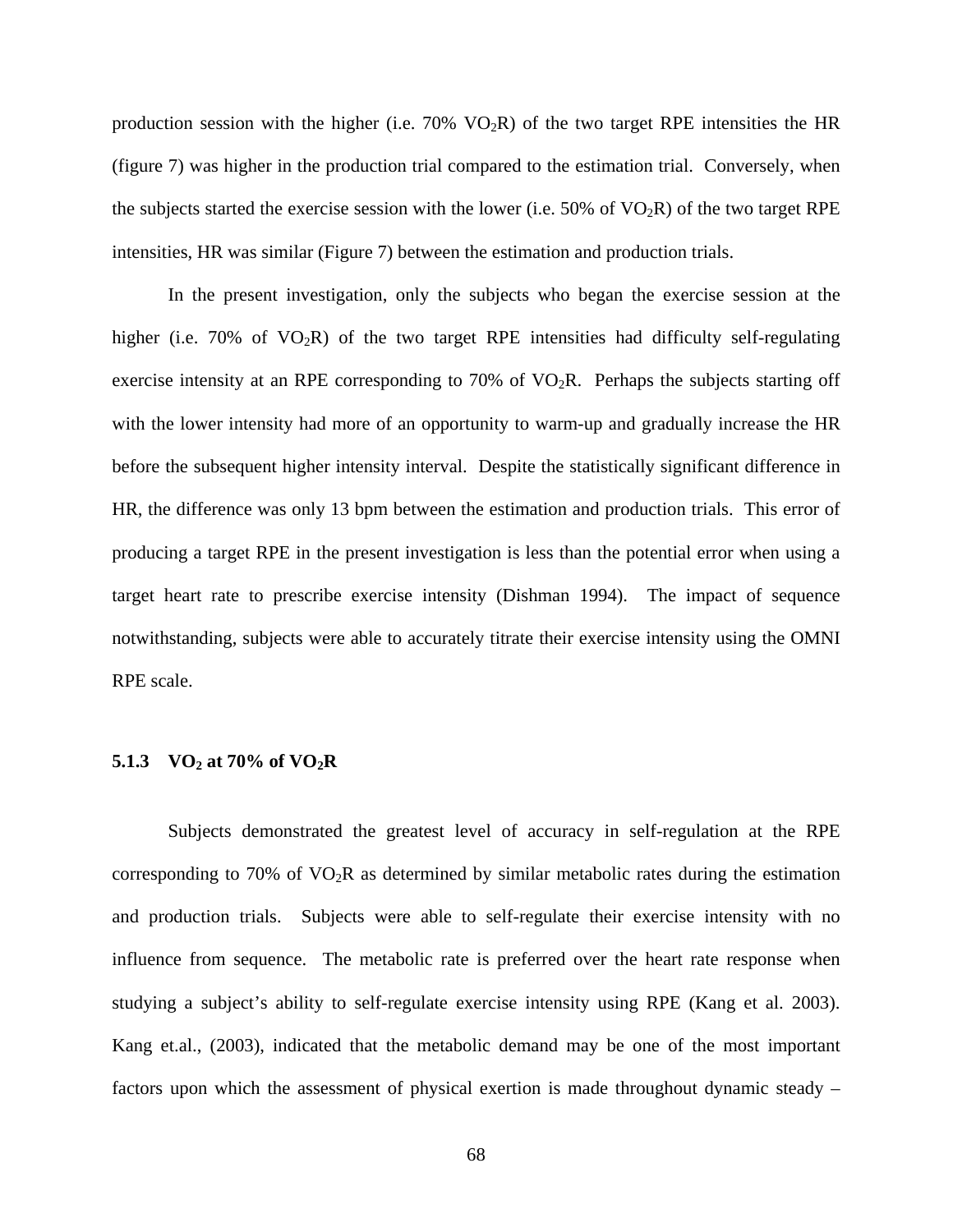state exercise. According to Dishman (1993), perceived exertion is more closely linked in many circumstances with relative oxygen consumption than with relative heart rate. Kang et. al. (2003) explains that HR does not respond as quickly during exercise as the  $VO<sub>2</sub>$  response. It may be that the initial rise in  $VO<sub>2</sub>$  is due primarily to an adjustment in stroke volume and/or oxygen extraction by skeletal muscle. The greater variability associated with HR responses suggests that under the circumstances where subjects use their effort sense to produce a power output, HR is not the primary cue upon which the perception is assessed. According to Easton et al. (1998) HR is known to fluctuate on an intra- and inter- subject basis and as a result of environmental and emotional influences and thus may be a confounding variable in perceptual self-regulation studies.

The ability of subjects in the present investigation to self-regulate exercise at 70% of VO2R was not influenced by production sequence. This finding supports previous investigations that indicated a greater accuracy in self-regulation at higher target intensities. As stated in a prior section, this is the first investigation to examine perceptual self-regulation during an extended duration (i.e.  $\geq 20$  minutes) at two different intensities using the OMNI RPE scale. The current investigation utilized five minute intervals in which the subjects had four minutes to titrate the exercise intensity before the measurement period. The intermittent exercise intervals from the current investigation are similar in durations to those employed in some of the previous investigations.

Smutok et al., (1980) determined that healthy male subjects demonstrated the greatest accuracy in self-regulation of exercise intensity while performing treadmill running at a higher intensity (i.e. 80% HRmax) during a six minute bout. Using similar methodology to the present investigation, Eston et al. (1987) indicated that there were similar metabolic rates between the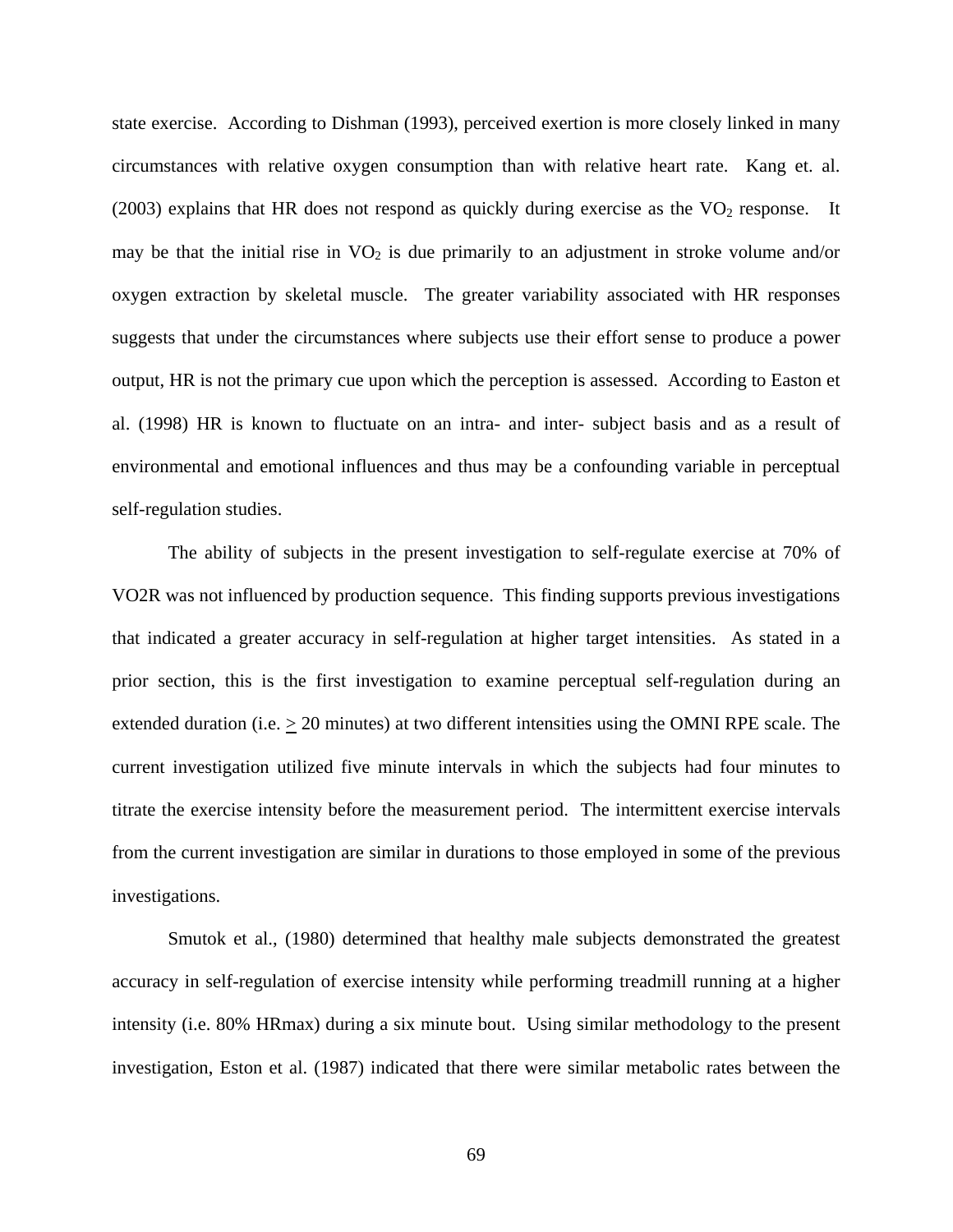estimation and production trials for healthy young male and female subjects during treadmill exercise. In a subsequent investigation, Eston et al., (1998) utilized an estimation - production paradigm in which subjects exercised on a cycle ergometer. Healthy male subjects performed 3 four minute trials at RPEs of 9, 13, and 17 on the Borg scale. The greatest accuracy for intensity self-regulation was reported at the higher intensities (i.e. 13 and 17). Dunbar et al., 1992 employed an estimation-production paradigm in which healthy male and female subjects exercised on both the treadmill and cycle ergometer. Subjects completed 5 minute intramodal (Treadmill/Treadmill) and intermodal (Cycle/Treadmill) trials. At both 50% and 70% of  $VO<sub>2max</sub>$ there was less than 2% difference in  $VO<sub>2</sub>$  between the estimation trial and the production trial.

The findings from the current investigation extended the findings of Glass et al., (1992) that indicated healthy male subjects could self-regulate exercise intensity using RPE at 75% of Heart Rate Reserve (HRR) on the treadmill during a 10 minute production trial. Subjects performed an estimation graded exercise test using the Bruce protocol and during the subsequent session self-regulated exercise intensity using the Borg (6-20) RPE scale. Throughout the 10 minute exercise session, there was no difference between the estimation and production trial in VO2. However, the HR response did not follow the same pattern. The HR was below the target for the first 6 minutes of exercise. During the final 4 minutes of exercise HR did not differ between the estimation and production trials. The metabolic rate (i.e.  $VO<sub>2</sub>$ ) was the best indicator of the subject's ability to self-regulate exercise intensity. The investigation by Glass et al., (1992) demonstrated that RPE obtained from a graded exercise test can accurately serve as a method of prescribing exercise intensity during treadmill running exercise. The present investigation demonstrated that subjects can self-regulate exercise intensity at a target RPE corresponding to 70% of  $VO<sub>2</sub>R$  during a 20 minute exercise bout of varying intensity.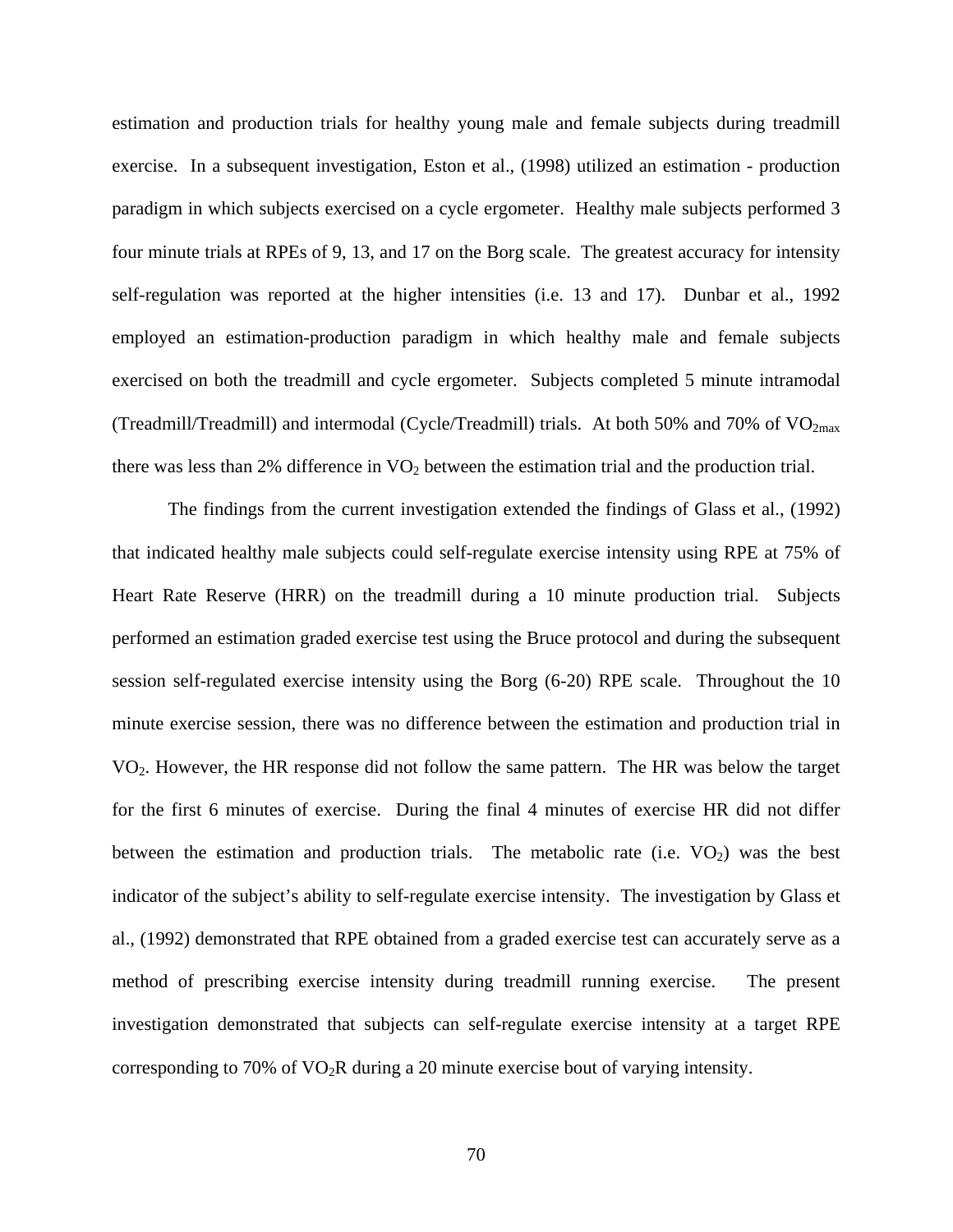#### **5.2 INTENSITY DESCRIMINATION**

Intensity discrimination is demonstrated when the HR and  $VO<sub>2</sub>$  responses differ between the production trials at 50% of  $VO<sub>2</sub>R$  and 70% of  $VO<sub>2</sub>R$ . In the present investigation, target RPEs were determined from the estimation trial graded exercise test where  $VO<sub>2</sub>$  and RPE were collected every minute. Once 50 and 70% of  $VO<sub>2</sub>R$  were calculated, the target RPEs to be used during the production trial were determined (Robertson, 2004). On average, only one RPE unit separated the two target RPE intensities  $(50\%$  and  $70\%$  of VO<sub>2</sub>R) that subjects used to titrate exercise intensity in the production trial. This is a more narrow target RPE range (i.e., 4 and 6) than reported by (Robertson et al., 2002) which used target RPE's of range 2 and 6 (4 RPE unit difference). Both the present investigation and the (Robertson et al., 2002) study demonstrated intensity discrimination during the production trial.

The findings of the present investigation indicated that young healthy college age subjects were able to use the OMNI RPE scale to discriminate between two target OMNI RPE intensities corresponding to 50% and 70% of  $VO<sub>2</sub>R$  during the intermittent production trial. Despite the comparatively narrow perceptual target RPE range used presently, subjects were able to self-regulate their exercise intensity on the treadmill and differentiate between the RPE corresponding to 50% of  $VO<sub>2</sub>R$  and 70% of  $VO<sub>2</sub>R$ . This finding will broaden the use of the OMNI RPE scale of perceived exertion. RPE based exercise prescriptions typically consist of a target range of 1 to 2 OMNI RPE units separating the target RPE's (i.e.  $60\%$  to 75% of VO<sub>2</sub>R). The ability of subjects to self-regulate exercise intensity with only one RPE unit separating target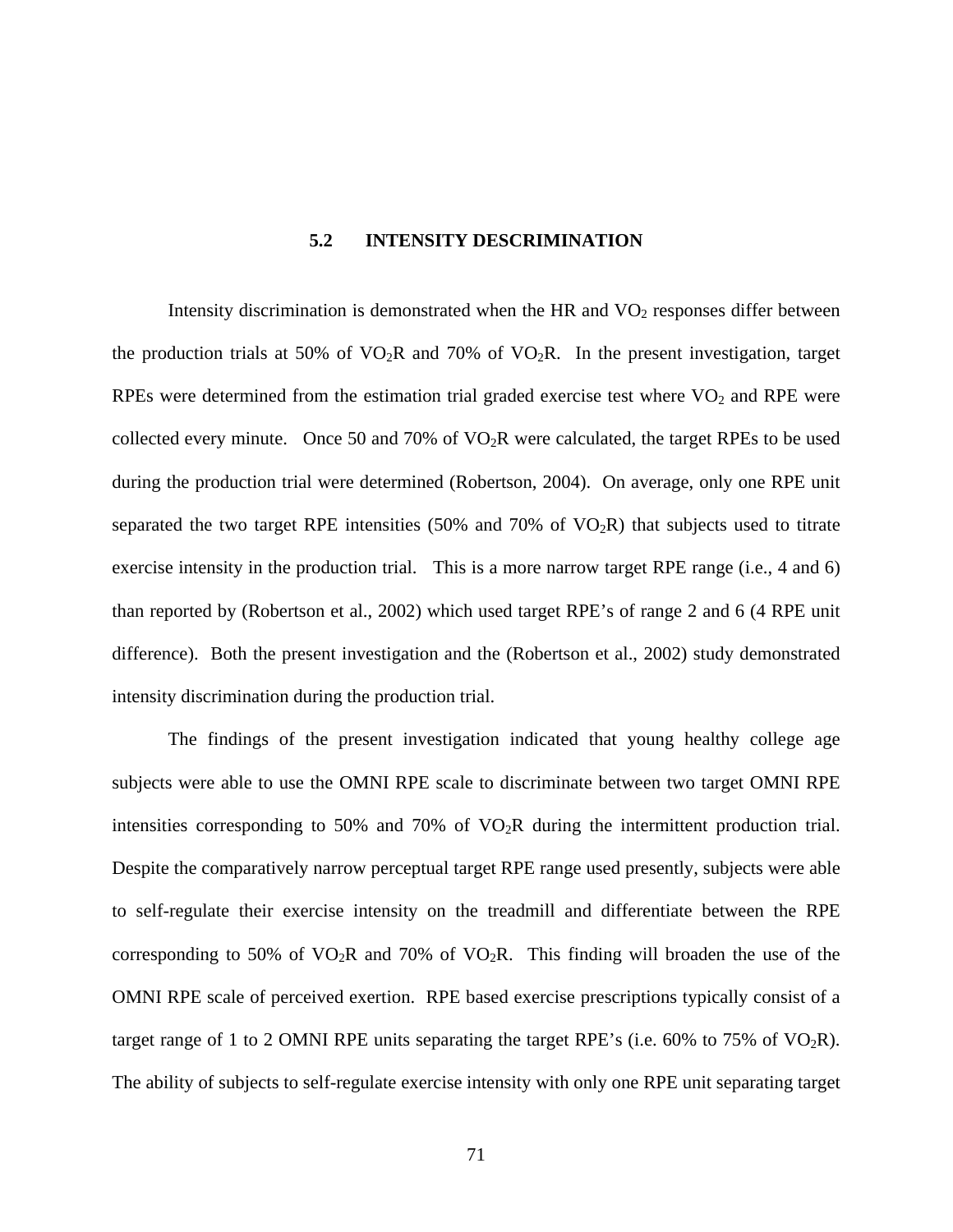RPE intensities demonstrates that subjects were able perceptually discriminate between prescribed intensities.

#### **5.3 BLAND-ALTMAN**

Bland-Altman plots (Figures  $11 - 14$ ) display the individual subject differences between the estimation and production RPE against the mean of the estimation and production RPE for HR and  $VO<sub>2</sub>$  at RPEs corresponding to 50% and 70% of  $VO<sub>2</sub>R$ . Included in these figures is the mean difference and the 95% confidence interval  $(± 2 SD)$ . Additionally, the range displayed on the y-axis represents the maximum possible difference between the estimation and production trials. The 95% CI around the mean difference between the estimation and the production trials for HR at an RPE corresponding to 50% of  $VO<sub>2</sub>R$  was 40 to -60 bpm. The 95% CI around the mean difference between the estimation and the production trials for  $VO<sub>2</sub>$  at an RPE corresponding to 50% of  $VO<sub>2</sub>R$  was 13 to -19 ml/kg/min. The 95% CI around the mean difference between the estimation and the production trials for HR at an RPE corresponding to 70% of  $VO<sub>2</sub>R$  were 25 to -43 bpm. The 95% CI around the mean difference between the estimation and the production trials for  $VO<sub>2</sub>$  at an RPE corresponding to 70% of VO2R were 13 to -16 ml/kg/min.

At both of the prescribed exercise intensities (i.e. 50% and 70% of  $VO<sub>2</sub>R$ ) subjects were instructed to titrate the workload to produce a target RPE. Some subjects exceeded (i.e. overshoot) the target intensity by adjusting the workload such that HR and  $VO<sub>2</sub>$  were greater than the target intensity. Conversely, some subjects selected a speed and grade combination that resulted in a HR and  $VO<sub>2</sub>$  that were below the target intensity (i.e. undershoot). When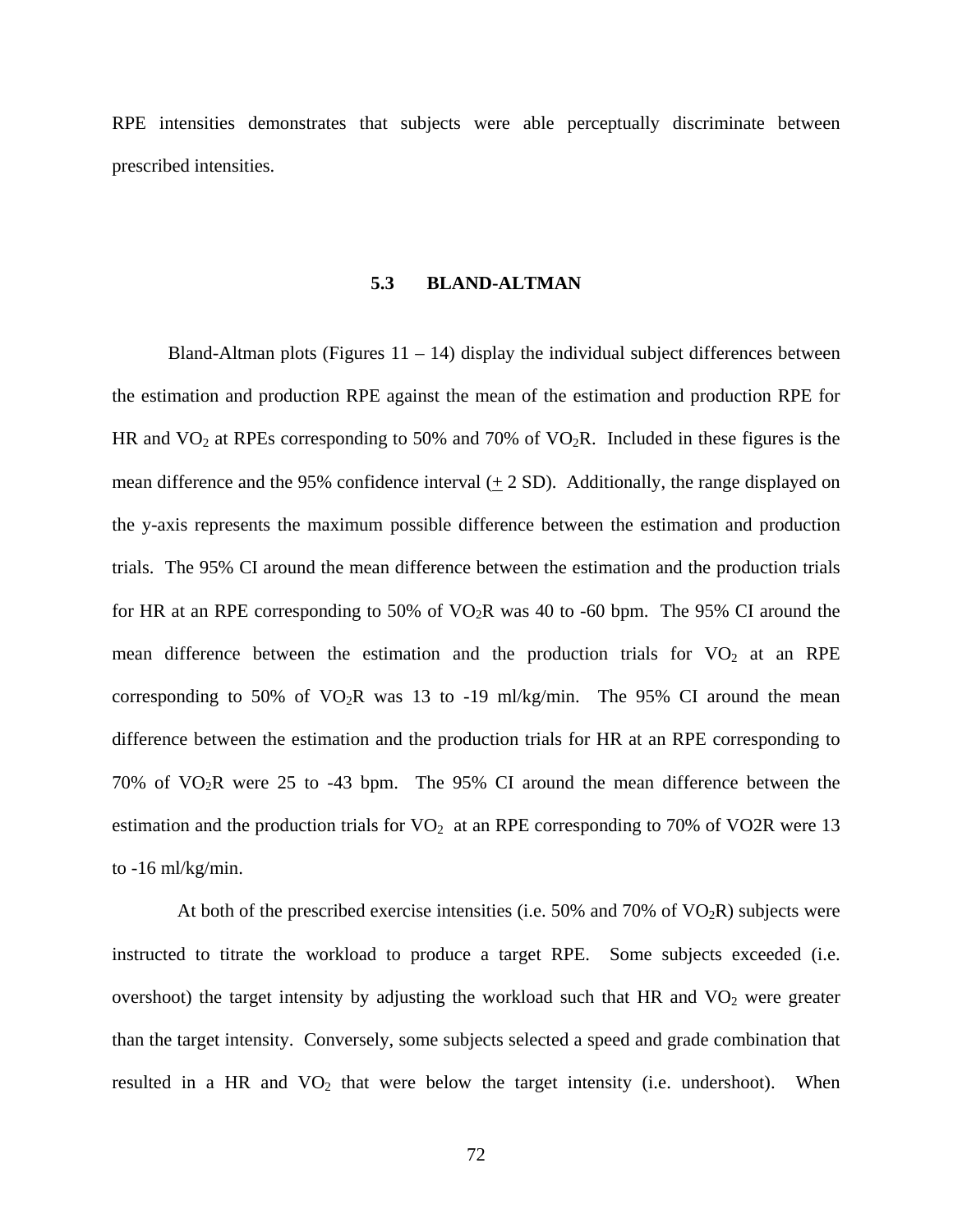examining the data there was a trend in the individual responses at  $50\%$  of  $VO<sub>2</sub>R$ . There seems to be a greater numbers of values below the mean difference at the higher mean metabolic rates (VO<sub>2</sub>) (Figure 12). It is possible that the subjects with the higher aerobic capacities (i.e. VO<sub>2max</sub>) were more likely to overshoot the target intensity.

When evaluating the efficiency of using RPE to self-regulate exercise intensity an ideographic approach may be warranted. Subjects that tend to overshoot the intended exercise intensity are at a greater potential risk for injury or for higher rates of recidivism from a regular exercise program. Conversely, subjects that undershoot the intended exercise intensity may receive less than optimal benefits from an exercise session. If individuals exercise below the target intensity on a regular basis they may not receive the cardio - protective health benefits that are obtained from regular exercise at commonly prescribed intensities (i.e. 40 to 80% of  $VO<sub>2</sub>R$ ).

#### **5.4 CONCLUSIONS**

The current investigation demonstrated that recreationally active college-age subjects could self-regulate exercise intensity on the treadmill at a RPE corresponding to 50% of VO2R when beginning the exercise bout at the lower (i.e.  $50\%$  of VO<sub>2</sub>R) of the two prescribed RPE intensities. Having individuals start an exercise session at the higher of the two intensities is not a common practice nor is it consistent with established prescription guidelines. Based on the impact of sequence in the present investigation, it is evident that when using rating of perceived exertion to self-regulate exercise intensity an acute exercise bout should begin with a lower intensity and progress to higher intensities.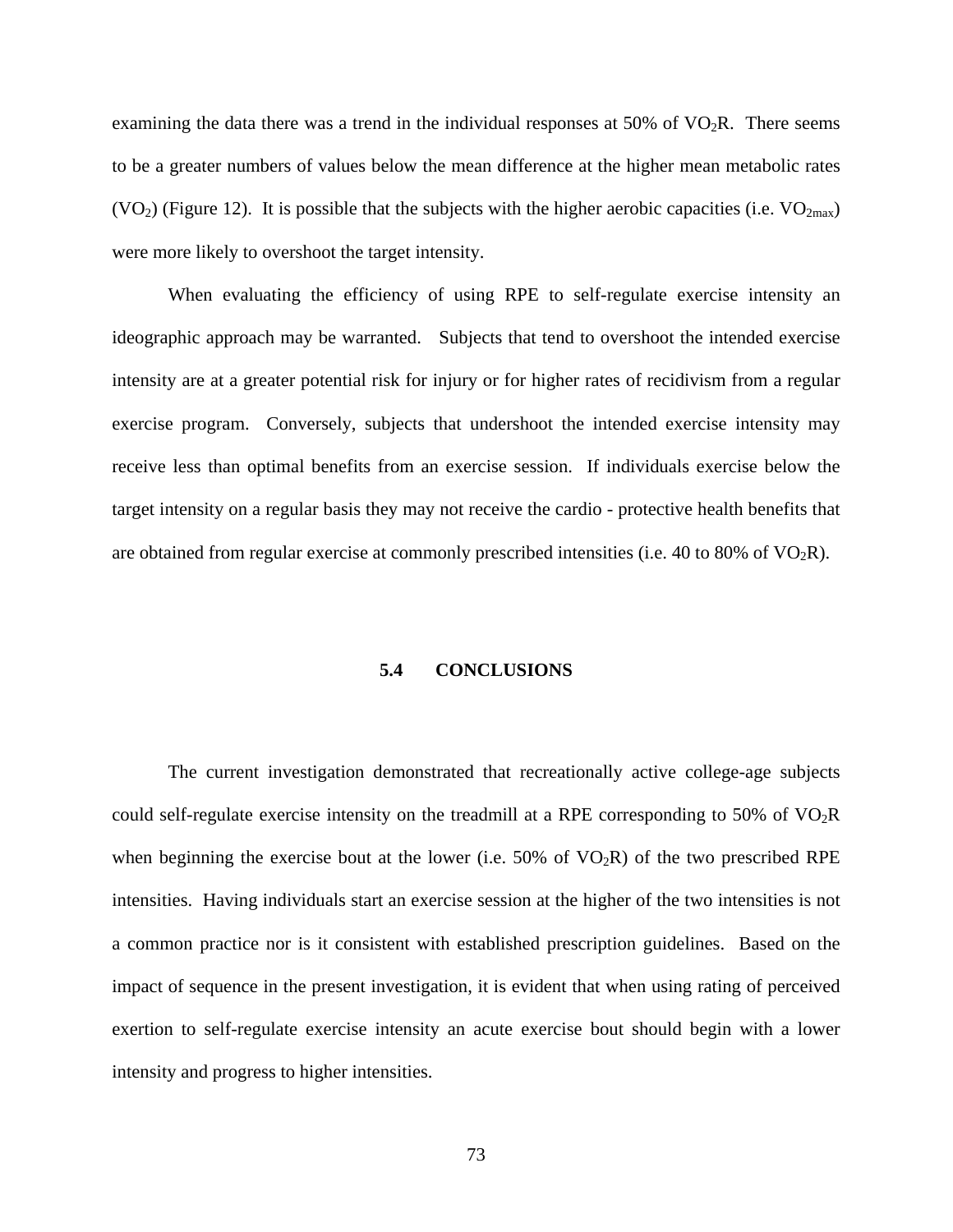The target RPE intensity corresponding to 70% of  $VO<sub>2</sub>R$  was not influenced by sequence. As indicated by the  $VO<sub>2</sub>$  response in the present investigation subjects were able to self-regulate exercise intensity regardless of the counterbalance order. It appears that subjects demonstrated the greatest level of accuracy for intensity self-regulation at the higher target RPE intensity (i.e. 70% of  $VO<sub>2</sub>R$ ).

Previous investigations have determined that using RPE to self-regulate exercise intensity between at 50 and 70% of  $VO_{2max}$  results in error in the  $VO_2$  that are not greater than the errors observed when using a target HR range (Ceci et al., (1991), Dunbar, et al. (1992), Easton et al., (1988), Glass et al., (1992). Despite the literature to support the use of RPE to self-regulate exercise intensity the use of a target HR still remains the most widely used method for regulating exercise intensity. The present findings provide additional support for the use of RPE in the selfregulating of exercise intensity. This may lead to the greater utilization of RPE in health-fitness facilities to safely and effectively self-regulate intermittent exercise intensity.

#### **5.5 RECOMMENDATIONS FOR FUTURE RESEARCH**

Based upon the results of the current investigation, future research regarding selfregulation of exercise intensity during an extended exercise bout (i.e. 20 minutes) at varying intensity (50% and 70% of  $VO<sub>2</sub>R$ ) using the OMNI RPE scale could consider the following:

> 1. The present investigation utilized college-age male and female subjects that are classified as recreationally active. It would be of interest to examine the ability of a younger as well as an older population cohort with varying degrees of aerobic fitness to perceptually self-regulate exercise intensity.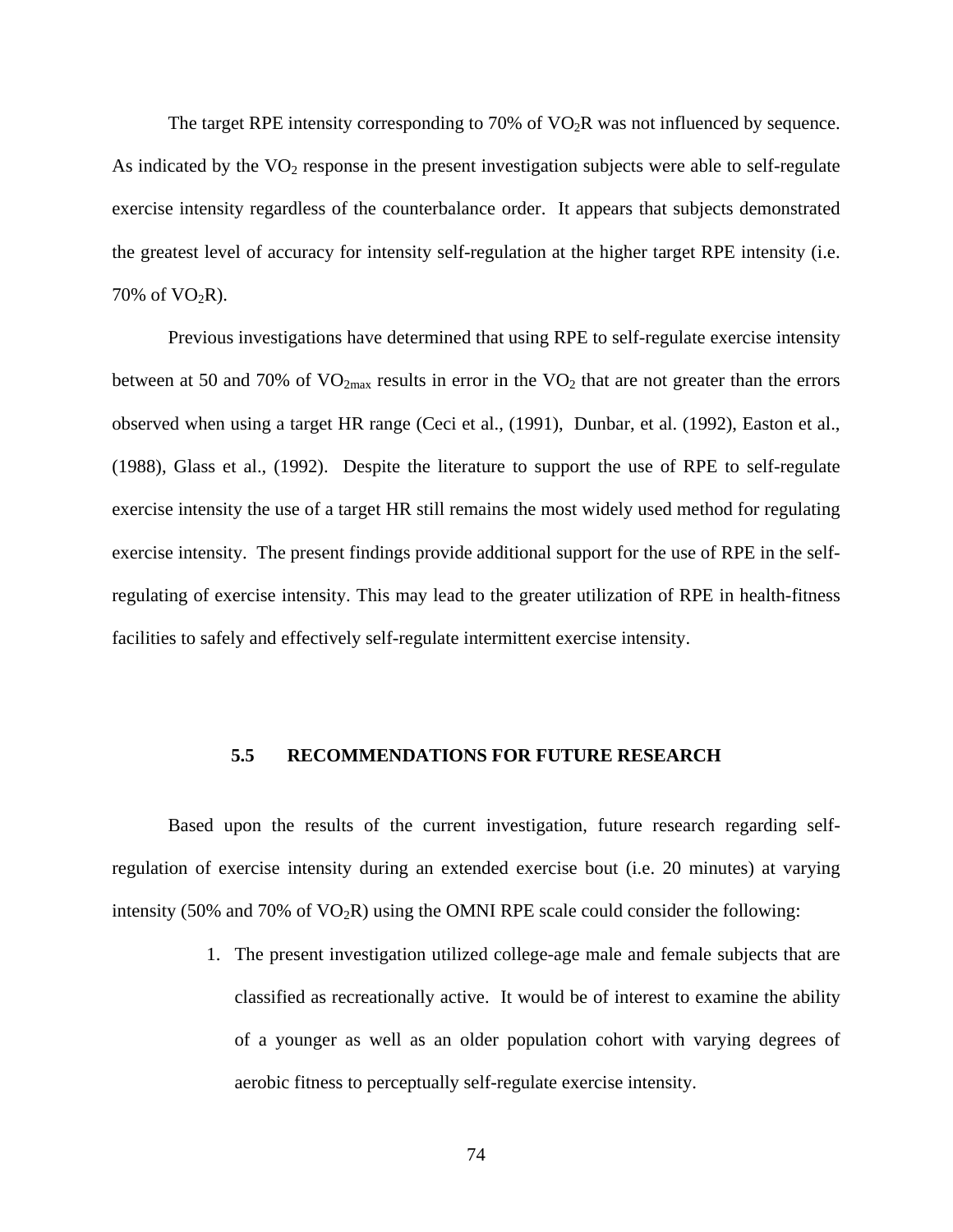- 2. The present experimental paradigm was not designed to determine the impact of gender on perceptual regulation of exercise intensity. It would be of interest to determine if gender has an impact on the ability to perceptually self-regulate exercise intensity.
- 3. The present investigation varied the intensity using two target RPEs intensities corresponding to 50% of  $VO<sub>2</sub>R$  and 70% of  $VO<sub>2</sub>R$ . Future investigations should consider varying the intensity at higher (i.e.  $> 70\%$  of VO<sub>2</sub>R) and lower (i.e.  $<$ 50% of  $VO<sub>2</sub>R$ ) target intensities during an acute about of aerobic exercise.
- 4. The present investigation was performed in a laboratory setting. It would be of interest to examine the ability of subjects to perceptually self-regulate exercise intensity in an outdoor or recreational settings (i.e. track, bike path etc.).
- 5. Future investigations should examine the ability of clinical populations (Coronary artery disease, obesity, diabetes) to perceptually self-regulate exercise intensity at varying intensities.
- 6. Treadmill was the modality utilized for both the estimation and production trials in the current investigation. It would be of interest to examine the impact of performing the estimation and production trials using intermodal comparisons i.e. estimation trial (cycle) and production trial (treadmill). In addition to intermodal comparisons, it would be of interest to investigate the ability of subjects to perceptually regulate exercise using various weight bearing and nonweight bearing modes of exercise (i.e. cycle ergometer, rowing, arm crank, stepper, and elliptical).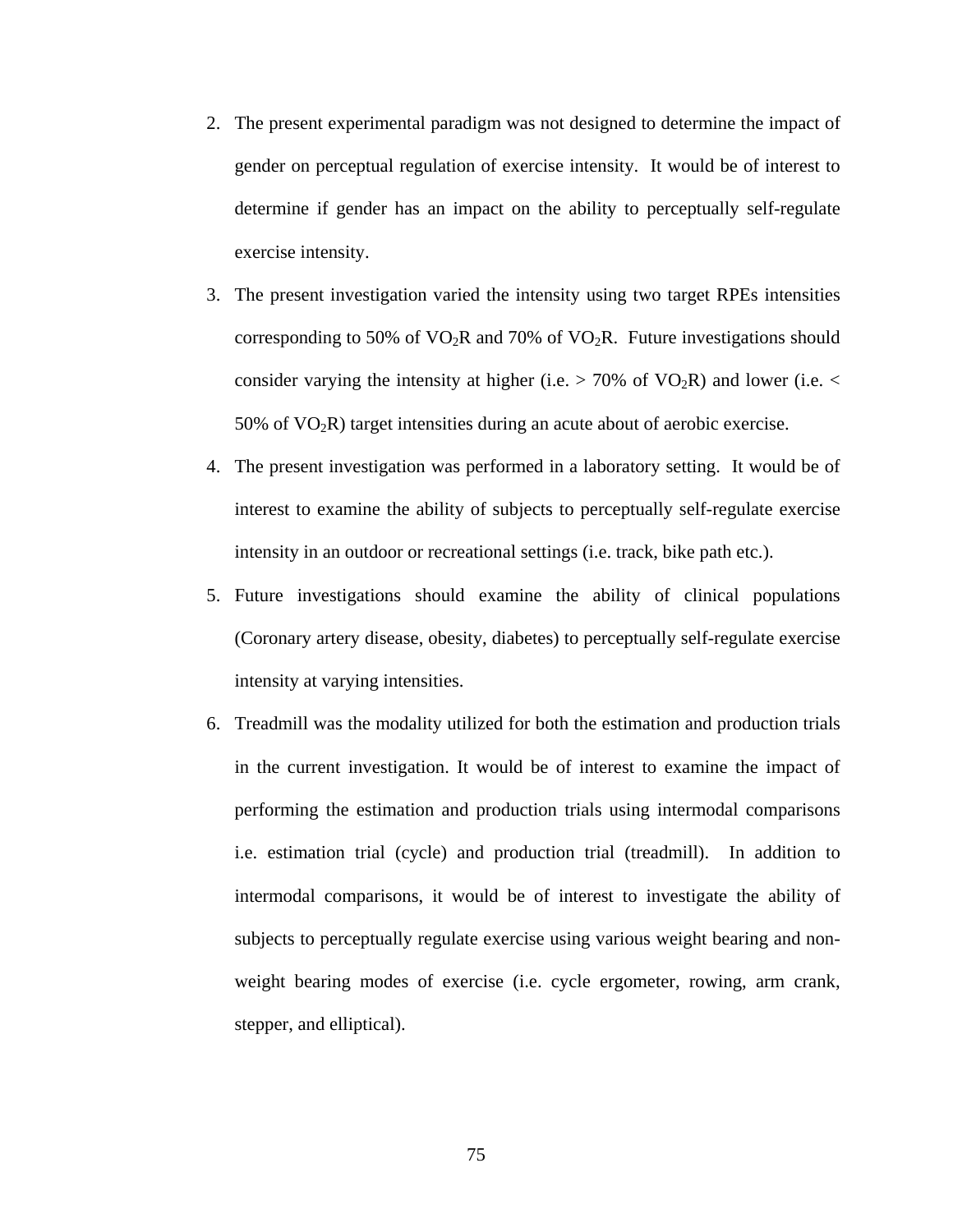- 7. In the present investigation, a graded exercise test using the Bruce protocol was employed during the estimation trial to establish the perceptual and metabolic responses and determine maximal oxygen uptake. It would be of interest to examine the impact of using other graded exercise test protocols (i.e. Astrand) on subsequent production trials on the treadmill.
- 8. The present investigation employed an estimation trial and one production trial. Teleoanticipation should be investigated to determine if repeated production trials would improve the ability to perceptually self-regulate exercise intensity.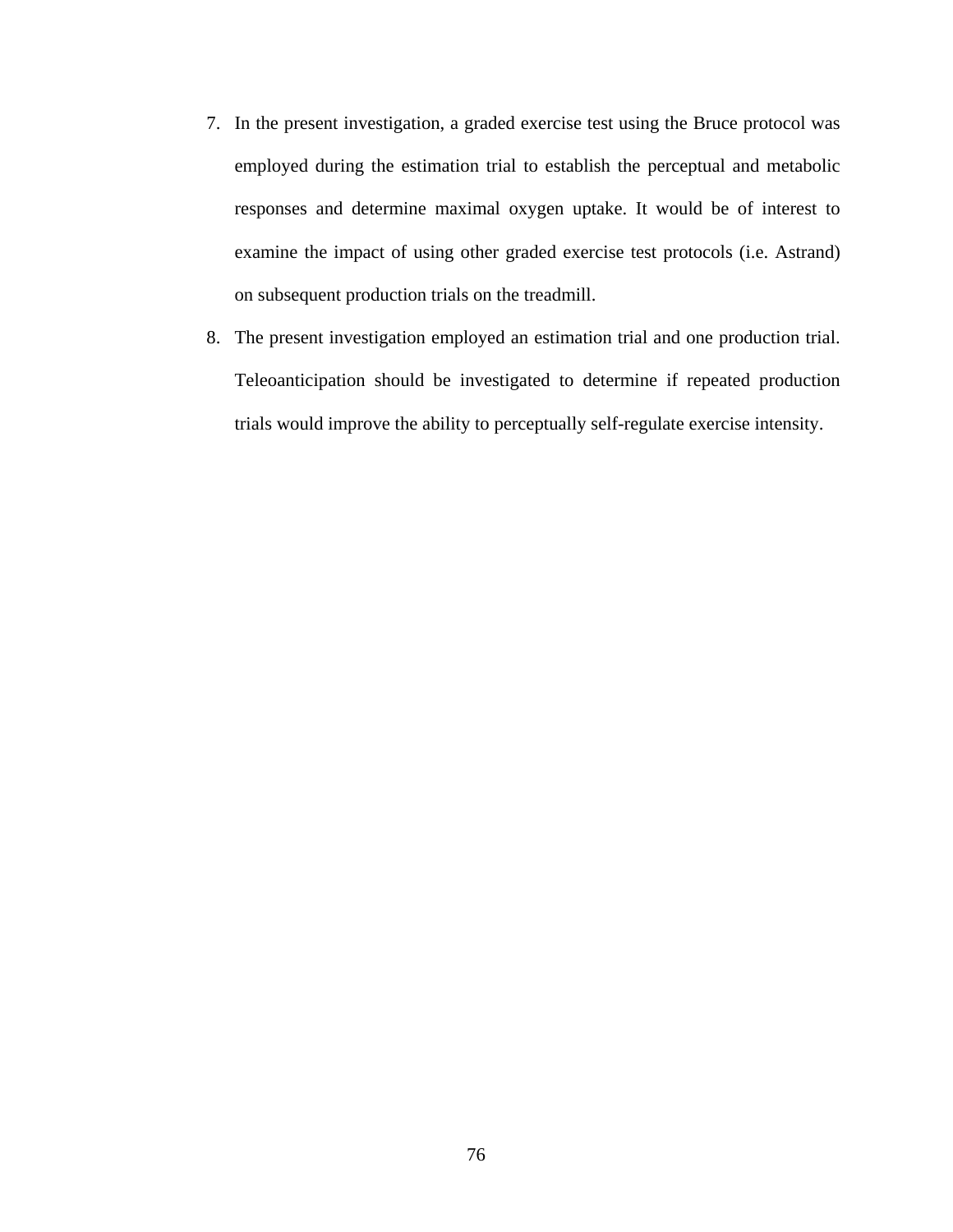#### **APPENDIX A**

## **University of Pittsburgh**

## **Center for Exercise and Health-Fitness Research**

#### **Physical Activity Readiness Questionnaire (PAR-Q)**

Now I am going to ask you a few questions to determine if you are eligible to complete the stationary cycle exercise …

1. Has your doctor ever said that you have a heart condition and that you should only do physical activity recommended by a doctor?

No Yes If yes, specify:

2. Do you feel pain in your chest when you do physical activity?

 $No \_\_\_\_\_\_\_\$  Yes  $\_\_\_\_\$  If yes, specify:

3. In the past month, have you had chest pain when you were not doing physical activity?

 $No \_\_\_\_$  Yes  $\_\_\_\$  If yes, specify:  $\_\_\_\_\_\_\_\_\_\_\_\_\_\_$ 

4. Do you lose your balance because of dizziness or do you ever lose consciousness?

 $No \_\_$  Yes  $\_\_$  If yes, specify:  $\_\_$ 

5. Do you have a bone or joint problem that could be made worse by a change in your physical activity?

 $No \_\_$  Yes  $\_\_$  If yes, specify:  $\_\_$ 

6. Is your doctor currently prescribing drugs (for example, water pills) for a blood pressure or heart condition?

 $No \_\_$  Yes  $\_\_$  If yes, specify:  $\_\_$ 

7. Do you know of any other reason why you should not do physical activity?

 $No \_\_$  Yes  $\_\_$  If yes, specify:  $\_\_$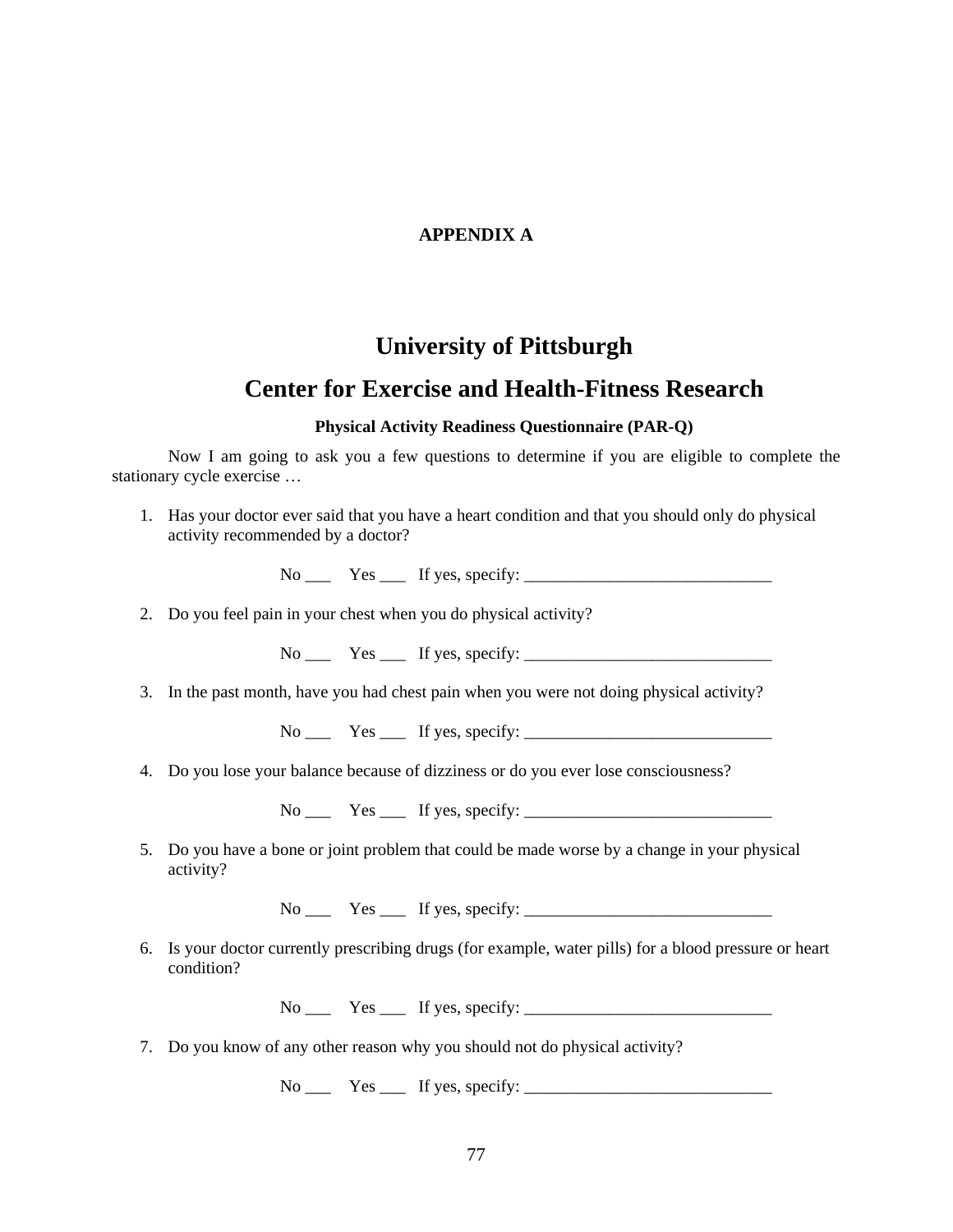# **APPENDIX B**

ID #  $\qquad$ 

# **University of Pittsburgh**

# **Center for Exercise and Health-Fitness Research**

| <b>MEDICAL HISTORY</b>                                                      | <b>YES</b> | NO. |
|-----------------------------------------------------------------------------|------------|-----|
| 1. History of heart problems, chest pain, or stroke?                        |            |     |
| Increased blood pressure?<br>2.                                             |            |     |
| Any chronic illness or condition?<br>3.                                     |            |     |
| Difficulty with physical exercise?<br>4.                                    |            |     |
| Advice from a physician not to exercise?<br>5.                              |            |     |
| Recent surgery? (Last 12 months)<br>6.                                      |            |     |
| Pregnancy? (Now or within the last 3 months)<br>7.                          |            |     |
| 8. History of breathing or lung problems?                                   |            |     |
| 9. Muscle, joint, back disorder, or any previous injury still affecting you |            |     |
| 10. Diabetes or thyroid conditions?                                         |            |     |
| 11. Cigarette smoking habit?                                                |            |     |
| 12. Increased blood cholesterol?                                            |            |     |
| 13. History of heart problems in your immediate family?                     |            |     |
| 14. Hernia or any condition that may be aggravated by lifting weights?      |            |     |
| 15. Do you have any condition limiting your movement?                       |            |     |
| 16. Are you aware of being allergic to any drugs or insect bites?           |            |     |
| 17. Do you have asthma?                                                     |            |     |
| 18. Do you have epilepsy, convulsions, or seizures of any kind?             |            |     |
| 19. Do you follow any specific diet?                                        |            |     |
| Please explain in detail any "YES" answers:                                 |            |     |
| <b>Family History</b>                                                       |            |     |

Has any member of you family had any of those listed above?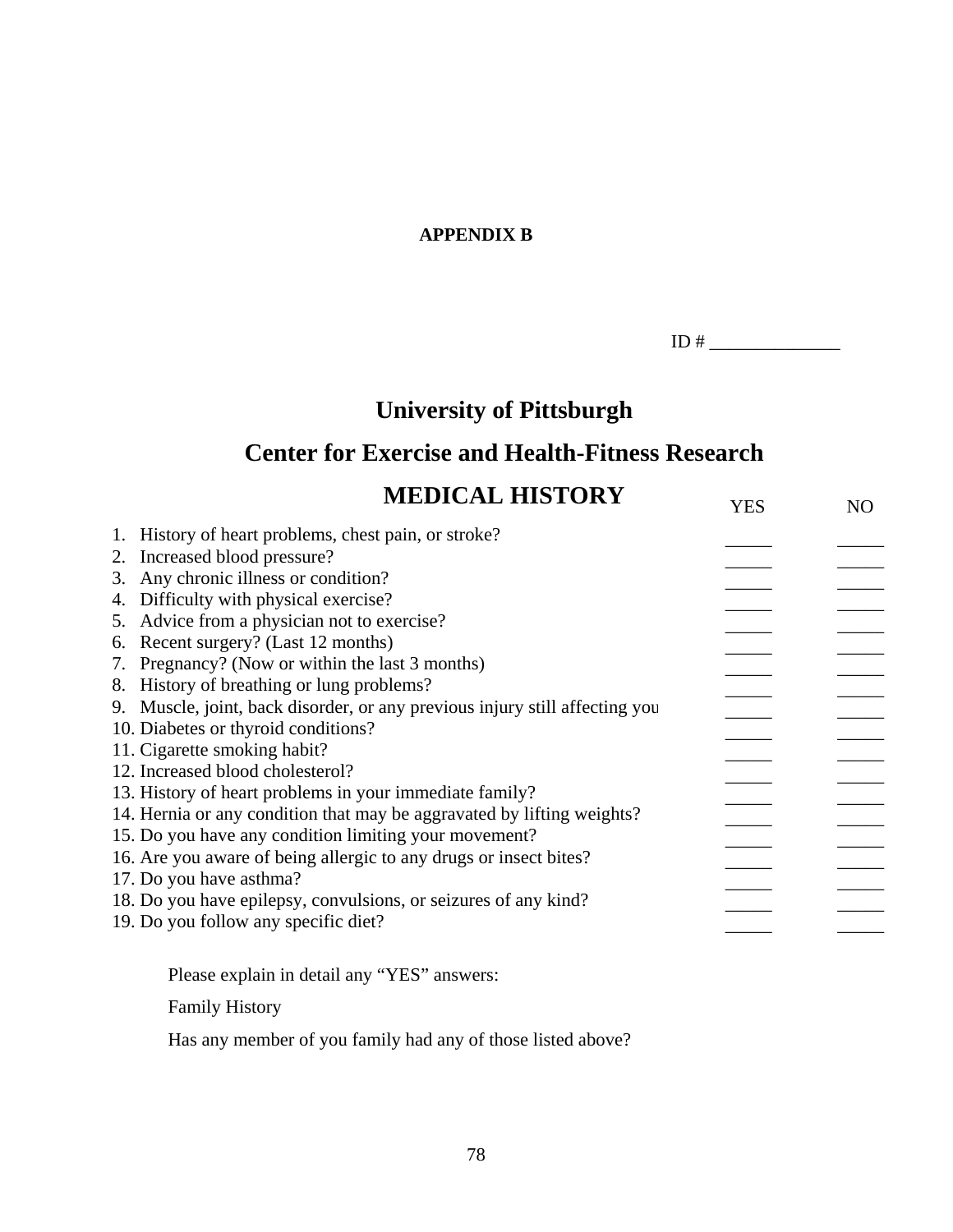#### **APPENDIX C**

# **INFORMED CONSENT**

#### **TITLE:** INTENSITY SELECTION AND REGULATION USING THE OMNI SCALE OF PERCEIVED EXERTION DURING INTERMITTENT EXERCISE

#### **PRINCIPAL INVESTIGATOR:** Mark Schafer, MS, CSCS

 ACSM Exercise Specialist® 3025 Baierl Student Recreation Center Peterson Event Center Phone: (412) 383-8687 Fax: (412) 383-8725 Email: mas152@pitt.edu Department of Health and Physical Activity School of Education

#### **CO-INVESTIGATORS:**

Fredric L. Goss, Ph.D. Associate Professor and Co-Director, Center for Exercise and Health-Fitness Research 113 Trees Hall Phone: (412) 648-8259 Fax: (412) 648-7092 Email: goss@pitt.edu Department of Health and Physical Activity School of Education

Robert J. Robertson, Ph.D. Professor and Co-Director, Center for Exercise and Health-Fitness Research 107 Trees Hall Phone: (412) 648-8251 Email: rrobert@pitt.edu Department of Health and Physical Activity School of Education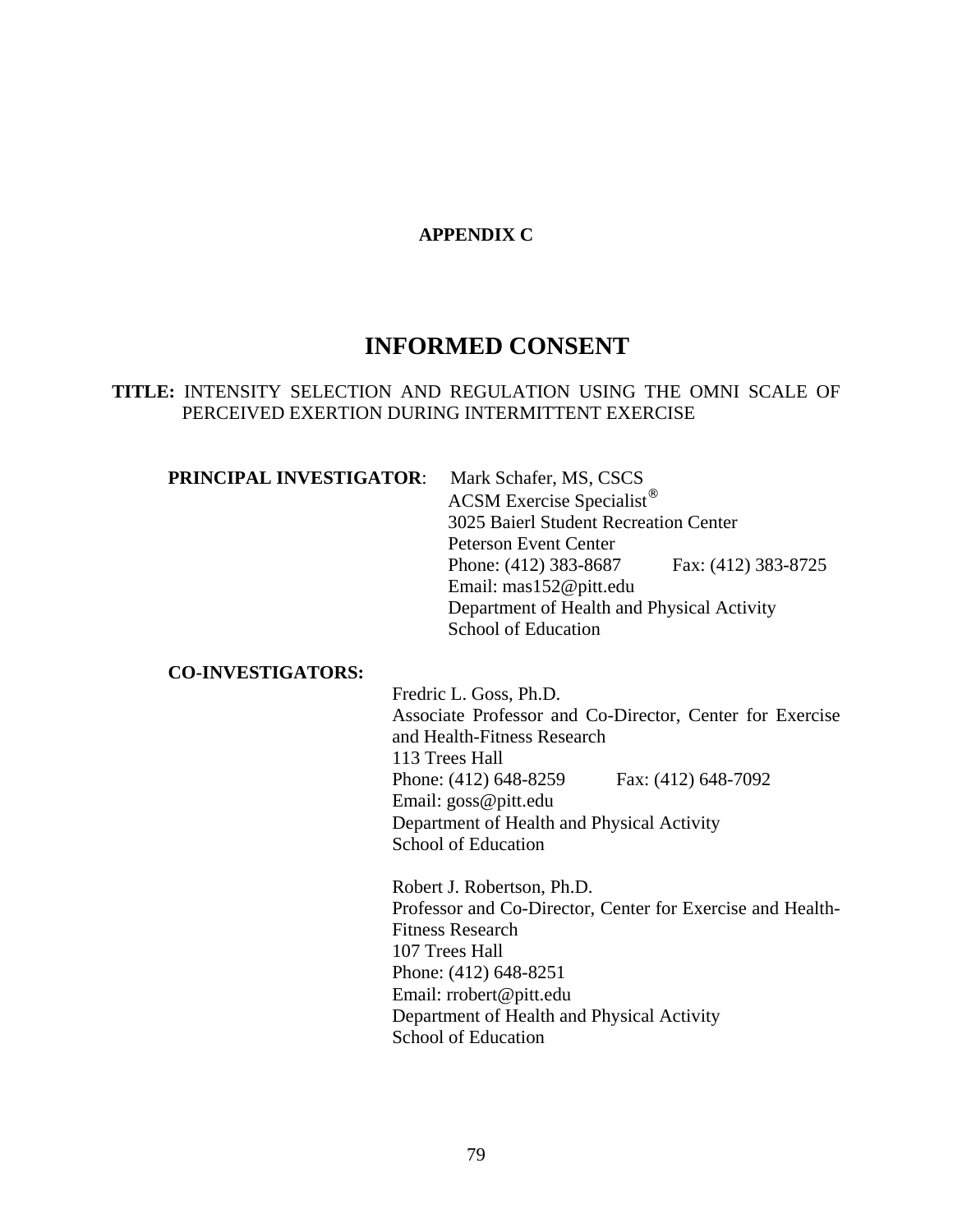University of Pittsburgh Institutional Review Board Approval Date: September 27, 2006 Renewal Date: September 27, 2007 IRB Number: 0609092

 Elizabeth F. Nagle - Stilly, Ph.D. Assistant Professor 149 Trees Hall Phone: (412) 648-826 Email: [nagle@pitt.edu](mailto:nagle@pitt.edu) Department of Health and Physical Activity School of Education

Kevin H. Kim, Ph.D. Assistant Professor 5918 Wesley Posvar Hall Phone: (412) 624-7272 Email: [khkim@pitt.edu](mailto:khkim@pitt.edu) Department of Psychology in Education School of Education

**SOURCE OF SUPPORT:** School of Education Alumni Doctoral Fellowship

#### *Why is this research being done?*

Using feelings of effort, also known as Ratings of perceived exertion (RPE), are commonly used as part of an individualized exercise prescription to define the intensity training zone and to regulate exercise intensity. Intermittent exercise is often employed in athletic, clinical, and health-fitness settings as it allows for a greater amount of physiological work to be done in a given period of time when compared to continuous constant intensity training. The purpose of the current investigation is to determine if subjects can self-regulate exercise intensity during a 20 minute intermittent bout of aerobic exercise on the treadmill using a 1 -10 scale (OMNI RPE scale) with pictures and verbal descriptors that determines the level of perceived exercise exertion. The perception of physical exertion is defined as the subjective intensity of effort, strain, discomfort, and/or fatigue that you feel during exercise. A total of 20 men and 20 women, 18 to 34 years of age will be enrolled in the study.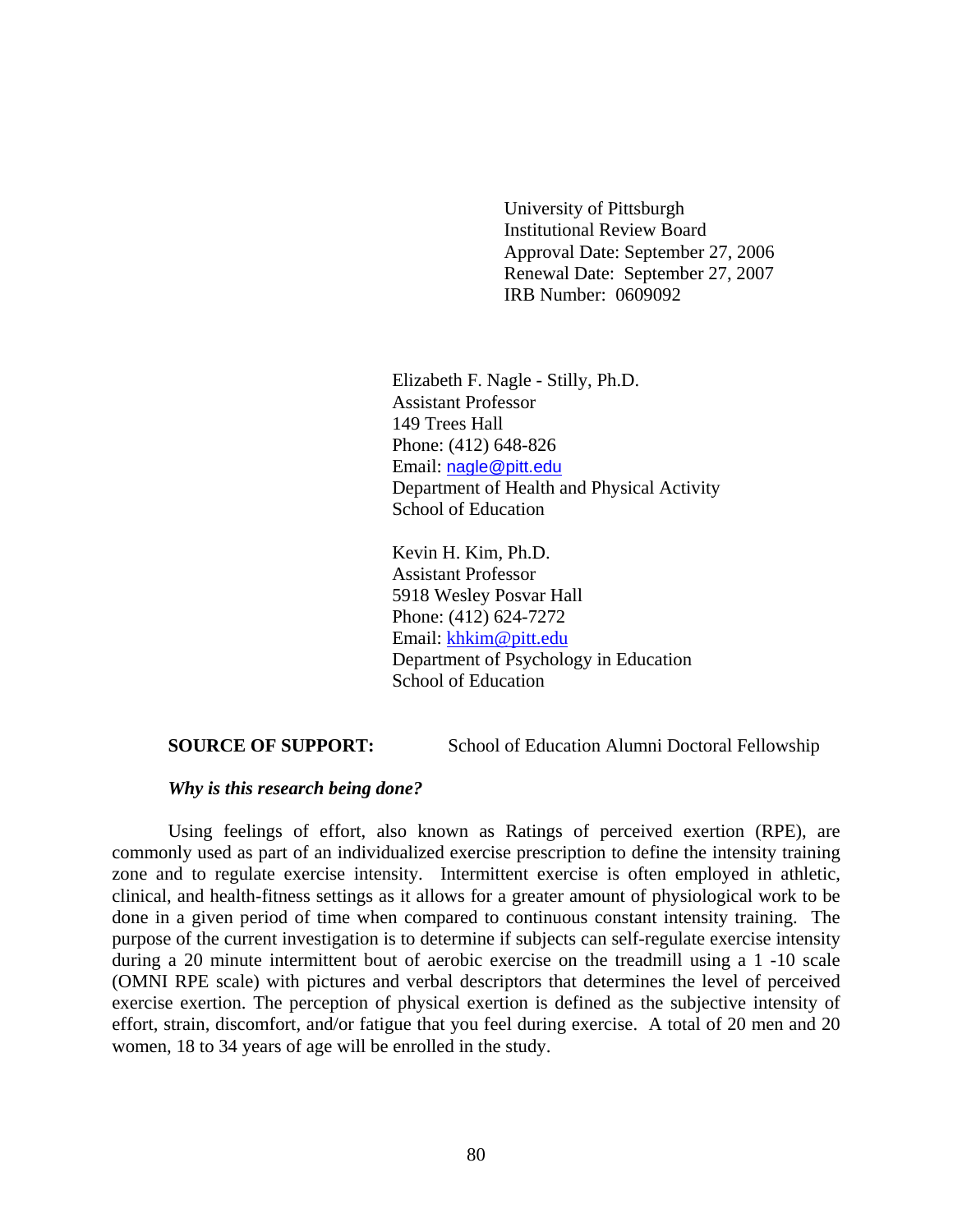Participant's Initials \_\_\_\_\_ University of Pittsburgh Institutional Review Board Approval Date: September 27, 2006 Renewal Date: September 27, 2007 IRB Number: 0609092

#### *Who is being asked to take part in this research study?*

You are being invited to take part in this research study because you are healthy, have normal body weight, and participate 2 to 3 times per week in recreational aerobic exercises. If you have an orthopedic (muscle or bone), cardiovascular (Heart), and/or metabolic disease (i.e. coronary artery disease (Heart Disease), prior myocardial infarction (Heart Attack), peripheral vascular disease (Blockages in legs), chronic obstructive pulmonary disease (Lung disease), and diabetes mellitus (High/low Blood sugar) and/or if you are knowingly pregnant or you are a current smoker, you will not be eligible to participate in this research study.

#### *What procedures will be performed for research purposes?*

If you decide to take part in this research study, you will complete two separate 30 - 45 minute exercise sessions, each separated by a 2 -3 day period. Exercise testing will consist of walking and then running on a treadmill to obtain your maximal aerobic fitness ( $VO<sub>2max</sub>$ ). The subsequent exercise session will consist of a 20 minute intermittent exercise bout. A flow-chart is shown in Figure 1 on page 4.

 To minimize risks associated with maximal aerobic exercise testing, you will be asked to complete a Physical Activity Readiness Questionnaire (PAR-Q) and a medical history form which asks questions about your current health status. If you have an orthopedic (muscle or bone), cardiovascular (Heart), and/or metabolic disease (i.e. coronary artery disease (Heart Disease), prior myocardial infarction (Heart Attack), peripheral vascular disease (Blockages in legs), chronic obstructive pulmonary disease (Lung disease), and diabetes mellitus (High/low Blood sugar) you will be excluded from participation in this research study. If you are female, you will be asked if you are currently pregnant. If you are pregnant, you will be excluded from participation in this research study.

If an abnormal response occurs during exercise, the test will be immediately stopped and you will be given proper medical attention. Emergency equipment will be on site for all testing procedures and staff personnel are certified in CPR and First Aid by the American Red Cross. If you have an abnormal response to the treadmill test, you will be told of the findings and will be encouraged to contact your primary care clinician.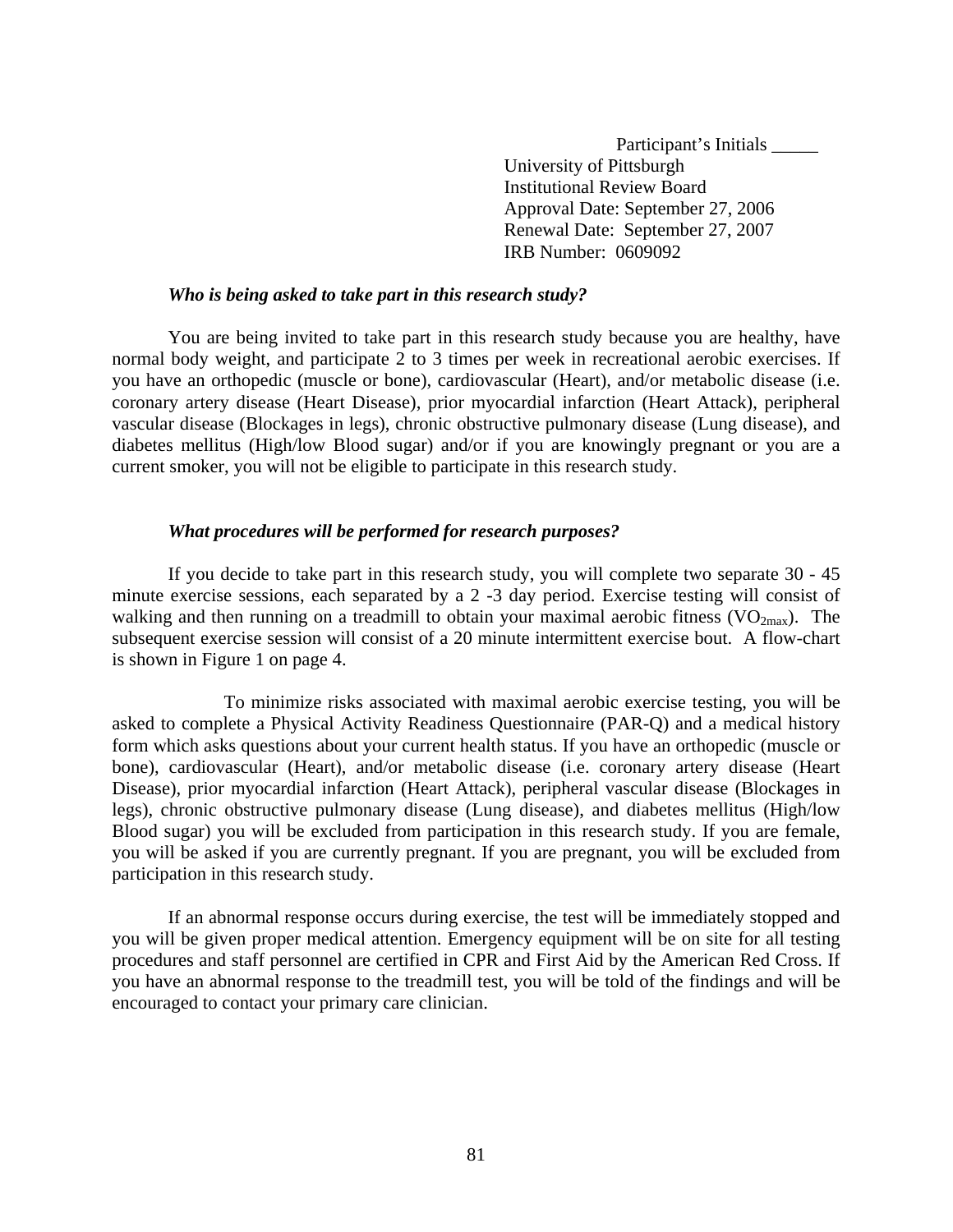Participant's Initials \_\_\_\_\_

University of Pittsburgh Institutional Review Board Approval Date: September 27, 2006 Renewal Date: September 27, 2007 IRB Number: 0609092

Session 1. Fitness Assessment. Session 2. Exercise Session. Physical Activity Questionnaire RPE Scale Instruction Medical History Exercise Prescription Informed Consent 20 Minute Intermittent Exercise

**Figure 15. Exercise Session Flow-**

All procedures will take place at the Center for Exercise and Health-Fitness Research located in Trees Hall at the University of Pittsburgh. Each testing session will include the following procedures administered by the principal investigator who is an American College of Sports Medicine, Certified Exercise Specialist<sup>®</sup> from the Department of Health and Physical Activity at the University of Pittsburgh:

:

*Procedures:* 

- 1. Before starting the study protocol, you will complete a medical history form and a physical activity readiness questionnaire (PAR-Q). Both forms will take less than five minutes to complete.
- 2. During both of the exercise sessions, a heart rate monitor will be placed around your chest and secured in place with an elastic strap. A rubber mouthpiece, connected to a headset, will be placed in your mouth during the treadmill exercises to determine the amount of oxygen that you use during exercise. A clip will be attached to your nose to insure that all the air that you breathe comes in and out through your mouth. Some individuals become anxious when fitted with the nose clip and mouthpiece. If this occurs to you, please inform the individual performing the test and the test will be stopped. Your heart rate and the amount of oxygen that your body uses will be measured during the treadmill exercise.
- 3. Prior to both of the exercise sessions, you will receive standard instructions on OMNI RPE scaling procedures. The investigator will first read you the following definition of RPE: "*The perception of physical exertion is defined as the subjective intensity of effort, strain, discomfort, and/or fatigue that you feel during exercise".* You will then be read a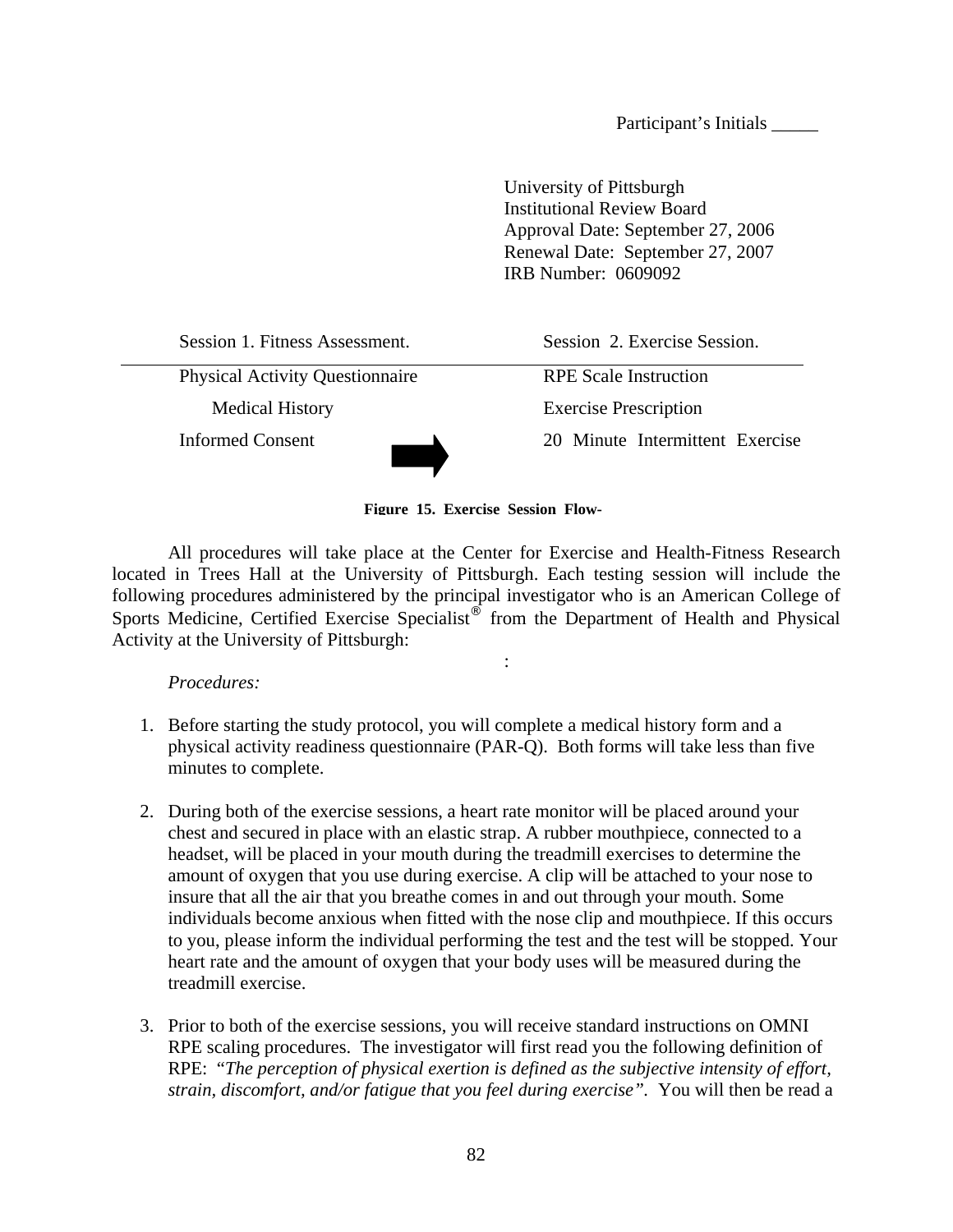set of instructions from a script on how to use the OMNI RPE scale during each of the exercise sessions. Participant's Initials \_\_\_\_

University of Pittsburgh Institutional Review Board Approval Date: September 27, 2006 Renewal Date: September 27, 2007 IRB Number: 0609092

#### Session 1: Fitness Assessment Session

- 4. Measurement of your body height and weight using a standard physicians' scale.
- 5. Body composition will be assessed using a Tanita bioelectrical impedance analyzer (BIA) scale. The BIA is a non-invasive pain-free procedure for assessing body composition in which a low-grade electrical impulse is transmitted through the body. The resistance to current flow through tissues reflects the relative amount of fat present. You will remove you shoes and socks and stand on the scale for approximately 10 seconds to obtain body composition assessment on the Tanita scale. During the body composition measurement there may be a potential for the hair on your arms and legs to stand up.
- 6. Based on the information you provide on the medical history and physical activity questionnaire. If you do not have any conditions that would limit your ability to exercise, you will complete the first testing session to measure your aerobic fitness  $(VO<sub>2max</sub>)$ . The aerobic fitness test will be administered on a motorized treadmill. The speed and grade will increase every 3 minutes and you will be encouraged to continue until fatigued. However, you may stop the test at any time for any reason.

#### Session 2: Exercise Session

- 7. 2 to 3 days after you have completed the first session, you will return to complete the 20 minute intermittent exercise on a motorized treadmill.
- 8. Based on the results of your Session 1 fitness assessment, you will be prescribed two target RPE's set alternately at the high and low end of your aerobic fitness level.
- 9. The 20 minute intermittent exercise session will be a continuous bout of exercise consisting of four, five minute intervals alternating between the two prescribed target RPE's.
- 10. Based on your perception of physical exertion, you will be responsible for self-regulating the treadmill speed and grade to achieve your prescribed target RPE's during the intermittent exercise session.

Participant's Initials \_\_\_\_\_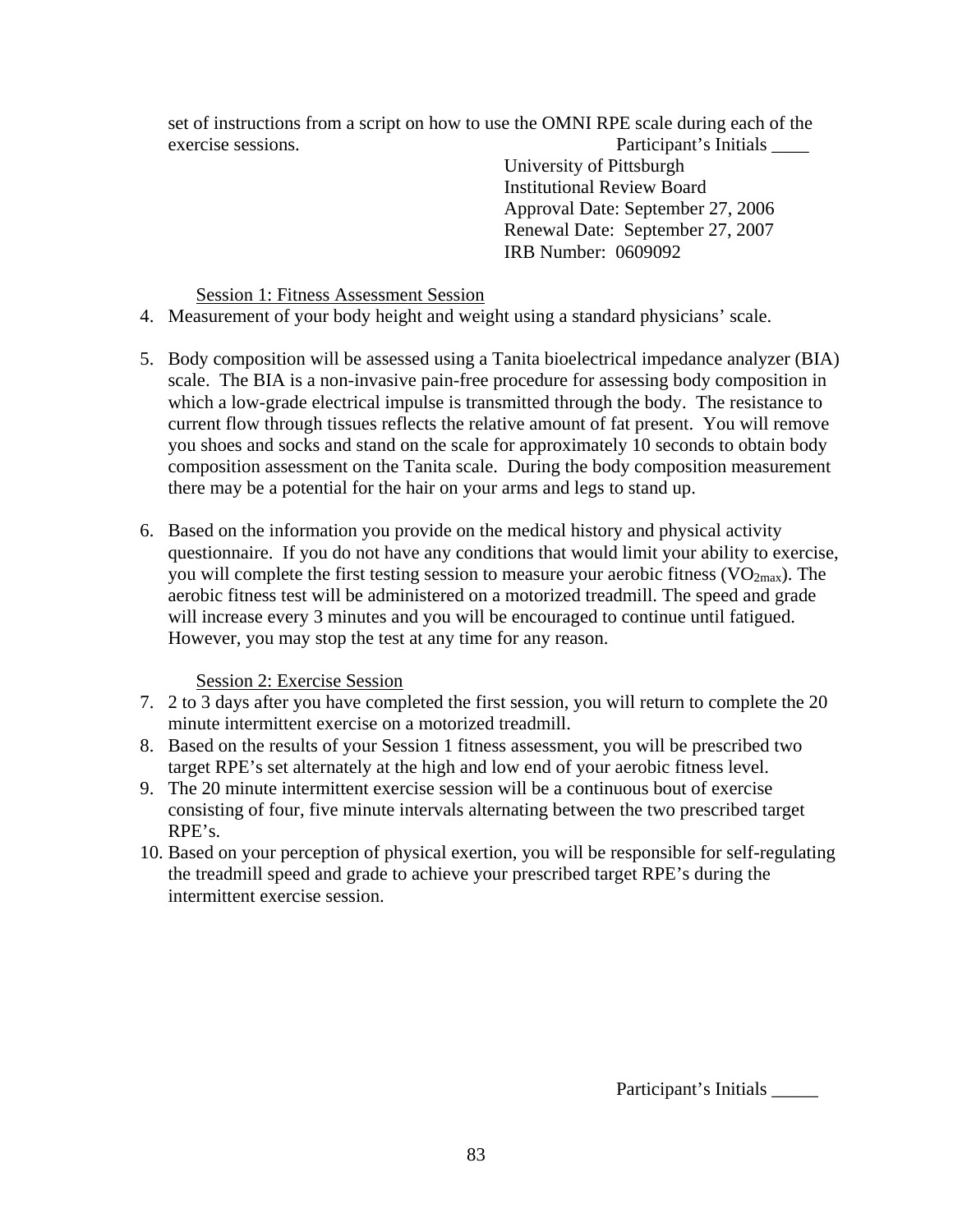University of Pittsburgh Institutional Review Board Approval Date: September 27, 2006 Renewal Date: September 27, 2007 IRB Number: 0609092

#### *What are the possible risks, side effects, and discomforts of this research study?*

#### **Risks of the Graded Exercise Test**

Abnormal responses, such as excessive rises in blood pressure, mental confusion, shortness of breath, chest pain, heart attack, and death, to maximal aerobic exercise tests in young healthy adults are rare, occurring in less than 1% of people (less than 1 out of 100 people tested). However, some common risks, occurring in 1% to 25% of people (1 to 25 out of 100 people tested), of maximal exercise testing include; heavy breathing, dizziness, muscle fatigue, headache, and overall fatigue.

#### **Risks of the Study Monitors**

Risk associated with study monitors (e.g. heart rate monitor, mouthpiece, etc.) include redness, irritation, and chafing.

#### *What are possible benefits from taking part in this study?*

You will likely receive no direct benefit from taking part in this research study. However, you will receive information regarding your aerobic fitness level, percent body fat, the importance of promoting cardiovascular health.

#### *If I agree to take part in this research study, will I be told of any new risks that may be found during the course of the study?*

You will be promptly notified if, during the conduct of this research study, any new information develops which may cause you to change your mind about continuing to participate.

#### *Will my insurance provider or I be charged for the costs of any procedures performed as part of this research study?*

Neither you, nor your insurance provider, will be charged for the costs of any procedures performed for the purpose of this research study.

#### *Will I be paid if I take part in this research study?*

You will be paid \$20.00 upon completion of both visits. There will be no partial compensation for completion of only one of the visits.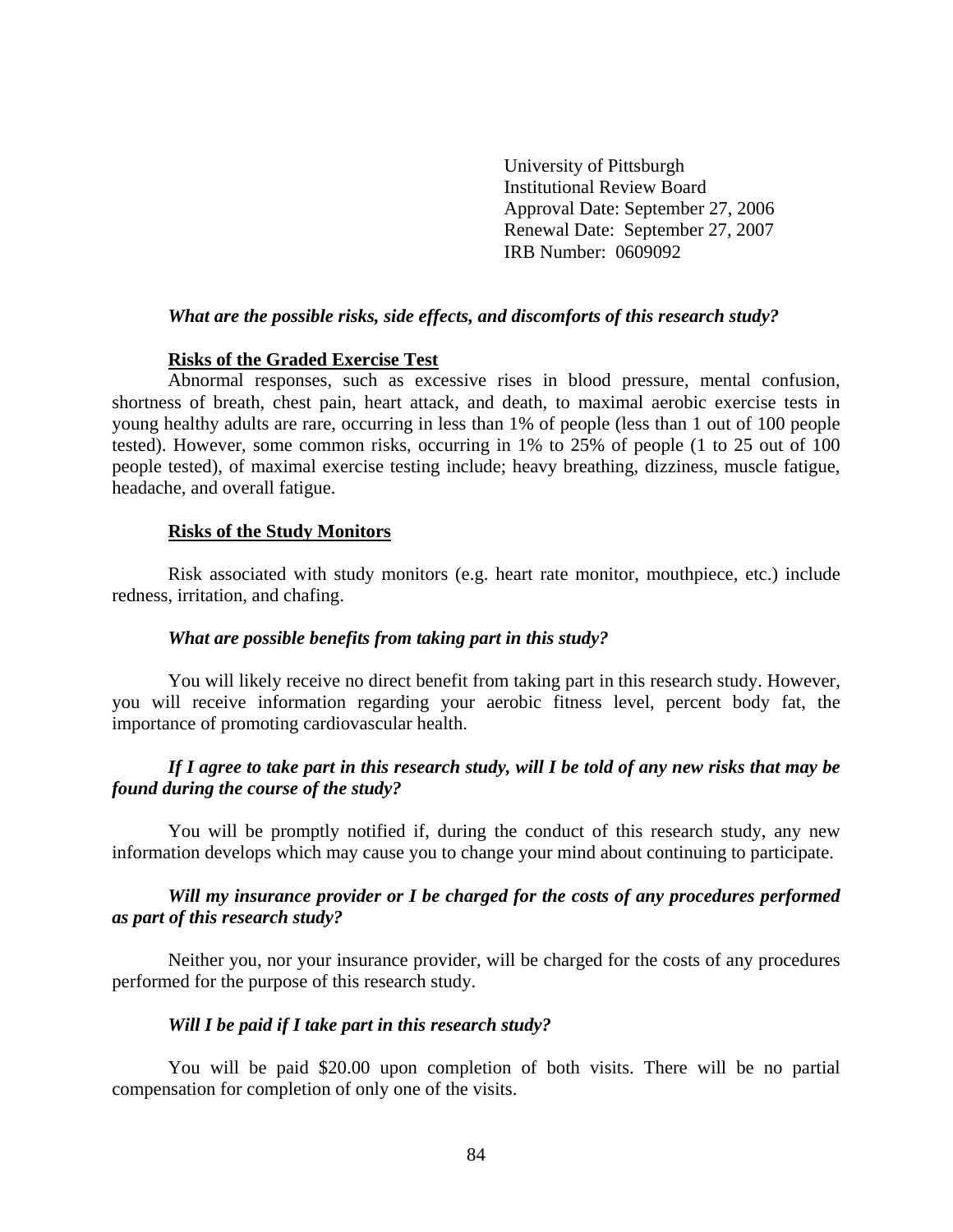Participant's Initials \_\_\_\_\_

University of Pittsburgh Institutional Review Board Approval Date: September 27, 2006 Renewal Date: September 27, 2007 IRB Number: 0609092

#### *Who will pay if I am injured as a result of taking part in this study?*

University of Pittsburgh researchers and their associates who provide services at UPMC recognize the importance of your voluntary participation in their research studies. These individuals and their staffs will make reasonable efforts to minimize, control, and treat any injuries that may arise as a result of this research. If you believe that you are injured as a result of the research procedures being performed, please contact immediately the Principal Investigator or one of the Co-Investigators listed on the first page of this form.

Emergency medical treatment for injuries solely and directly related to your participation in this research study will be provided to you by the hospitals of the UMPC. It is possible that the UPMC may bill your insurance provider for the costs of this emergency treatment, but none of these costs will be charged directly to you. If your research-related injury requires medical care beyond this emergency treatment, you will be responsible for the cost of this follow-up unless otherwise specifically stated below. There is no plan for monetary compensation. You do not, however, waive any legal rights by signing this form.

#### *Who will know about my participation in this research study?*

Any information about you obtained from this research will be kept as confidential (private) as possible. All records related to your involvement in this research study will be stored in a locked file cabinet. Your identity on these records will be indicated by a case number rather than by your name, and the information linking these case numbers with your identity will be kept separate from the research records. You will not be identified by name in any publication of the research results unless you sign a separate consent form giving your permission (release).

### *Will this research study involve the use or disclosure of my identifiable medical information?*

This research study will not involve the use or disclosure of any identifiable medical information.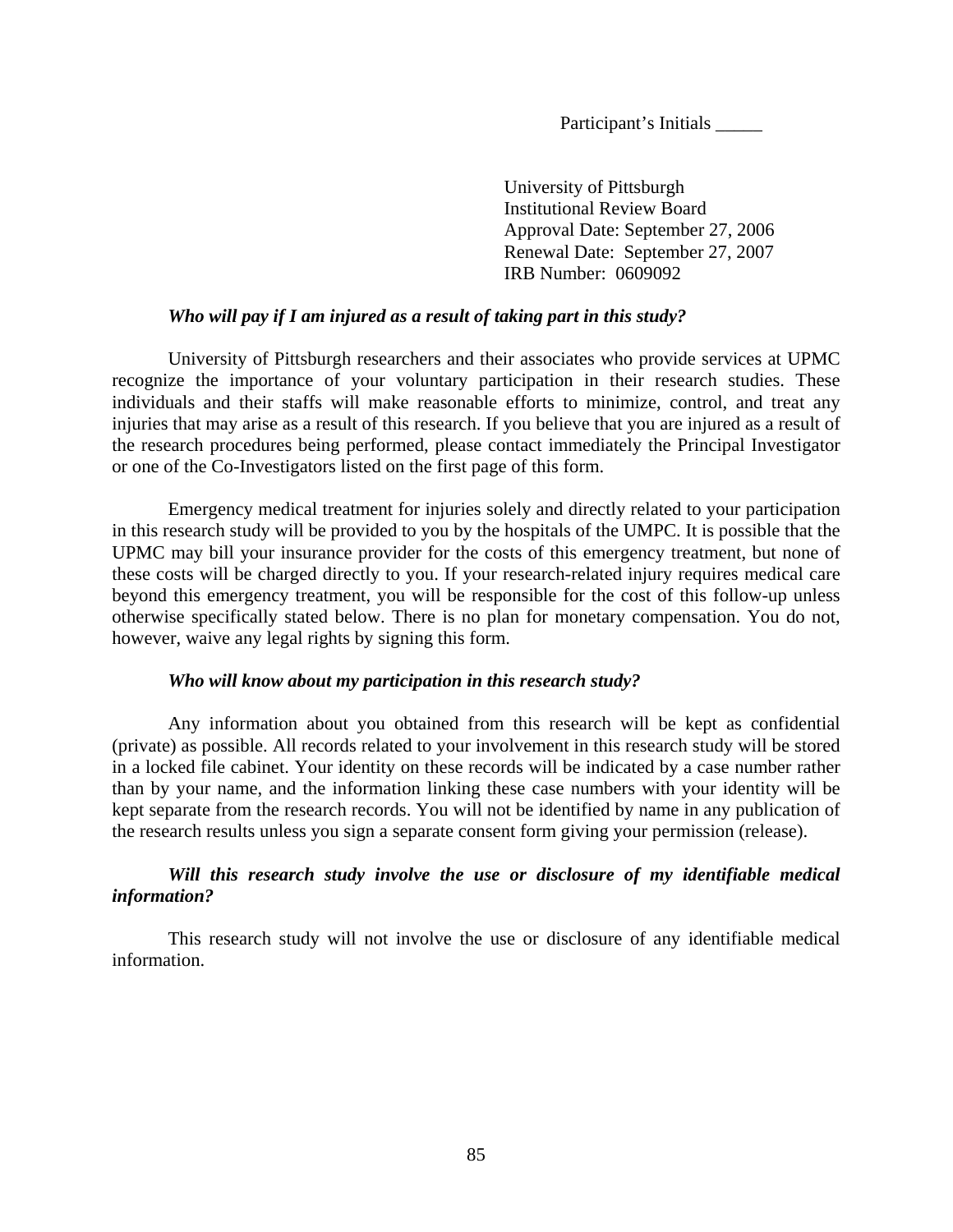Participant's Initials \_\_\_\_\_\_\_\_\_

University of Pittsburgh Institutional Review Board Approval Date: September 27, 2006 Renewal Date: September 27, 2007 IRB Number: 0609092

#### *Who will have access to identifiable information related to my participation in this research study?*

In addition to the investigators listed on the first page of this authorization (consent) form and their research staff, the following individuals will or may have access to identifiable information related to your participation in this research study:

- Authorized representatives of the University of Pittsburgh Research Conduct and Compliance Office may review your identifiable research information for the purpose of monitoring the appropriate conduct of this research study.
- In unusual cases, the investigators may be required to release identifiable information related to your participation in this research study in response to an order from a court of law. If the investigators learn that you or someone with whom you are involved is in serious danger or potential harm, they will need to inform, as required by Pennsylvania law, the appropriate agencies.
- Authorized people sponsoring this research study, because they need to make sure that the information collected is correct, accurate, and complete, and to determine the results of this research study.
- Authorized representatives of the UPMC hospitals or other affiliated health care providers may have access to identifiable information related to your participation in this research study for the purpose of (1) fulfilling orders, made by the investigators, for hospital and health care services (e.g. laboratory tests, diagnostic procedures) associated with research study participation; (2) addressing correct payment for tests and procedures ordered by the investigators; and/or (3) for internal hospital operations (i.e. quality assurance).

#### *For how long will the investigators be permitted to use and disclose identifiable information related to my participation in this research study?*

The investigators may continue to use and disclose, for the purposes described above, identifiable information related to your participation in this research study for a minimum of five years after final reporting or publication of a project.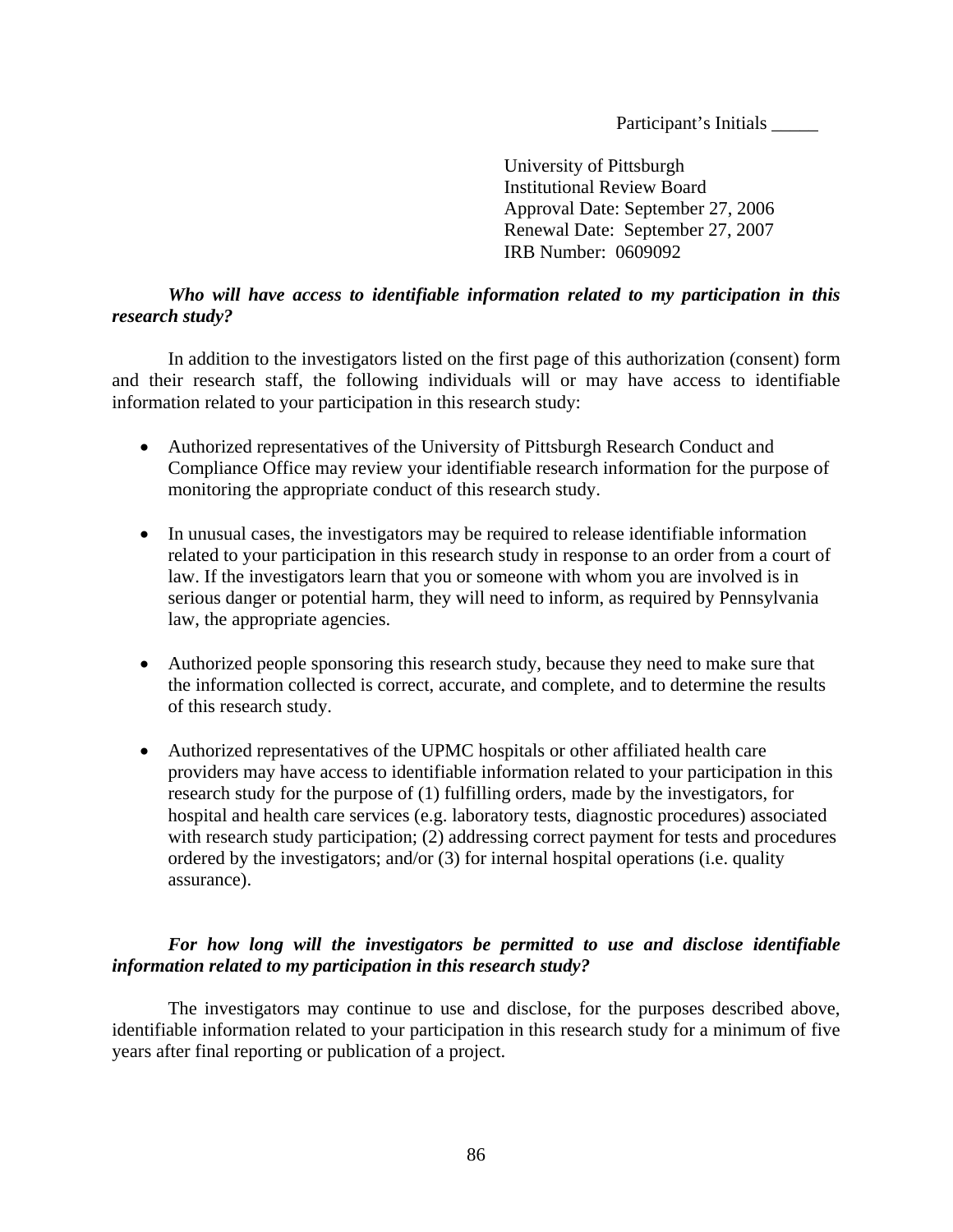Participant's Initials \_\_\_\_\_

University of Pittsburgh Institutional Review Board Approval Date: September 27, 2006 Renewal Date: September 27, 2007 IRB Number: 0609092

#### *Is my participation in this research study voluntary?*

Your participation in this research study, to include the use and disclosure of your identifiable information for the purposes described above, is completely voluntary. (Note, however, that if you do no provide your consent for the use and disclosure of your identifiable information for the purposes described above, you will not be allowed, in general, to participate in this research study.) Whether or not you provide your consent for participation in this research study will have no affect on your current or future relationship with the University of Pittsburgh. Whether or not you provide your current for participation in this research study will have no effect on your current or future medical care at a UPMC hospital or affiliated health care provider or your current or future relationship with a health care insurance provider.

#### *May I withdraw, at a future date, my consent for participation in this research study?*

You may withdraw, at any time, your consent for participation in this research study, to include the use and disclosure of your identifiable information for the purposes described above. Any identifiable research information recorded for, or resulting from, your participation in this research study prior to the date that you formally withdrew your consent may continue to be used and disclosed by the investigators for the purposes described above.

To formally withdraw your consent for participation in this research study you should provide a written and dated notice of this decision to the principal investigator of this research study at the address listed on the first page of this form.

Your decision to withdraw your consent for participation in this research study will have no effect on your current of future relationship with the University of Pittsburgh. Your decision to withdraw your consent for participation in this research study will have no effect on your current of future medical care at a UPMC hospital or affiliated health care provider or your current or your future relationship with a health care insurance provider.

#### *If I agree to take part in this research study, can I be removed from the study without my consent?*

It is possible that you may be removed from the research study by the researchers to protect your safety or if you are unable or unwilling to complete the research protocol.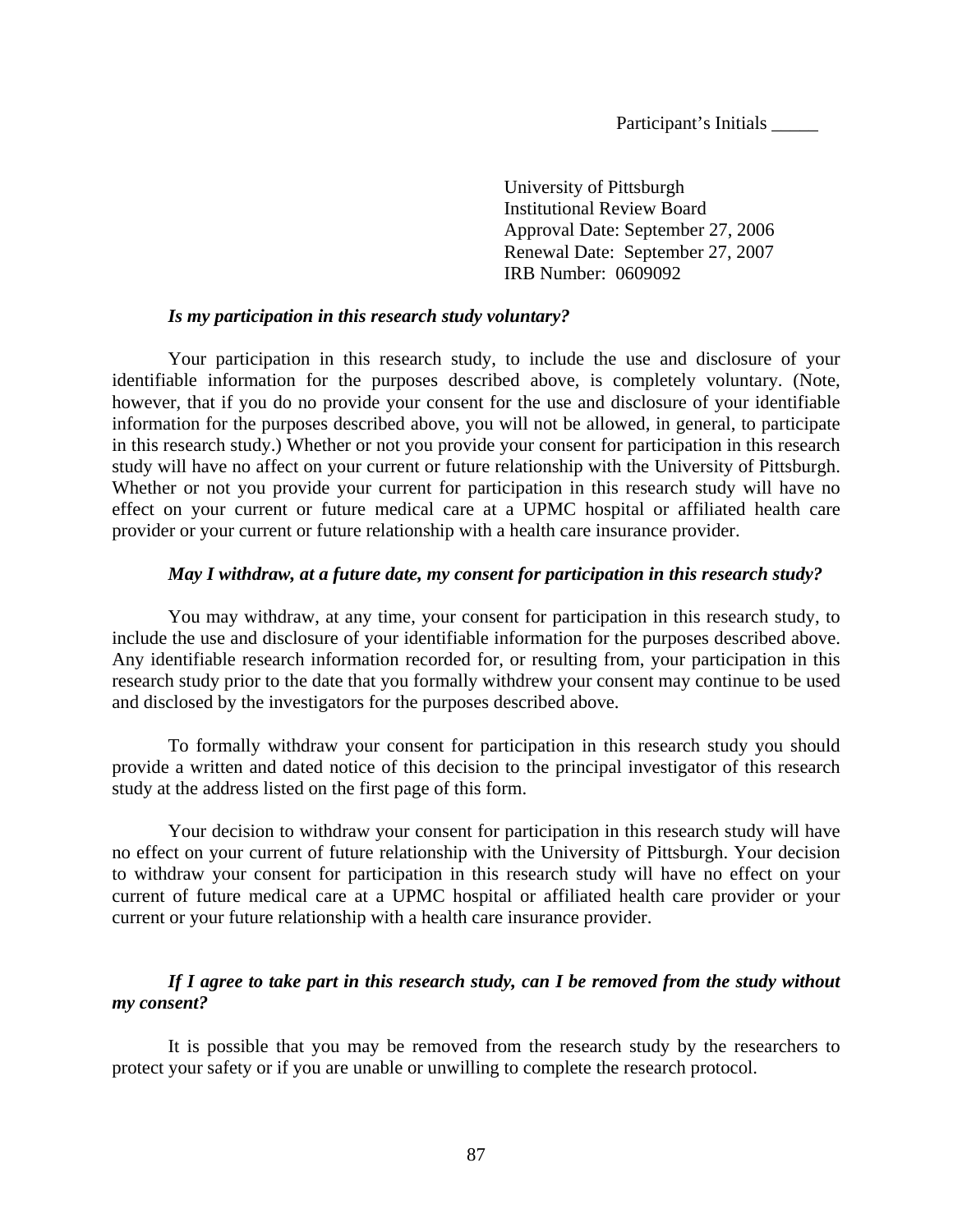Participant's Initials \_\_\_\_\_\_\_\_\_

#### VOLUNTARY CONSENT

All of the above has been explained to me and all of my questions have been answered. I understand that any future questions I have about this research study during the course of this study, and that such future questions will be answered by the investigators listed on the first page of this consent document at the telephone numbers given. Any questions I have about my rights as a research subject will be answered by the Human Subject Protection Advocate of the IRB Office, University of Pittsburgh (1-866-212-2668). By signing this form, I agree to participate in this research study.

\_\_\_\_\_\_\_\_\_\_\_\_\_\_\_\_\_\_\_\_ Participant's Name (Print)

Participant's Signature Date

### **CERTIFICATION OF INFORMED CONSENT**

------------------------------------------------------------------------------------------------------------

\_\_\_\_\_\_\_\_\_\_\_\_\_\_\_\_\_\_\_\_ \_\_\_\_\_\_\_\_\_\_\_\_\_\_\_\_\_\_\_\_

 I certify that I have explained the nature and purpose of this research study to the above-named individual, and I have discussed the potential benefits, and possible risks associated with participation. Any questions the individual has about this study have been answered, and we will always be available to address future questions as they arise.

\_\_\_\_\_\_\_\_\_\_\_\_\_\_\_\_\_\_\_\_ \_\_\_\_\_\_\_\_\_\_\_\_\_\_\_\_\_\_\_\_

\_\_\_\_\_\_\_\_\_\_\_\_\_\_\_\_\_\_\_\_ \_\_\_\_\_\_\_\_\_\_\_\_\_\_\_\_\_\_\_\_

Printed Name of Person Obtaining Consent Role in Research Study

Signature of Person Obtaining Consent Date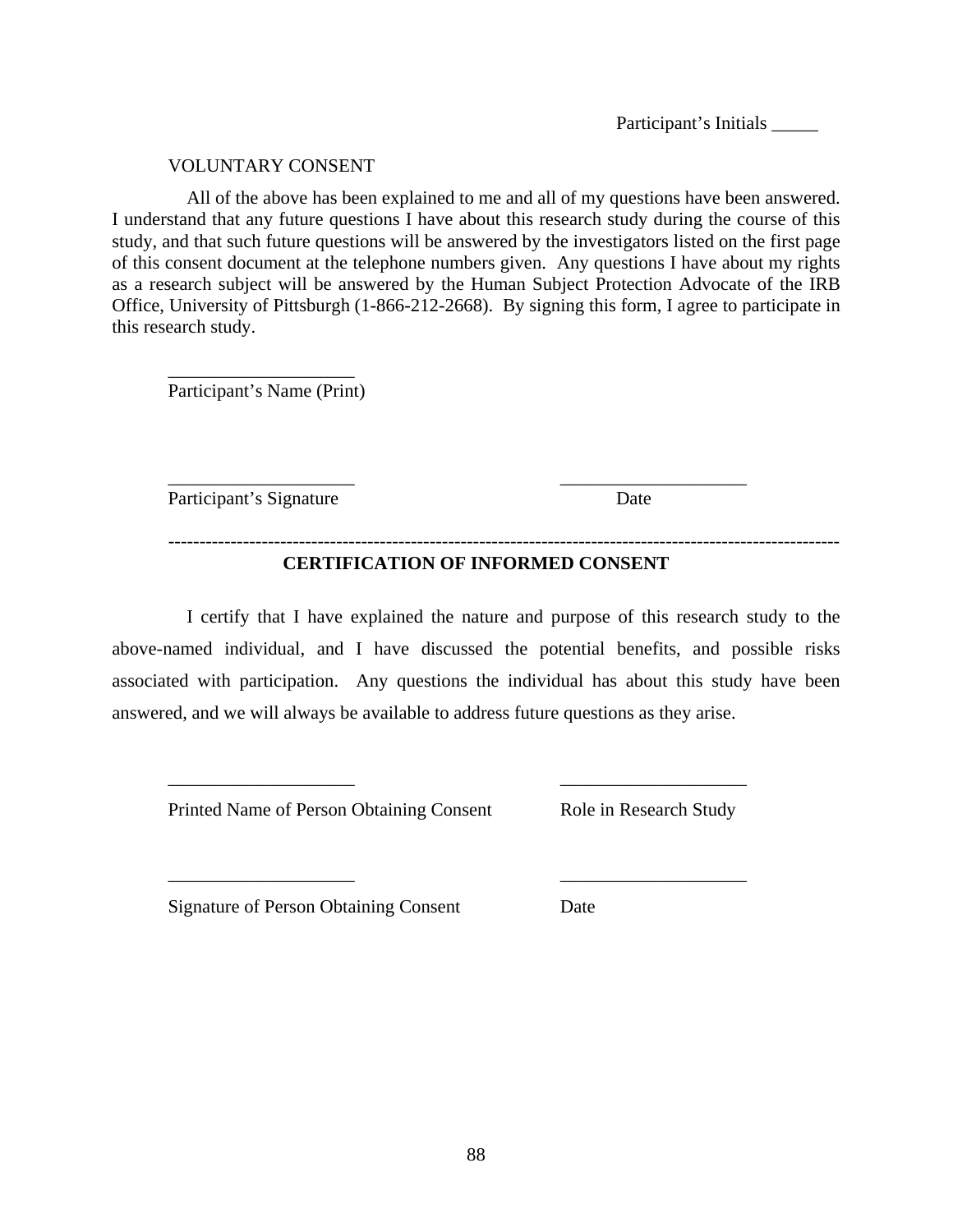#### **BIBLIOGRAPHY**

- American College of Sports Medicine. (2006a). *ACSM<sup>®</sup> Guidelines for Exercise Testing and Prescription* (7th ed.). Philadelphia, PA: Lippincott Williams & Wilkins.
- American College of Sports Medicine. (2006b). *ACSM's Resource Manual for Guidelines for Exercise Testing and Prescription* (5th ed.). Philadelphia, PA: Lippincott Williams and Wilkins.
- Bayles, C. M., Metz, K. F., Robertson, R., Goss, F., Cosgrove, J., & McBurney, D. (1990). Perceptual Regulation of Prescribed Exercise. *Journal of Cardiopulmonary Rehabilitation 10*, 25-31.
- Bland, J. M., & Altman, D. G. (1986). Statistical methods for assessing agreement between two methods of clinical measurement. *Lancet, 1*(8476), 307-310.
- Borg, G. A. (1982). Psychophysical bases of perceived exertion. *Medicine and Science in Sports Exercise, 14*(5), 377-381.
- Borg, G. A. V. (1961). Interindividual scaling and perception of muscular force. *Kungliga Fysiologiska Sallskapet i Lunds Forhandlingar, 32*(2), 117-125.
- Borg, G. A. V. (1962). *Physical Performance and perceived exertion*. Lund, Gleerup: Investigationes XI.
- Borg, G. A. V., & Dahlstrom, H. (1960). The perception of muscular work. *Umea vetenskapliga biblioteks skrifserie 5*, 1-26.
- Brooks, G., Fahey, T. D., & Baldwin, K. M. (2005). *Exercise Physiology. Human Bioenergetics and its Applications* (Fourth ed.). Boston: McGraw Hill.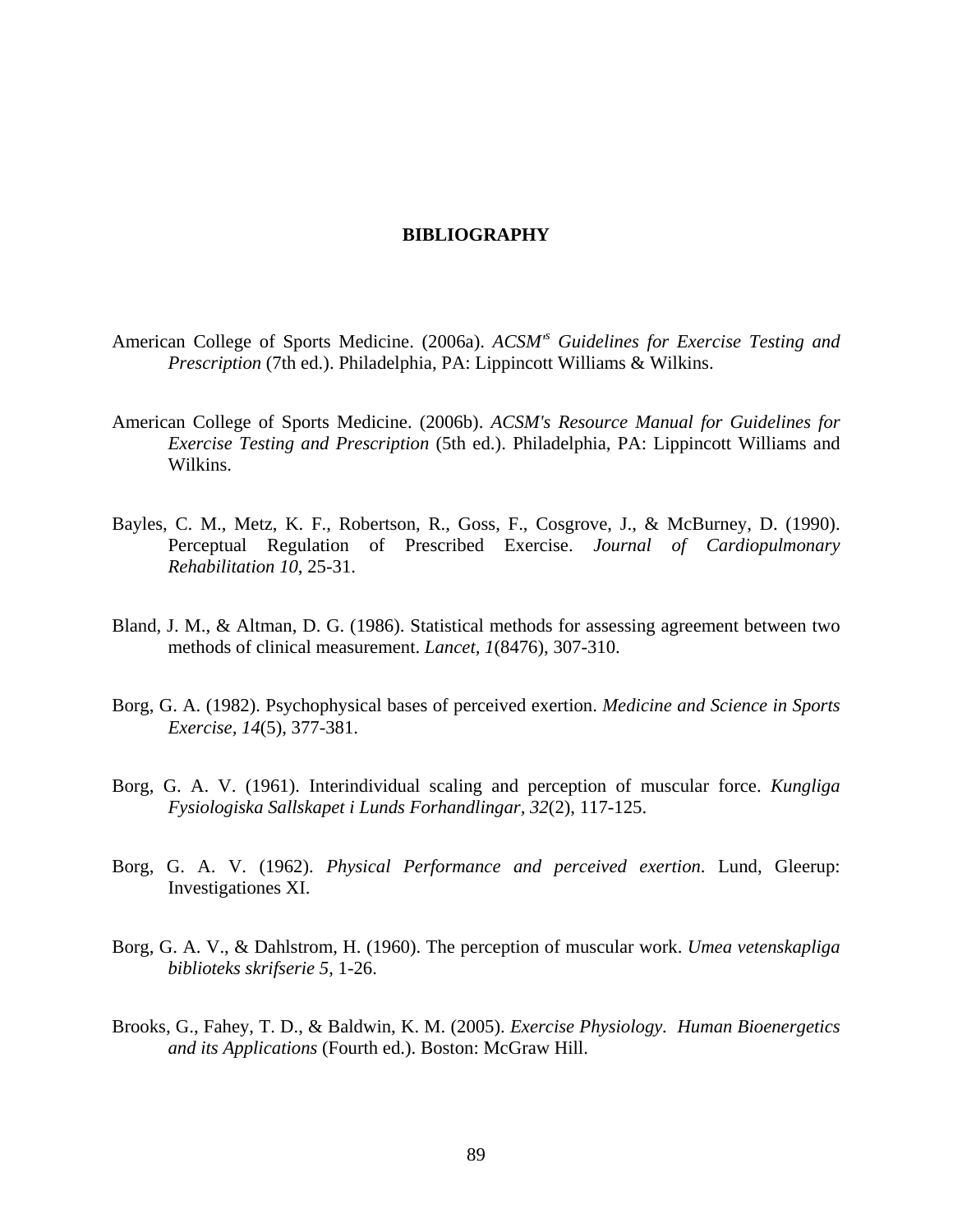- Ceci, R., & Hassmen, P. (1991). Self-monitored exercise at three different RPE intensities in treadmill vs field running. *Med Sci Sports Exerc, 23*(6), 732-738.
- Chow, R. J., & Wilmore, J. H. (1984). The Regulation of Exercise Intensity by Ratings of Perceived Exertion. *Journal of Cardiac Rehabilitation 4*, 382-387.
- Dishman, R. K. (1994). Prescribing exercise intensity for healthy adults using perceived exertion *Medicine and Science in Sports and Exercise, 26*(9), 1087-1094.
- Dunbar, C., Robertson, R. J., Baun, R., Bladin, M. F., Metz, K., Burdett, R., & Goss, F. L. (1992). The validity of regulating exercise intensity by ratings of perceived exertion *Medicine and Science in Sports and Exercise, 24*(1), 94-99.
- Dunbar, C. C., Goris, C., Michielli, D. W., & Kalinski, M. I. (1994). Accuracy and reproducibility of an exercise prescription based on Ratings of Perceived Exertion for treadmill and cycle ergometer exercise. *Percept Mot Skills, 78*(3 Pt 2), 1335-1344.
- Eston, R. G., Davies, B. L., & Williams, J. G. (1987). Use of perceived effort ratings to control exercise intensity in young healthy adults. *Eur J Appl Physiol Occup Physiol, 56*(2), 222- 224.
- Eston, R. G., Lamb, K. L., Bain, A., Williams, A. M., & Williams, J. G. (1994). Validity of a perceived exertion scale for children: a pilot study. *Percept Mot Skills, 78*(2), 691-697.
- Eston, R. G., & Williams, J. G. (1988). Reliability of ratings of perceived effort regulation of exercise intensity. *Br J Sports Med, 22*(4), 153-155.
- Fonzi, L., Yoon, K., Shouey, L., Welikonich, M., Goss, F. L., & Robertson, R. J. (2007). Anticipation Bias during a Cycle Ergometer Perceptual Production Protocol. *Med Sci Sports Exerc, 39*(5 Suppl), S25.
- Fulton, J. E., Masse, L. C., Tortolero, S. R., Watson, K. B., Heesch, K. C., Kohl, H. W., 3rd, Blair, S. N., & Caspersen, C. J. (2001). Field evaluation of energy expenditure from continuous and intermittent walking in women. *Med Sci Sports Exerc, 33*(1), 163-170.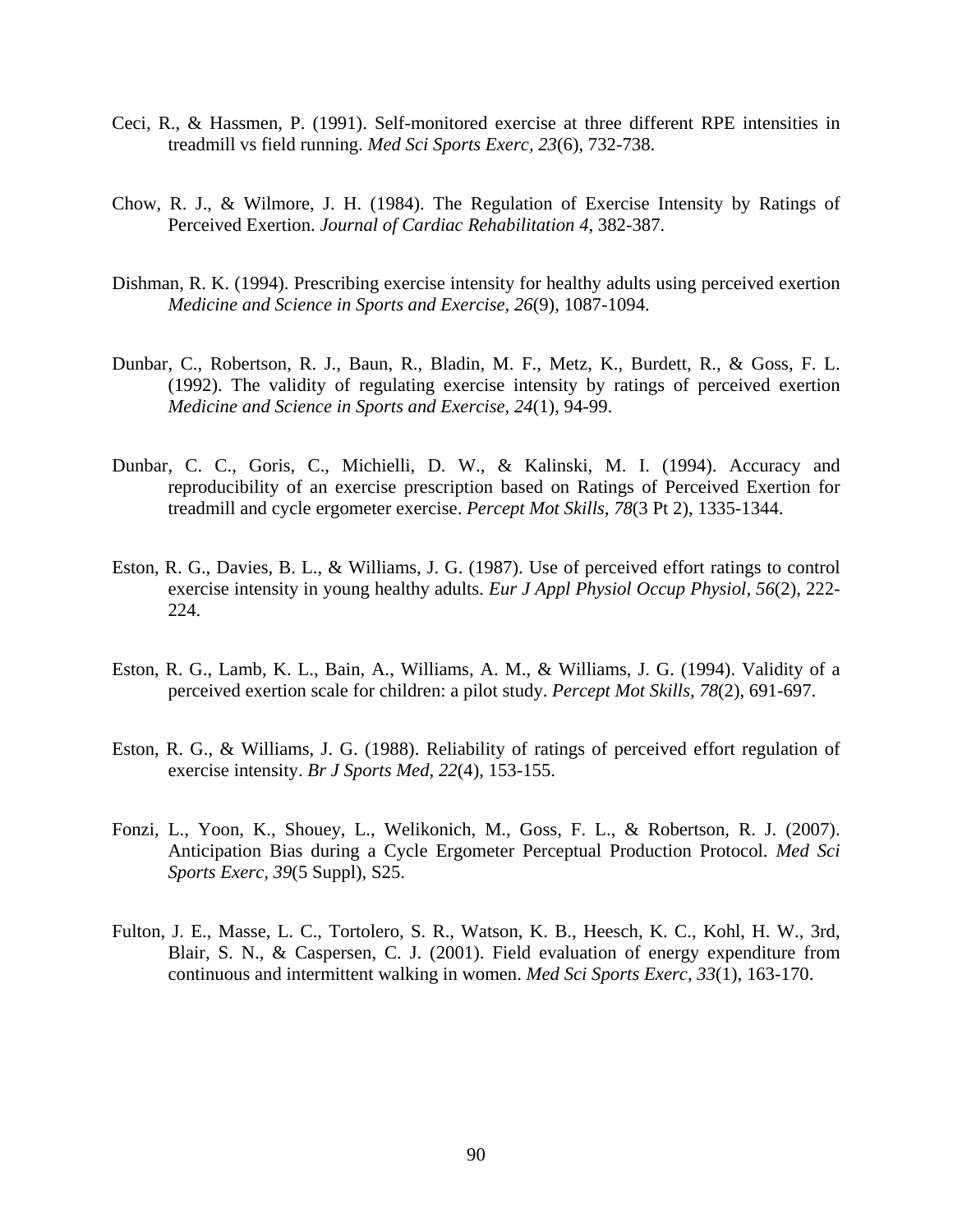- Gairola, A., Gallagher, M., Jr., Schafer, M., Resler, K., Goss, F. L., Aaron, D. J., Metz, K. F., & Robertson, R. J. (2006). Validation of the OMNI Walk/Run RPE Scale for Intermittent Treadmill Exercise. *Med Sci Sports Exerc, 38*(5 Suppl), S79.
- Glass, S. C., Knowlton, R. G., & Becque, M. D. (1992). Accuracy of RPE from graded exercise to establish exercise training intensity. *Med Sci Sports Exerc, 24*(11), 1303-1307.
- Groslambert, A., Monnier Benoit, P., Grange, C. C., & Rouillon, J. D. (2005). Self-regulated running using perceived exertion in children. *J Sports Med Phys Fitness, 45*(1), 20-25.
- Hartshorn, J. E., & Lamb, K. L. (2004). The reproducibility of perceptually regulated exercise responses during short-term cycle ergometry. *Int J Sports Med, 25*(5), 362-367.
- Jakicic, J. M., Winters, C., Lang, W., & Wing, R. R. (1999). Effects of intermittent exercise and use of home exercise equipment on adherence, weight loss, and fitness in overweight women: a randomized trial. *Jama, 282*(16), 1554-1560.
- Joo, K. C., Brubaker, P. H., MacDougall, A., Saikin, A. M., Ross, J. H., & Whaley, M. H. (2004). Exercise prescription using resting heart rate plus 20 or perceived exertion in cardiac rehabilitation. *J Cardiopulm Rehabil, 24*(3), 178-184; quiz 185-176.
- Kang, J., Chaloupka, E. C., Mastrangelo, M. A., Donnelly, M. S., Martz, W. P., & Robertson, R. J. (1998). Regulating exercise intensity using ratings of perceived exertion during arm and leg ergometry. *European Journal of Applied Physiology, 78*, 241-246.
- Kang, J., Hoffman, J. R., Walker, H., Chaloupka, E. C., & Utter, A. C. (2003). Regulating intensity using perceived exertion during extended exercise periods. *European Journal of Applied Physiology 89*, 475-482.
- Lamb, K. L., Eston, R. G., & Corns, D. (1999). Reliability of ratings of perceived exertion during progressive treadmill exercise. *Br J Sports Med, 33*(5), 336-339.
- Laursen, P. B., & Jenkins, D. G. (2002). The scientific basis for high-intensity interval training: optimising training programmes and maximising performance in highly trained endurance athletes. *Sports Med, 32*(1), 53-73.
- Laursen, P. B., Shing, C. M., Peake, J. M., Coombes, J. S., & Jenkins, D. G. (2002). Interval training program optimization in highly trained endurance cyclists. *Med Sci Sports Exerc, 34*(11), 1801-1807.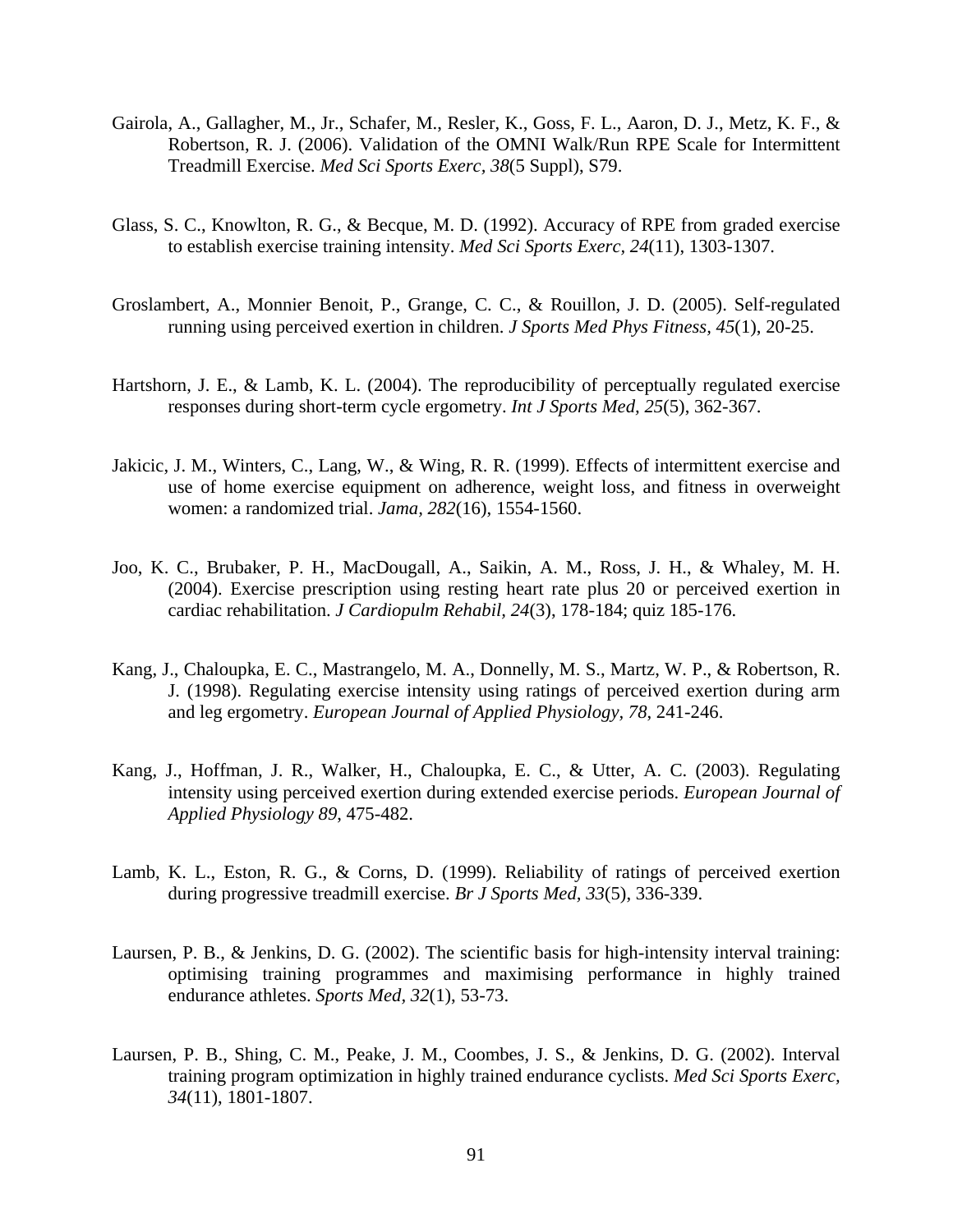- Marriott, H. E.,  $\&$  Lamb, K. L. (1996). The use of ratings of perceived exertion for regulating exercise levels in rowing ergometry. *Eur J Appl Physiol Occup Physiol, 72*(3), 267-271.
- McArdle, W. D., Katch, F. I., & Katch, V. L. (1986). *Exercise Physiology: Energy, Nutrition and Human Performance*. Philadelphia: Lea and Febiger.
- Morgan, W. P. (1994). Psychological components of effort sense. *Med Sci Sports Exerc, 26*(9), 1071-1077.
- NIH. (1996). Physical activity and cardiovascular health. NIH Consensus Development Panel on Physical Activity and Cardiovascular Health. *Jama, 276*(3), 241-246.
- Noble, B. J., & Robertson, R. J. (1996). *Perceived Exertion* (1st ed.). Champaign, IL Human Kinetics
- Peterson, M. J., Palmer, D. R., & Laubach, L. L. (2004). Comparison of caloric expenditure in intermittent and continuous walking bouts. *J Strength Cond Res, 18*(2), 373-376.
- Pfeiffer, K. A., Pivarnik, J. M., Womack, C. J., Reeves, M. J., & Malina, R. M. (2002). Reliability and validity of the Borg and OMNI rating of perceived exertion scales in adolescent girls. *Med Sci Sports Exerc, 34*(12), 2057-2061.
- Potteiger, J. A., & Evans, B. W. (1995). Using heart rate and ratings of perceived exertion to monitor intensity in runners. *J Sports Med Phys Fitness, 35*(3), 181-186.
- Robertson, R. (2004). *Perceived Exertion for Practitioners*. Champaign, IL: Human Kinetics.
- Robertson, R. J. (2001). Exercise Testing and Prescription Using RPE as a Criterion Variable. *International Journal of Sports Psychology, 32*, 177-188.
- Robertson, R. J., Goss, F. L., Andreacci, J. L., Dube, J. J., Rutkowski, J. J., Frazee, K. M., Aaron, D. J., Metz, K. F., Kowallis, R. A., & Snee, B. M. (2005). Validation of the Children's OMNI-Resistance Exercise Scale of perceived exertion. *Med Sci Sports Exerc, 37*(5), 819-826.
- Robertson, R. J., Goss, F. L., Andreacci, J. L., Dube, J. J., Rutkowski, J. J., Snee, B. M., Kowallis, R. A., Crawford, K., Aaron, D. J., & Metz, K. F. (2005). Validation of the children's OMNI RPE scale for stepping exercise. *Med Sci Sports Exerc, 37*(2), 290-298.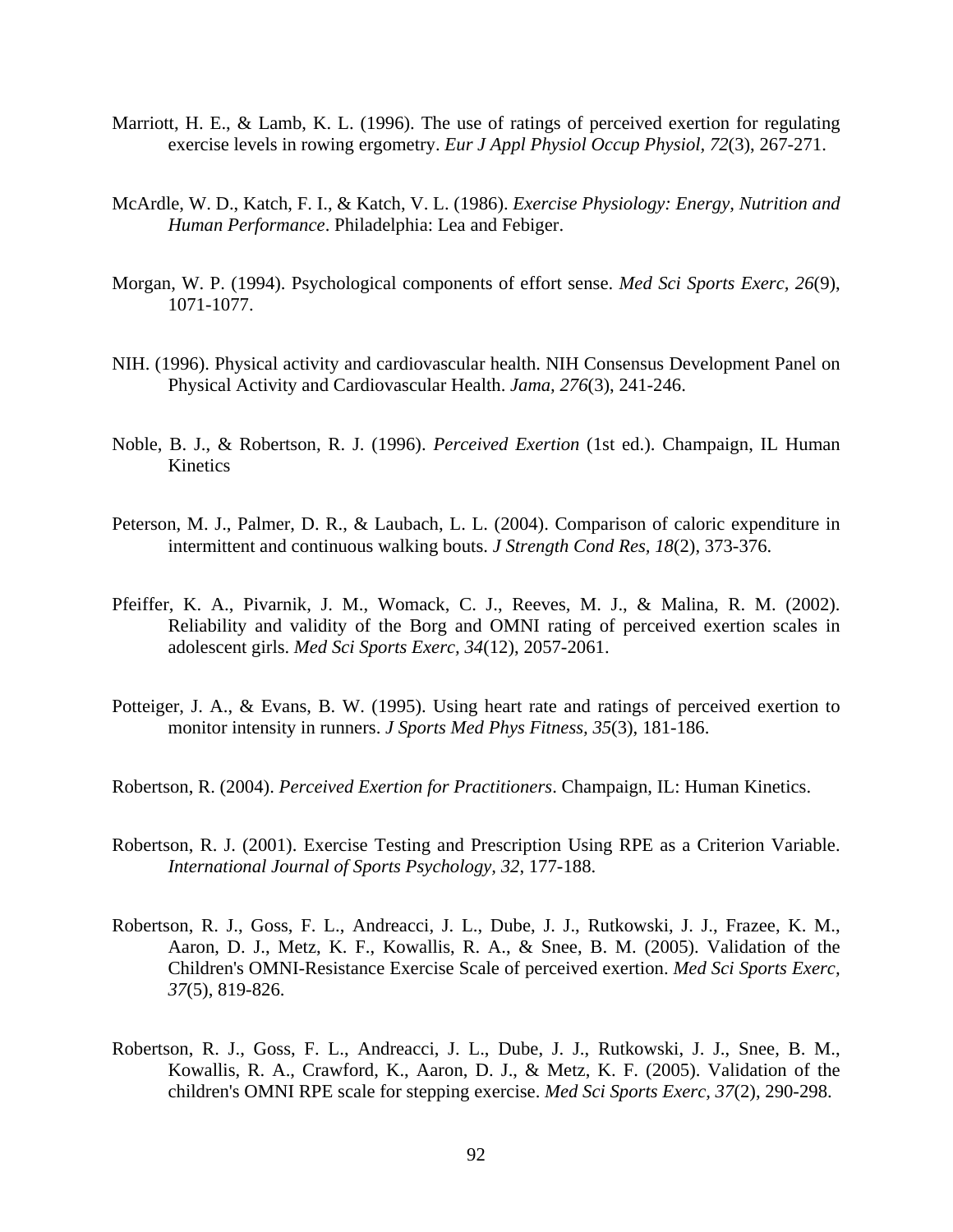- Robertson, R. J., Goss, F. L., Bell, J. A., Dixon, C. B., Gallagher, K. I., Lagally, K. M., Timmer, J. M., Abt, K. L., Gallagher, J. D., & Thompkins, T. (2002). Self-regulated cycling using the Children's OMNI Scale of Perceived Exertion. *Med Sci Sports Exerc, 34*(7), 1168- 1175.
- Robertson, R. J., Goss, F. L., Boer, N., Gallagher, J. D., Thompkins, T., Bufalino, K., Balasekaran, G., Meckes, C., Pintar, J., & Williams, A. (2001). OMNI scale perceived exertion at ventilatory breakpoint in children: response normalized. *Med Sci Sports Exerc, 33*(11), 1946-1952.
- Robertson, R. J., Goss, F. L., Boer, N. F., Peoples, J. A., Foreman, A. J., Dabayebeh, I. M., Millich, N. B., Balasekaran, G., Riechman, S. E., Gallagher, J. D., & Thompkins, T. (2000). Children's OMNI scale of perceived exertion: mixed gender and race validation. *Med Sci Sports Exerc, 32*(2), 452-458.
- Robertson, R. J., Goss, F. L., Dube, J., Rutkowski, J., Dupain, M., Brennan, C., & Andreacci, J. (2004). Validation of the adult OMNI scale of perceived exertion for cycle ergometer exercise. *Med Sci Sports Exerc, 36*(1), 102-108.
- Robertson, R. J., Goss, F. L., Rutkowski, J., Lenz, B., Dixon, C., Timmer, J., Frazee, K., Dube, J., & Andreacci, J. (2003). Concurrent validation of the OMNI perceived exertion scale for resistance exercise. *Med Sci Sports Exerc, 35*(2), 333-341.
- Robertson, R. J., & Noble, B. J. (1997). Perception of physical exertion: methods, mediators, and applications. *Exerc Sport Sci Rev, 25*, 407-452.
- Smutok, M. A., Skrinar, G. S., & Pandolf, K. B. (1980). Exercise intensity: subjective regulation by perceived exertion. *Arch Phys Med Rehabil, 61*(12), 569-574.
- Swain, D. P., & Leutholtz, B. C. (1997). Heart rate reserve is equivalent to %VO2 reserve, not to %VO2max. *Med Sci Sports Exerc, 29*(3), 410-414.
- Swank, A.M., Funck, A., Robertson, R.J., Moore, A., Steinel, L., Manire, J.T. (2007). Evaluation of anticipation bias for RPE during progressive exercise testing. Perceptual Motor Skills, 100(3 Pt 1), 841-850.
- Thompson, D. L., & West, K. A. (1998). Ratings of perceived exertion to determine intensity during outdoor running. *Can J Appl Physiol, 23*(1), 56-65.